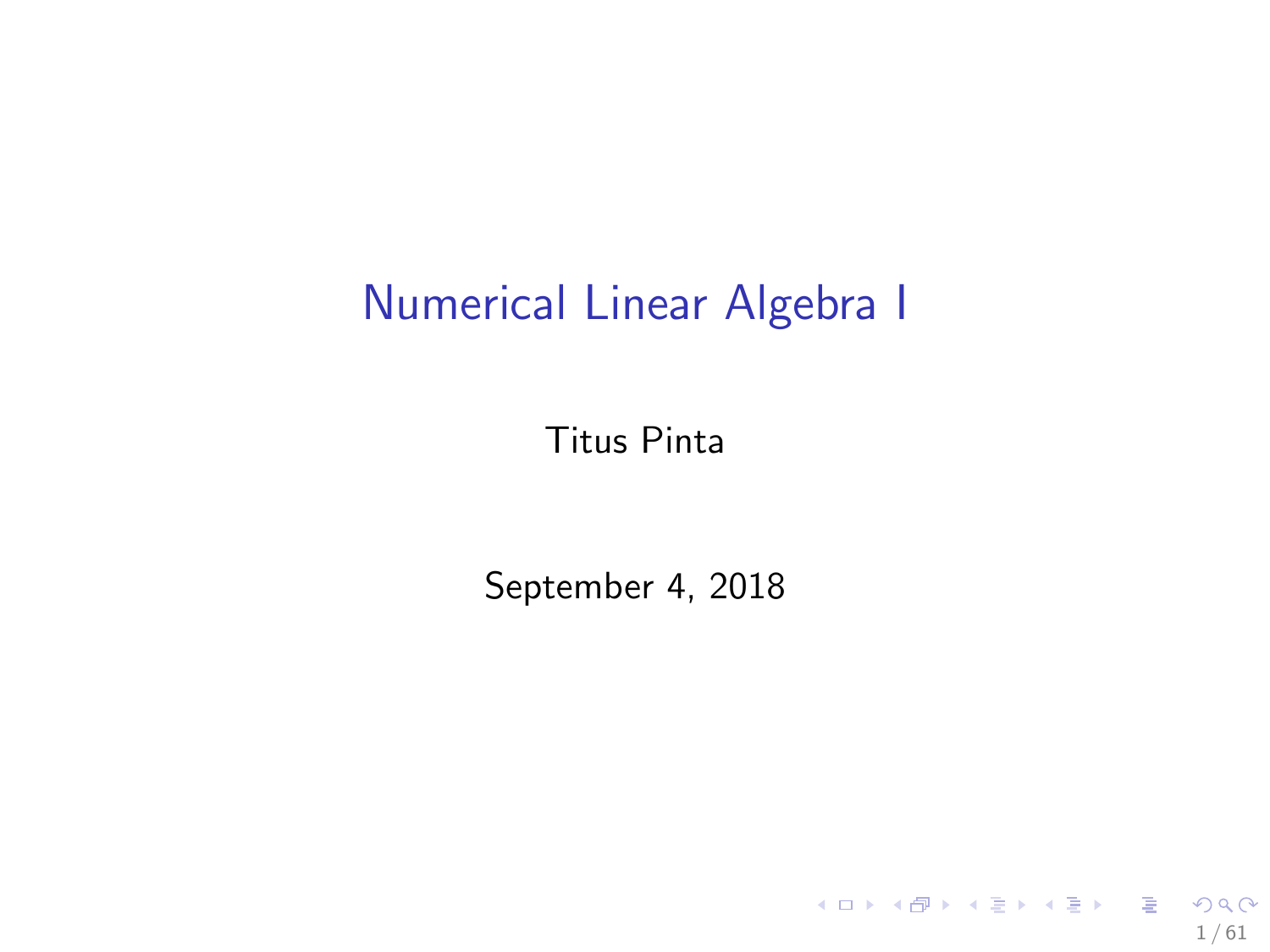- **O** [Matrix multiplication](#page-3-0)
- 2 [Condition Numbers](#page-8-0)
- **3** [Stability](#page-11-0)
- **4** [Backward Stability](#page-14-0)
- 6 [BLAS](#page-16-0)
- **6** [Condition of linear systems](#page-19-0)
- **[Nearest singular matrix](#page-35-0)**
- **8** [LU Factorization](#page-45-0)
- **9** [Backsubstitution](#page-50-0)
- **10** [Stability of LU](#page-56-0)
- **11** [Existence and uniqueness](#page-73-0)
- **12** [Stability of LU with pivoting](#page-77-0)
- <sup>13</sup> [Crout factorization](#page-84-0)
- <sup>4</sup> [LDU factorization](#page-85-0)
- **15** [Cholesky factorization](#page-88-0)
- **16** [Diagonal Cholesky](#page-110-0)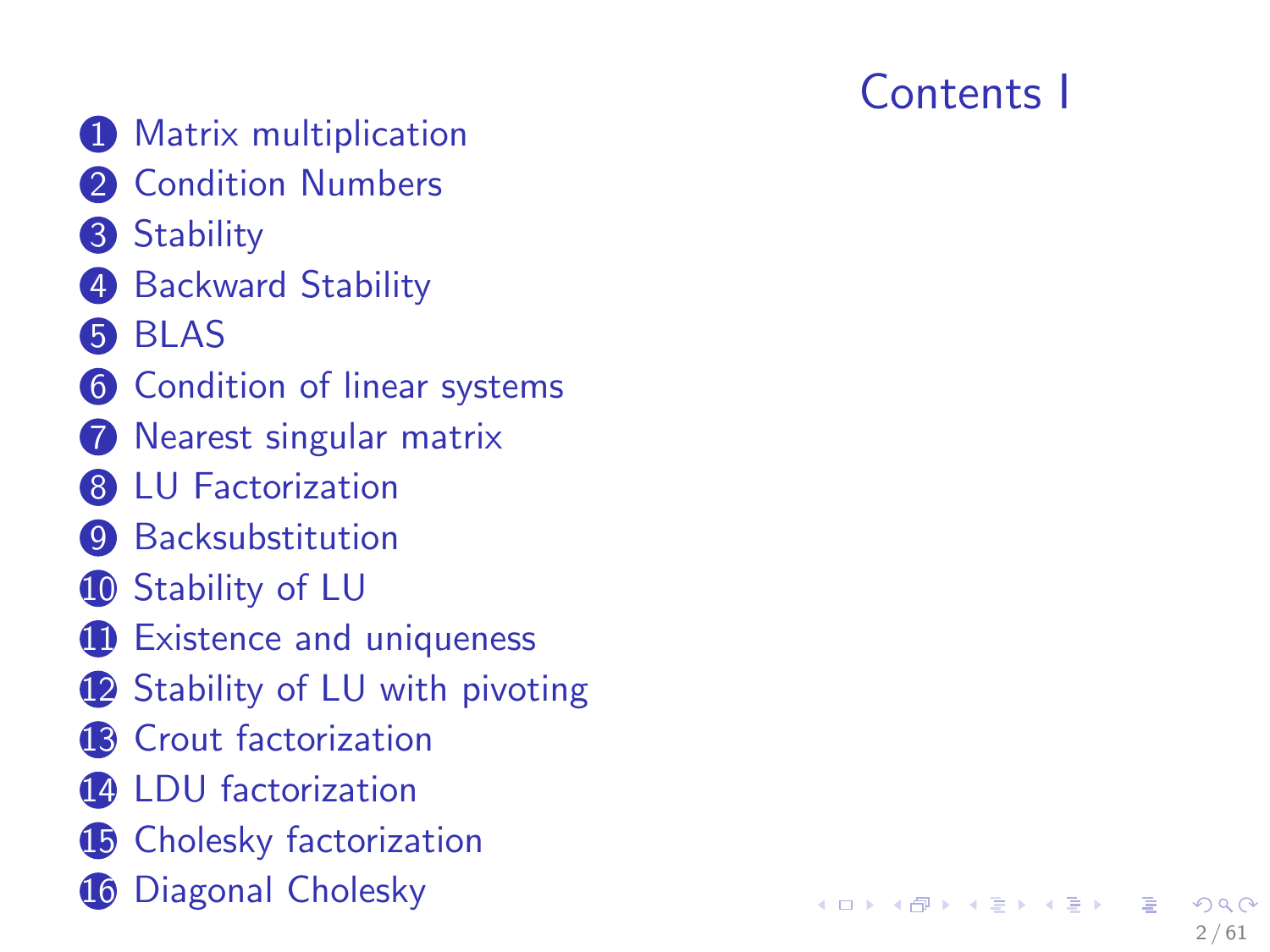# Contents II

 $\mathbf{A} \equiv \mathbf{A} + \mathbf{A} \mathbf{B} + \mathbf{A} \mathbf{B} + \mathbf{A} \mathbf{B} + \mathbf{A} \mathbf{B}$ 

3 / 61

- [Stability of Cholesky](#page-112-0)
- [Gram-Schmidt orthogonalization](#page-116-0)
- [QR Factorization](#page-122-0)
- [Existence and uniqueness of QR](#page-130-0)
- <sup>2</sup> [Instability of Gram-Schmidt](#page-139-0)
- [Modified Gram-Schmidt](#page-148-0)
- [Householder's algorithm](#page-153-0)
- [Sign of Householder's reflector](#page-164-0)
- [Computing Q](#page-169-0)
- [Stability of Householder's algorithm](#page-173-0)
- [Given's rotations](#page-178-0)
- [Cholesky algorithm for QR](#page-181-0)
- **[References](#page-184-0)**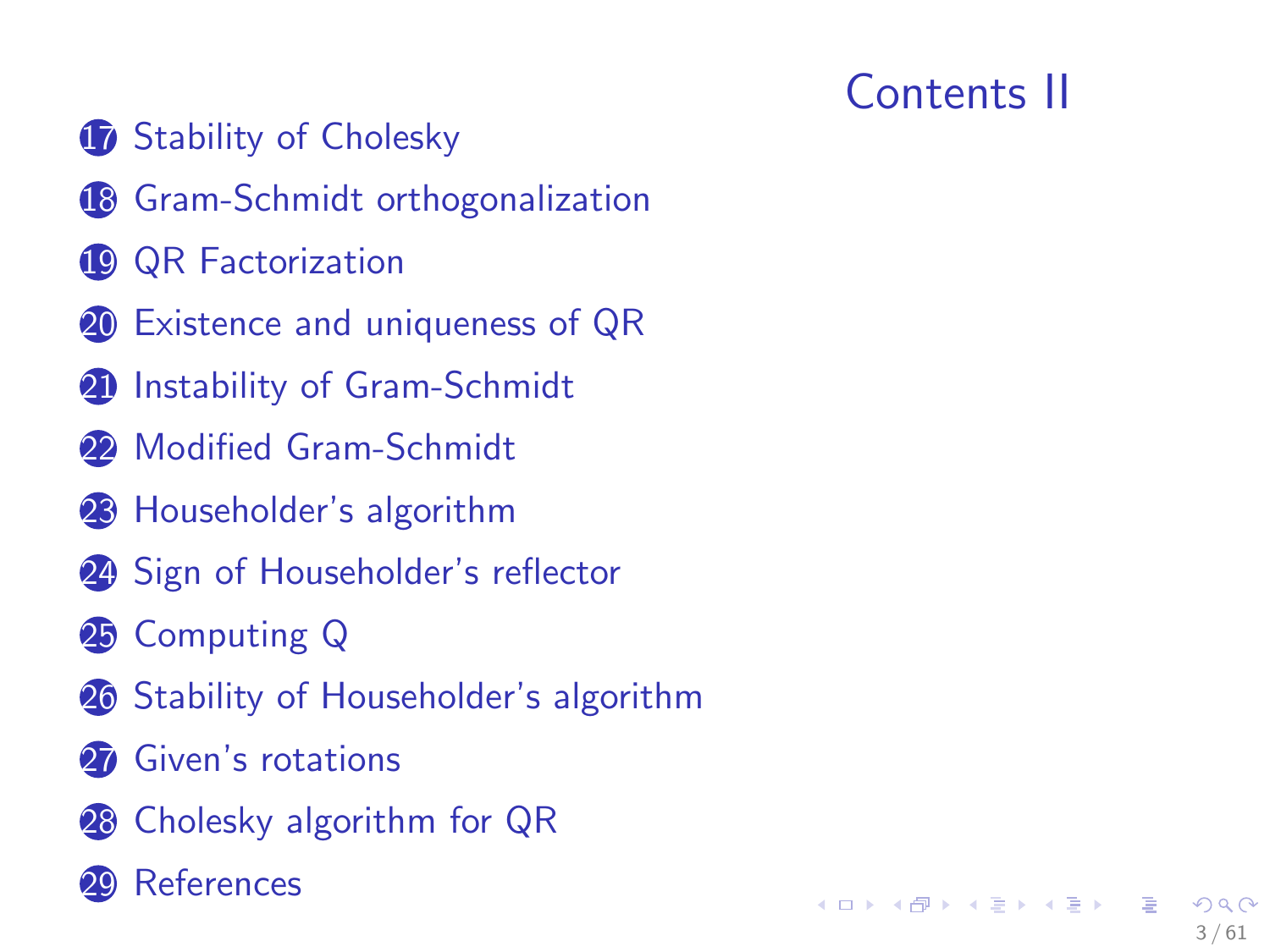# Matrix Multiplication

<span id="page-3-0"></span>Matrix Multiplication:

 $A \in M^{m \times n}(\mathbb{K}), B \in M^{n \times p}(\mathbb{K}), AB \in M^{m \times p}(\mathbb{K})$ 

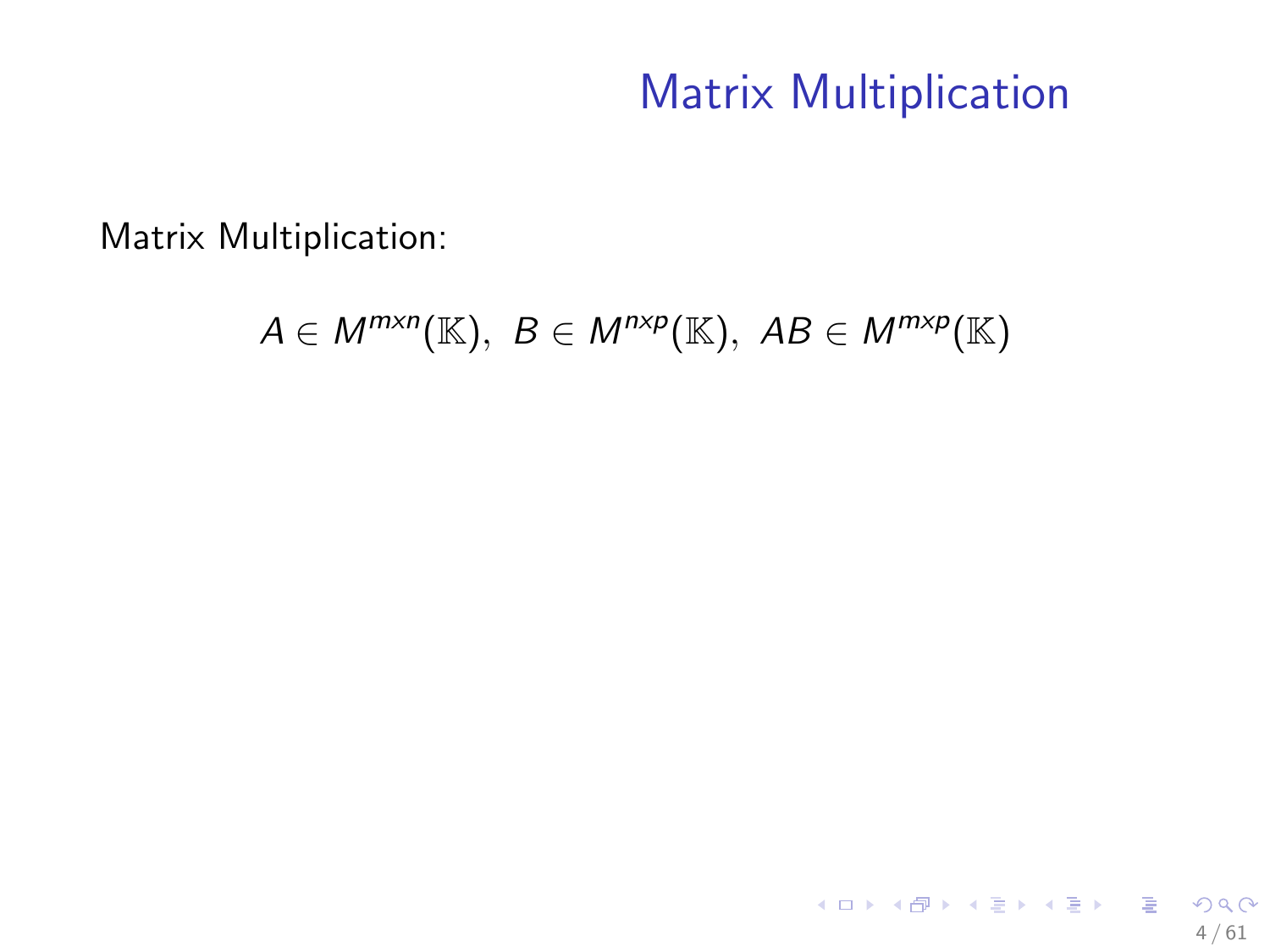## Matrix Multiplication

Matrix Multiplication:

 $A \in M^{m \times n}(\mathbb{K}), B \in M^{n \times p}(\mathbb{K}), AB \in M^{m \times p}(\mathbb{K})$ 

Matrix Block Multiplication:

$$
\begin{bmatrix} A_{1,1} & A_{1,2} \\ A_{2,1} & A_{2,2} \end{bmatrix} \begin{bmatrix} B_{1,1} & B_{1,2} \\ B_{2,1} & B_{2,2} \end{bmatrix} = \begin{bmatrix} A_{1,1}B_{1,1} + A_{1,2}B_{2,1} & A_{1,1}B_{1,2} + A_{1,2}B_{2,2} \\ A_{2,1}B_{1,1} + A_{2,2}B_{2,1} & A_{2,1}B_{1,2} + A_{2,2}B_{2,2} \end{bmatrix}
$$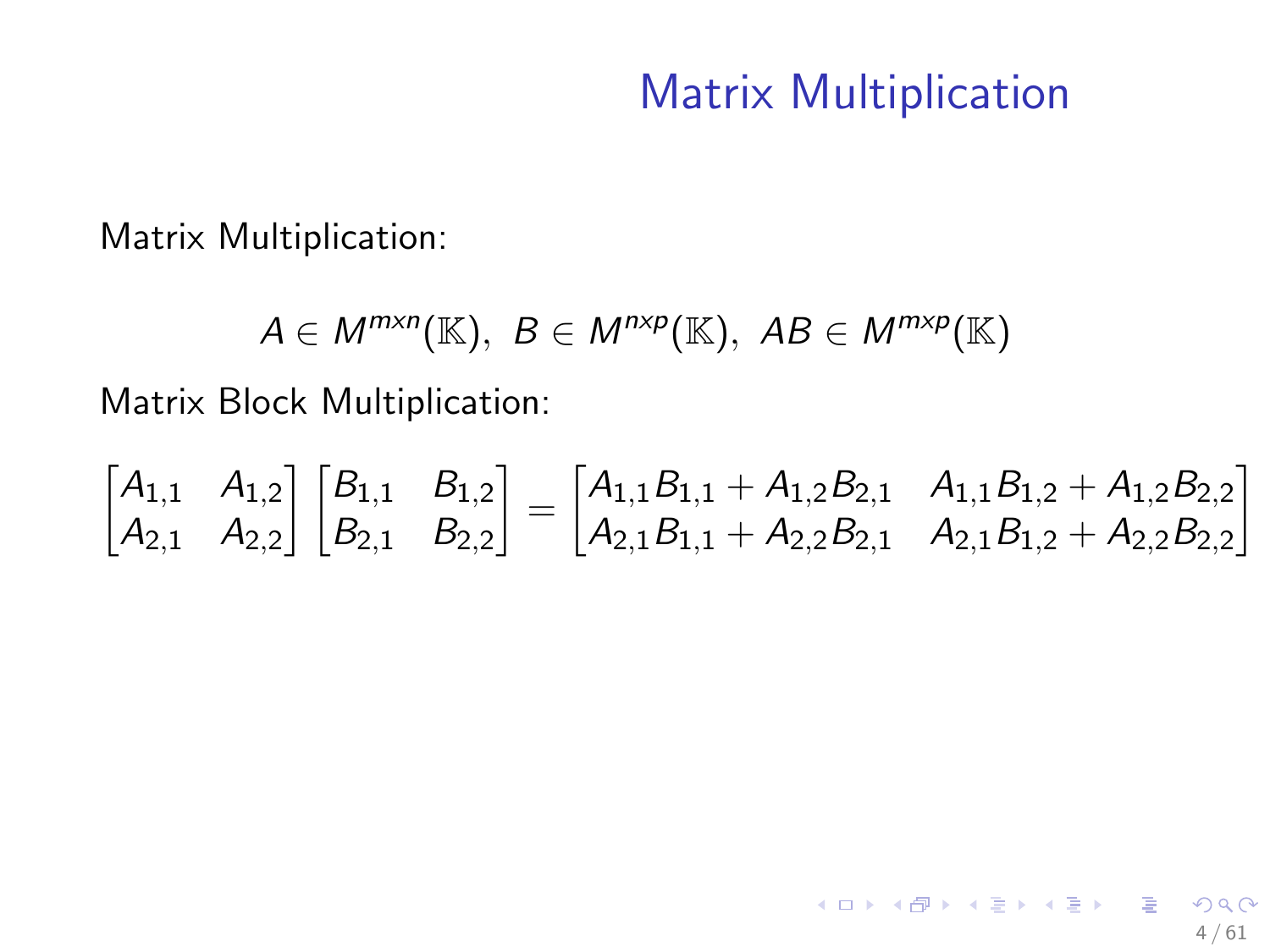# Matrix Multiplication

Matrix Multiplication:

 $A \in M^{m \times n}(\mathbb{K}), B \in M^{n \times p}(\mathbb{K}), AB \in M^{m \times p}(\mathbb{K})$ 

Matrix Block Multiplication:

$$
\begin{bmatrix} A_{1,1} & A_{1,2} \\ A_{2,1} & A_{2,2} \end{bmatrix} \begin{bmatrix} B_{1,1} & B_{1,2} \\ B_{2,1} & B_{2,2} \end{bmatrix} = \begin{bmatrix} A_{1,1}B_{1,1} + A_{1,2}B_{2,1} & A_{1,1}B_{1,2} + A_{1,2}B_{2,2} \\ A_{2,1}B_{1,1} + A_{2,2}B_{2,1} & A_{2,1}B_{1,2} + A_{2,2}B_{2,2} \end{bmatrix}
$$

Naive algorithm: Additions:  $mp(n-1)$ Multiplications: mnp Operations count  $=\mathcal{O}(m n \rho)=\mathcal{O}(n^3)$  for square matrices

> $\mathbf{E} = \mathbf{A} \oplus \mathbf{B} + \mathbf{A} \oplus \mathbf{B} + \mathbf{A} \oplus \mathbf{B} + \mathbf{A} \oplus \mathbf{A}$ 4 / 61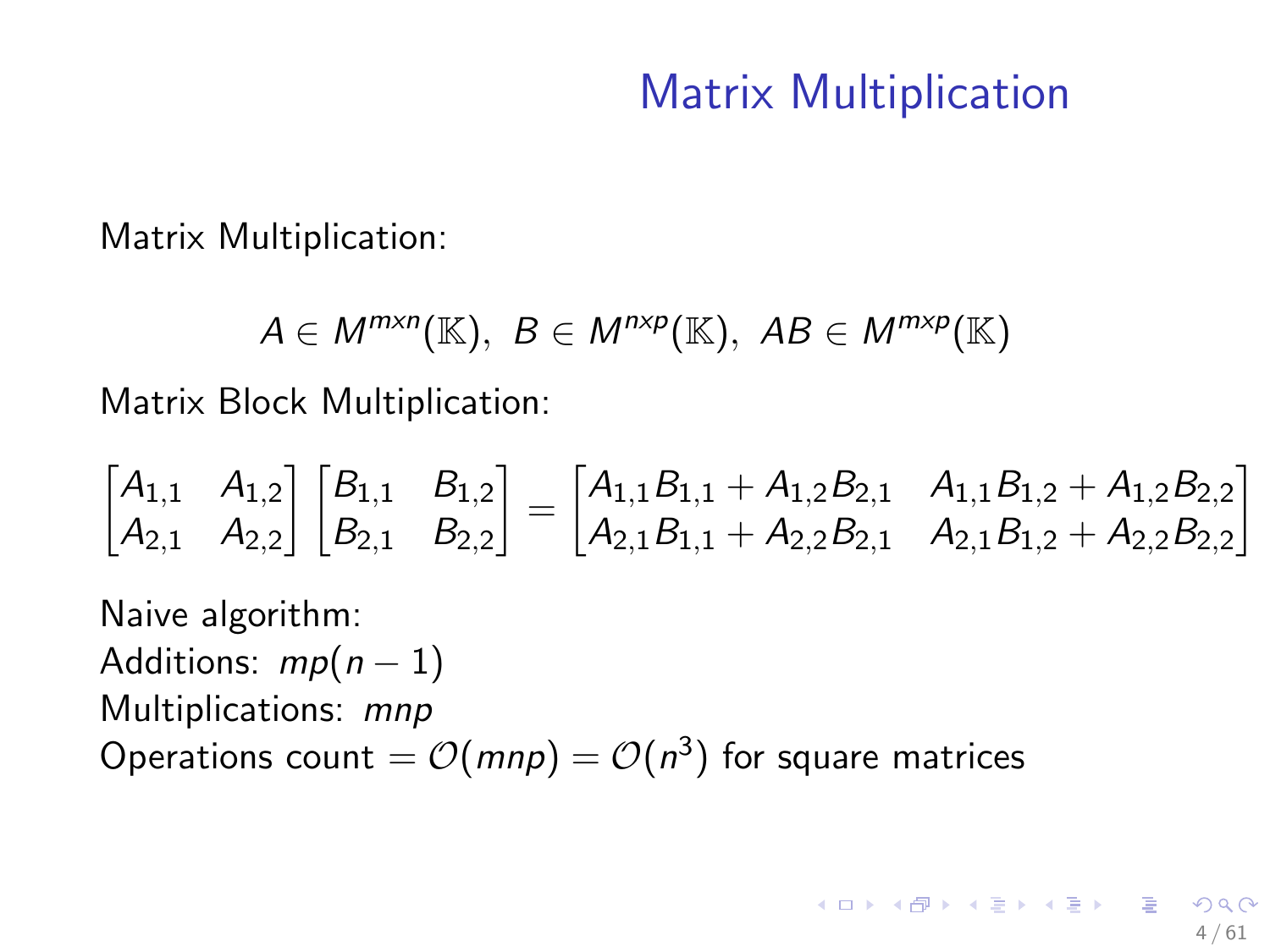# Strassen's algorithm

$$
M_1 = (A_{1,1} + A_{2,2})(B_{1,1} + B_{2,2})
$$
  
\n
$$
M_2 = (A_{2,1} + A_{2,2})B_{1,1}
$$
  
\n
$$
M_3 = A_{1,1}(B_{1,2} - B_{2,2})
$$
  
\n
$$
M_4 = A_{2,2}(B_{2,1} - B_{1,1})
$$
  
\n
$$
M_5 = (A_{1,1} + A_{1,2})B_{2,2}
$$
  
\n
$$
M_6 = (A_{2,1} - A_{1,1})(B_{1,1} - B_{1,2})
$$
  
\n
$$
M_7 = (A_{1,2} - A_{2,2})(B_{2,1} - B_{2,2})
$$

$$
AB = \begin{bmatrix} M_1 + M_4 - M_5 + M_7 & M_3 + M_5 \ M_2 + M_4 & M_1 - M_2 + M_3 + M_6 \end{bmatrix}
$$

K ロ > K 御 > K 聖 > K 聖 > 「聖 → の Q Q → 5 / 61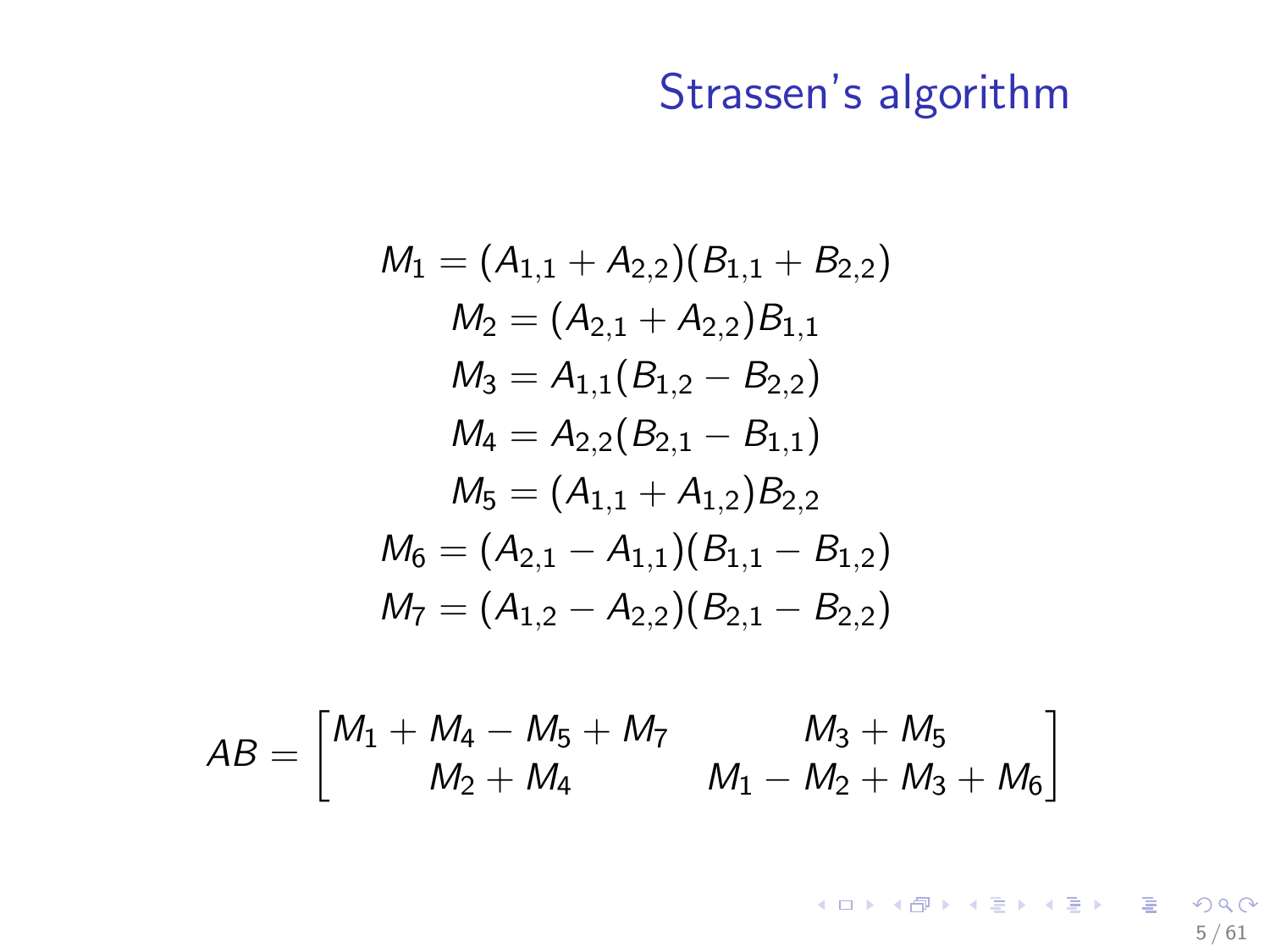# Strassen's algorithm

$$
M_1 = (A_{1,1} + A_{2,2})(B_{1,1} + B_{2,2})
$$
  
\n
$$
M_2 = (A_{2,1} + A_{2,2})B_{1,1}
$$
  
\n
$$
M_3 = A_{1,1}(B_{1,2} - B_{2,2})
$$
  
\n
$$
M_4 = A_{2,2}(B_{2,1} - B_{1,1})
$$
  
\n
$$
M_5 = (A_{1,1} + A_{1,2})B_{2,2}
$$
  
\n
$$
M_6 = (A_{2,1} - A_{1,1})(B_{1,1} - B_{1,2})
$$
  
\n
$$
M_7 = (A_{1,2} - A_{2,2})(B_{2,1} - B_{2,2})
$$

$$
AB = \begin{bmatrix} M_1 + M_4 - M_5 + M_7 & M_3 + M_5 \ M_2 + M_4 & M_1 - M_2 + M_3 + M_6 \end{bmatrix}
$$
  
Complexity:  $O(7^{\log_2 n}) = O(n^{\log_2 7})$ 

 $2990$ 5 / 61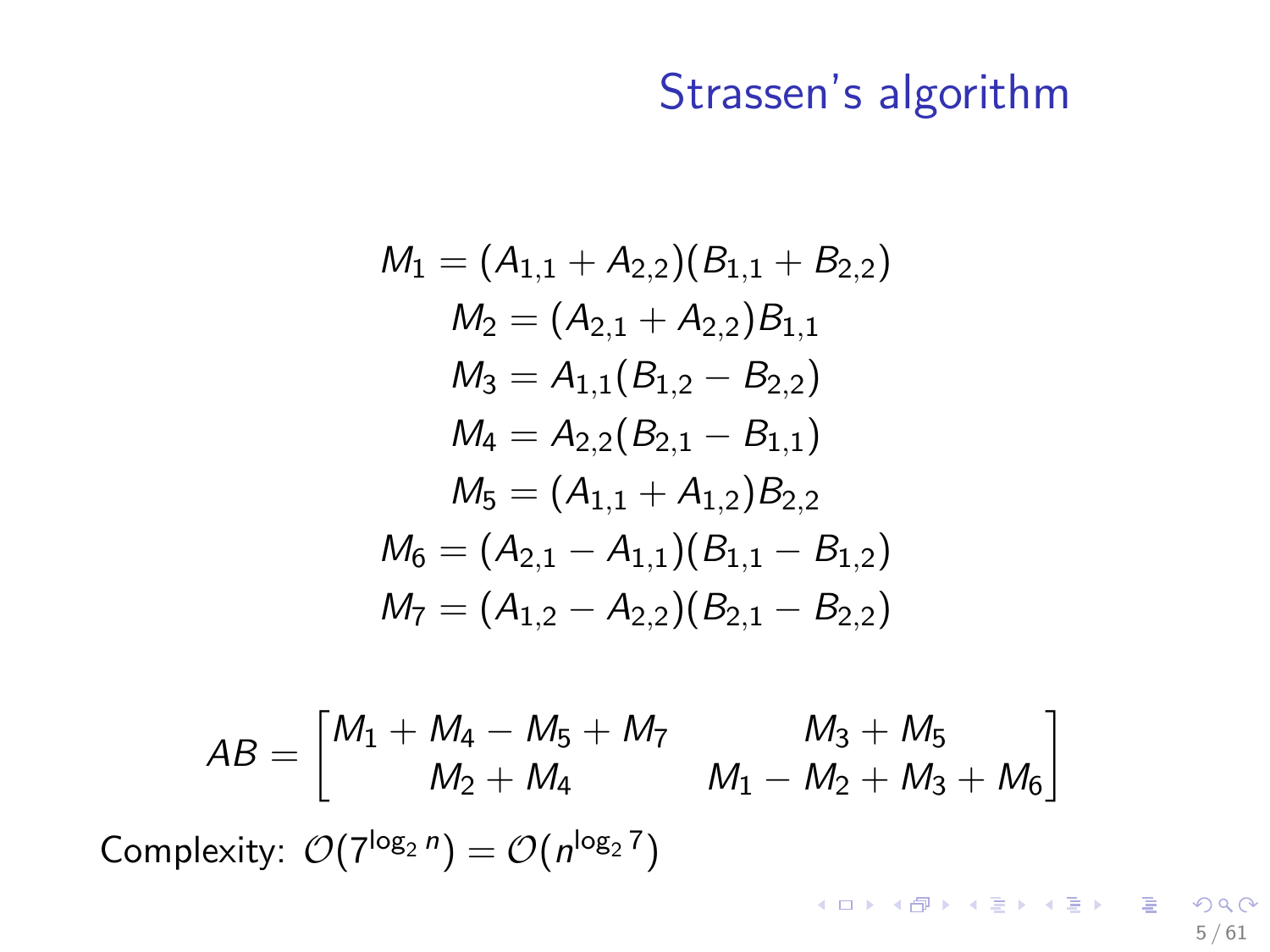# Condition Numbers

<span id="page-8-0"></span>Let X, Y be normed vector spaces, and let  $f : X \rightarrow Y$  be a function (problem)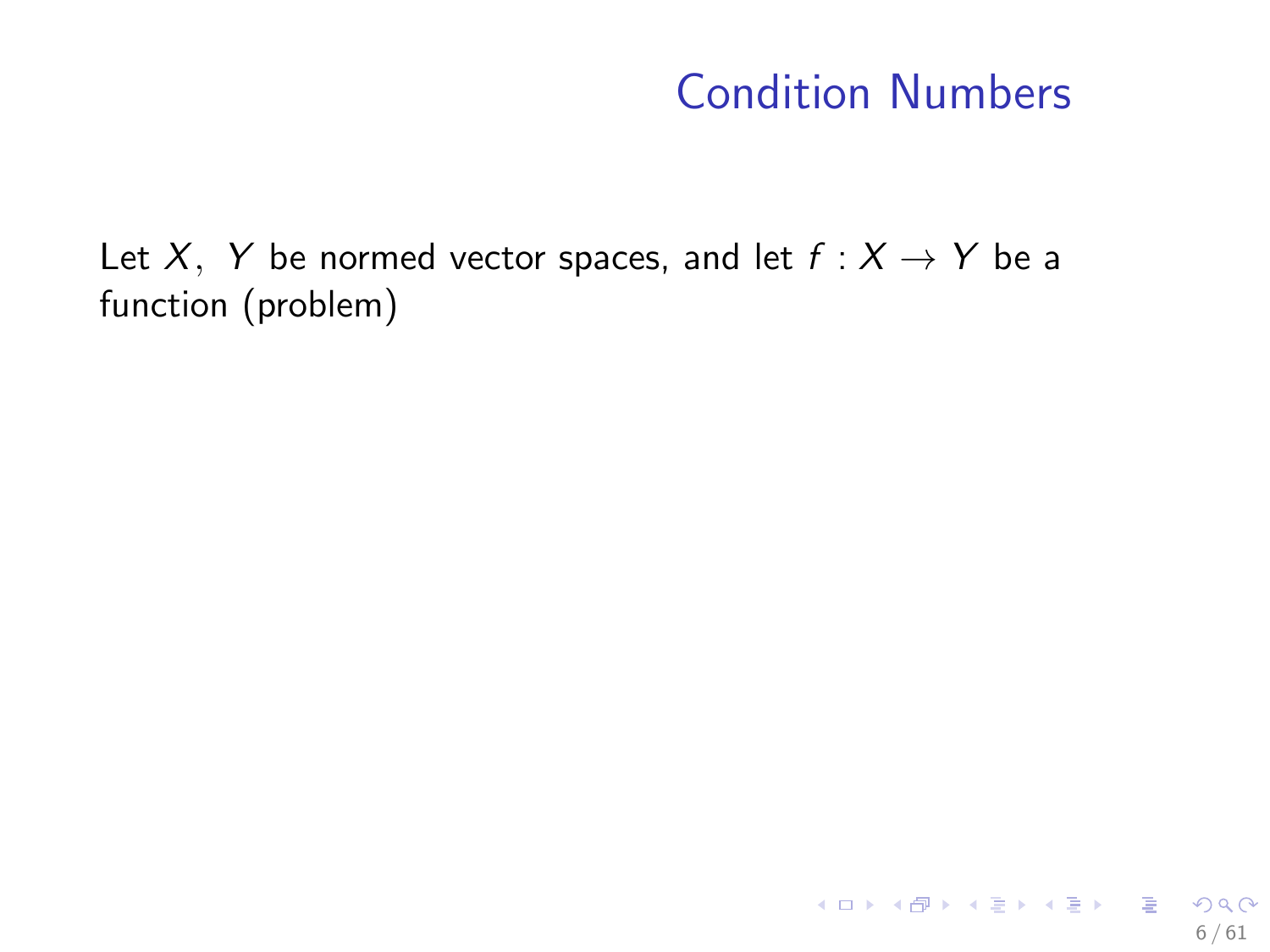# Condition Numbers

6 / 61

K ロ ▶ K @ ▶ K 할 ▶ K 할 ▶ ( 할 ) X 9 Q Q

Let X, Y be normed vector spaces, and let  $f : X \rightarrow Y$  be a function (problem) Absolute condition number:

$$
\hat{\kappa} = \lim_{\delta \to 0} \sup_{\|\delta x\| < \delta} \frac{\|f(x + \delta x) - f(x)\|}{\|\delta x\|}
$$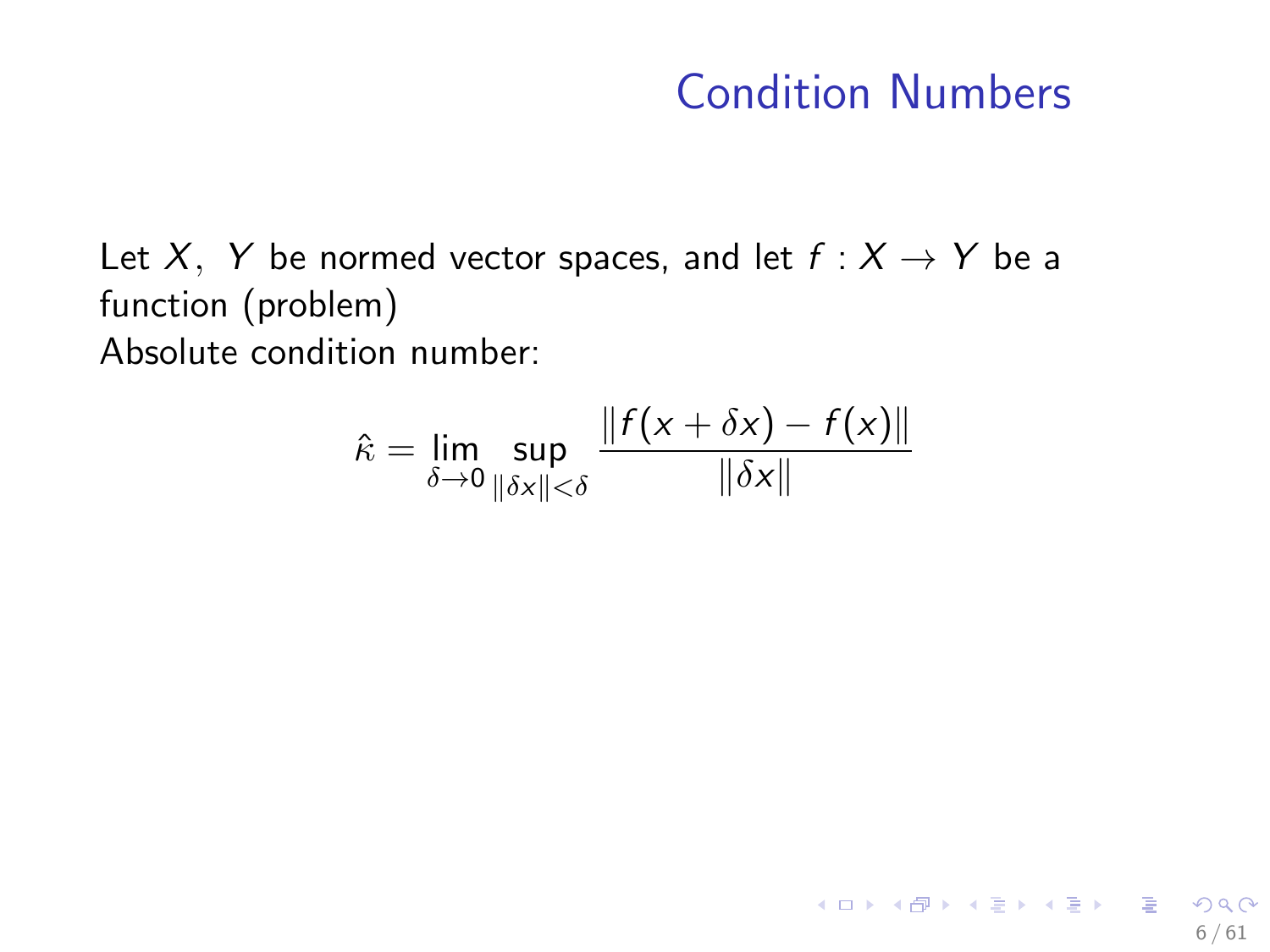### Condition Numbers

6 / 61

K ロ ▶ K @ ▶ K 할 ▶ K 할 ▶ ( 할 ) X 9 Q Q

Let X, Y be normed vector spaces, and let  $f : X \rightarrow Y$  be a function (problem) Absolute condition number:

$$
\hat{\kappa} = \lim_{\delta \to 0} \sup_{\|\delta x\| < \delta} \frac{\|f(x + \delta x) - f(x)\|}{\|\delta x\|}
$$

Relative condition number:

$$
\kappa = \lim_{\delta \to 0} \sup_{\|\delta x\| < \delta} \frac{\|f(x + \delta x) - f(x)\|}{\|f(x)\|} \frac{\|x\|}{\|\delta x\|}
$$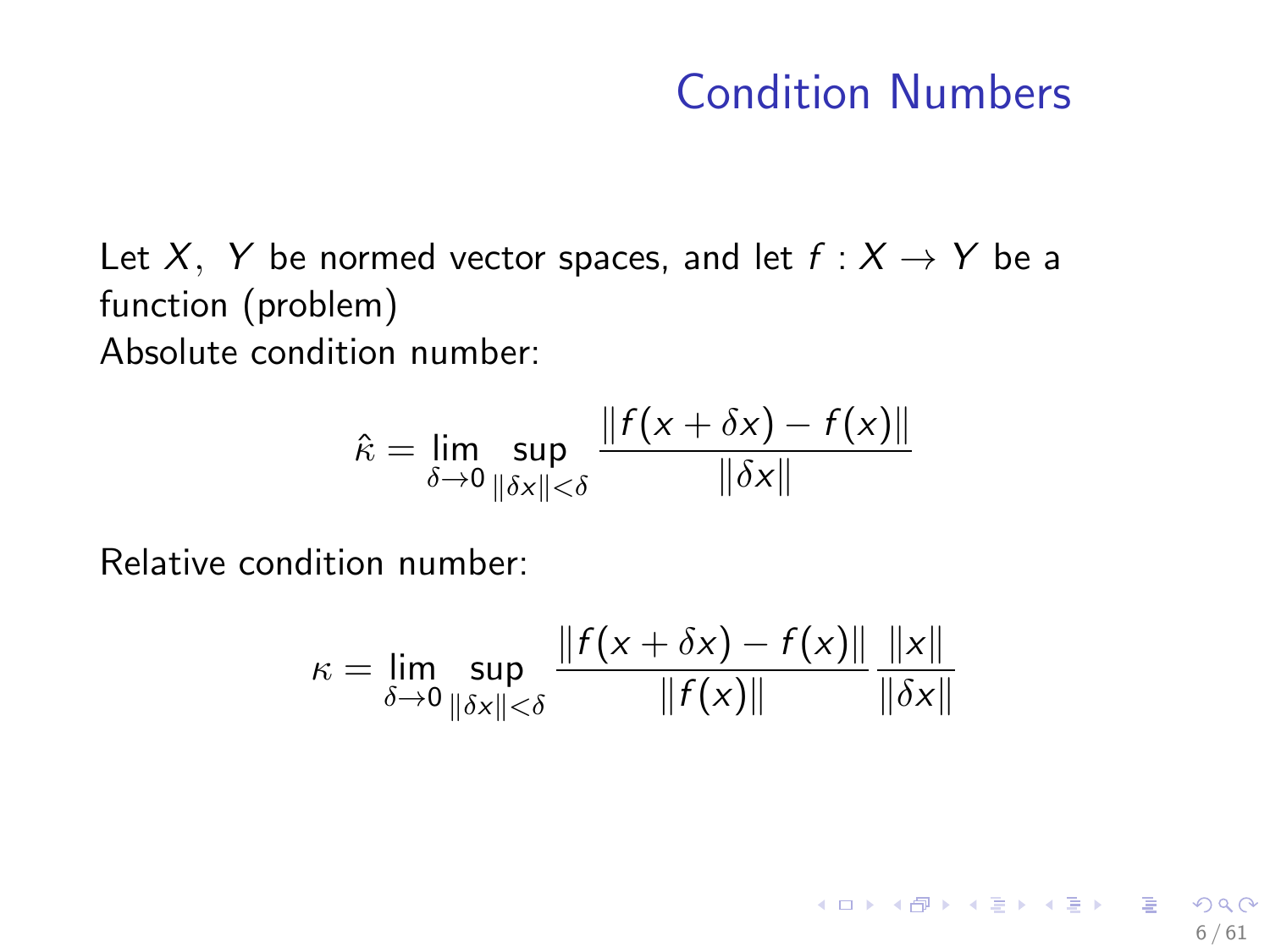# **Stability**

### <span id="page-11-0"></span>Let f be a problem and  $\hat{f}$  a computer algorithm for f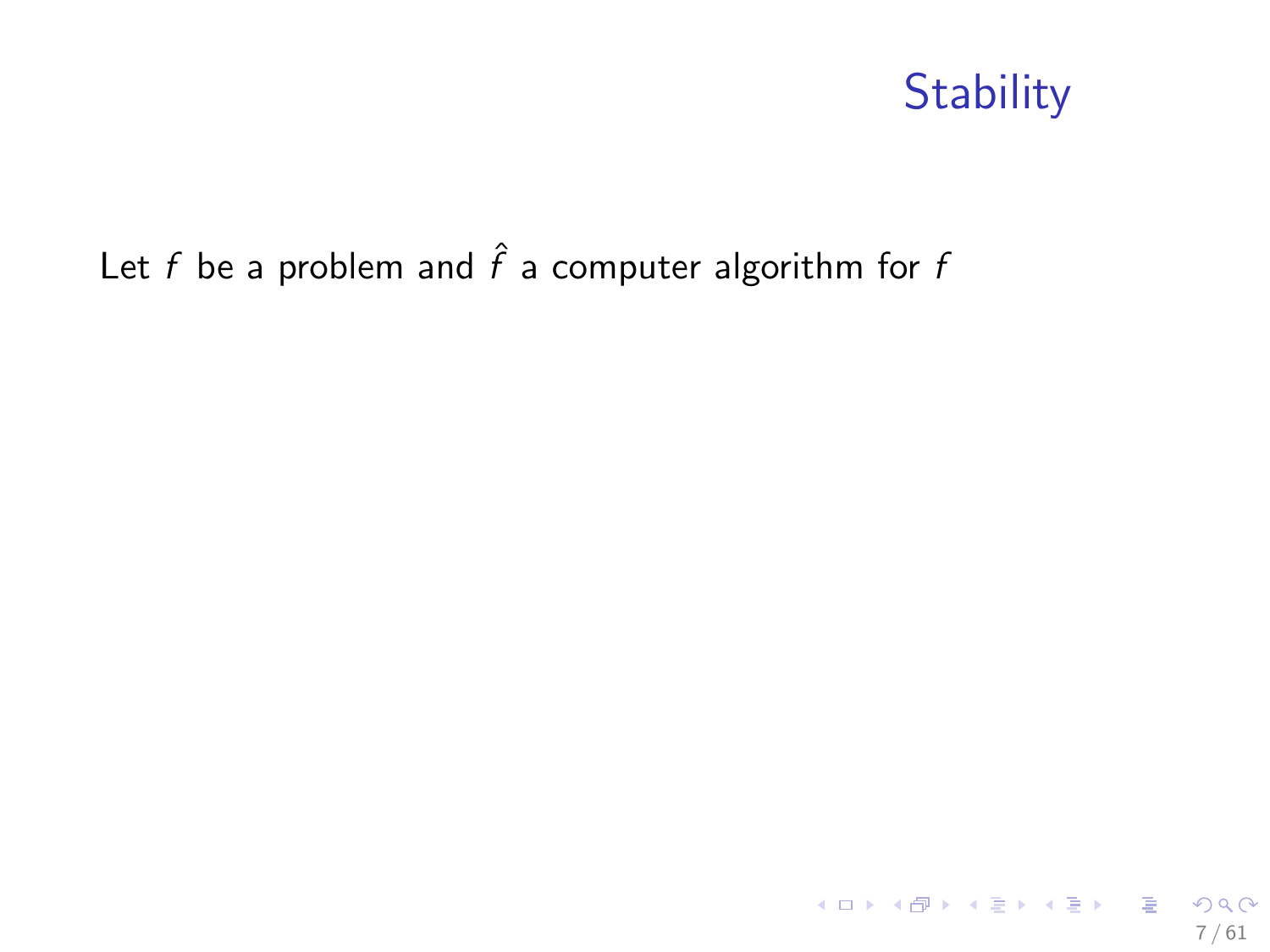# **Stability**

Let f be a problem and  $\hat{f}$  a computer algorithm for f Accuracy:

$$
\frac{\|f(x)-\hat{f}(x)\|}{\|f(x)\|}=\mathcal{O}(\epsilon)
$$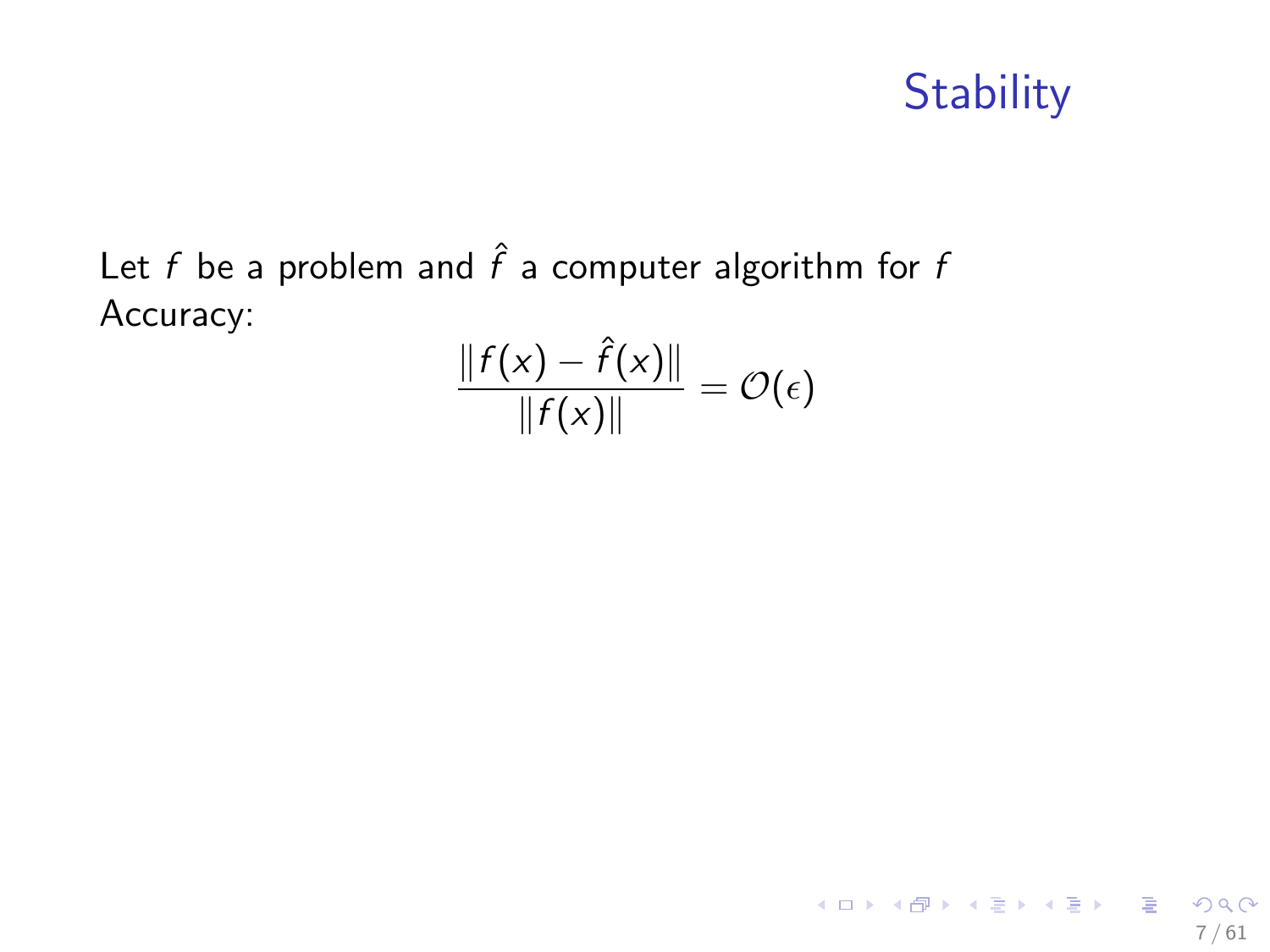# **Stability**

K ロンス 御 > ス 할 > ス 할 > ( ) 할 >

7 / 61

 $2990$ 

Let f be a problem and  $\hat{f}$  a computer algorithm for f Accuracy:

$$
\frac{\|f(x)-\hat{f}(x)\|}{\|f(x)\|}=\mathcal{O}(\epsilon)
$$

Stability:

$$
\exists \hat{x}, \frac{\|x - \hat{x}\|}{\|x\|} = \mathcal{O}(\epsilon)
$$

$$
\frac{\|\hat{f}(x) - f(\hat{x})\|}{\|f(\hat{x})\|} = \mathcal{O}(\epsilon)
$$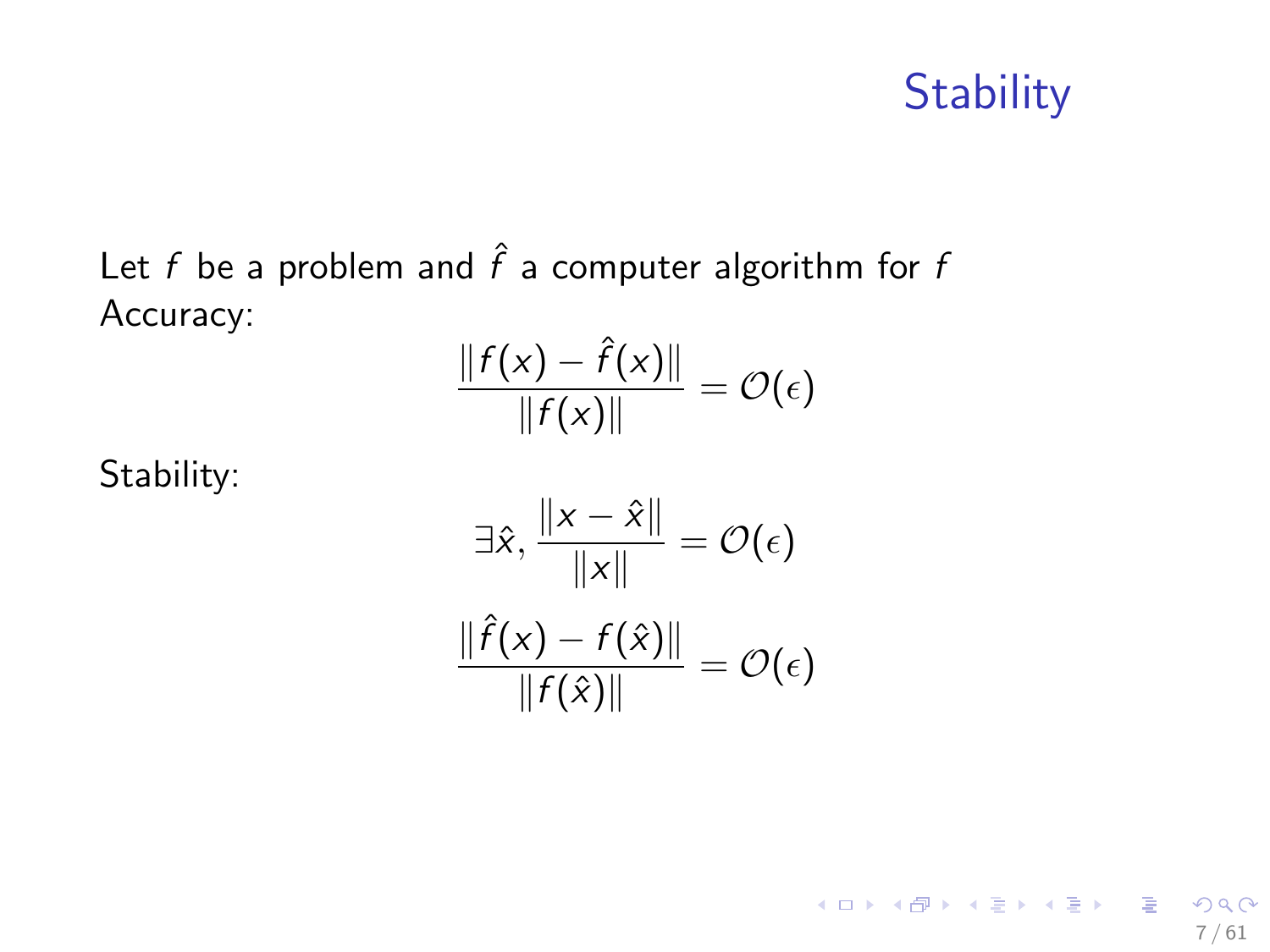# Backward Stability

8 / 61

K ロ > K 御 > K 聖 > K 聖 > 「聖 → の Q Q →

<span id="page-14-0"></span>
$$
\exists \hat{x}, \frac{\|x - \hat{x}\|}{\|x\|} = \mathcal{O}(\epsilon)
$$

$$
\hat{f}(x) = f(\hat{x})
$$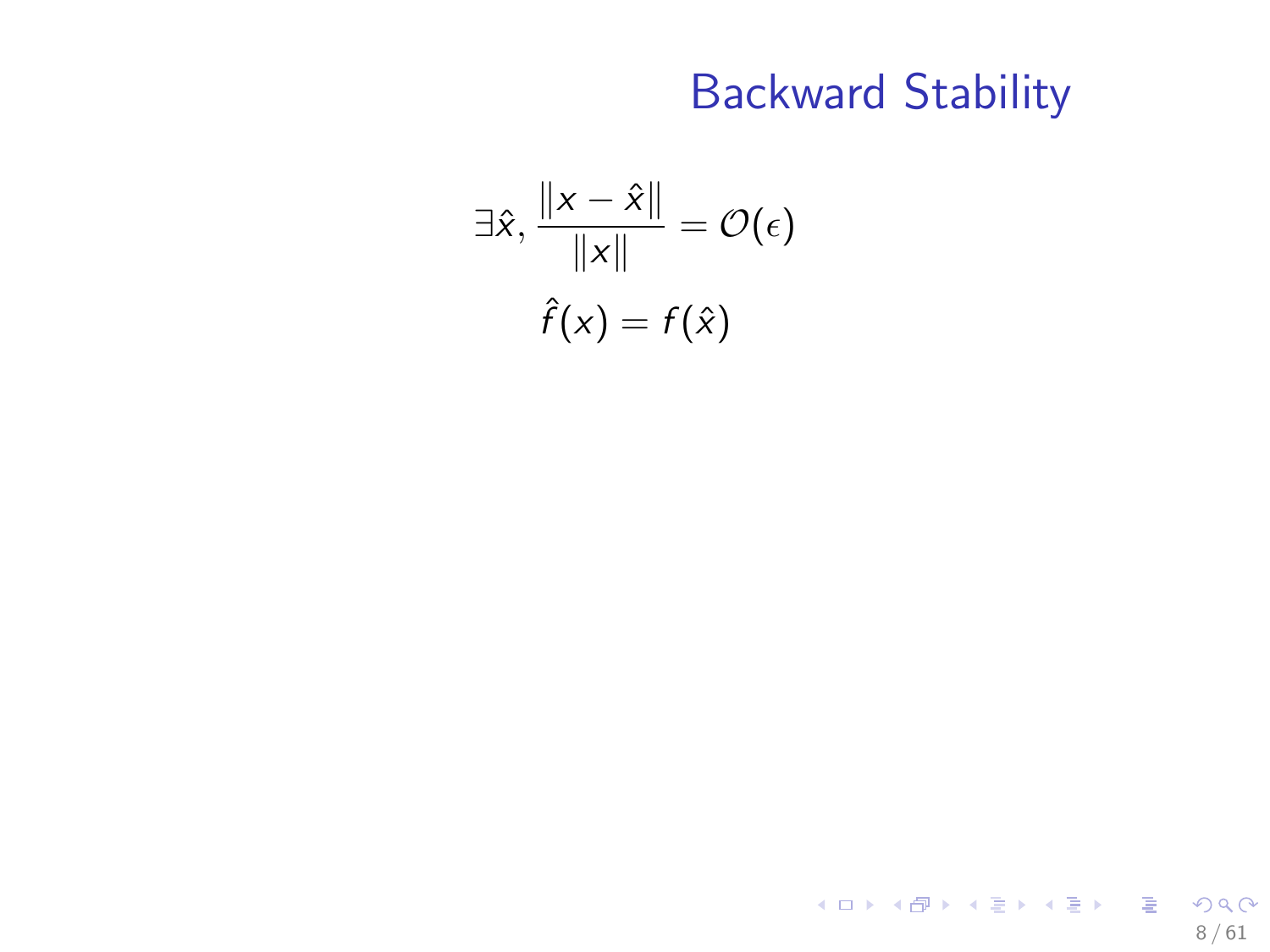## Backward Stability

$$
\exists \hat{x}, \frac{\|x - \hat{x}\|}{\|x\|} = \mathcal{O}(\epsilon)
$$

$$
\hat{f}(x) = f(\hat{x})
$$

Backward stability on a well-conditioned problem: Let  $f$  be backward stable and well-conditioned  $\kappa \approx 1$ 

$$
\frac{\|x - \hat{x}\|}{\|x\|} \le C\epsilon
$$
\n
$$
\frac{\|f(\hat{x}) - f(x)\|}{\|f(x)\|} \frac{\|x\|}{\|x - \hat{x}\|} \le \kappa
$$
\n
$$
\frac{\|f(\hat{x}) - f(x)\|}{\|f(x)\|} = \mathcal{O}(\kappa\epsilon) \Rightarrow \frac{\|\hat{f}(x) - f(x)\|}{\|f(x)\|} = \mathcal{O}(\epsilon)
$$

8 / 61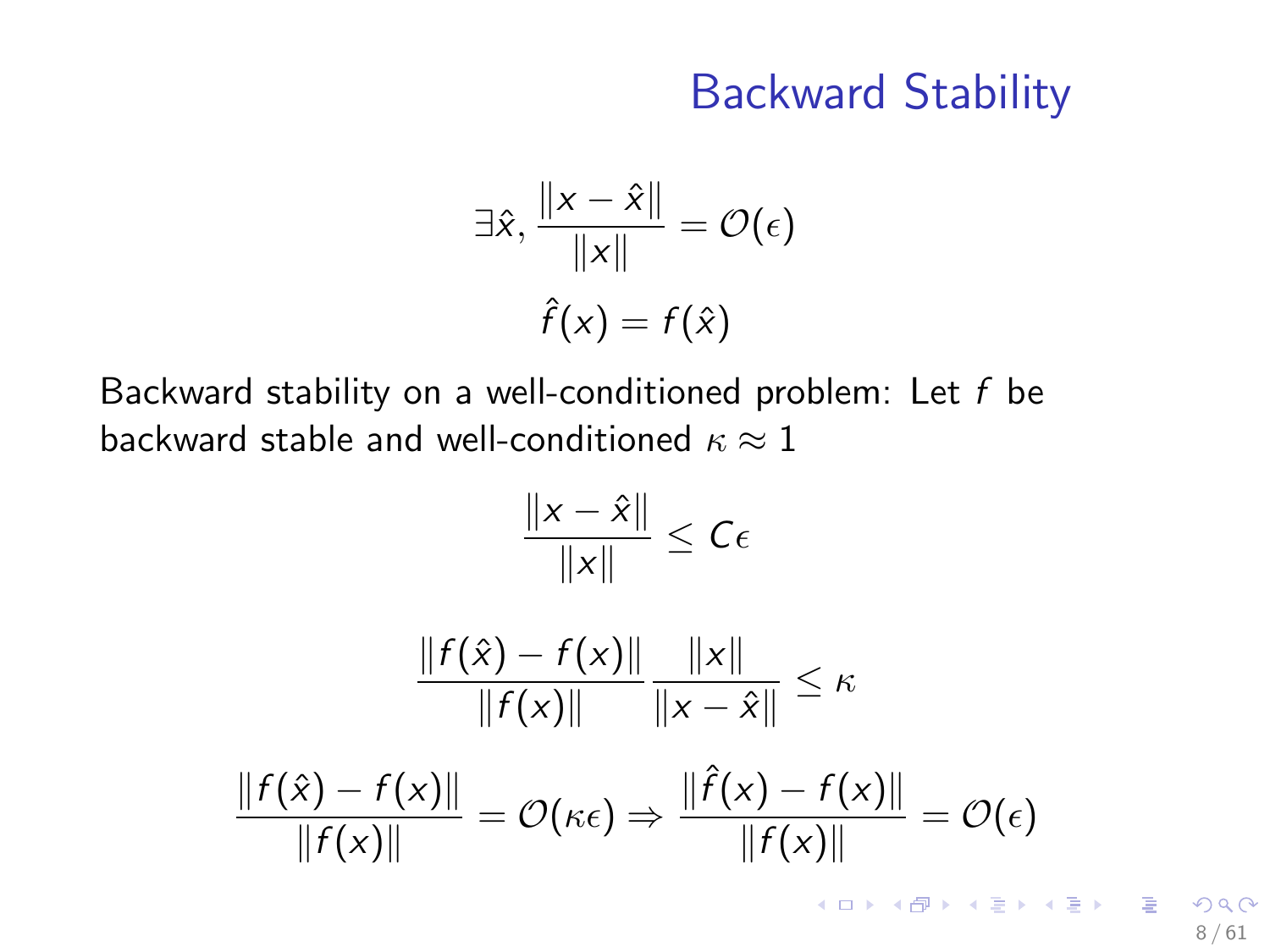# BLAS

<span id="page-16-0"></span>Level 1: Vector-Vector Operations

 $y \leftarrow \alpha x + y$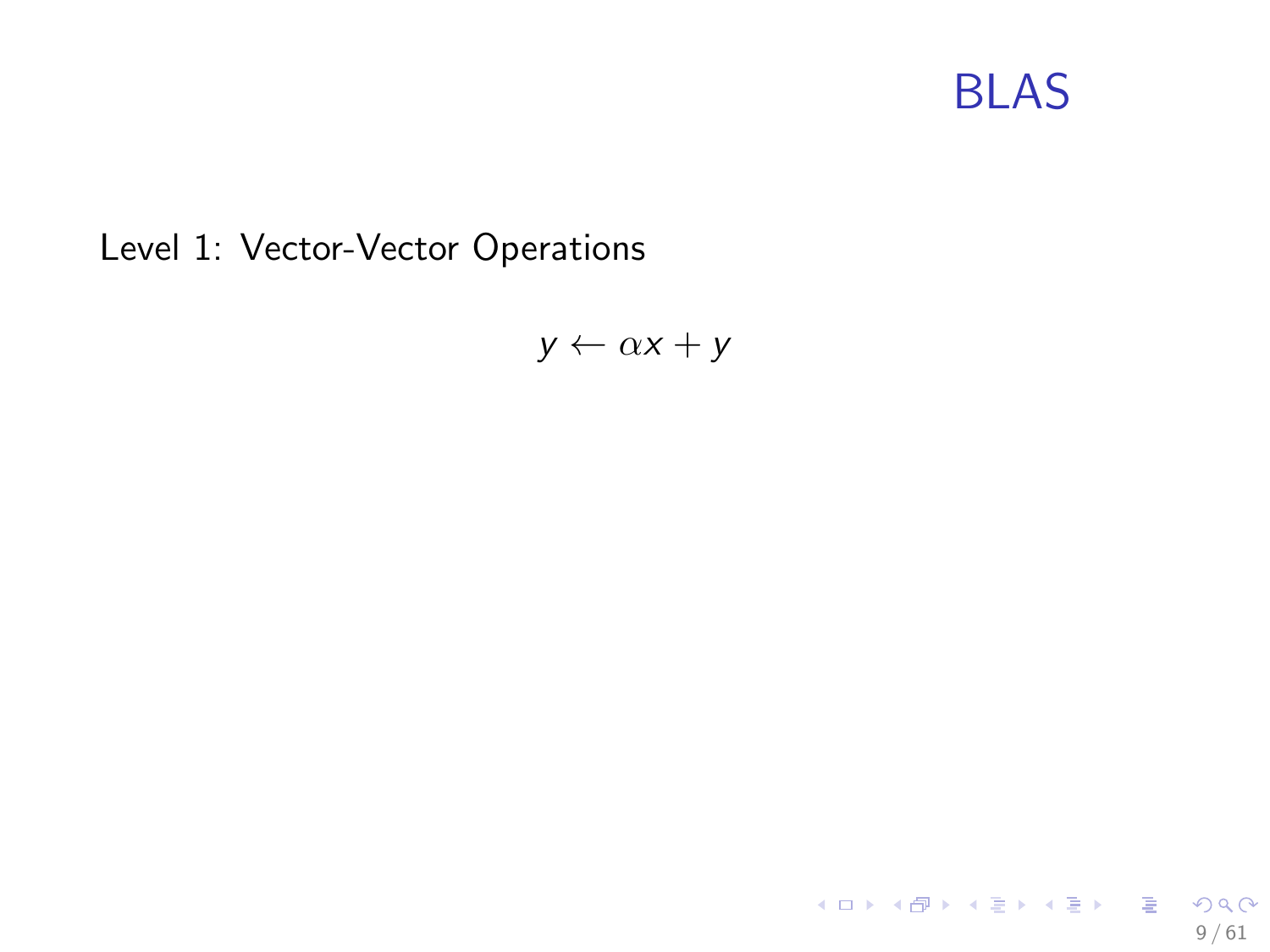# BLAS

KORK@RKERKER E 1990

9 / 61

#### Level 1: Vector-Vector Operations

$$
y \leftarrow \alpha x + y
$$

#### Level 2: Matrix-Vector Operations

$$
y \leftarrow \alpha Ax + y
$$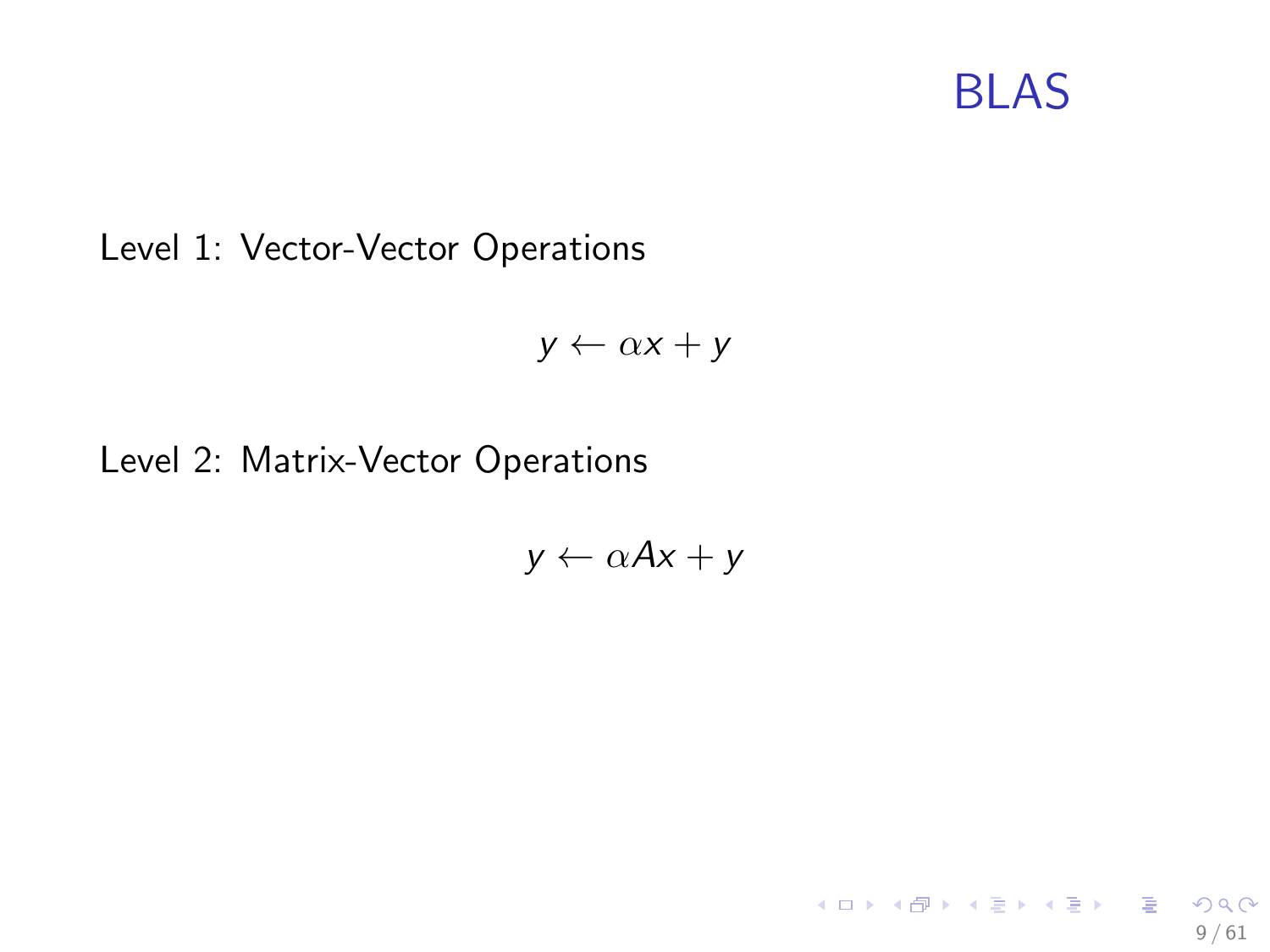# BLAS

イロト イ団 トイモト イモト 一毛

9 / 61

 $\Omega$ 

#### Level 1: Vector-Vector Operations

$$
y \leftarrow \alpha x + y
$$

### Level 2: Matrix-Vector Operations

$$
y \leftarrow \alpha Ax + y
$$

Level 3: Matrix-Matrix Operations

$$
C \leftarrow \alpha AB + \beta C
$$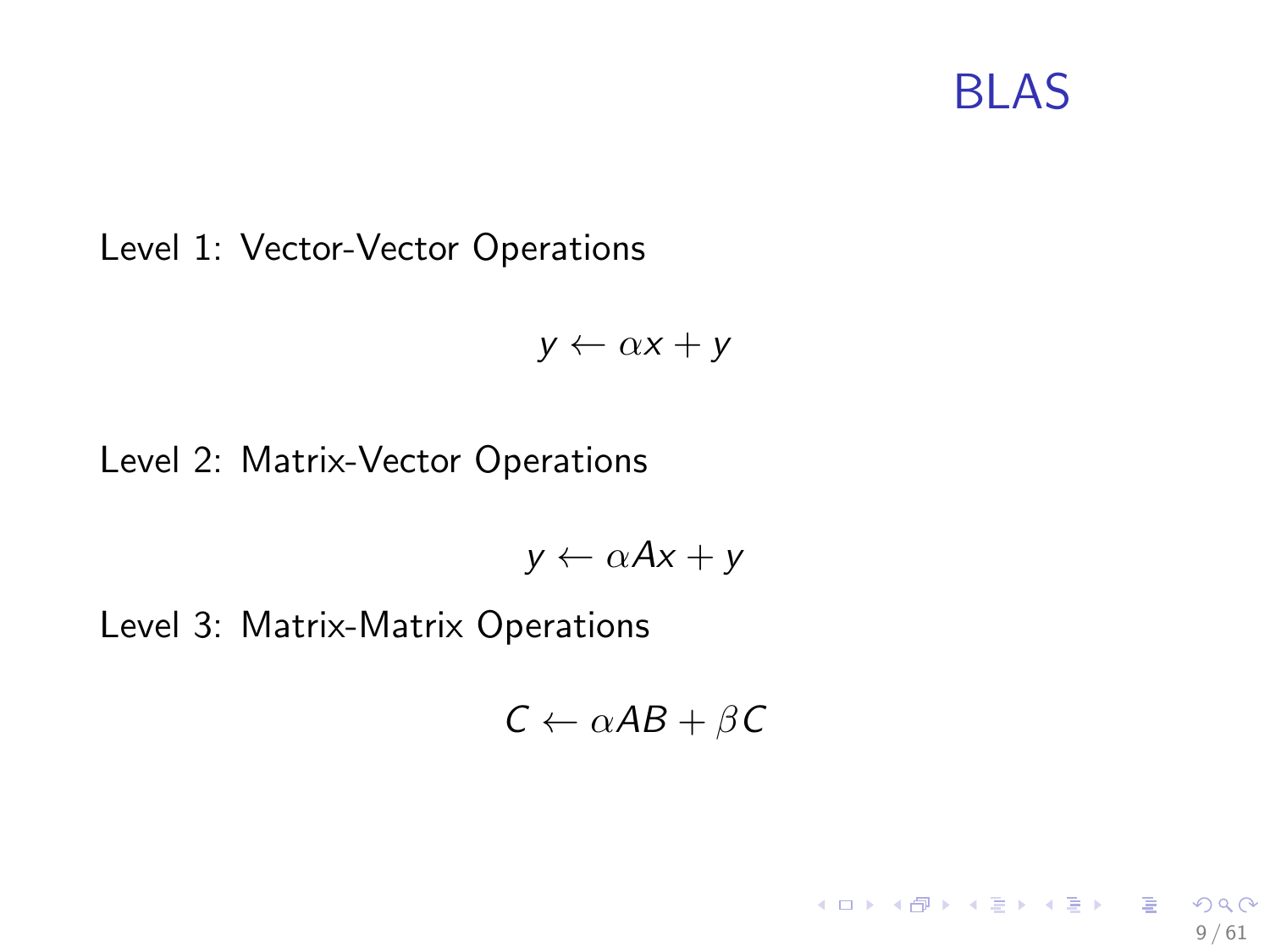10 / 61

K ロ X K @ X K 할 X K 할 X - 할 X YO Q @

<span id="page-19-0"></span>Let  $A \in M^n(\mathbb{K})$  with  $\det A \neq 0$ The problem: Find x so  $Ax = b$ Let  $\|\cdot\|$  be a norm on  $\mathbb{K}^n$  and let  $\|A\|=\sup_{x\neq 0} \frac{\|Ax\|}{\|x\|}$  $\|x\|$ Let A be fixed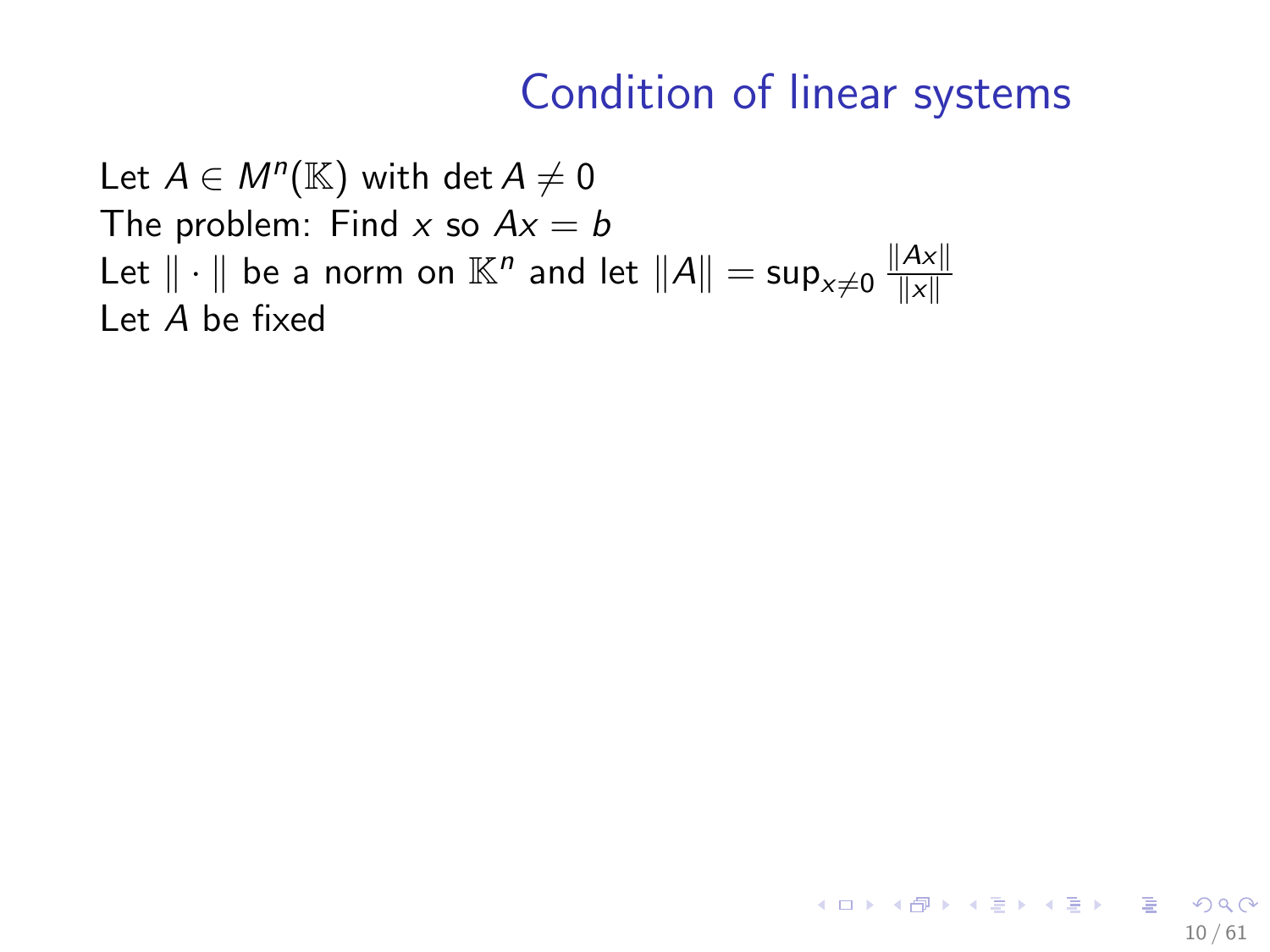10 / 61

K ロ X K @ X K 할 X K 할 X - 할 X YO Q @

Let  $A \in M^n(\mathbb{K})$  with  $\det A \neq 0$ The problem: Find x so  $Ax = b$ Let  $\|\cdot\|$  be a norm on  $\mathbb{K}^n$  and let  $\|A\|=\sup_{x\neq 0} \frac{\|Ax\|}{\|x\|}$  $\|x\|$ Let A be fixed

$$
Ax = b \Rightarrow x = A^{-1}b
$$

$$
A\hat{x} = b + \delta b \Rightarrow \hat{x} = A^{-1}(b + \delta b)
$$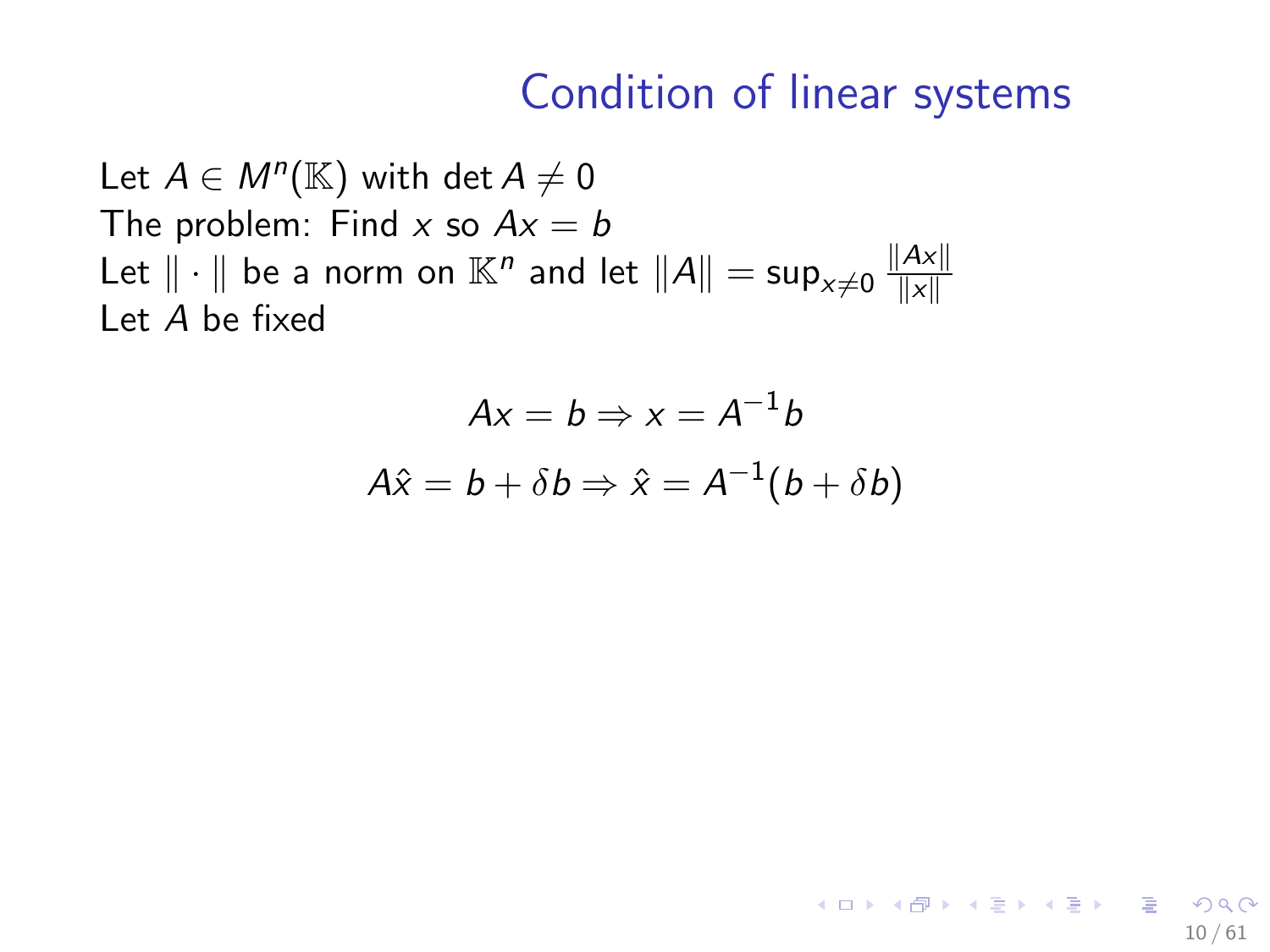10 / 61

K ロ ▶ K @ ▶ K 할 > K 할 > → 할 → 9 Q Q

Let  $A \in M^n(\mathbb{K})$  with  $\det A \neq 0$ The problem: Find x so  $Ax = b$ Let  $\|\cdot\|$  be a norm on  $\mathbb{K}^n$  and let  $\|A\|=\sup_{x\neq 0} \frac{\|Ax\|}{\|x\|}$  $\|x\|$ Let A be fixed

$$
Ax = b \Rightarrow x = A^{-1}b
$$
  

$$
A\hat{x} = b + \delta b \Rightarrow \hat{x} = A^{-1}(b + \delta b)
$$

 $||x - \hat{x}|| \leq ||A^{-1}|| ||\delta b||$  $||b|| \le ||A|| ||x||$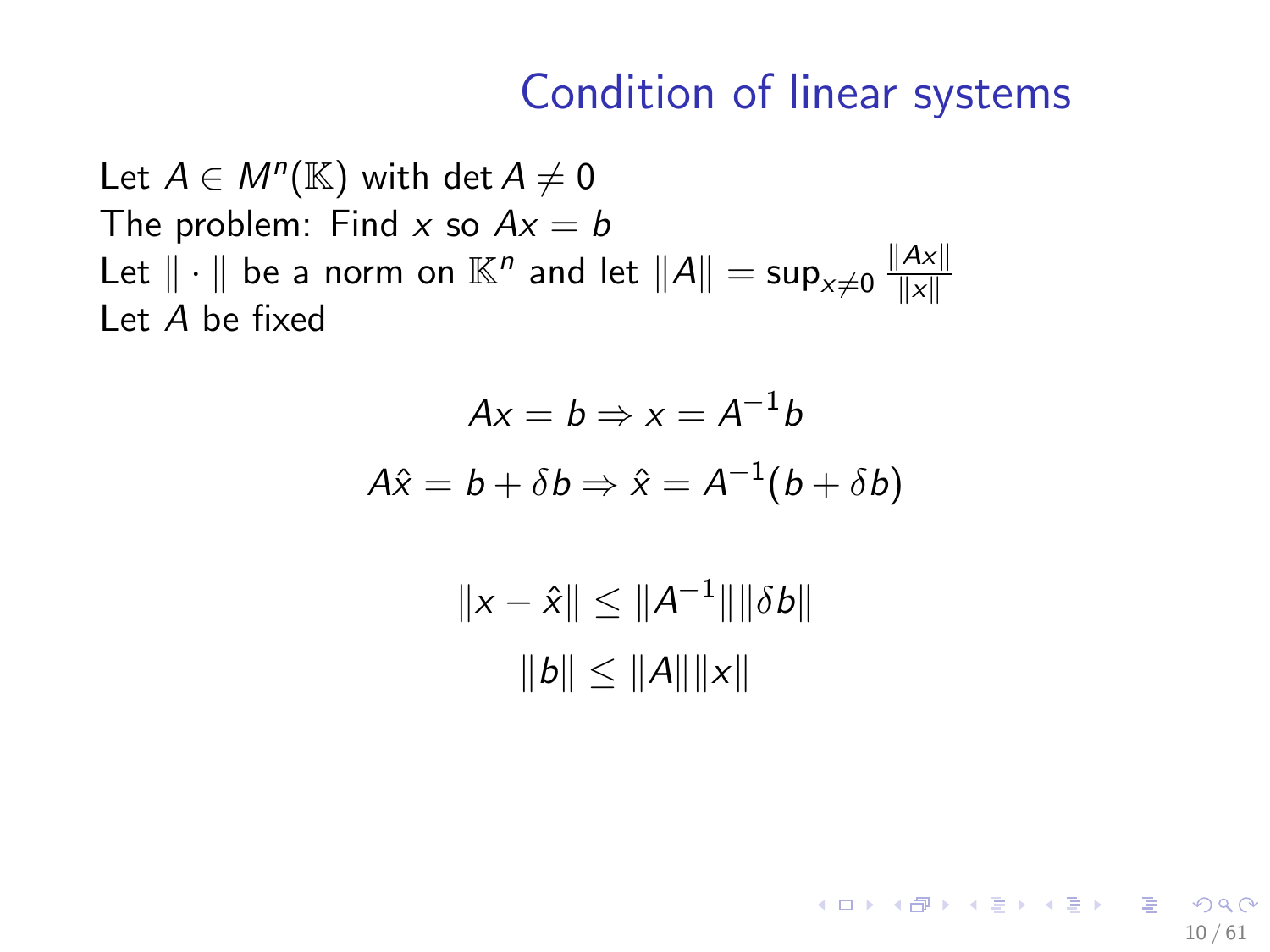Let  $A \in M^n(\mathbb{K})$  with  $\det A \neq 0$ The problem: Find x so  $Ax = b$ Let  $\|\cdot\|$  be a norm on  $\mathbb{K}^n$  and let  $\|A\|=\sup_{x\neq 0} \frac{\|Ax\|}{\|x\|}$  $\|x\|$ Let A be fixed

$$
Ax = b \Rightarrow x = A^{-1}b
$$

$$
A\hat{x} = b + \delta b \Rightarrow \hat{x} = A^{-1}(b + \delta b)
$$

 $||x - \hat{x}|| \leq ||A^{-1}|| ||\delta b||$  $||b|| \le ||A|| ||x||$ 

$$
\frac{\|x-\hat{x}\|}{\|x\|}\frac{\|b\|}{\|\delta b\|}\leq \|A\|\|A^{-1}\|
$$

K ロ ▶ K @ ▶ K 할 > K 할 > → 할 → 9 Q Q 10 / 61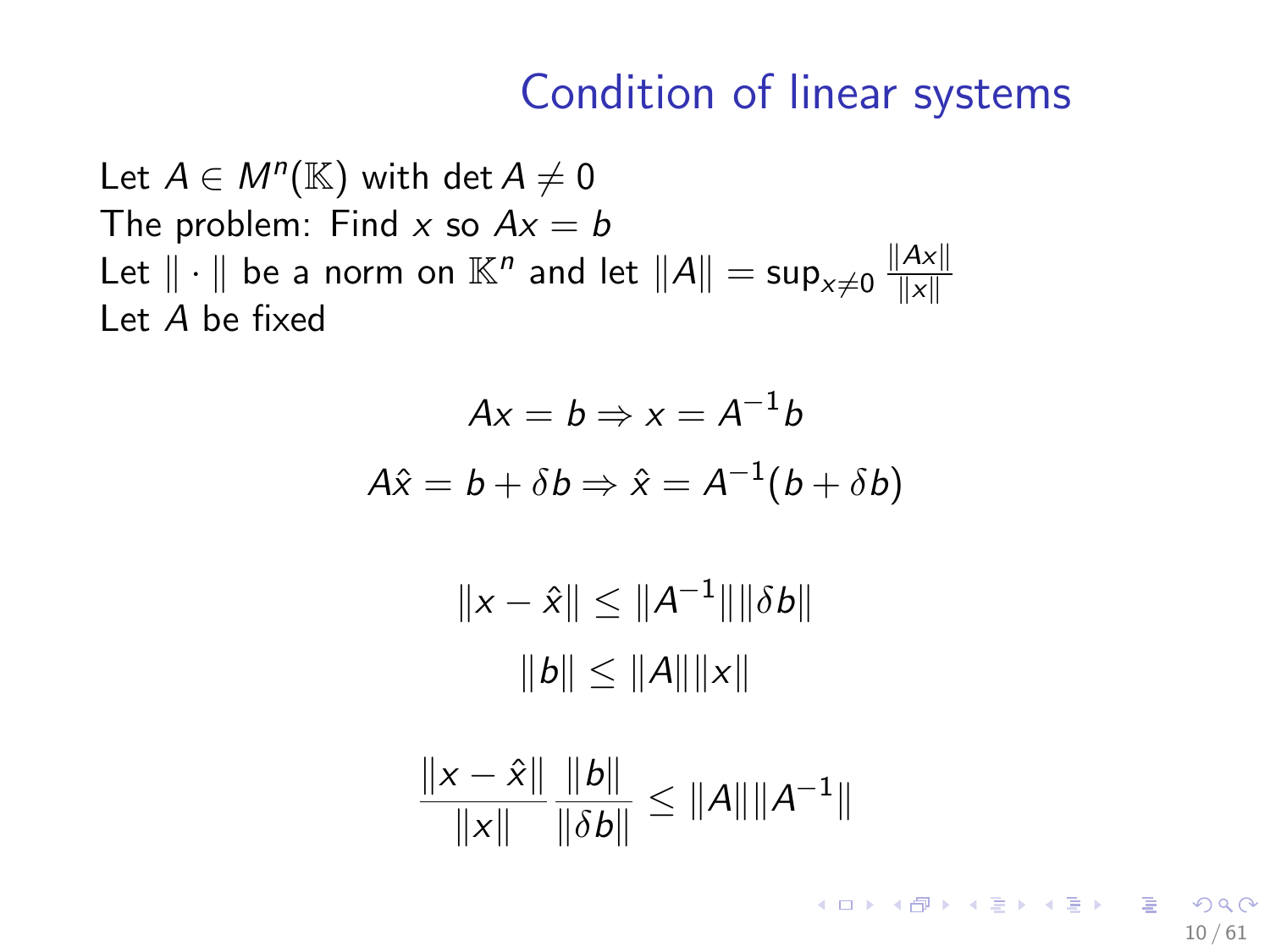Let  $x \in \mathbb{K}^n$  with  $||Ax|| = ||A|| ||x||$  and  $\delta b \in \mathbb{K}^n$  with  $||A^{-1}\delta b|| = ||A^{-1}|| ||\delta b||$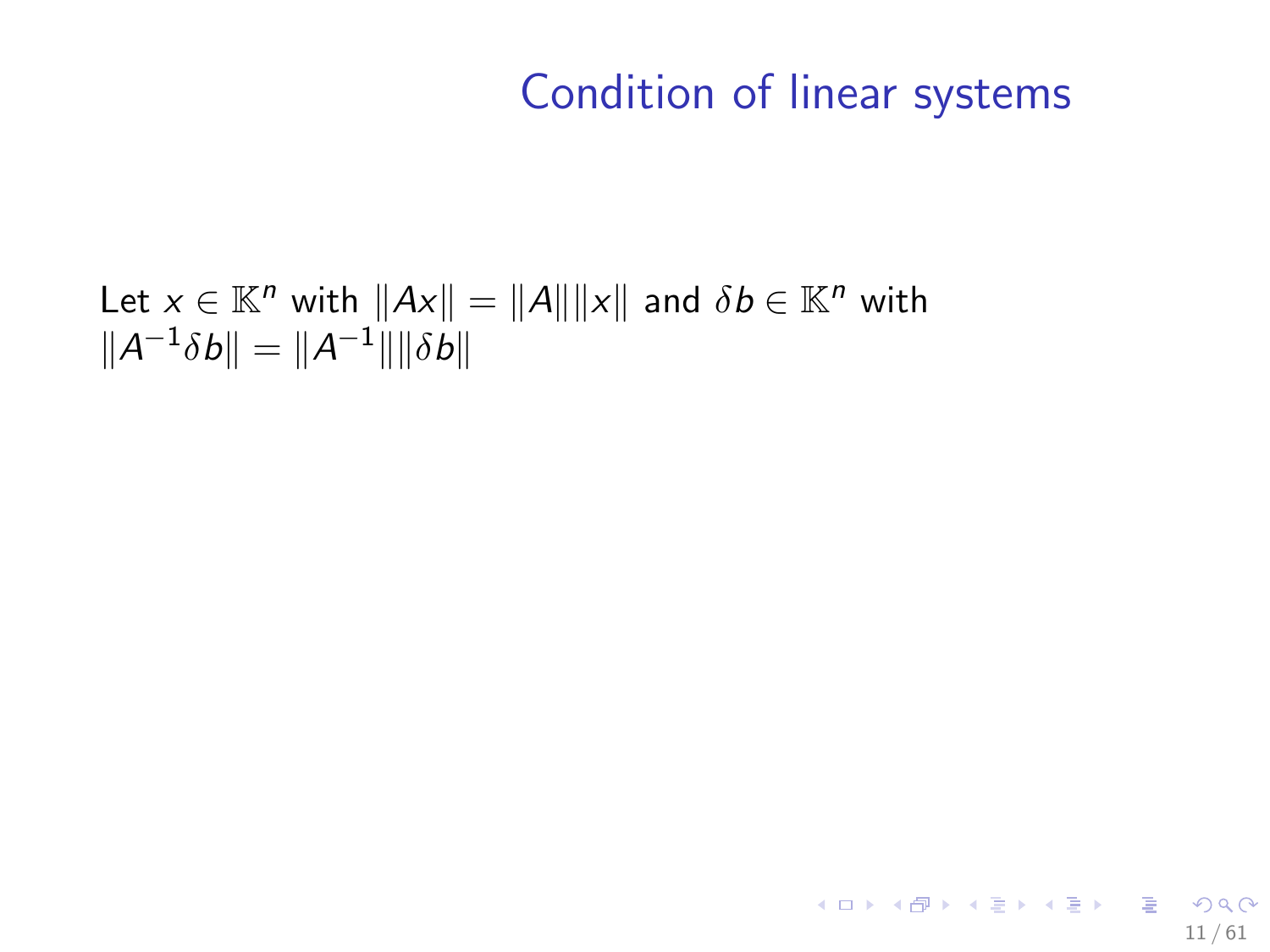11 / 61

K ロ > K @ > K 할 > K 할 > 1 할 : X 9 Q Q\*

Let 
$$
x \in \mathbb{K}^n
$$
 with  $||Ax|| = ||A|| ||x||$  and  $\delta b \in \mathbb{K}^n$  with  
\n $||A^{-1}\delta b|| = ||A^{-1}|| ||\delta b||$   
\n
$$
\frac{||x - \hat{x}||}{||x||} \frac{||b||}{||\delta b||} = \frac{||A^{-1}\delta b||}{||x||} \frac{||Ax||}{||\delta b||} = ||A|| ||A^{-1}||
$$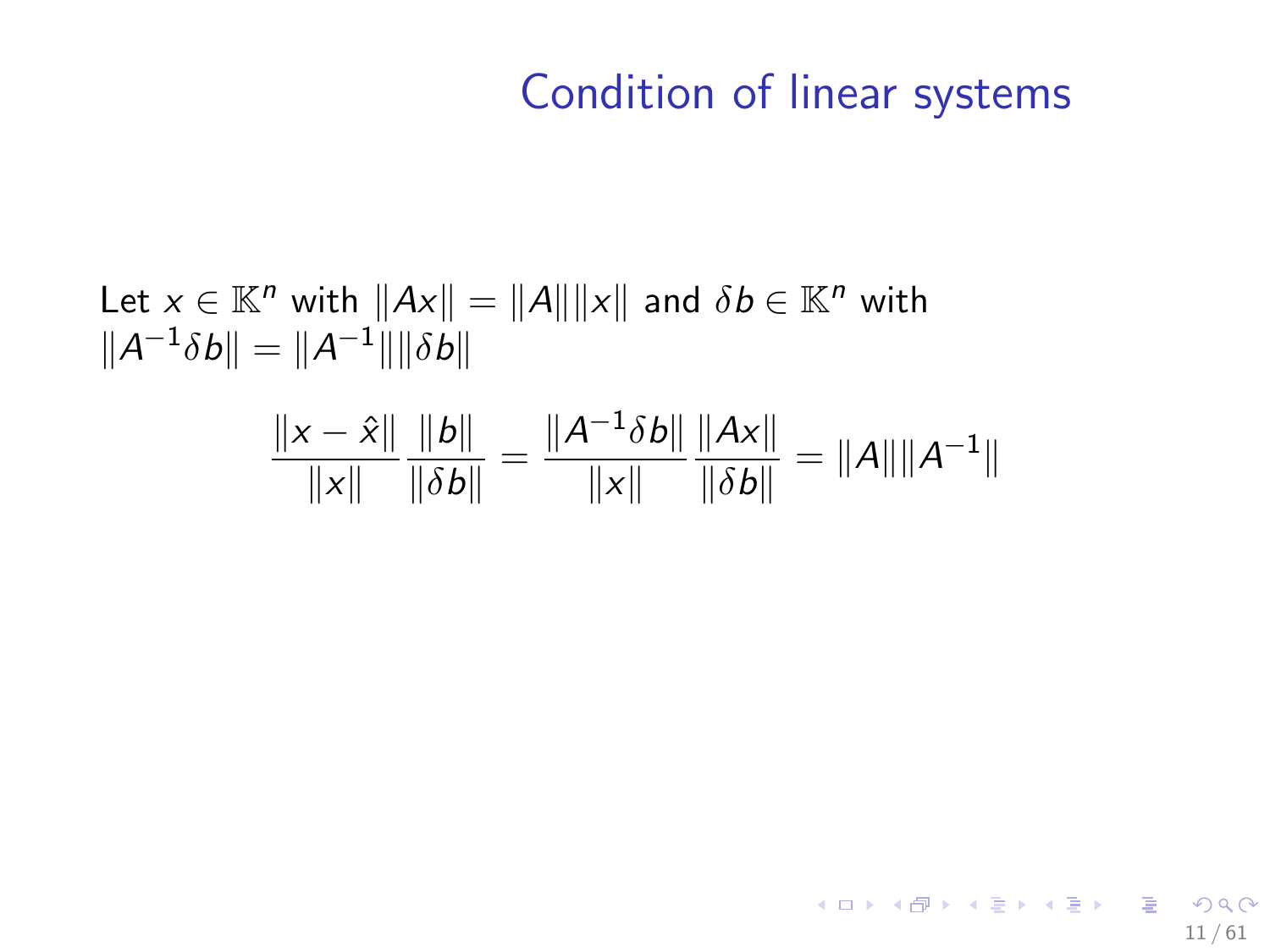11 / 61

K ロ > K @ > K 할 > K 할 > 1 할 : X 9 Q Q\*

Let 
$$
x \in \mathbb{K}^n
$$
 with  $||Ax|| = ||A|| ||x||$  and  $\delta b \in \mathbb{K}^n$  with  
\n
$$
||A^{-1}\delta b|| = ||A^{-1}|| ||\delta b||
$$
\n
$$
\frac{||x - \hat{x}||}{||x||} \frac{||b||}{||\delta b||} = \frac{||A^{-1}\delta b||}{||x||} \frac{||Ax||}{||\delta b||} = ||A|| ||A^{-1}||
$$

When A is fixed:

 $\kappa = \|A\| \|A^{-1}\|$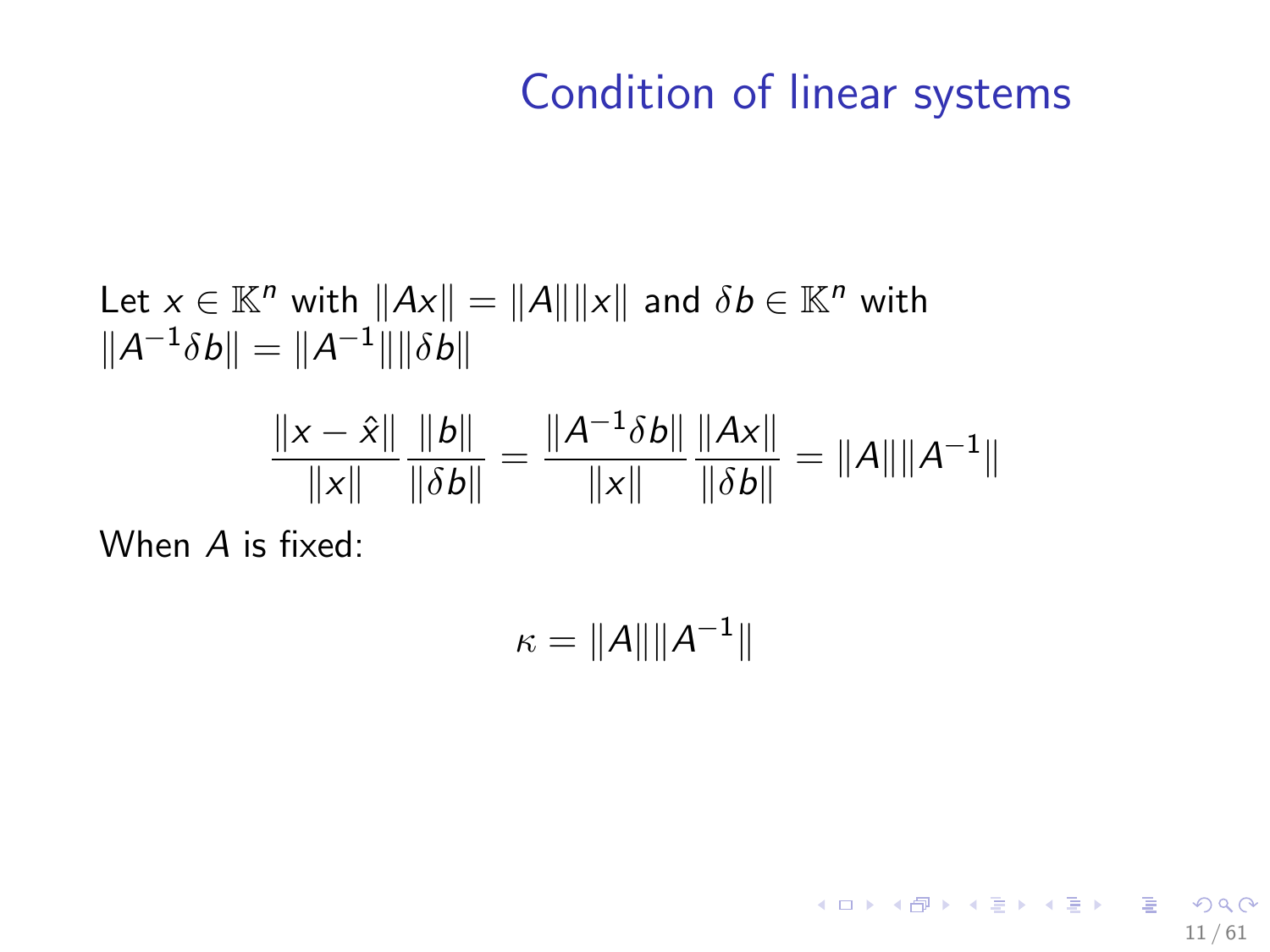Suppose *b* is fixed

$$
Ax = b, (A + \delta A)\hat{x} = b
$$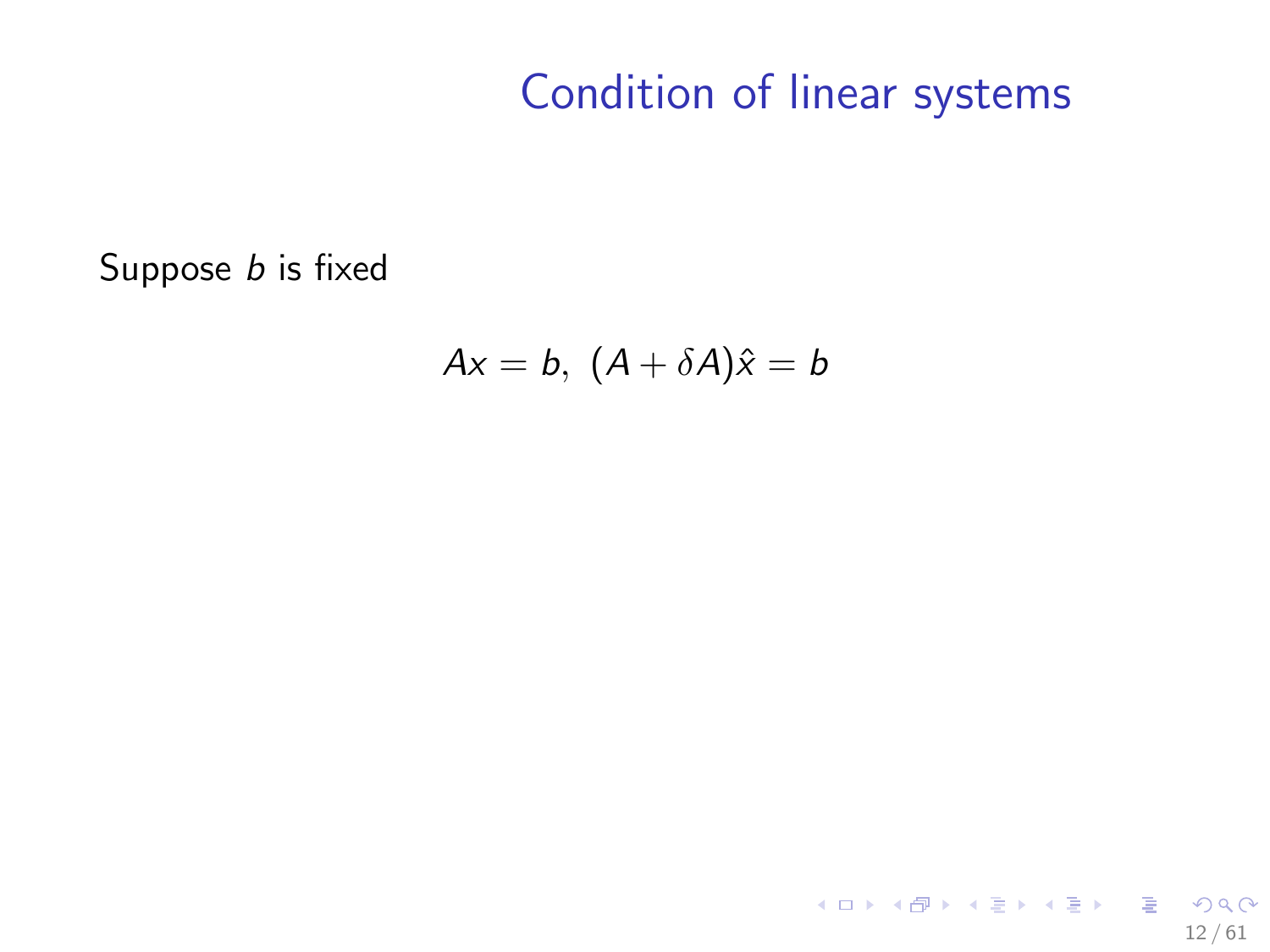Suppose *b* is fixed

$$
Ax = b, (A + \delta A)\hat{x} = b
$$

$$
A\hat{x} + \delta A\hat{x} = Ax \Rightarrow \hat{x} - x = -A^{-1}\delta A\hat{x}
$$

K ロ ▶ K @ ▶ K 할 ▶ K 할 ▶ → 할 → 9 Q @ 12 / 61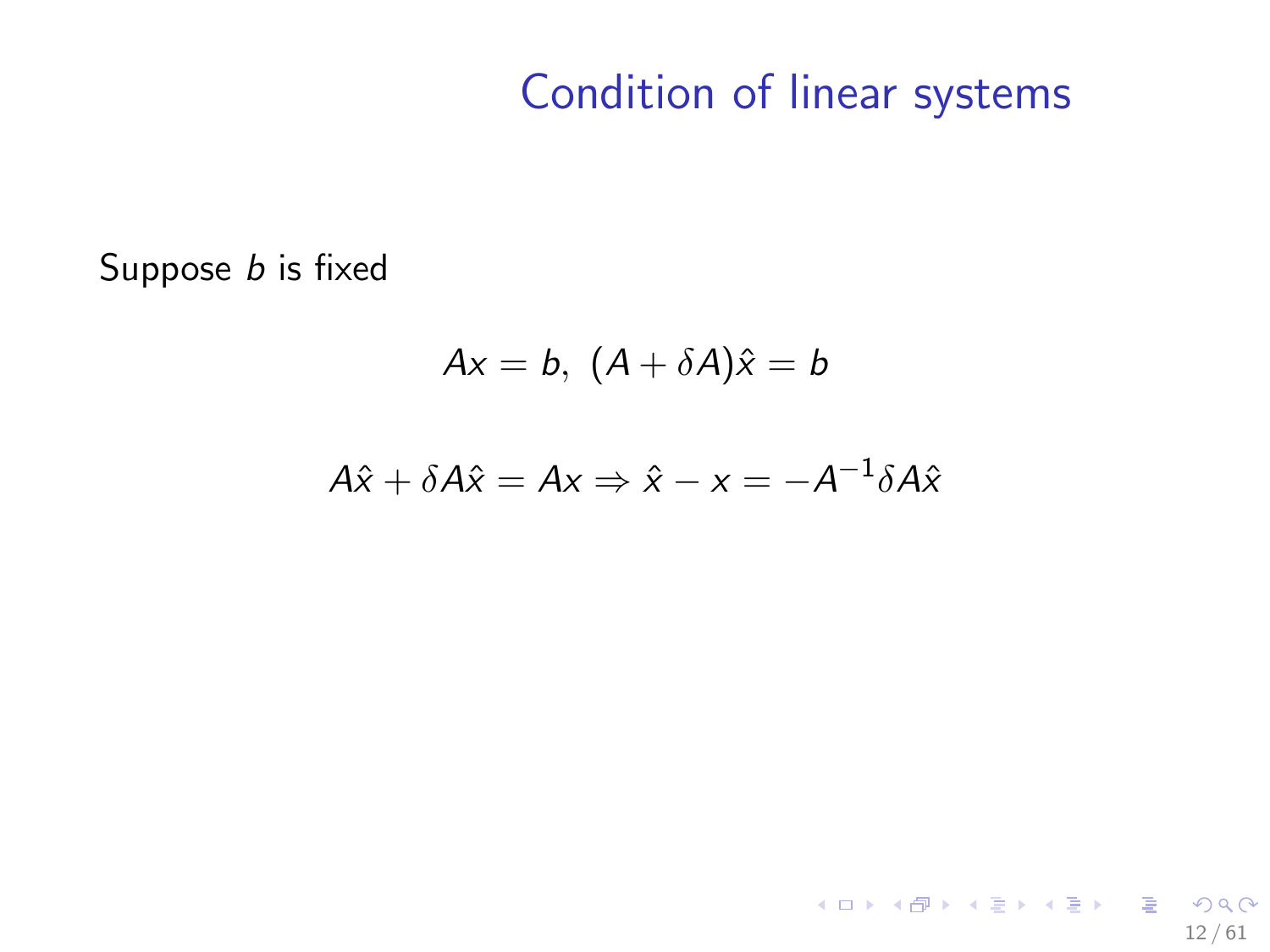Suppose *b* is fixed

$$
Ax = b, (A + \delta A)\hat{x} = b
$$

$$
A\hat{x} + \delta A\hat{x} = Ax \Rightarrow \hat{x} - x = -A^{-1}\delta A\hat{x}
$$

$$
\frac{\|\hat{x} - x\|}{\|\hat{x}\|} \le \|A^{-1}\| \|\delta A\| \frac{\|A\|}{\|A\|} \Rightarrow \frac{\|\hat{x} - x\|}{\|\hat{x}\|} \frac{\|A\|}{\|\delta A\|} \le \|A\| \|A^{-1}\|
$$

K ロ ▶ K @ ▶ K 할 ▶ K 할 ▶ → 할 → 9 Q @ 12 / 61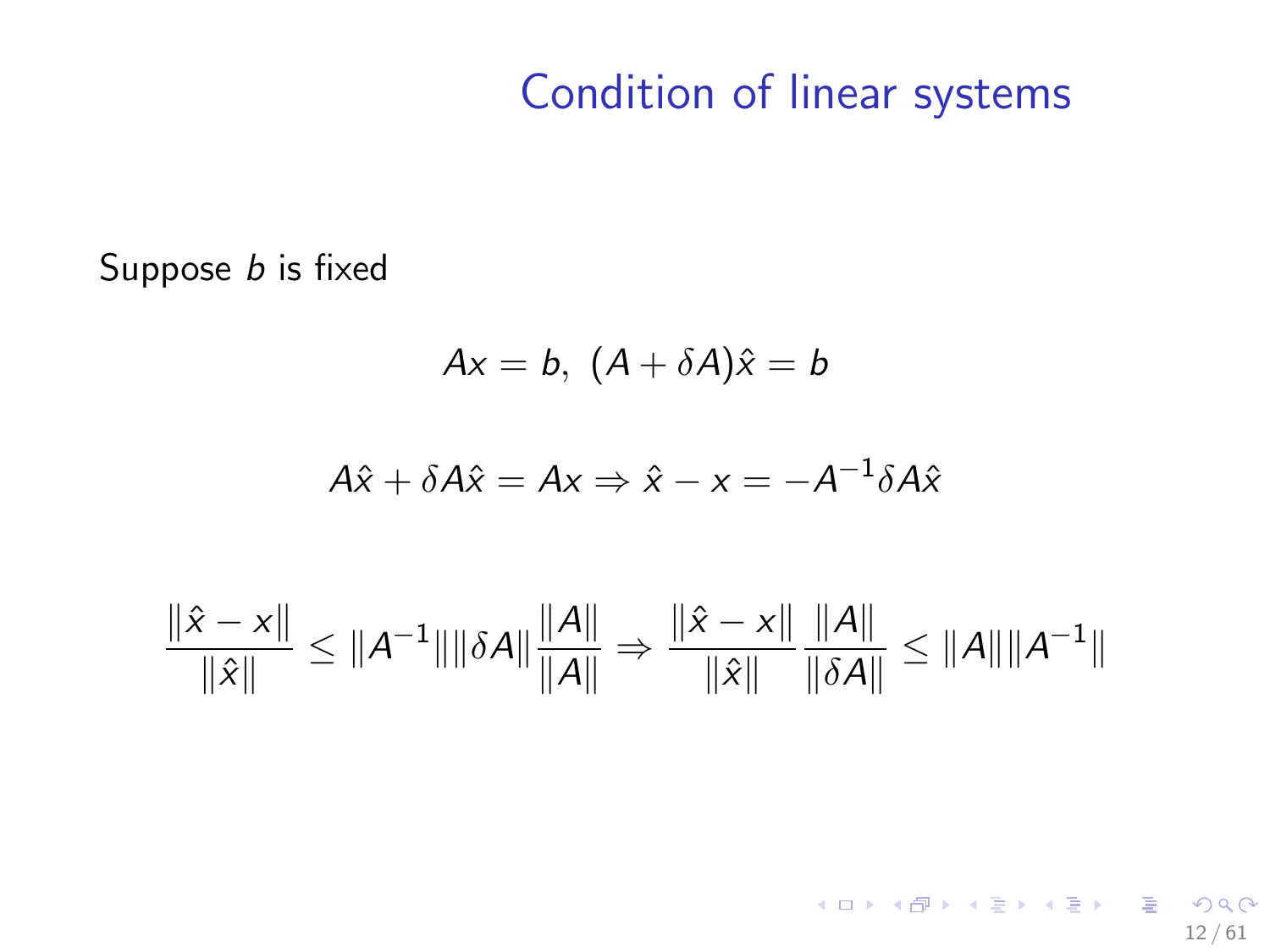Let  $\hat{x} \in \mathbb{K}^n$  with  $\|A^{-1}\hat{x}\| = \|A^{-1}\|\|\hat{x}\|$  and  $\beta \in \mathbb{K}$ ,  $\delta A = \beta I$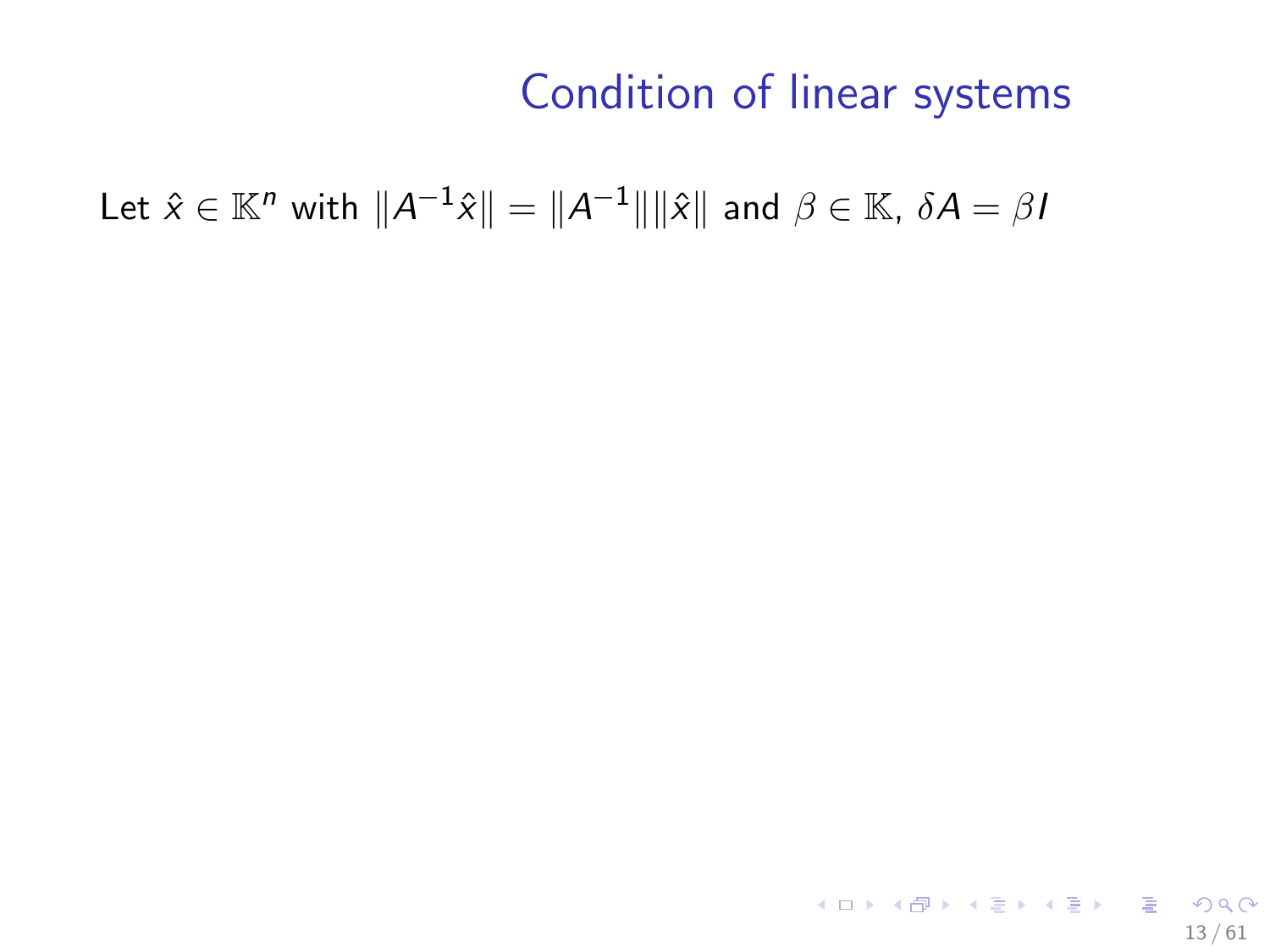Let  $\hat{x} \in \mathbb{K}^n$  with  $\|A^{-1}\hat{x}\| = \|A^{-1}\|\|\hat{x}\|$  and  $\beta \in \mathbb{K}$ ,  $\delta A = \beta I$ −1

$$
x - \hat{x} = \beta A^{-1} \hat{x} \Rightarrow ||x - \hat{x}|| = |\beta| ||A^{-1}|| ||\hat{x}||
$$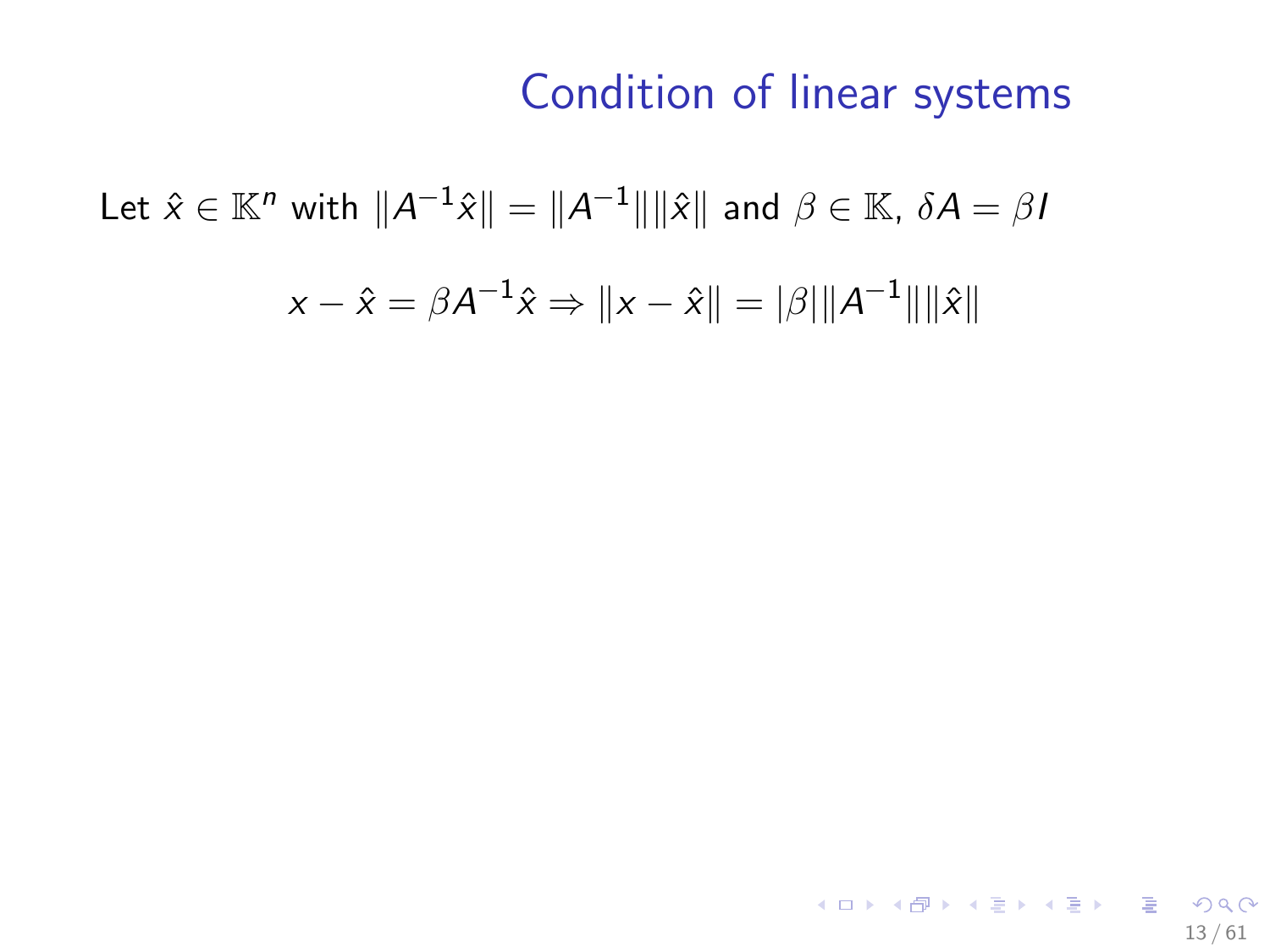13 / 61

K ロ X (日) X (日) X (日) X (日) X (日) X (日) X (日) X (日) X (日) X (日) X (日)

Let  $\hat{x} \in \mathbb{K}^n$  with  $\|A^{-1}\hat{x}\| = \|A^{-1}\|\|\hat{x}\|$  and  $\beta \in \mathbb{K}$ ,  $\delta A = \beta I$  $\|x-\hat{x}=\beta A^{-1}\hat{x} \Rightarrow \|x-\hat{x}\| = |\beta| \|A^{-1}\|\|\hat{x}\|$  $\|\hat{x} - x\|$  $\|\hat{x}\|$  $\|A\|$  $\frac{\|A\|}{\|\delta A\|} = \frac{|\beta| \|A^{-1}\| \|\hat{\mathsf{x}}\|}{\|\hat{\mathsf{x}}\|}$  $\|\hat{x}\|$  $\|A\|$  $\frac{|\mathcal{A}||}{|\beta|} = ||A|| ||A^{-1}||$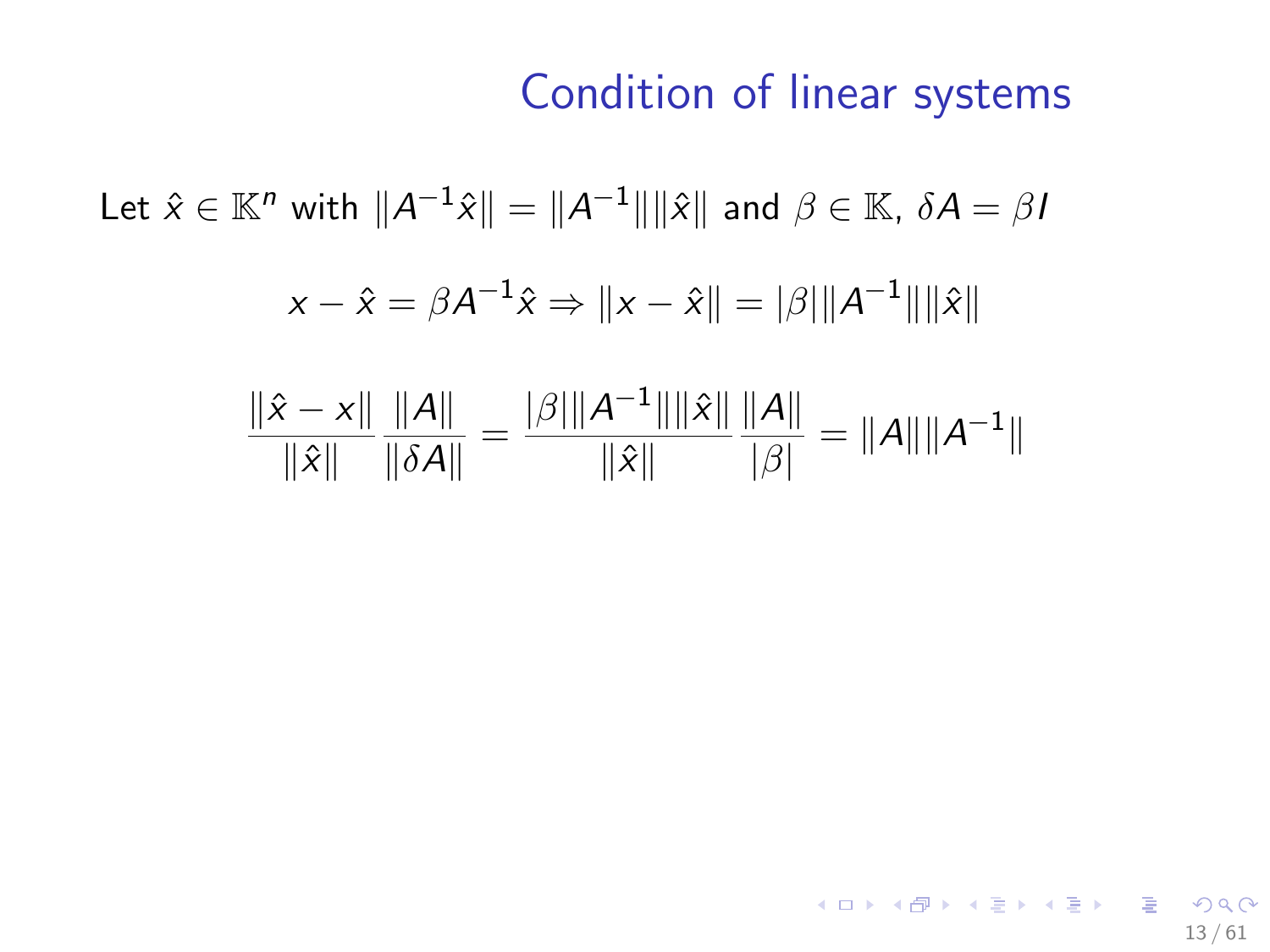13 / 61

K ロ ▶ K @ ▶ K 할 ▶ K 할 ▶ → 할 → 9 Q @

Let 
$$
\hat{x} \in \mathbb{K}^n
$$
 with  $||A^{-1}\hat{x}|| = ||A^{-1}|| ||\hat{x}||$  and  $\beta \in \mathbb{K}$ ,  $\delta A = \beta I$ 

$$
x - \hat{x} = \beta A^{-1} \hat{x} \Rightarrow ||x - \hat{x}|| = |\beta| ||A^{-1}|| ||\hat{x}||
$$

$$
\frac{\|\hat{x} - x\|}{\|\hat{x}\|} \frac{\|A\|}{\|\delta A\|} = \frac{|\beta| \|A^{-1}\| \|\hat{x}\|}{\|\hat{x}\|} \frac{\|A\|}{|\beta|} = \|A\| \|A^{-1}\|
$$

Condition number of a matrix:

$$
\kappa(A) = ||A|| ||A^{-1}||
$$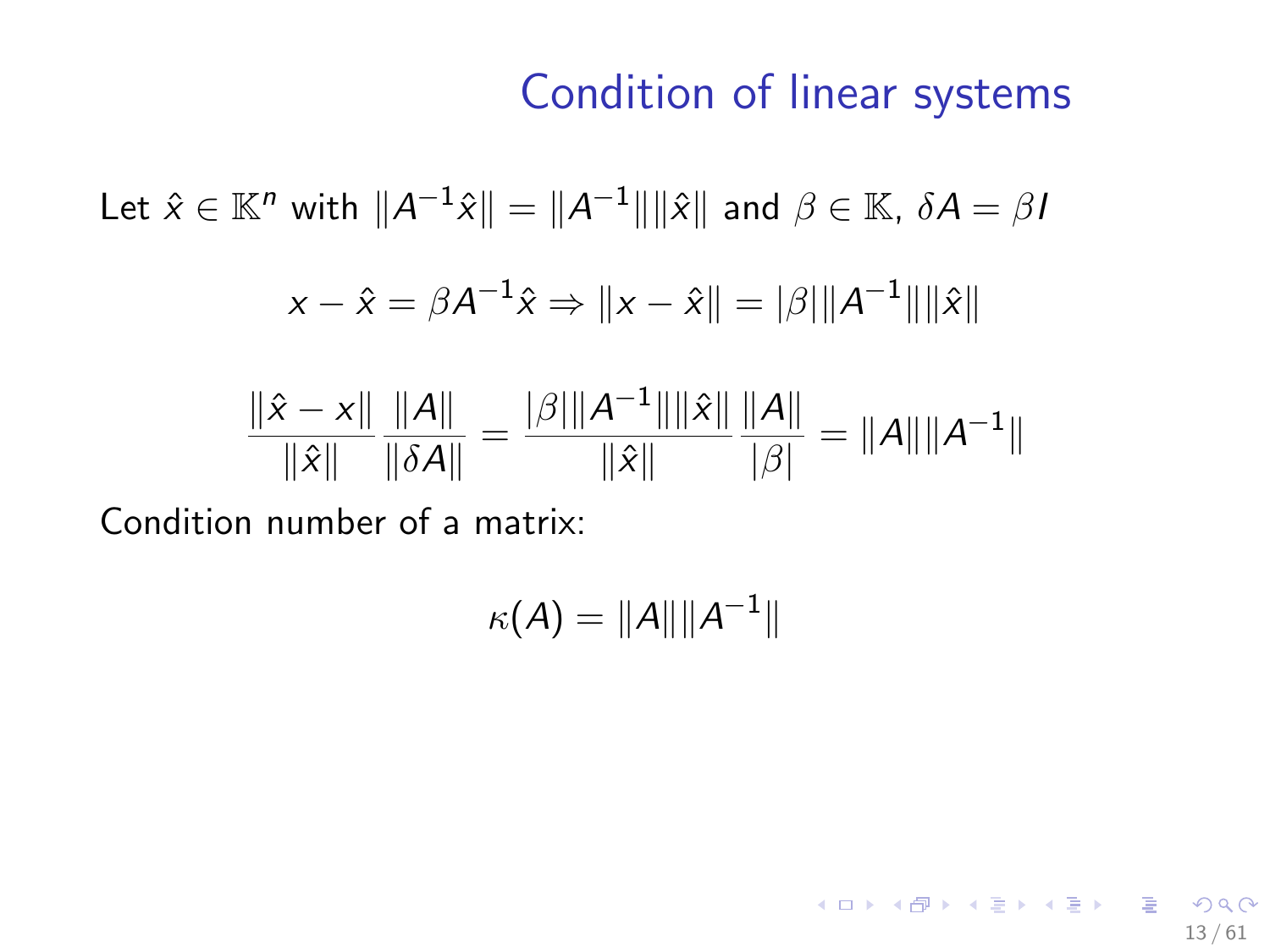Let 
$$
\hat{x} \in \mathbb{K}^n
$$
 with  $||A^{-1}\hat{x}|| = ||A^{-1}|| ||\hat{x}||$  and  $\beta \in \mathbb{K}$ ,  $\delta A = \beta I$ 

$$
x - \hat{x} = \beta A^{-1} \hat{x} \Rightarrow ||x - \hat{x}|| = |\beta| ||A^{-1}|| ||\hat{x}||
$$

$$
\frac{\|\hat{x} - x\|}{\|\hat{x}\|} \frac{\|A\|}{\|\delta A\|} = \frac{|\beta| \|A^{-1}\| \|\hat{x}\|}{\|\hat{x}\|} \frac{\|A\|}{|\beta|} = \|A\| \|A^{-1}\|
$$

Condition number of a matrix:

$$
\kappa(A)=\|A\|\|A^{-1}\|
$$

$$
1=\|A A^{-1}\|\leq \|A\|\|A^{-1}\|\Rightarrow \kappa(A)\geq 1
$$

K ロ ▶ K @ ▶ K 할 ▶ K 할 ▶ → 할 → 9 Q @ 13 / 61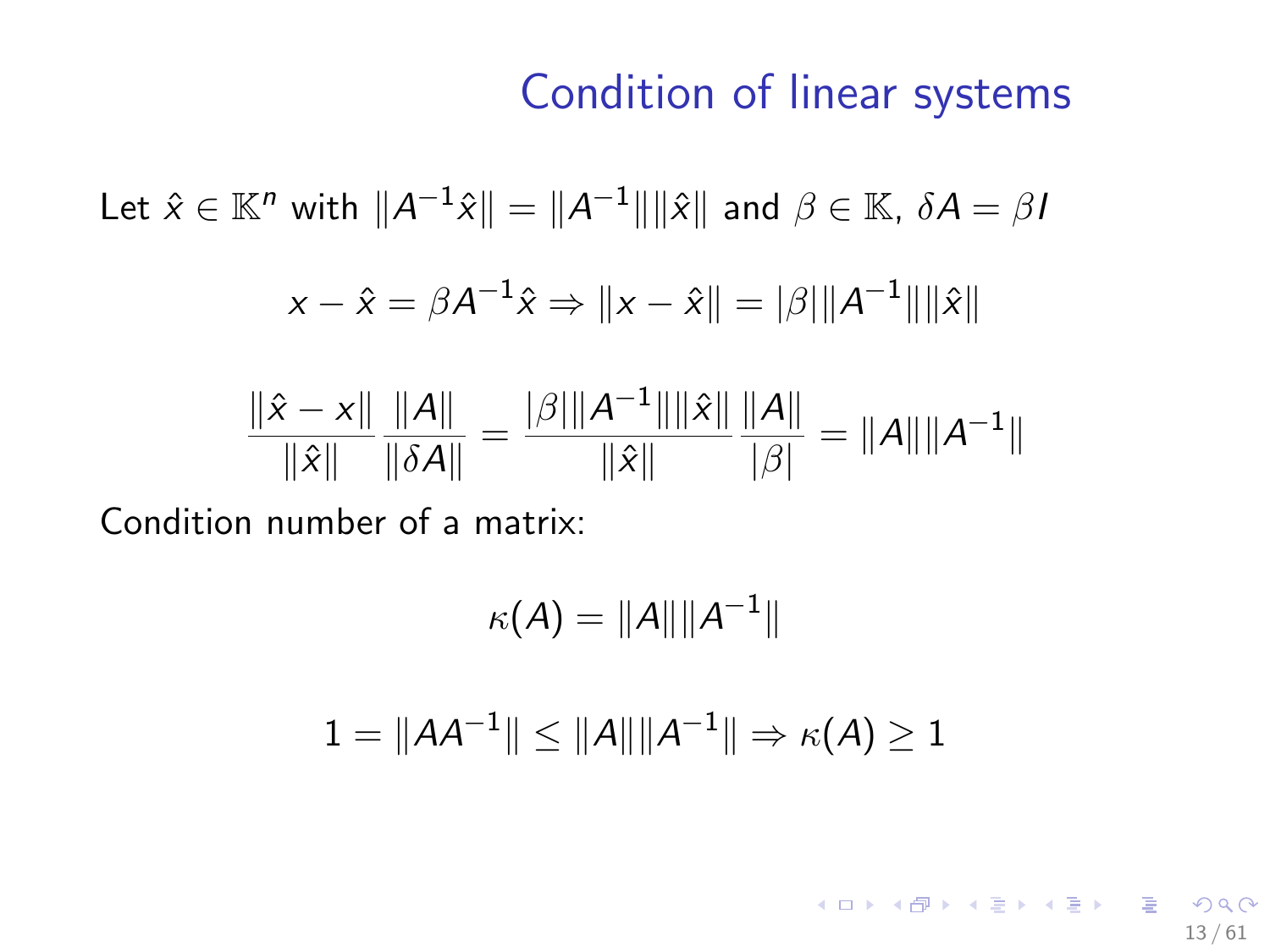Let 
$$
\hat{x} \in \mathbb{K}^n
$$
 with  $||A^{-1}\hat{x}|| = ||A^{-1}|| ||\hat{x}||$  and  $\beta \in \mathbb{K}$ ,  $\delta A = \beta I$ 

$$
x - \hat{x} = \beta A^{-1} \hat{x} \Rightarrow ||x - \hat{x}|| = |\beta| ||A^{-1}|| ||\hat{x}||
$$

$$
\frac{\|\hat{x} - x\|}{\|\hat{x}\|} \frac{\|A\|}{\|\delta A\|} = \frac{|\beta| \|A^{-1}\| \|\hat{x}\|}{\|\hat{x}\|} \frac{\|A\|}{|\beta|} = \|A\| \|A^{-1}\|
$$

Condition number of a matrix:

$$
\kappa(A) = \|A\| \|A^{-1}\|
$$

$$
1=\|A A^{-1}\|\leq \|A\|\|A^{-1}\|\Rightarrow \kappa(A)\geq 1
$$

Remark: the larger  $\kappa$ , the more ill-conditioned the linear system is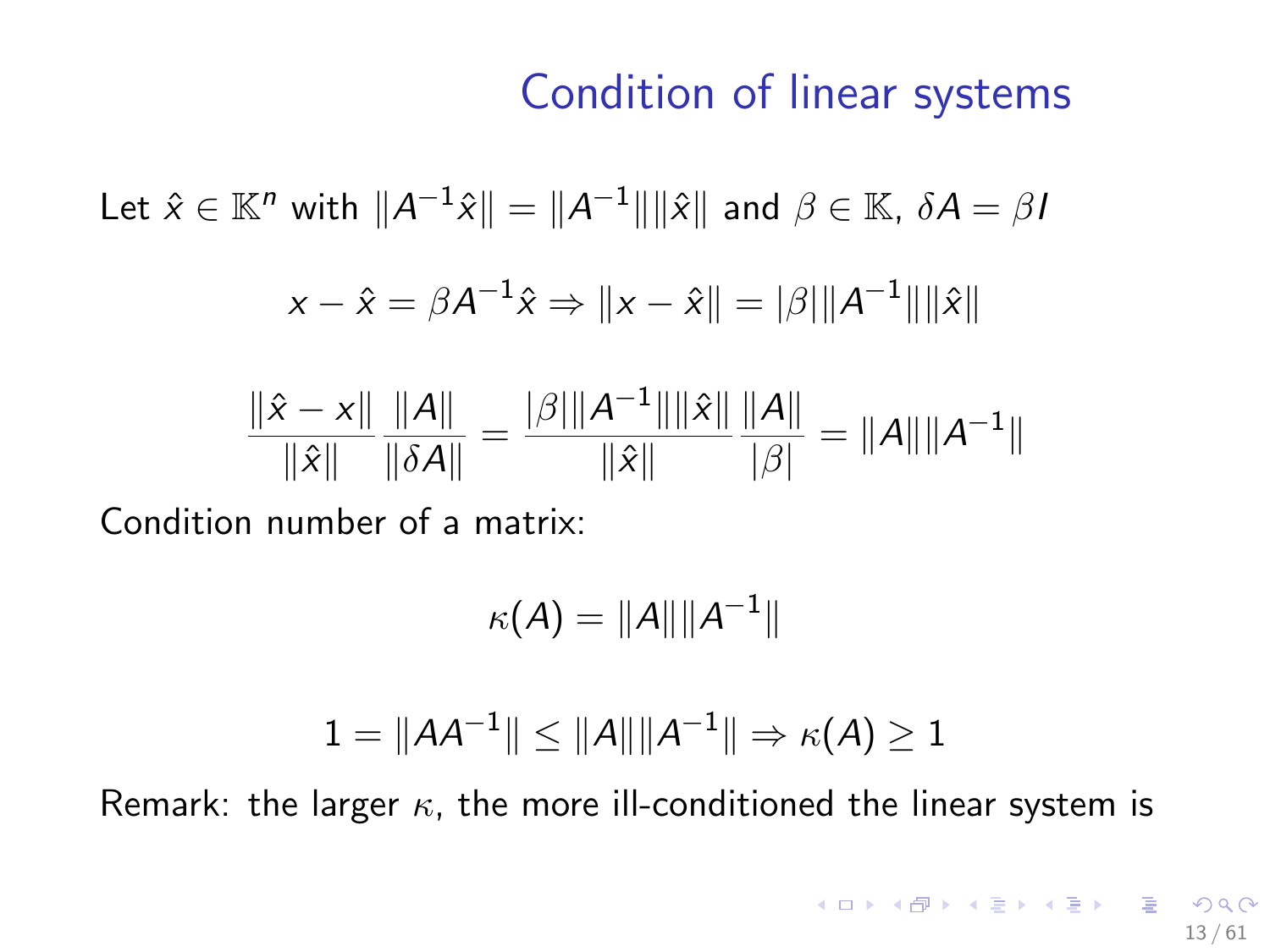### Nearest singular matrix

<span id="page-35-0"></span>Let A be non-singular and B singular  $\Rightarrow Bx = 0$  for some x with  $||x|| = 1$ 

$$
1 = \|AA^{-1}\| \le \|A\| \|A^{-1}\| \Rightarrow \|A\| \ge \|A^{-1}\|^{-1}
$$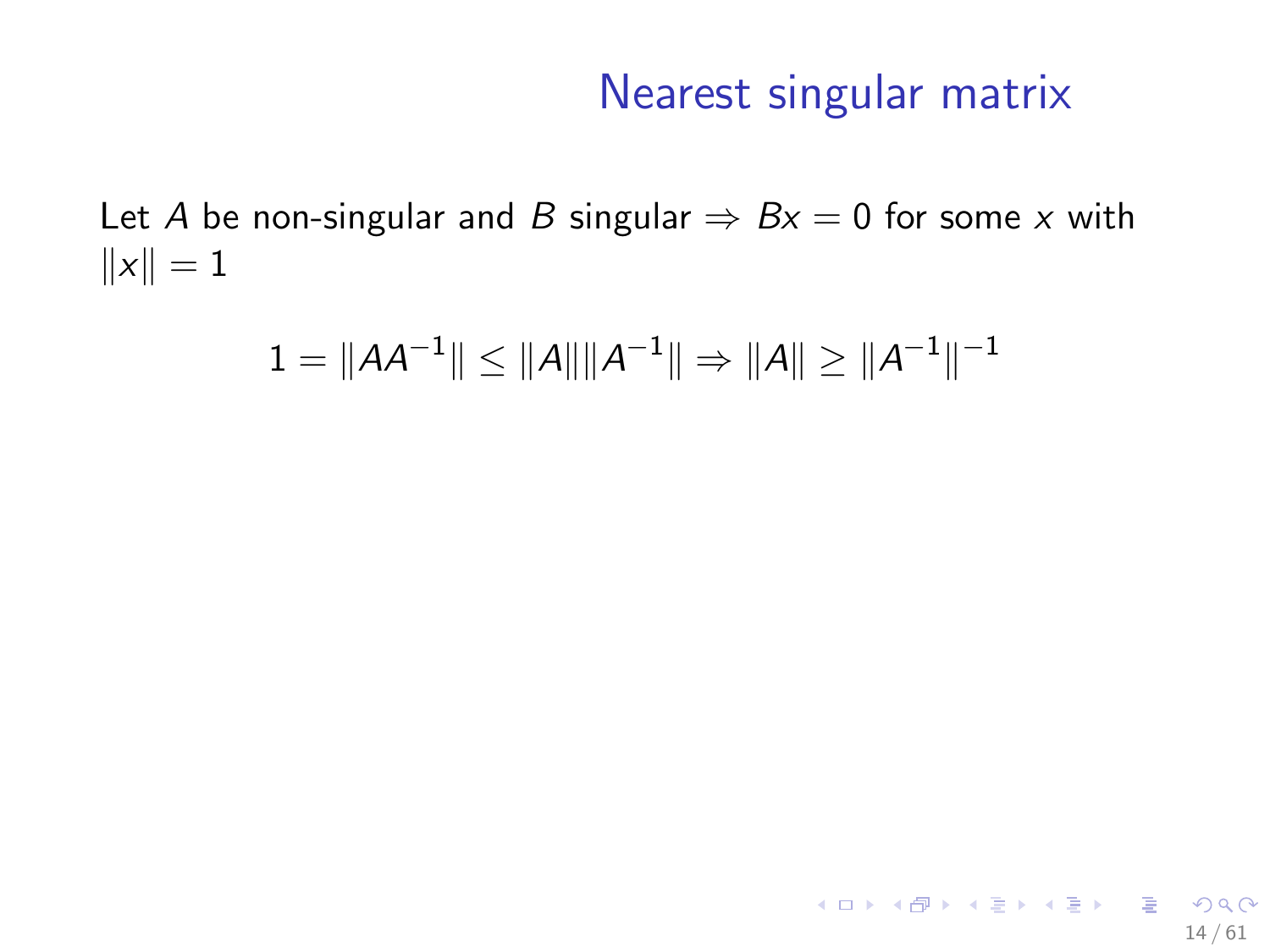14 / 61

K ロ > K @ > K 할 > K 할 > 1 할 : ⊙ Q Q^

Let A be non-singular and B singular  $\Rightarrow Bx = 0$  for some x with  $||x|| = 1$ 

$$
1=\|AA^{-1}\|\leq \|A\|\|A^{-1}\|\Rightarrow \|A\|\geq \|A^{-1}\|^{-1}
$$

$$
||A - B|| = ||A - B|| ||x|| \ge ||(A - B)x|| = ||Ax - Bx|| = ||Ax||
$$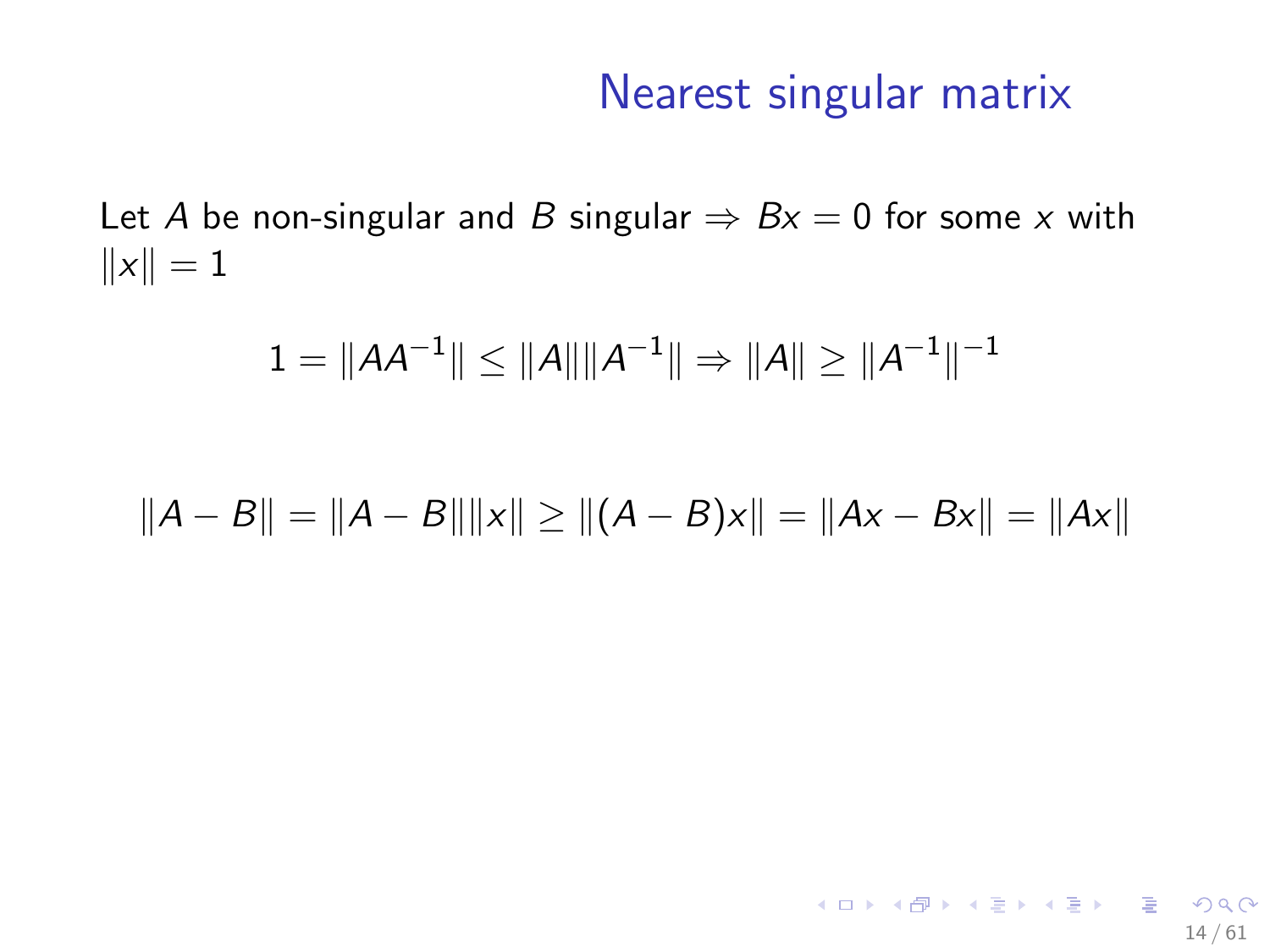14 / 61

K ロ > K @ > K 할 > K 할 > 1 할 : ⊙ Q Q^

Let A be non-singular and B singular  $\Rightarrow Bx = 0$  for some x with  $||x|| = 1$ 

$$
1 = \|AA^{-1}\| \le \|A\| \|A^{-1}\| \Rightarrow \|A\| \ge \|A^{-1}\|^{-1}
$$

$$
||A - B|| = ||A - B|| ||x|| \ge ||(A - B)x|| = ||Ax - Bx|| = ||Ax||
$$

$$
1 = ||x|| = ||A^{-1}Ax|| \le ||A^{-1}|| ||Ax|| \Rightarrow ||Ax|| \ge ||A^{-1}||^{-1}
$$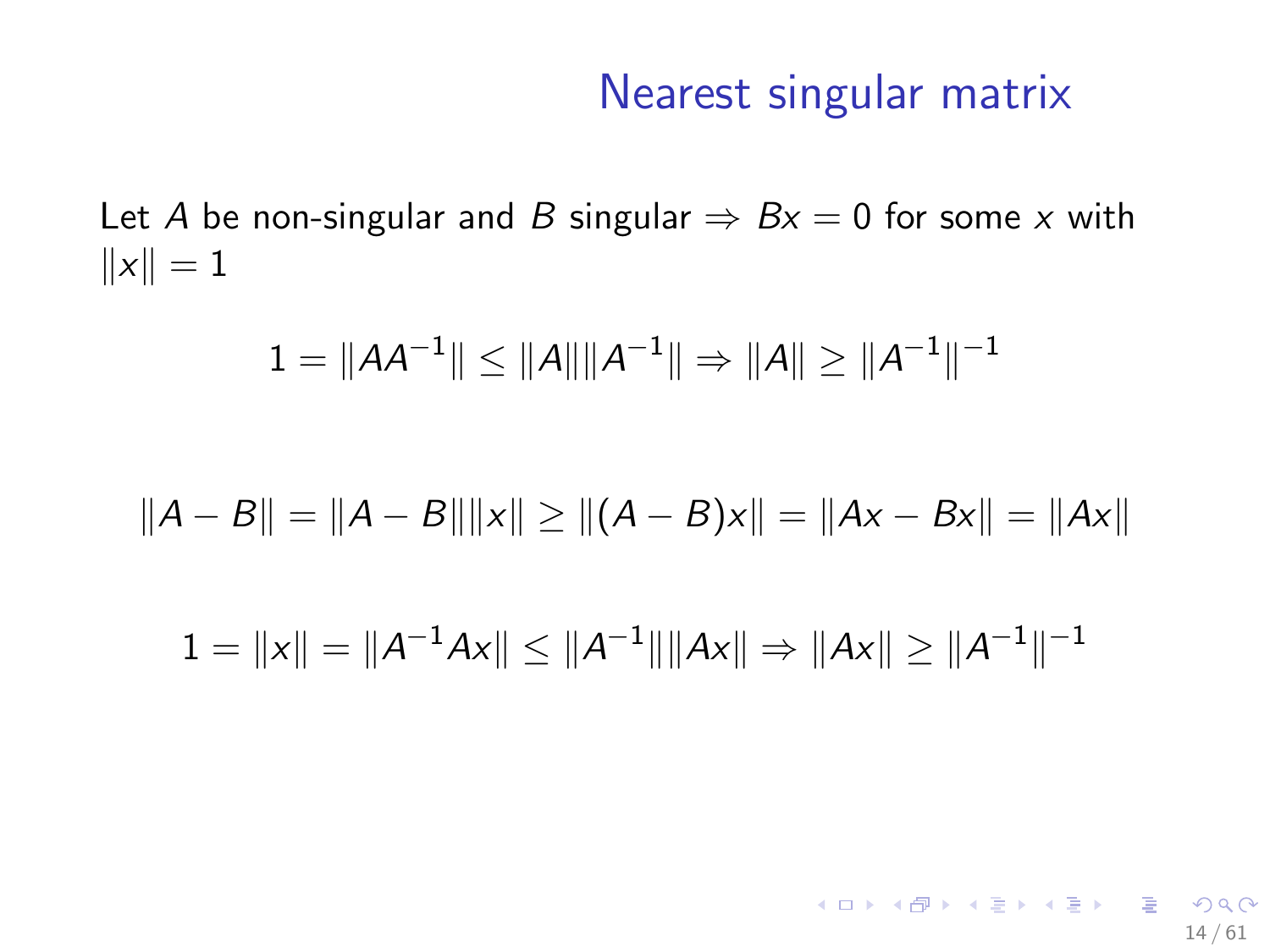Let A be non-singular and B singular  $\Rightarrow Bx = 0$  for some x with  $||x|| = 1$ 

$$
1=\|AA^{-1}\|\leq \|A\|\|A^{-1}\|\Rightarrow \|A\|\geq \|A^{-1}\|^{-1}
$$

$$
||A - B|| = ||A - B|| ||x|| \ge ||(A - B)x|| = ||Ax - Bx|| = ||Ax||
$$

$$
1 = ||x|| = ||A^{-1}Ax|| \le ||A^{-1}|| ||Ax|| \Rightarrow ||Ax|| \ge ||A^{-1}||^{-1}
$$

$$
||A - B|| \ge ||A^{-1}||^{-1}
$$

K ロ ▶ K @ ▶ K 할 ▶ K 할 ▶ → 할 → 9 Q @ 14 / 61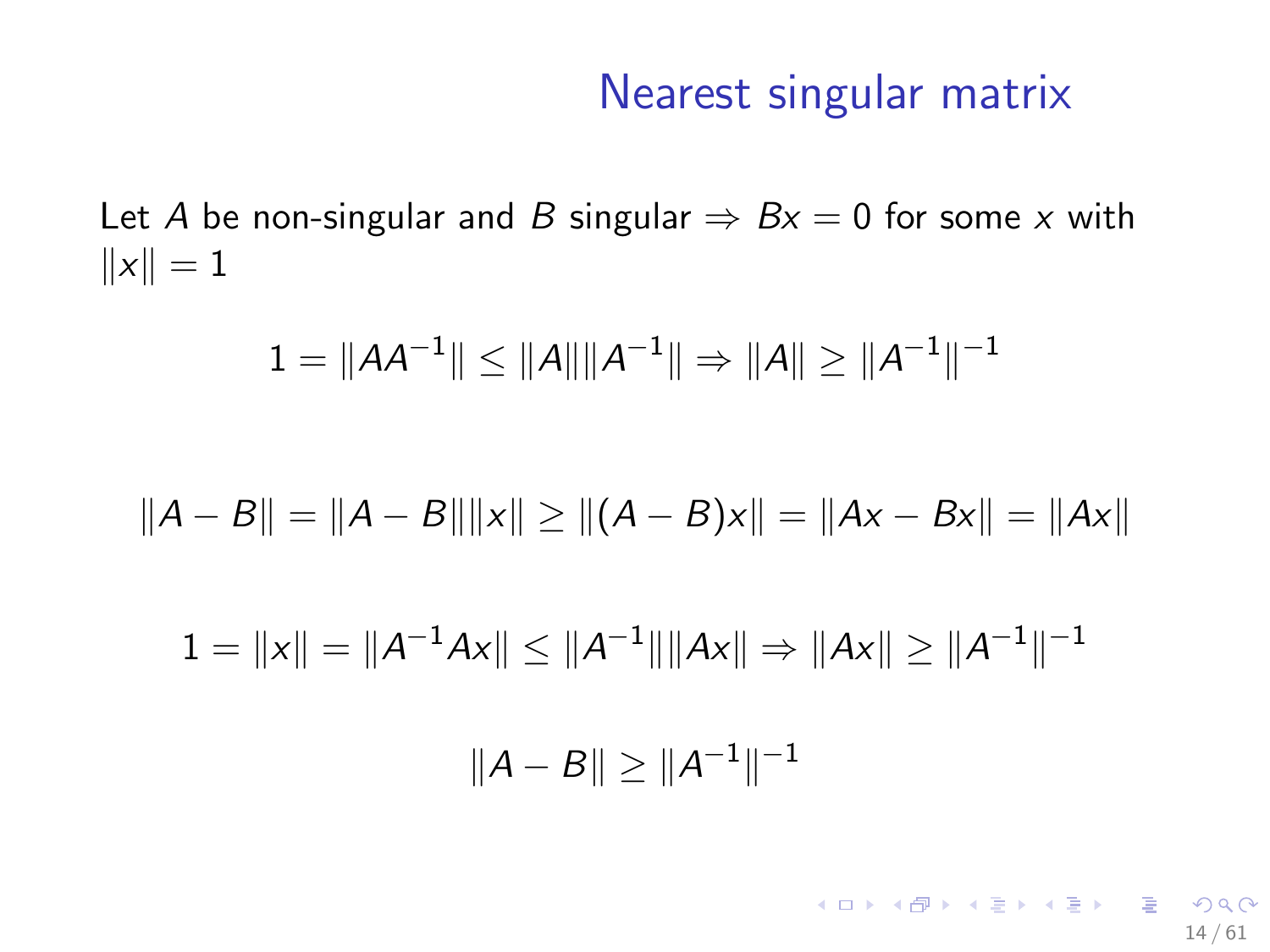$$
\|y^T\|_D = \sup_{x \neq 0} \frac{y^T x}{\|x\|}
$$

Observe:

$$
\|A\|=\sup_{\mathsf{y}\neq 0}\frac{\|\mathsf{y}^\mathcal{T} A\|_D}{\|\mathsf{y}\|_D}
$$

K ロ ▶ K @ ▶ K 할 ▶ K 할 ▶ → 할 → 9 Q @ 15 / 61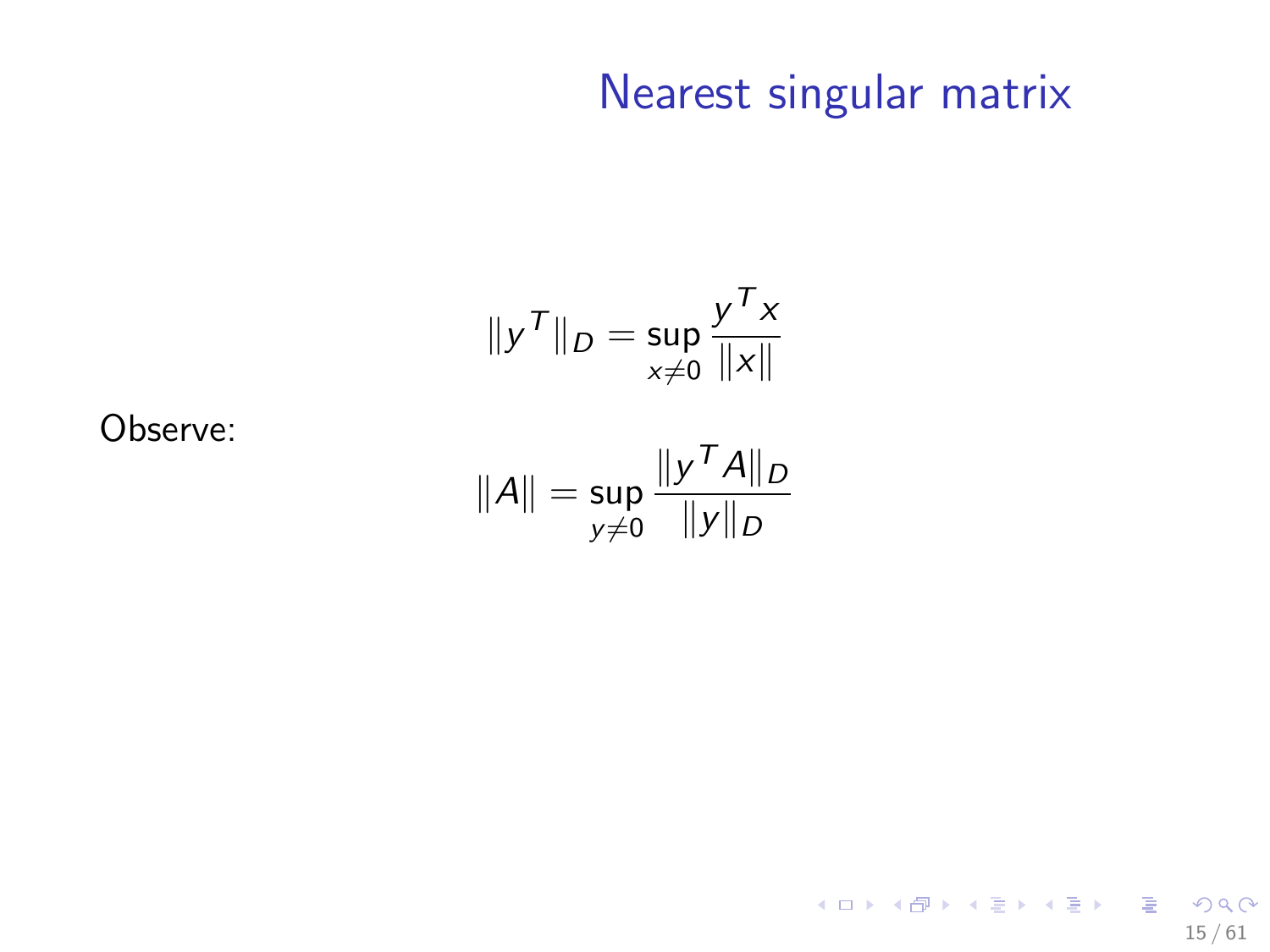15 / 61

K ロ ▶ K @ ▶ K 할 ▶ K 할 ▶ → 할 → 9 Q @

$$
\|y^T\|_D = \sup_{x \neq 0} \frac{y^T x}{\|x\|}
$$

Observe:

$$
||A|| = \sup_{y \neq 0} \frac{||y^T A||_D}{||y||_D}
$$
  

$$
\exists x, y \in \mathbb{K}^n \text{ with } ||x|| = ||y||_D = 1
$$

$$
y^T A^{-1} x = ||A^{-1}||
$$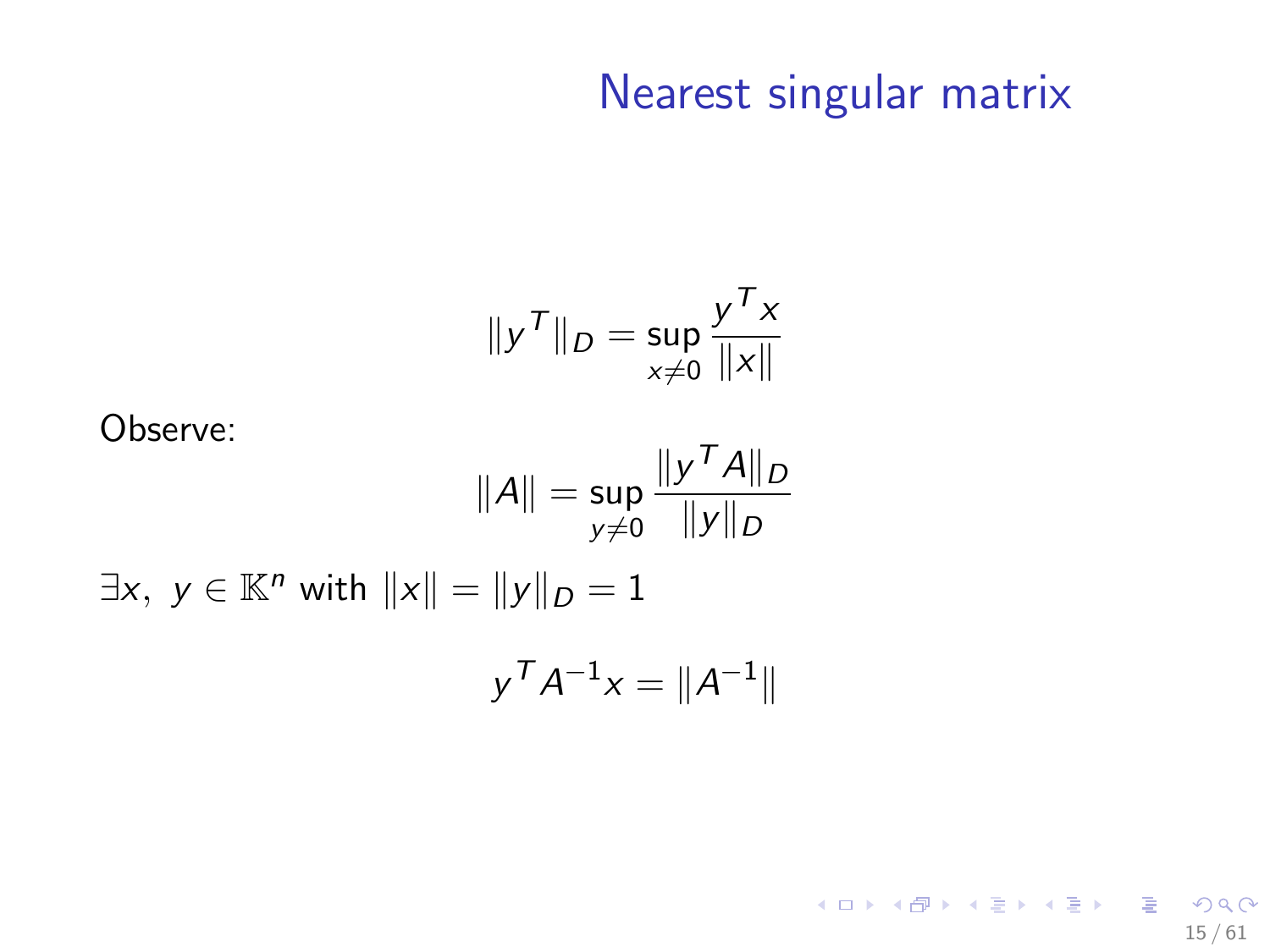$$
\delta A = -\|A^{-1}\|^{-1}xy^T
$$

K ロ > K @ > K 할 > K 할 > 1 할 : ⊙ Q Q^ 16 / 61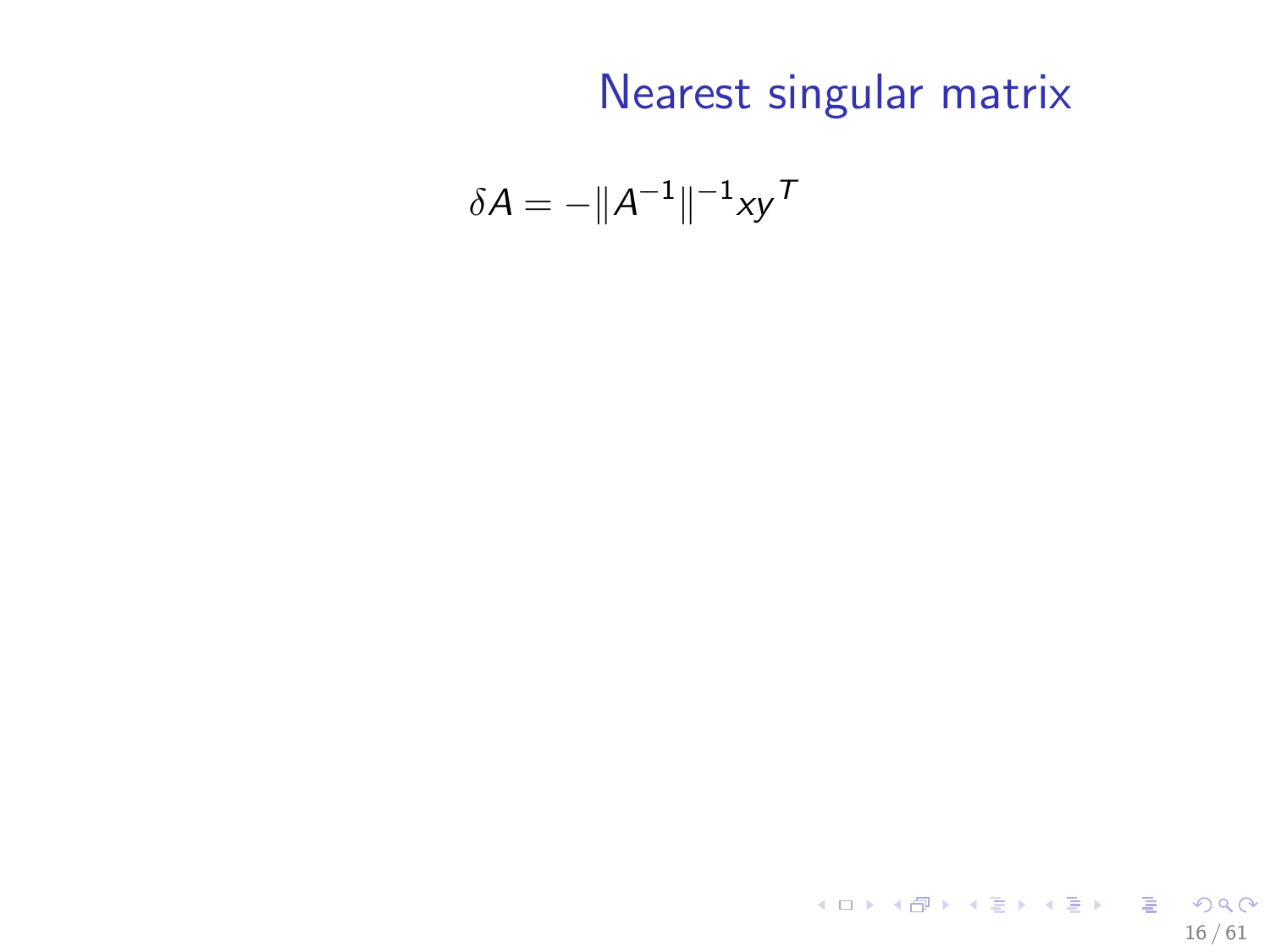16 / 61

K ロ > K @ > K 할 > K 할 > 1 할 : ⊙ Q Q^

$$
\delta A = -\|A^{-1}\|^{-1}xy^T
$$

$$
x \neq 0 \Rightarrow A^{-1}x \neq 0
$$
  

$$
(A+\delta A)A^{-1}x = AA^{-1}x - ||A^{-1}||^{-1}xy^T A^{-1}x = x - ||A^{-1}||^{-1}||A^{-1}||x = 0
$$
  

$$
\det (A + \delta A) = 0
$$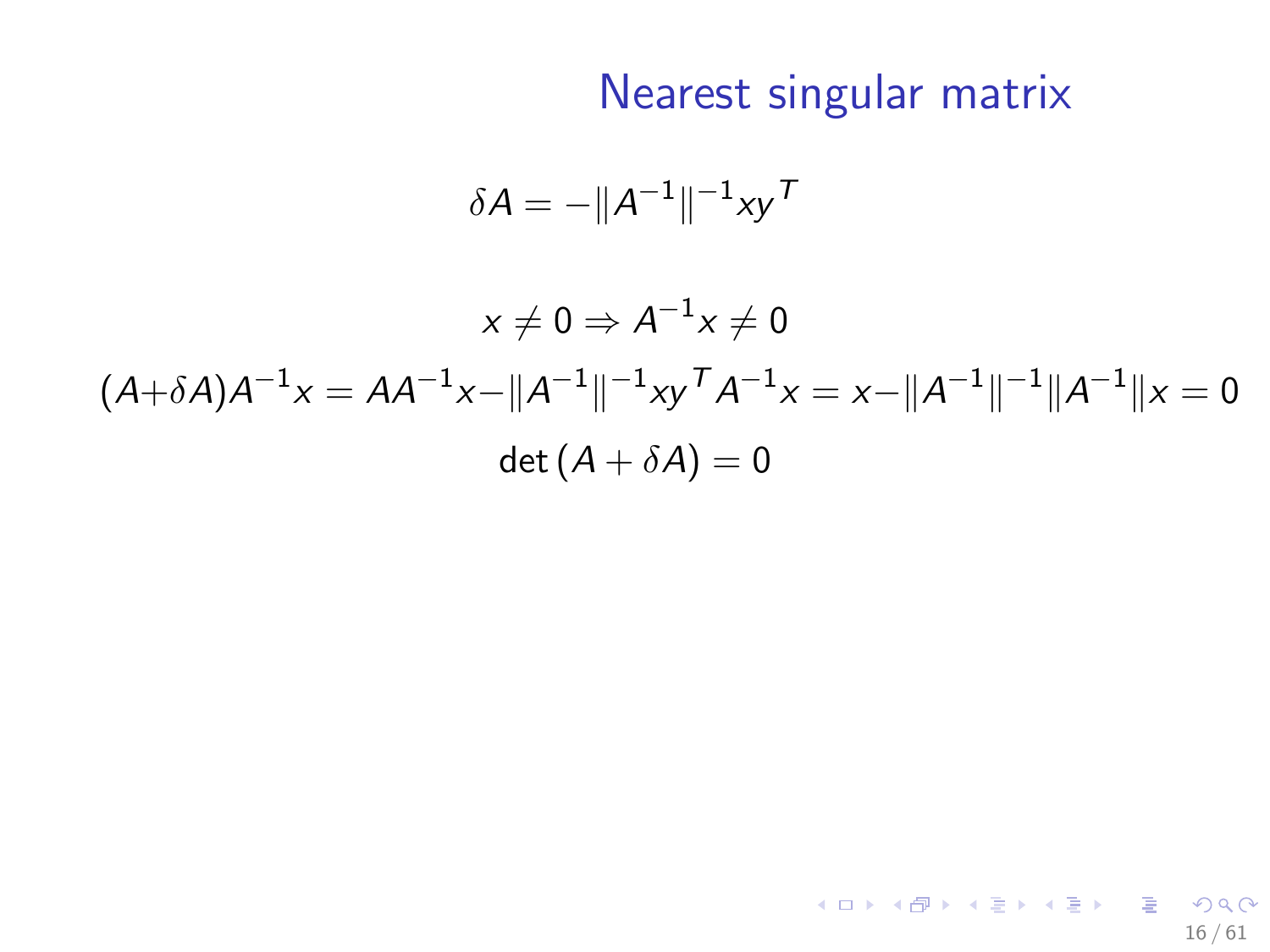16 / 61

K ロ > K @ > K 할 > K 할 > 1 할 : ⊙ Q Q^

$$
\delta A = -\|A^{-1}\|^{-1}xy^T
$$

$$
x \neq 0 \Rightarrow A^{-1}x \neq 0
$$
  

$$
(A+\delta A)A^{-1}x = AA^{-1}x - ||A^{-1}||^{-1}xy^T A^{-1}x = x - ||A^{-1}||^{-1}||A^{-1}||x = 0
$$
  

$$
\det (A + \delta A) = 0
$$
  
Let  $||v|| = 1$  and  $y^T v = 1$   

$$
1 = ||x|| = ||xy^T v|| \le ||xy^T|| ||v|| = ||xy^T|| \le ||x|| ||y^T||_D = 1
$$
  

$$
||\delta A|| = ||A^{-1}||^{-1}
$$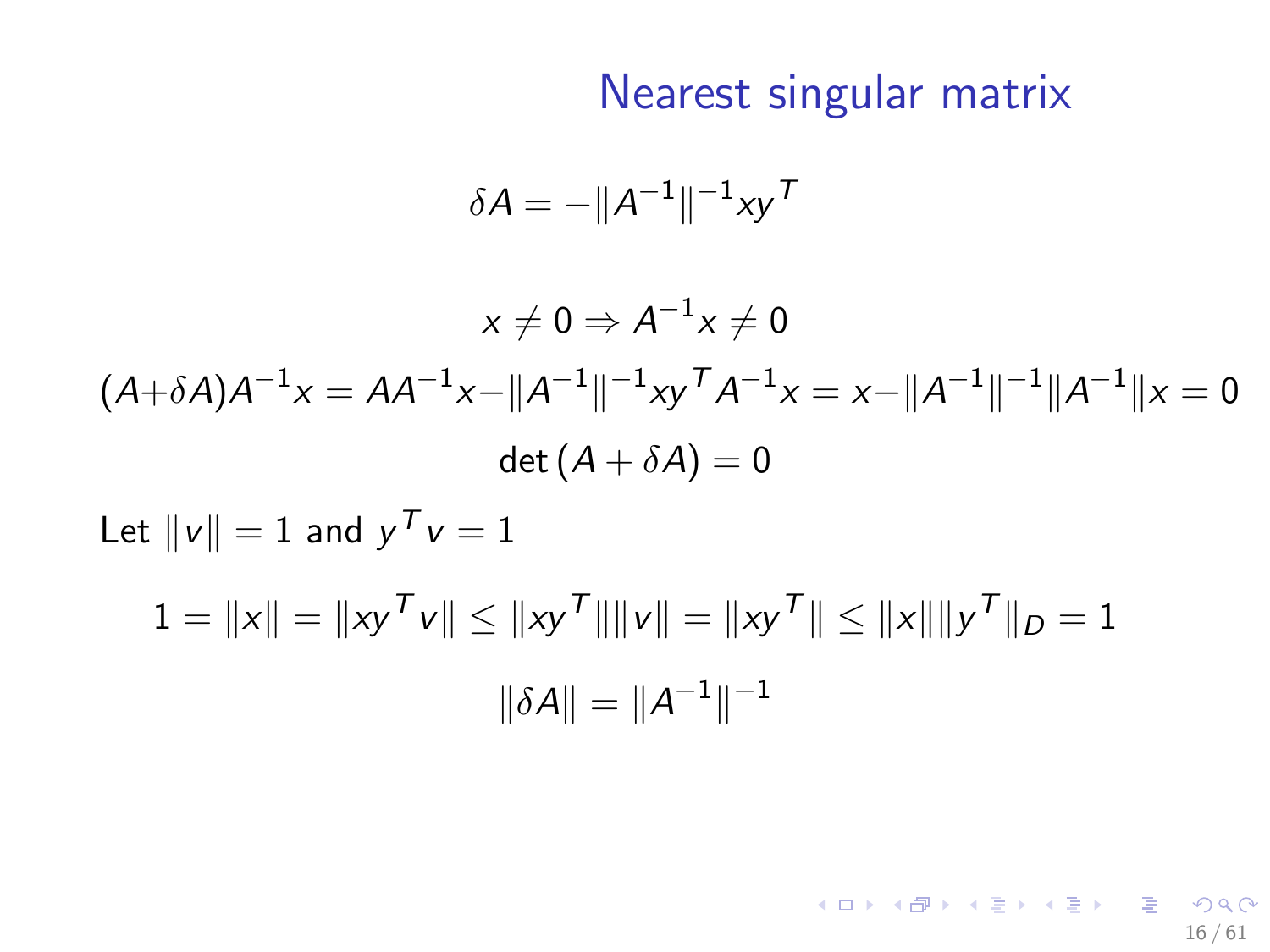$$
\delta A = -\|A^{-1}\|^{-1}xy^T
$$

$$
x \neq 0 \Rightarrow A^{-1}x \neq 0
$$
  
\n
$$
(A+\delta A)A^{-1}x = AA^{-1}x - ||A^{-1}||^{-1}xy^T A^{-1}x = x - ||A^{-1}||^{-1}||A^{-1}||x = 0
$$
  
\n
$$
\det (A + \delta A) = 0
$$
  
\nLet  $||v|| = 1$  and  $y^T v = 1$   
\n
$$
1 = ||x|| = ||xy^T v|| \le ||xy^T|| ||v|| = ||xy^T|| \le ||x|| ||y^T||_D = 1
$$
  
\n
$$
||\delta A|| = ||A^{-1}||^{-1}
$$
  
\n
$$
\inf_{\det B=0} \frac{||A - B||}{||A||} = \frac{1}{\kappa(A)}
$$

16 / 61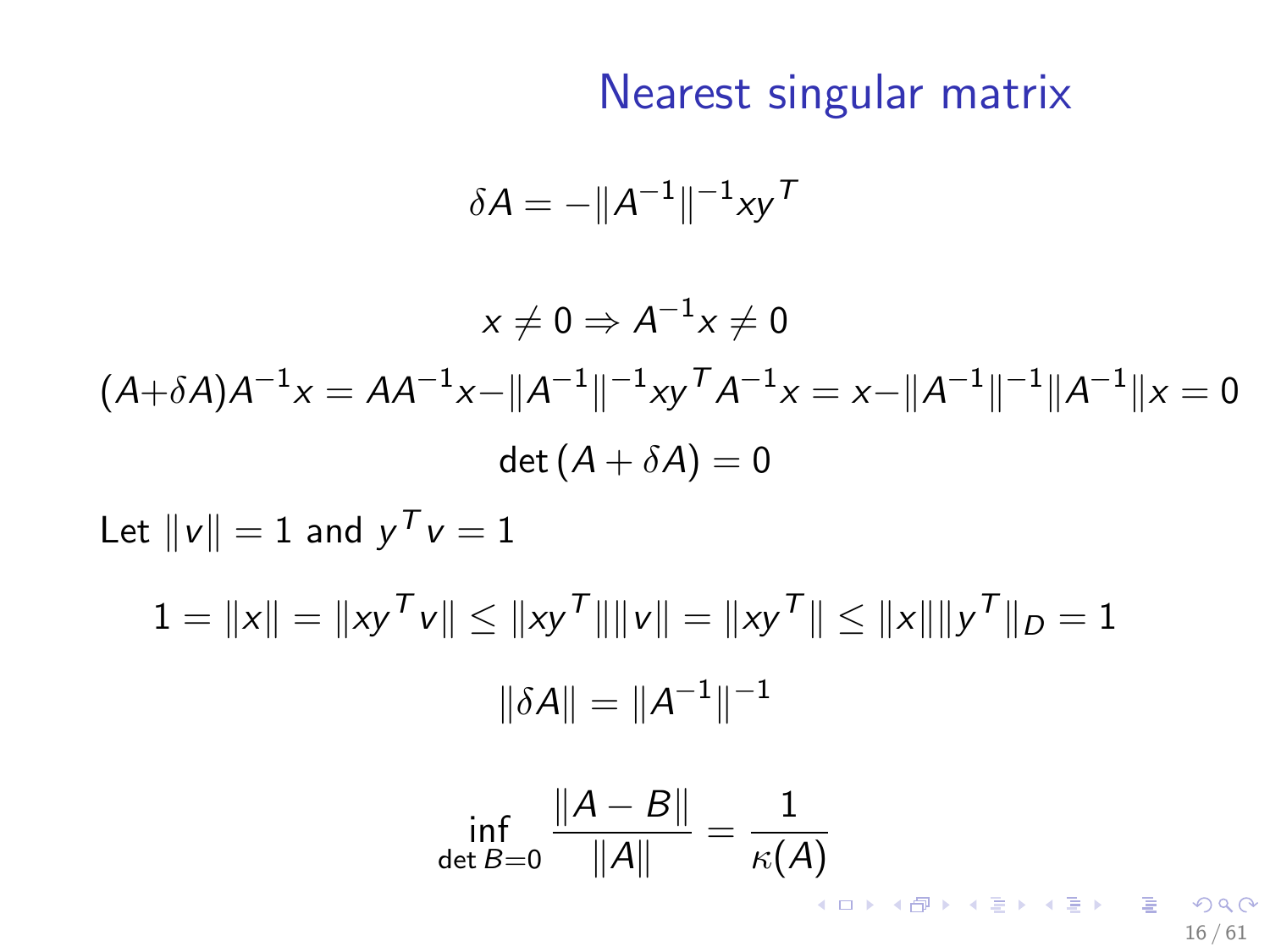#### LU Factorization

#### LU Factorization:

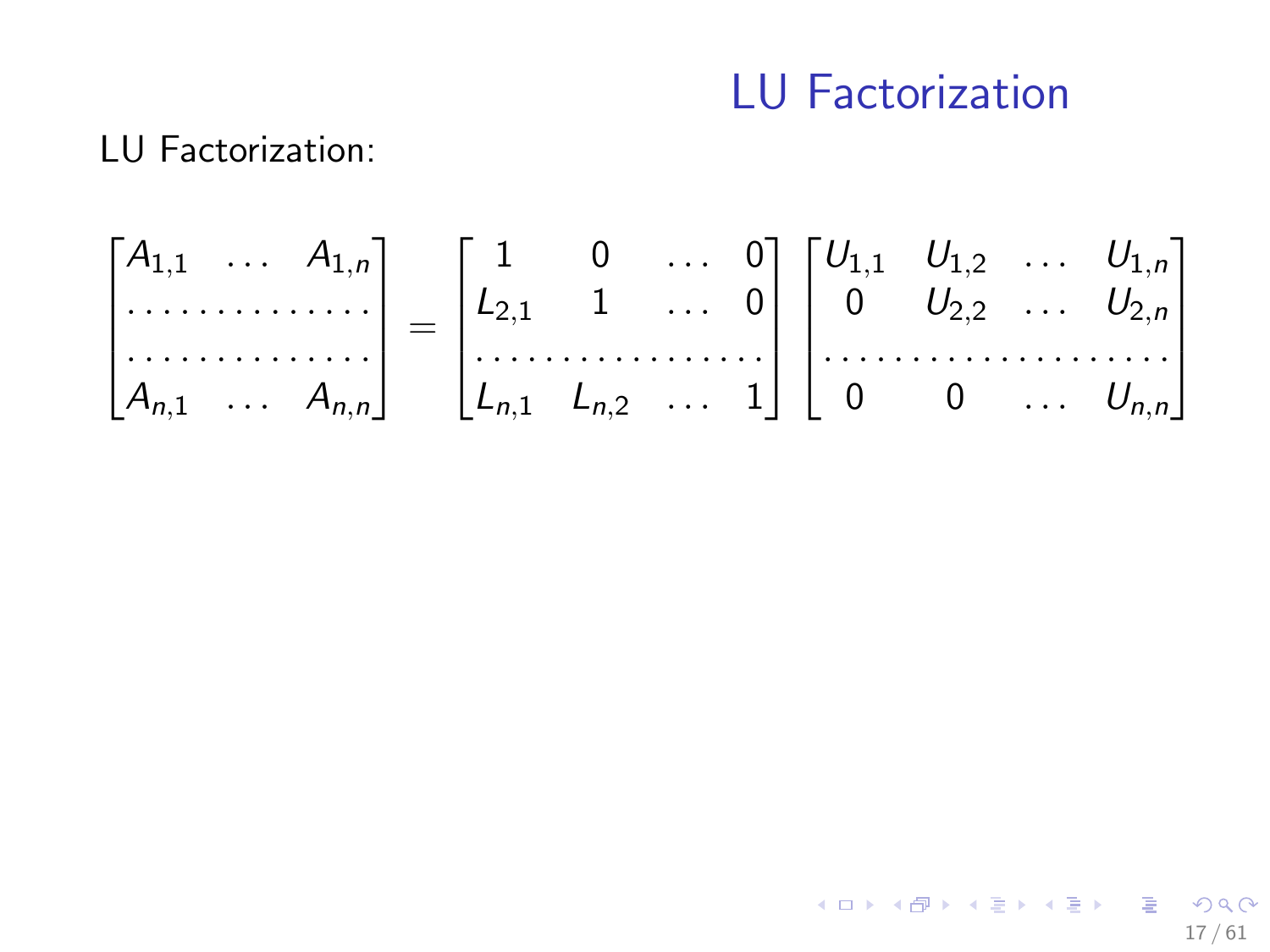## LU Factorization

#### LU Factorization:

$$
\begin{bmatrix} A_{1,1} & \dots & A_{1,n} \\ \dots & \dots & \dots \\ A_{n,1} & \dots & A_{n,n} \end{bmatrix} = \begin{bmatrix} 1 & 0 & \dots & 0 \\ L_{2,1} & 1 & \dots & 0 \\ \dots & \dots & \dots & \dots \\ L_{n,1} & L_{n,2} & \dots & 1 \end{bmatrix} \begin{bmatrix} U_{1,1} & U_{1,2} & \dots & U_{1,n} \\ 0 & U_{2,2} & \dots & U_{2,n} \\ \dots & \dots & \dots & \dots \\ 0 & 0 & \dots & U_{n,n} \end{bmatrix}
$$
  
Gaussian elimination:

$$
\widehat{L_k} = \begin{bmatrix}\n1 & 0 & \dots & 0 \\
0 & \dots & 1 & \dots & 0 \\
0 & \dots & -\frac{a_{k+1,k}}{a_{k,k}} & 1 & \dots & 0 \\
\vdots & \vdots & \vdots & \ddots & \vdots \\
0 & \dots & -\frac{a_{n,k}}{a_{k,k}} & 0 & \dots & 1 \\
\vdots & \vdots & \vdots & \vdots & \vdots \\
0 & \dots & -\frac{a_{n,k}}{a_{k,k}} & 0 & \dots & 1 \\
\vdots & \vdots & \vdots & \vdots & \vdots \\
0 & \dots & 0 & \dots & 0 \\
\end{bmatrix}
$$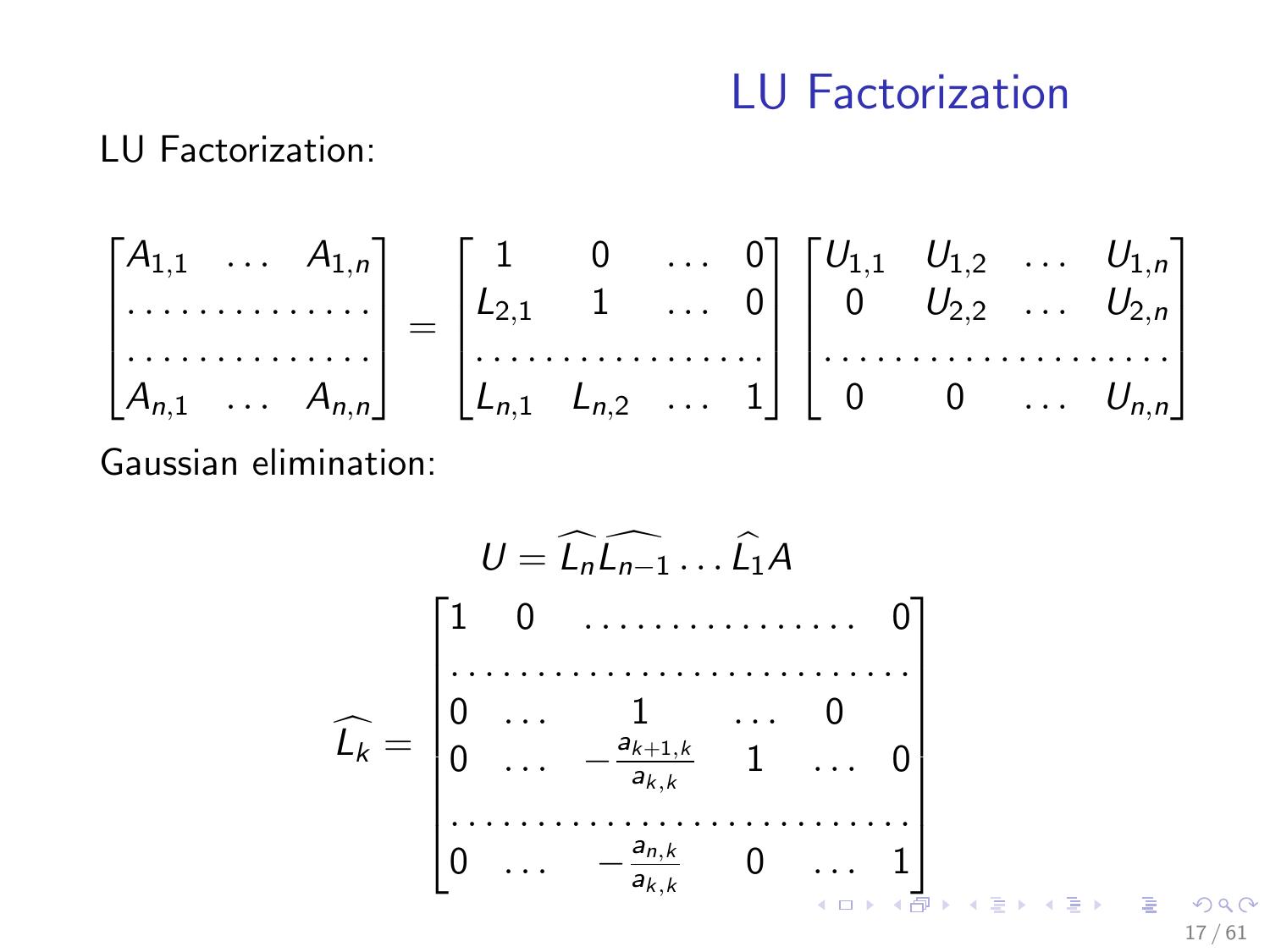## Gaussian elimination

$$
A = \widehat{L_1^{-1}} \dots \widehat{L_n^{-1}} U
$$

$$
\widehat{L_k^{-1}} = -\widehat{L_k} =: L_k
$$

$$
A = L_1 \dots L_n U = LU
$$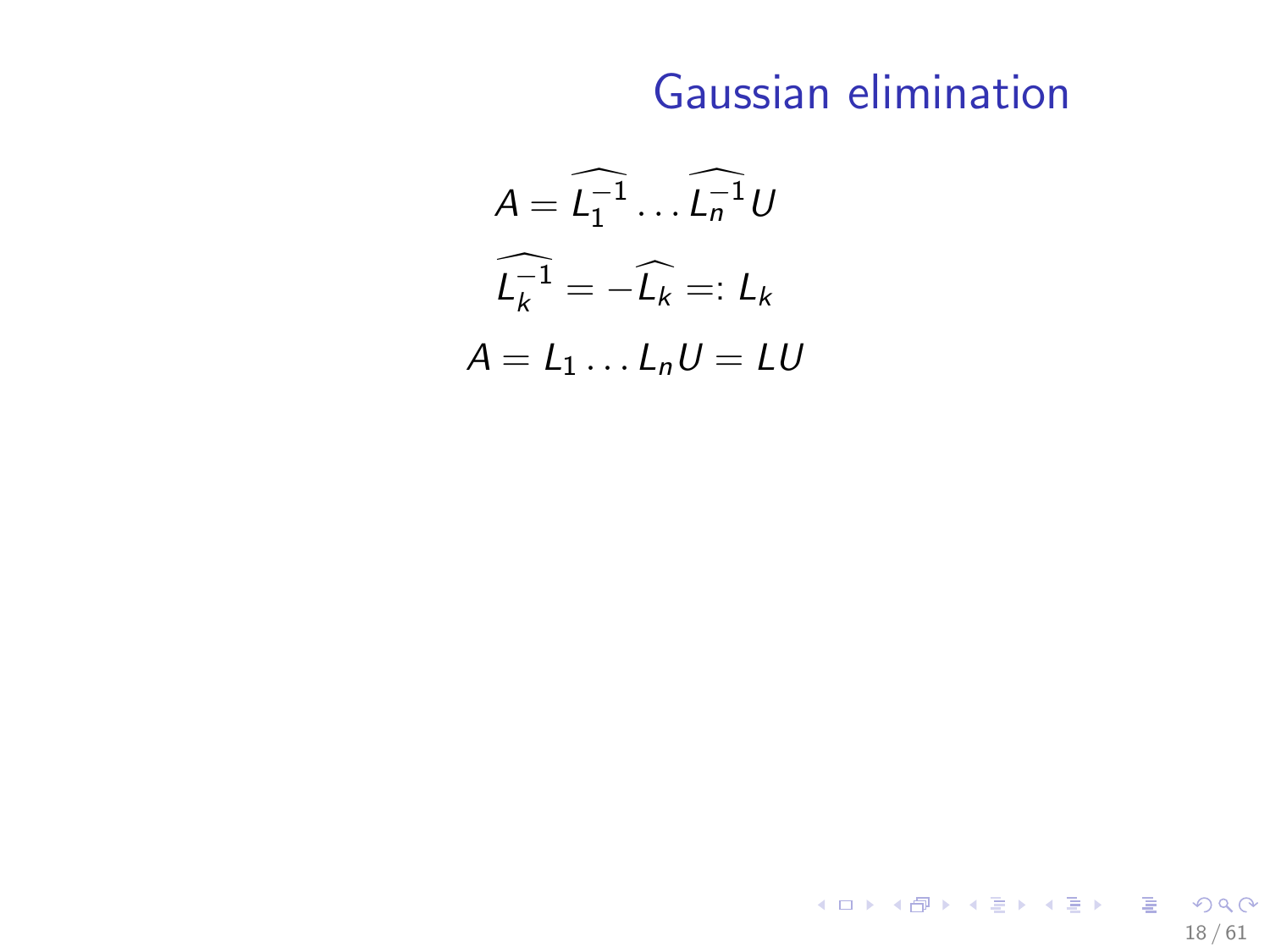#### Gaussian elimination

18 / 61

K ロ > K @ > K 할 > K 할 > 1 할 : ⊙ Q Q^

$$
A = \widehat{L_1^{-1}} \dots \widehat{L_n^{-1}} U
$$

$$
\widehat{L_k^{-1}} = -\widehat{L_k} =: L_k
$$

$$
A = L_1 \dots L_n U = LU
$$

Linear systems:

$$
Ax = LUx = b
$$
  
\n
$$
Ly = x \Rightarrow y = L^{-1}x
$$
  
\n
$$
Ux = y \Rightarrow x = U^{-1}y
$$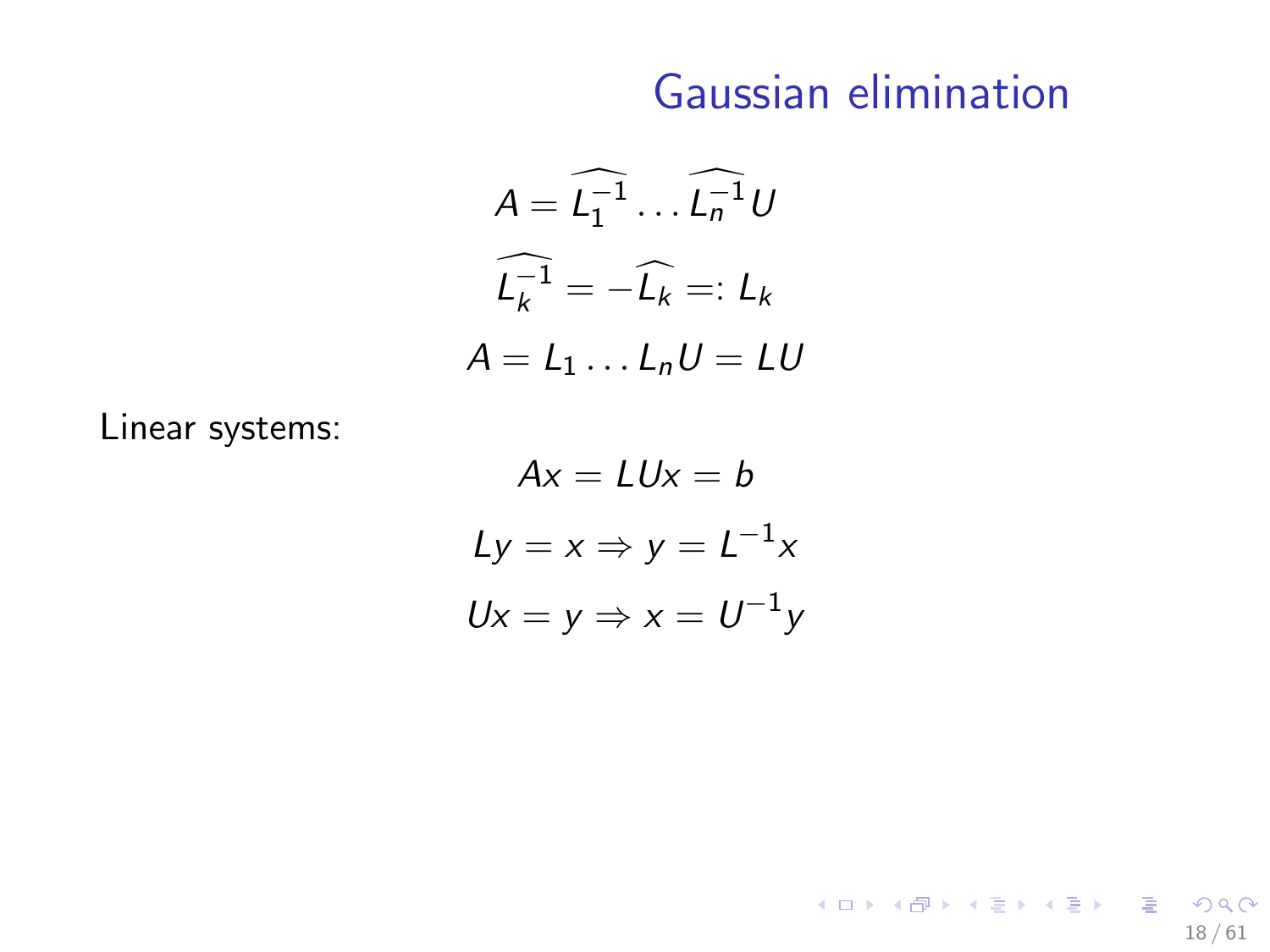#### Gaussian elimination

$$
A = \widehat{L_1^{-1}} \dots \widehat{L_n^{-1}} U
$$

$$
\widehat{L_k^{-1}} = -\widehat{L_k} =: L_k
$$

$$
A = L_1 \dots L_n U = LU
$$

Linear systems:

$$
Ax = LUx = b
$$
  
\n
$$
Ly = x \Rightarrow y = L^{-1}x
$$
  
\n
$$
Ux = y \Rightarrow x = U^{-1}y
$$

$$
Ax = b \Rightarrow \widehat{L_1}Ax = \widehat{L_1}b \Rightarrow \widehat{L_n}\widehat{L_{n-1}}\dots\widehat{L_1}Ax = \widehat{L_n}\widehat{L_{n-1}}\dots\widehat{L_1}b
$$
  

$$
Ux = \widehat{L_n}\widehat{L_{n-1}}\dots\widehat{L_1}b
$$

18 / 61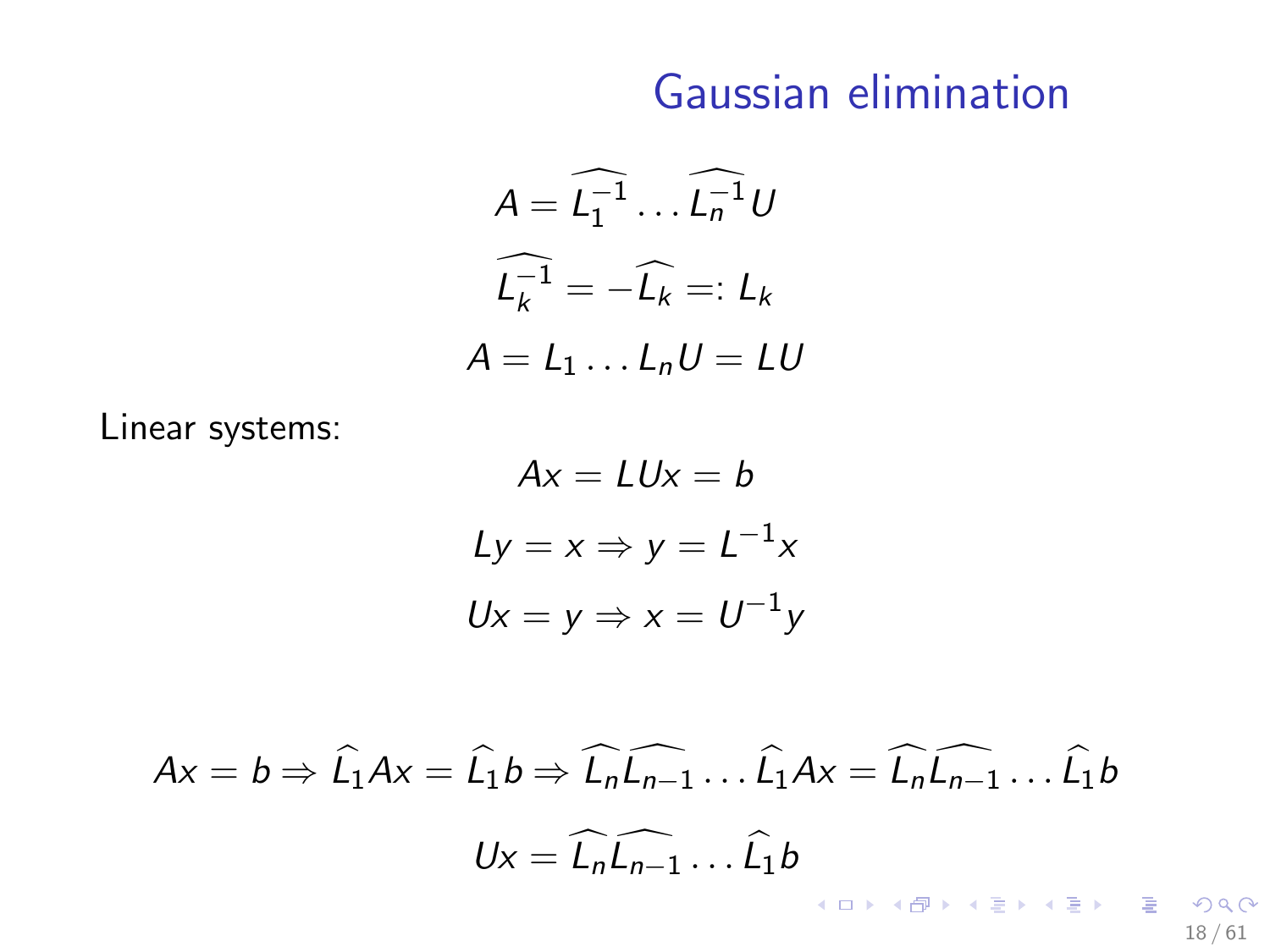19 / 61

K ロ > K @ > K 할 > K 할 > 1 할 : ⊙ Q Q^

 $Ux = b$ 

$$
u_{1,1}x_1 + u_{1,2}x_2 + \ldots + u_{1,n}x_n = b_1
$$
  

$$
u_{2,2}x_2 + \ldots + u_{2,n}x_n = b_1
$$

. . .  $u_{n,n}x_n = b_n$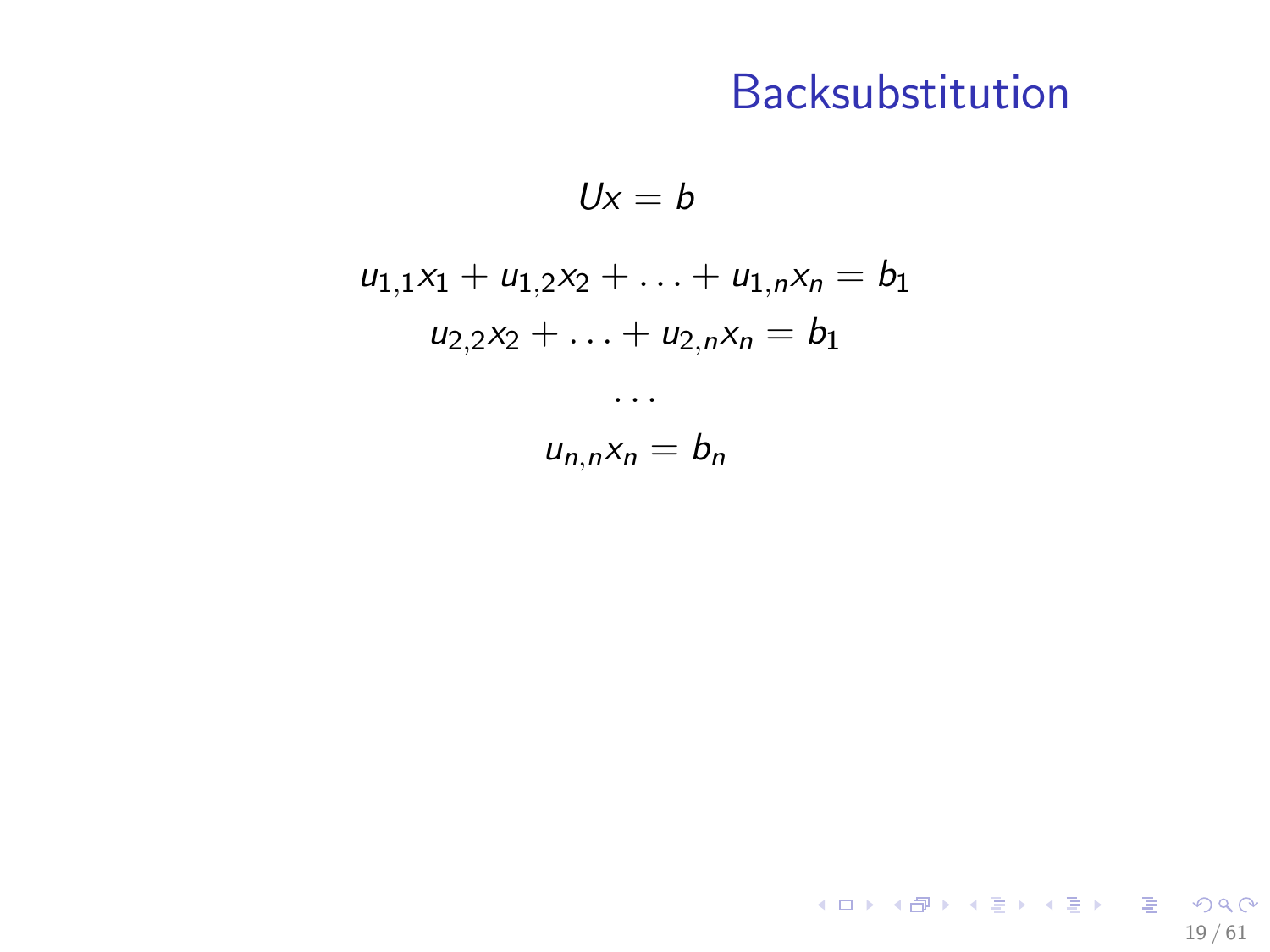$Ux = b$  $u_{1,1}x_1 + u_{1,2}x_2 + \ldots + u_{1,n}x_n = b_1$  $u_{2,2}x_2 + \ldots + u_{2,n}x_n = b_1$ . . .  $u_{n,n}x_n = b_n$  $x_n = \frac{b_n}{n}$  $u_{n,n}$  $x_{n-1} = \frac{b_{n-1} - u_{n-1,n}x_n}{u_n}$  $u_{n-1,n-1}$ 

$$
x_1 = \frac{b_1 - (u_{1,n}x_n + u_{1,n-1}x_{n-1} + \ldots + u_{1,2}x_2)}{u_{1,1}}
$$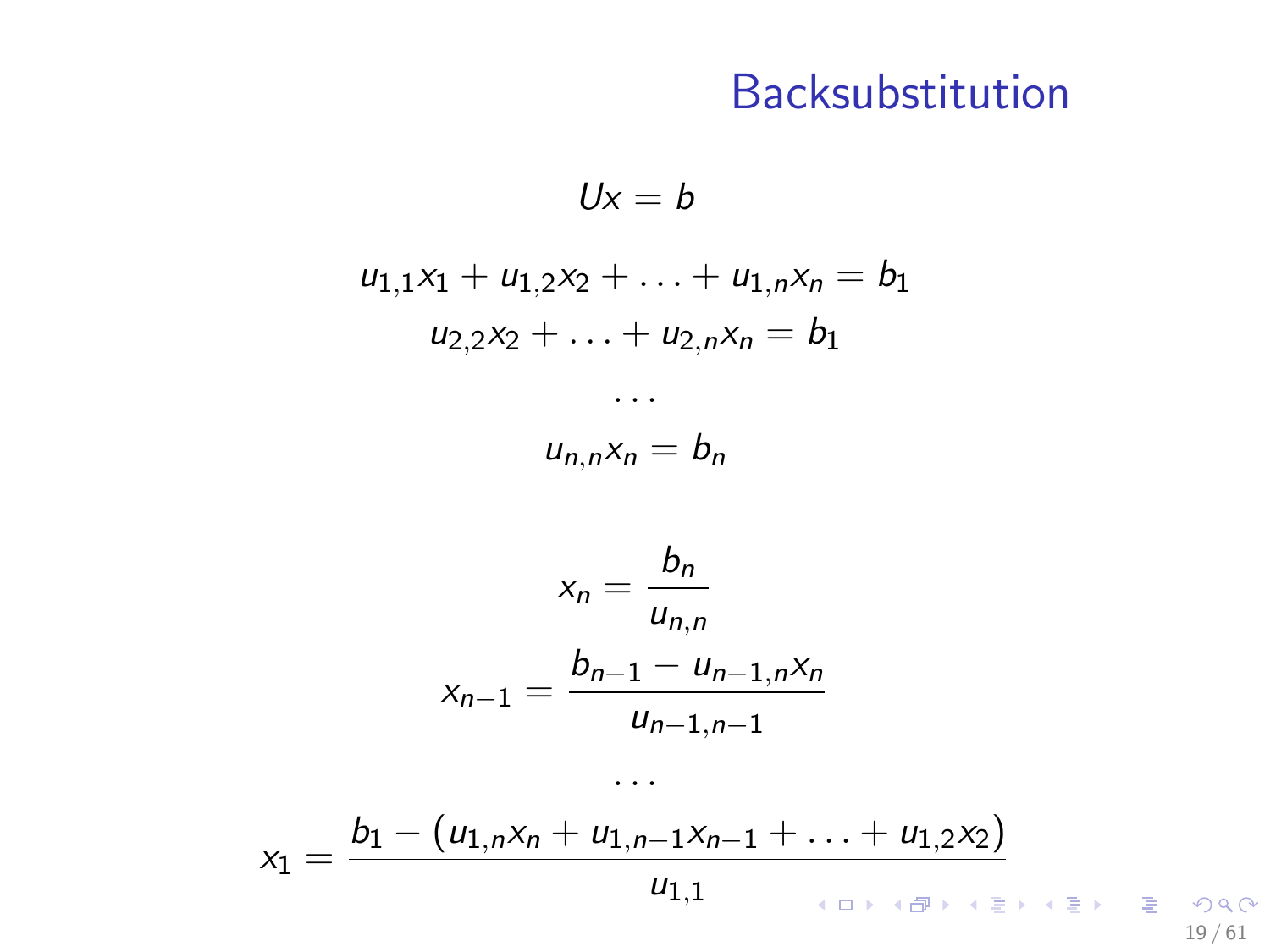Operations count: Consider  $\bar{A} = [A; b] \in M^{n, n+1}(\mathbb{K})$ 

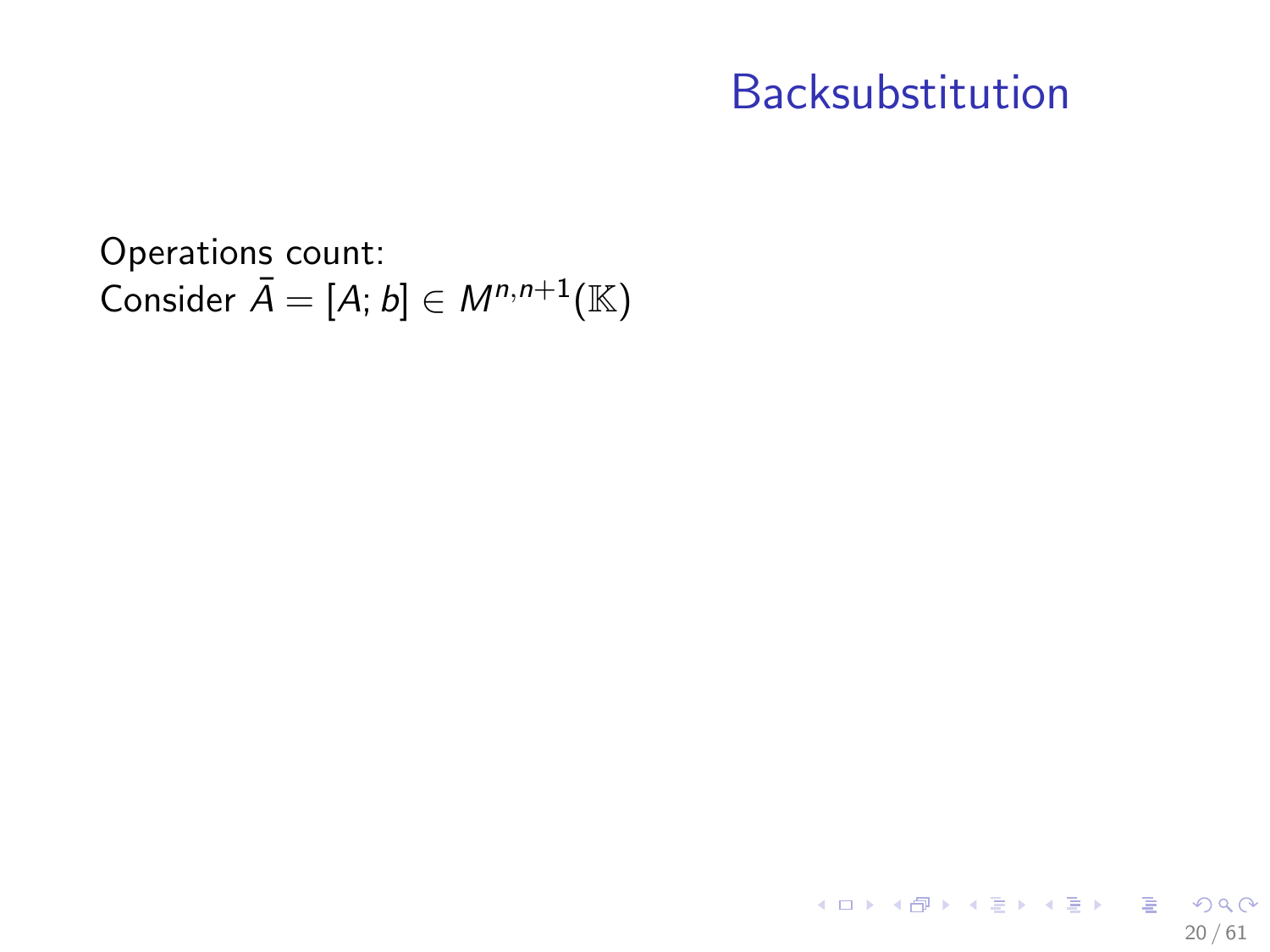20 / 61

K ロ ▶ K @ ▶ K 할 > K 할 > → 할 → 9 Q Q

Operations count: Consider  $\bar{A} = [A; b] \in M^{n, n+1}(\mathbb{K})$ LU Factorization: For one  $0 \Rightarrow n+1-k$  additions and multiplications There are  $\frac{n(n-1)}{2}$  below diagonal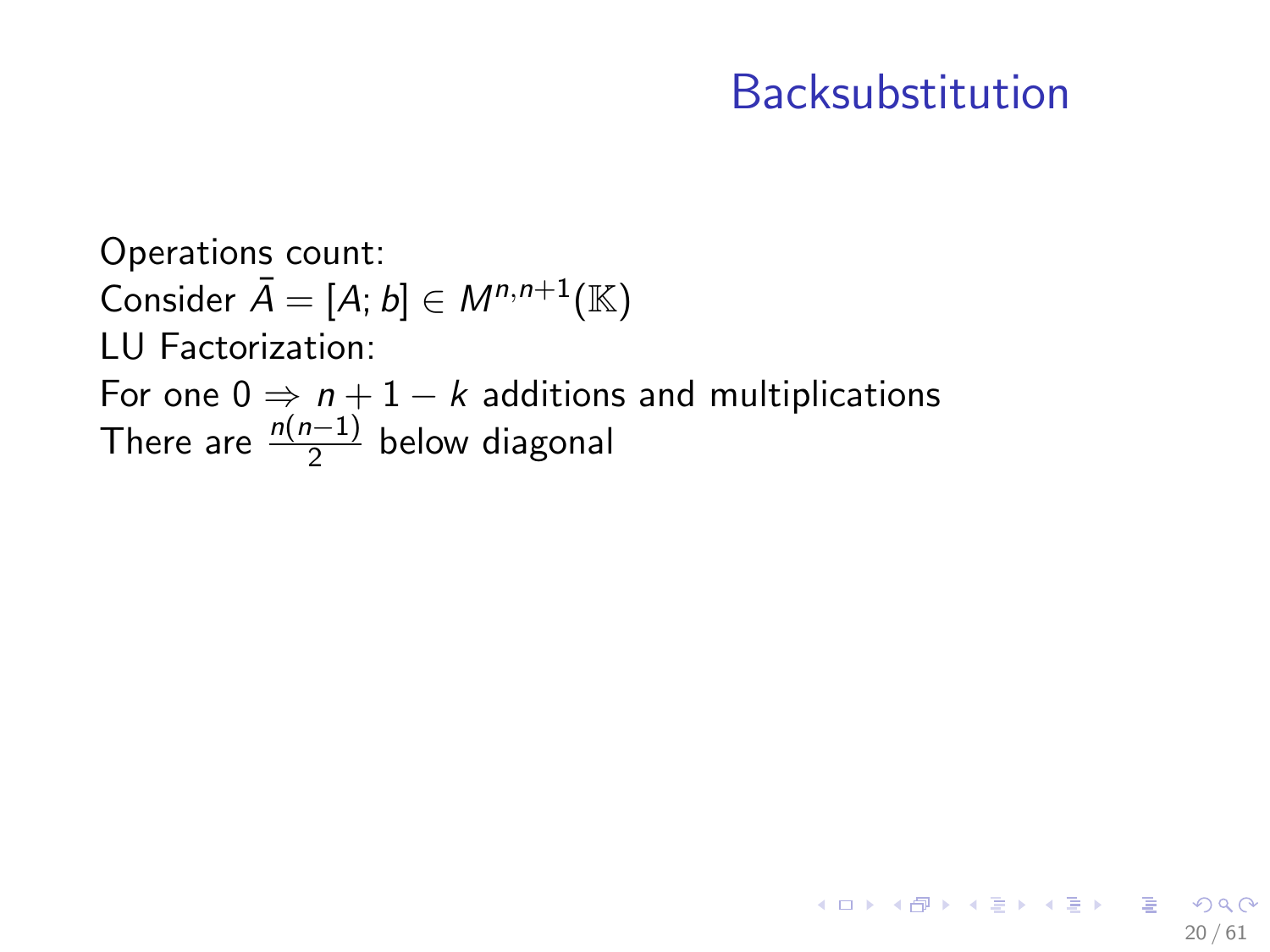Operations count: Consider  $\overline{A} = [A; b] \in M^{n, n+1}(\mathbb{K})$ LU Factorization: For one  $0 \Rightarrow n+1-k$  additions and multiplications There are  $\frac{n(n-1)}{2}$  below diagonal Backsubstitution:

For  $x_{n-k}$  we need  $k + 1$  multiplications and k additions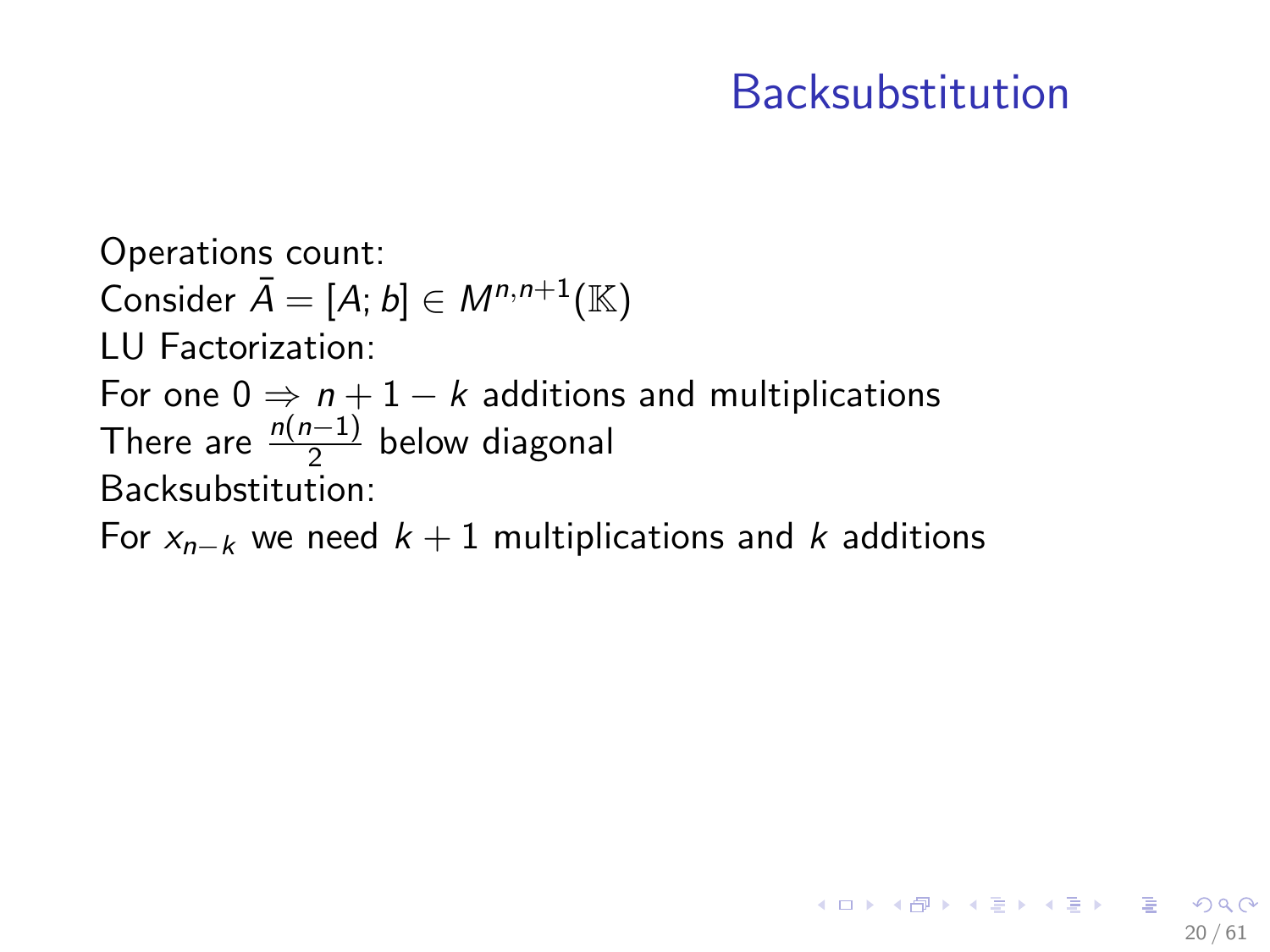20 / 61

イロト 不優 ト 不思 ト 不思 トー 温

Operations count:

Consider  $\overline{A} = [A; b] \in M^{n, n+1}(\mathbb{K})$ 

LU Factorization:

For one  $0 \Rightarrow n+1-k$  additions and multiplications There are  $\frac{n(n-1)}{2}$  below diagonal Backsubstitution:

For  $x_{n-k}$  we need  $k + 1$  multiplications and k additions Total:

Additions:  $\frac{(n-1)n(n+1)+n(n+1)}{2}$ Additions:  $\frac{(n-1)n(n+1)+n(n+3)}{2}$ <br>Operations count =  $\mathcal{O}(n^3)$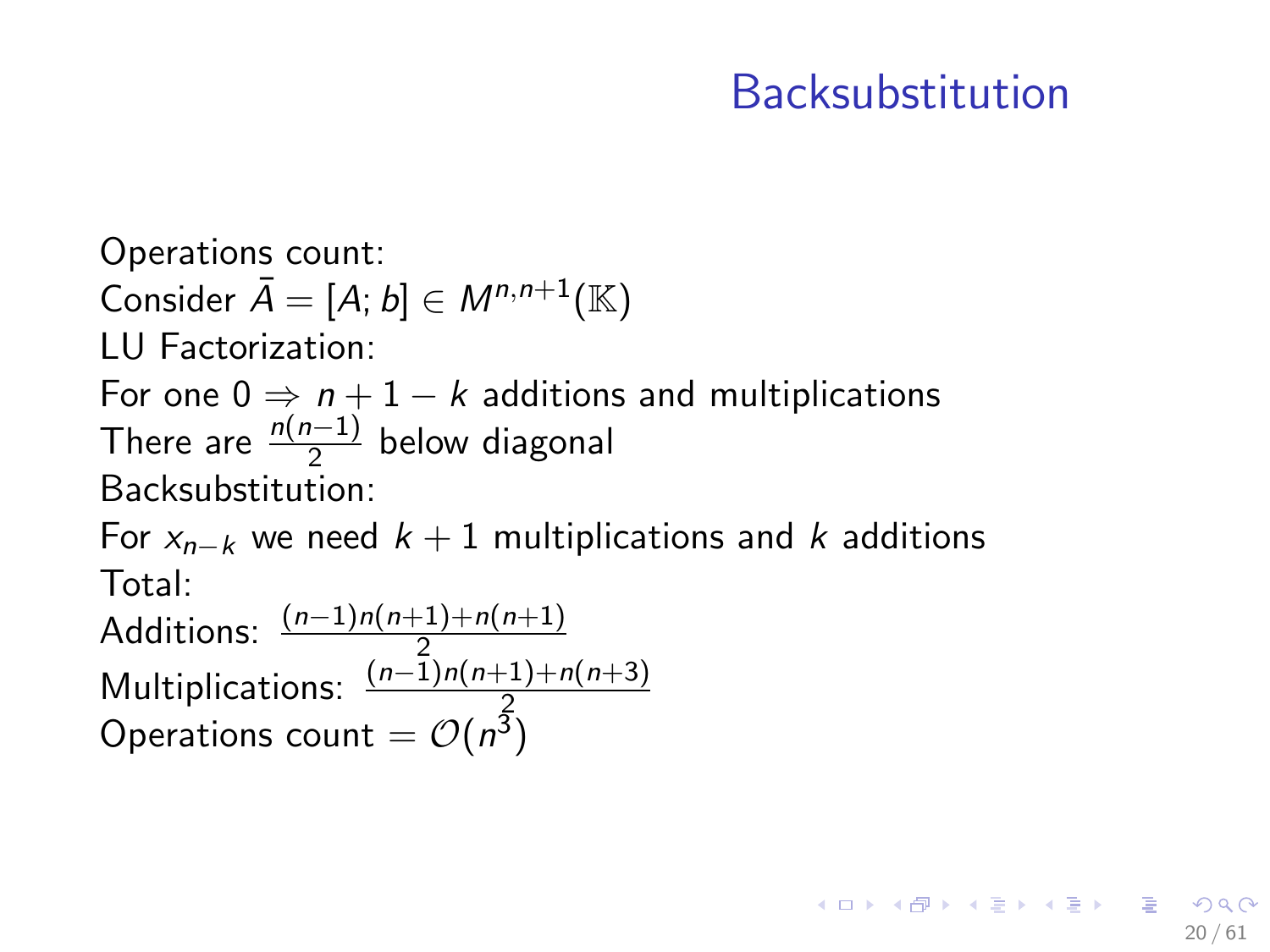$Ux = b$  is backwards stable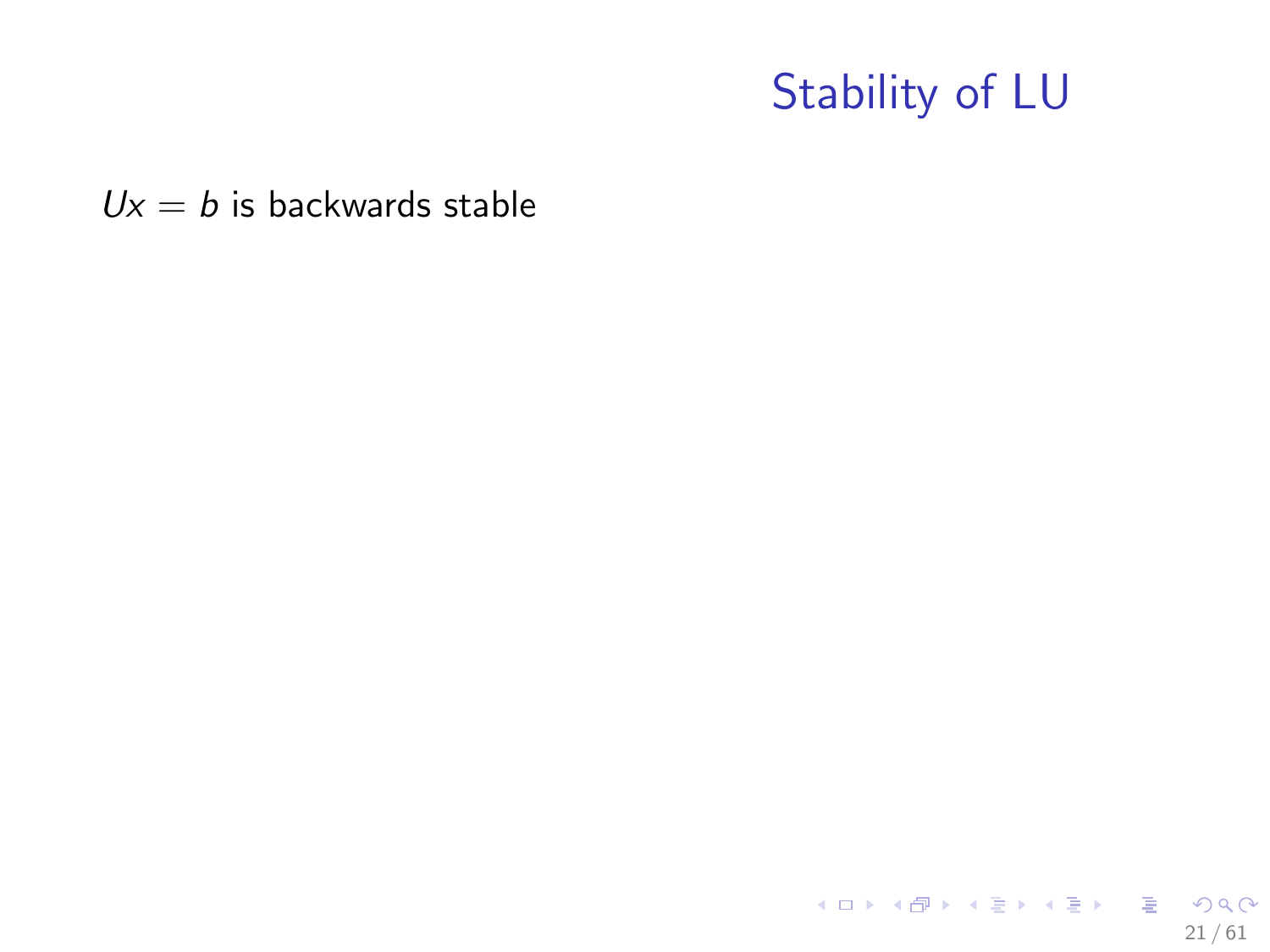$Ux = b$  is backwards stable For  $x_n$ :

$$
u_{n,n}x_n = b_n \Rightarrow \widehat{x}_n = \frac{b_n}{u_{n,n}}(1 + \epsilon_1)
$$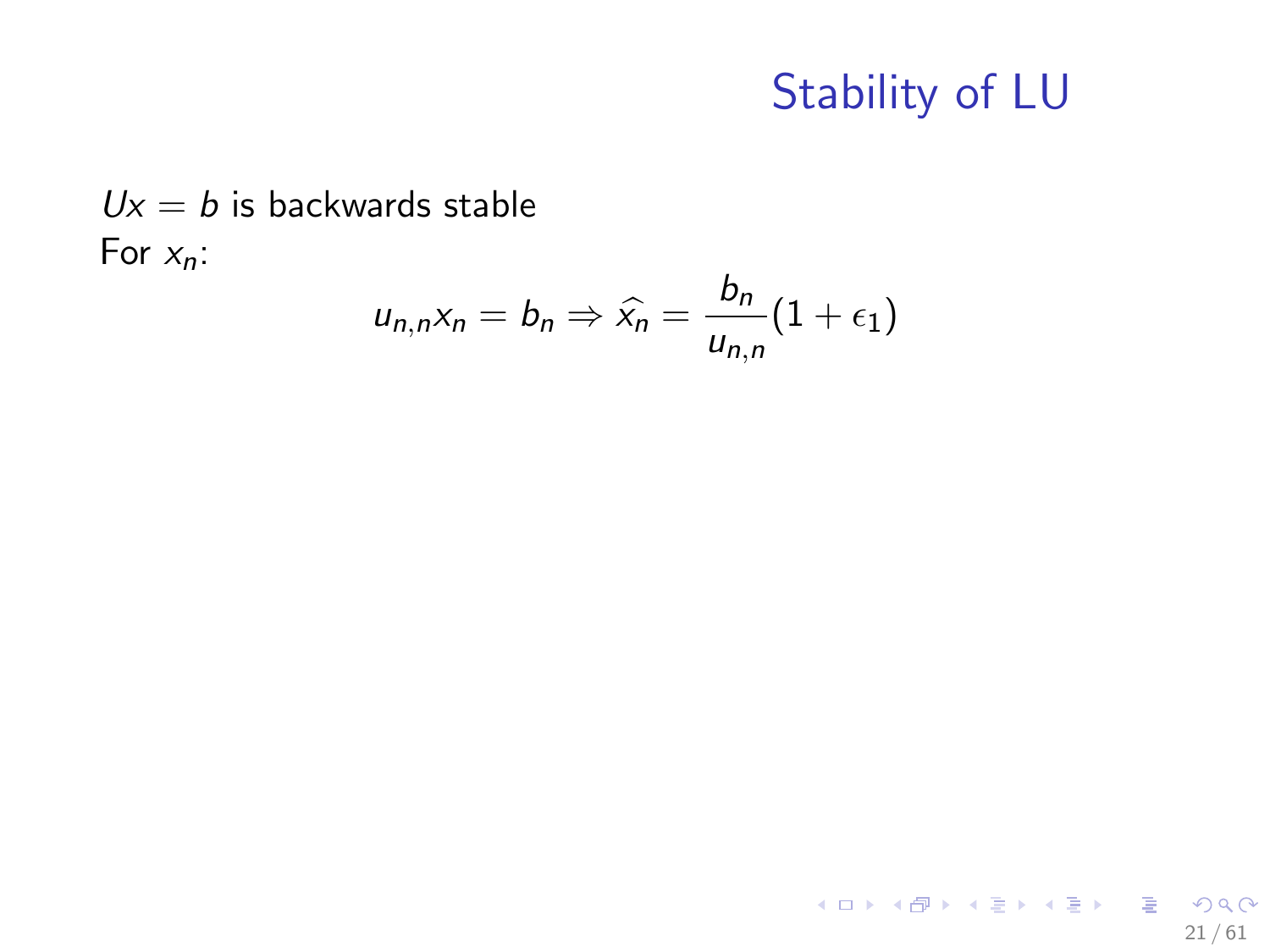$Ux = b$  is backwards stable For  $x_n$ :

$$
u_{n,n}x_n = b_n \Rightarrow \widehat{x_n} = \frac{b_n}{u_{n,n}}(1 + \epsilon_1)
$$

$$
\epsilon_1 = \mathcal{O}(\epsilon) \Rightarrow \epsilon_2 = \frac{\epsilon_1}{1+\epsilon_1} = \epsilon_1 - \epsilon_1^2 + \epsilon_1^3 - \ldots = O(\epsilon)
$$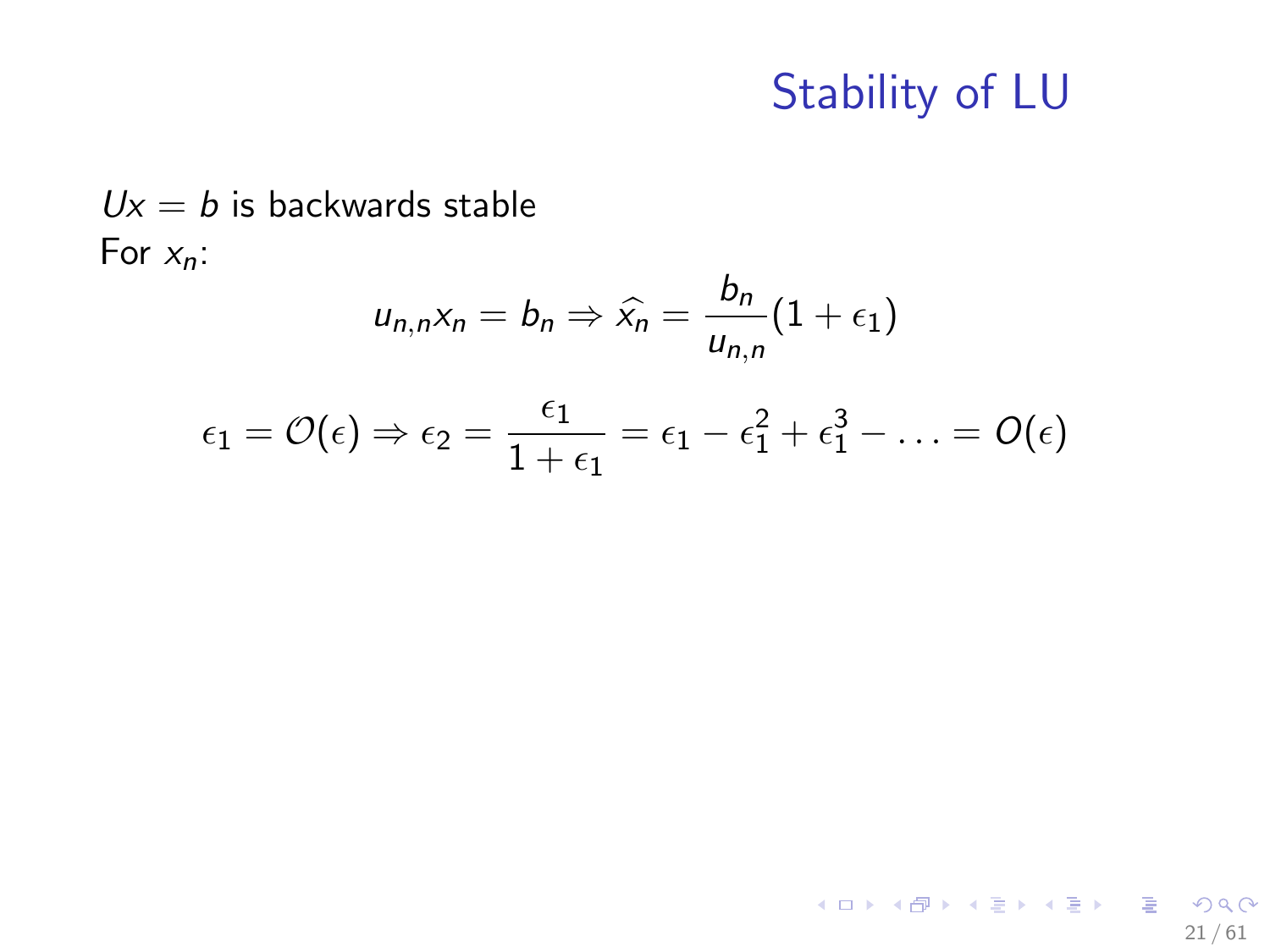$Ux = b$  is backwards stable For  $x_n$ :

$$
u_{n,n}x_n = b_n \Rightarrow \hat{x}_n = \frac{b_n}{u_{n,n}}(1 + \epsilon_1)
$$

$$
\epsilon_1 = \mathcal{O}(\epsilon) \Rightarrow \epsilon_2 = \frac{\epsilon_1}{1 + \epsilon_1} = \epsilon_1 - \epsilon_1^2 + \epsilon_1^3 - \ldots = \mathcal{O}(\epsilon)
$$

$$
\epsilon_2 = \frac{\epsilon_1}{1 + \epsilon_1} \Rightarrow \epsilon_1 = \frac{-\epsilon_2}{1 + \epsilon_2}
$$

$$
\widehat{x_n} = \frac{b_n}{u_{n,n}} \frac{1 + \epsilon_2 - \epsilon_2}{1 + \epsilon_2}
$$

K ロ X K @ X K 할 X K 할 X - 할 X YO Q @ 21 / 61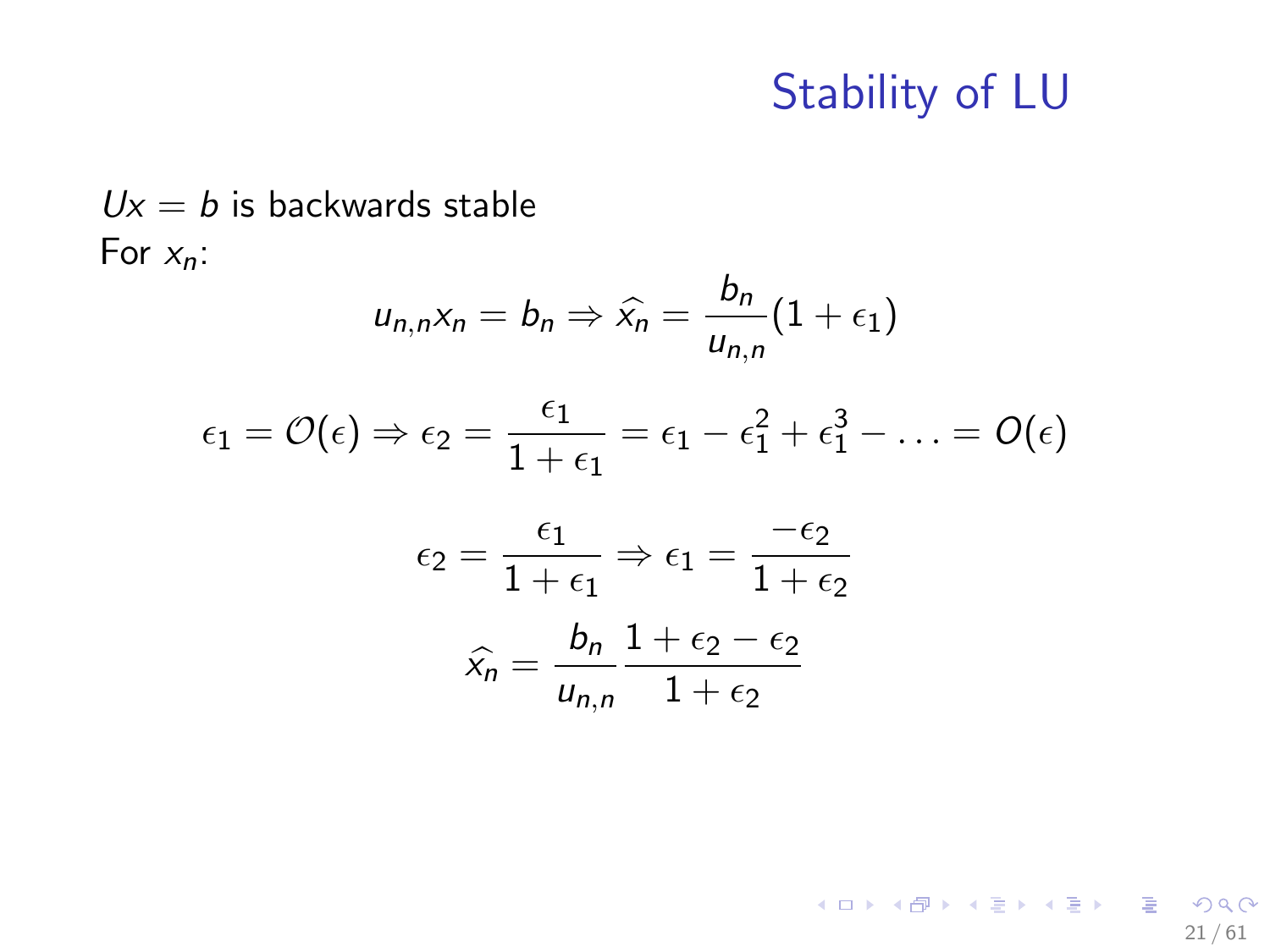For  $x_n$ :  $u_{n,n}x_n = b_n \Rightarrow \widehat{x}_n = \frac{b_n}{u_n}$  $\frac{m}{u_{n,n}}(1+\epsilon_1)$  $\epsilon_1 = \mathcal{O}(\epsilon) \Rightarrow \epsilon_2 = \frac{\epsilon_1}{1+\epsilon_2}$  $\frac{\epsilon_1}{1+\epsilon_1}=\epsilon_1-\epsilon_1^2+\epsilon_1^3-\ldots=O(\epsilon)$  $\epsilon_2 = \frac{\epsilon_1}{1 - \epsilon_2}$  $\frac{\epsilon_1}{1+\epsilon_1} \Rightarrow \epsilon_1 = \frac{-\epsilon_2}{1+\epsilon}$  $1+\epsilon_2$  $\widehat{x_n} = \frac{b_n}{u_{n_n}}$  $u_{n,n}$  $1+\epsilon_2-\epsilon_2$  $1+\epsilon_2$  $(u_{n,n} + \epsilon_2 u_{n,n})\hat{x}_n = b_n, \epsilon_2 = O(\epsilon)$ 

 $Ux = b$  is backwards stable

K ロ ▶ K @ ▶ K 할 > K 할 > → 할 → 9 Q Q 21 / 61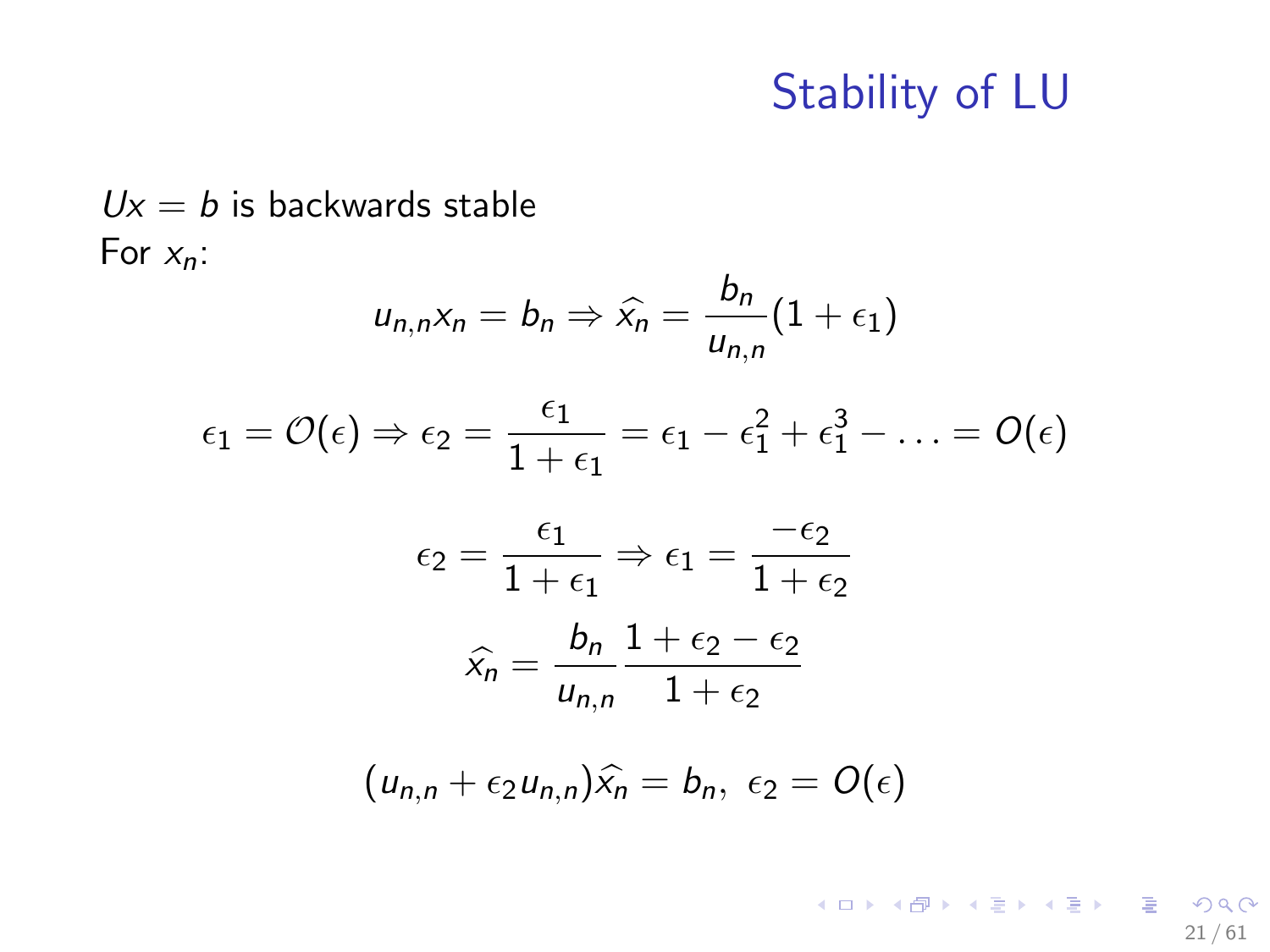22 / 61

K ロ > K @ > K 할 > K 할 > 1 할 : ⊙ Q Q^

For  $x_{n-k}$ :

$$
x_{n-k} = \frac{b_{n-k} - (u_{n-k,n}x_n + u_{n-k,n-1}x_{n-1} \dots u_{n-k,n-k+1}x_{n-k+1})}{u_{n-k,n-k}}
$$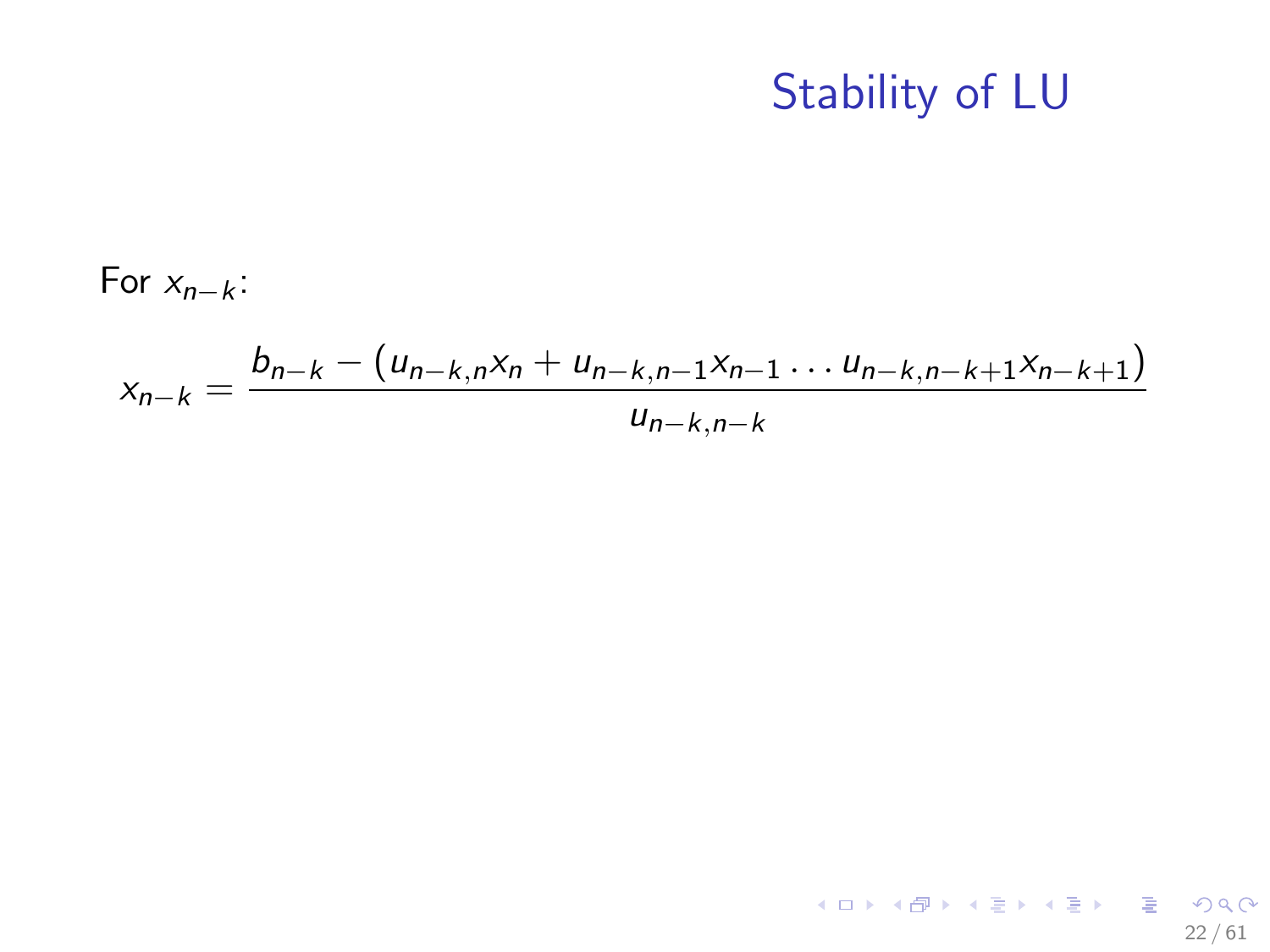22 / 61

K ロ > K @ > K 할 > K 할 > 1 할 : ⊙ Q Q^

For  $x_{n-k}$ :

$$
x_{n-k} = \frac{b_{n-k} - (u_{n-k,n}x_n + u_{n-k,n-1}x_{n-1} \dots u_{n-k,n-k+1}x_{n-k+1})}{u_{n-k,n-k}}
$$

$$
b_{n-k} - (u_{n-k,n}\hat{x}_n(1+\epsilon) + u_{n-k,n-1}\hat{x}_{n-1}(1+\epsilon) + \hat{x}_{n-k} = \frac{(1+\epsilon) + \ldots + u_{n-k,n-k+1}\hat{x}_{n-k+1}(1+\epsilon)^{k-1}}{u_{n-k,n-k}(1+\epsilon)^k}
$$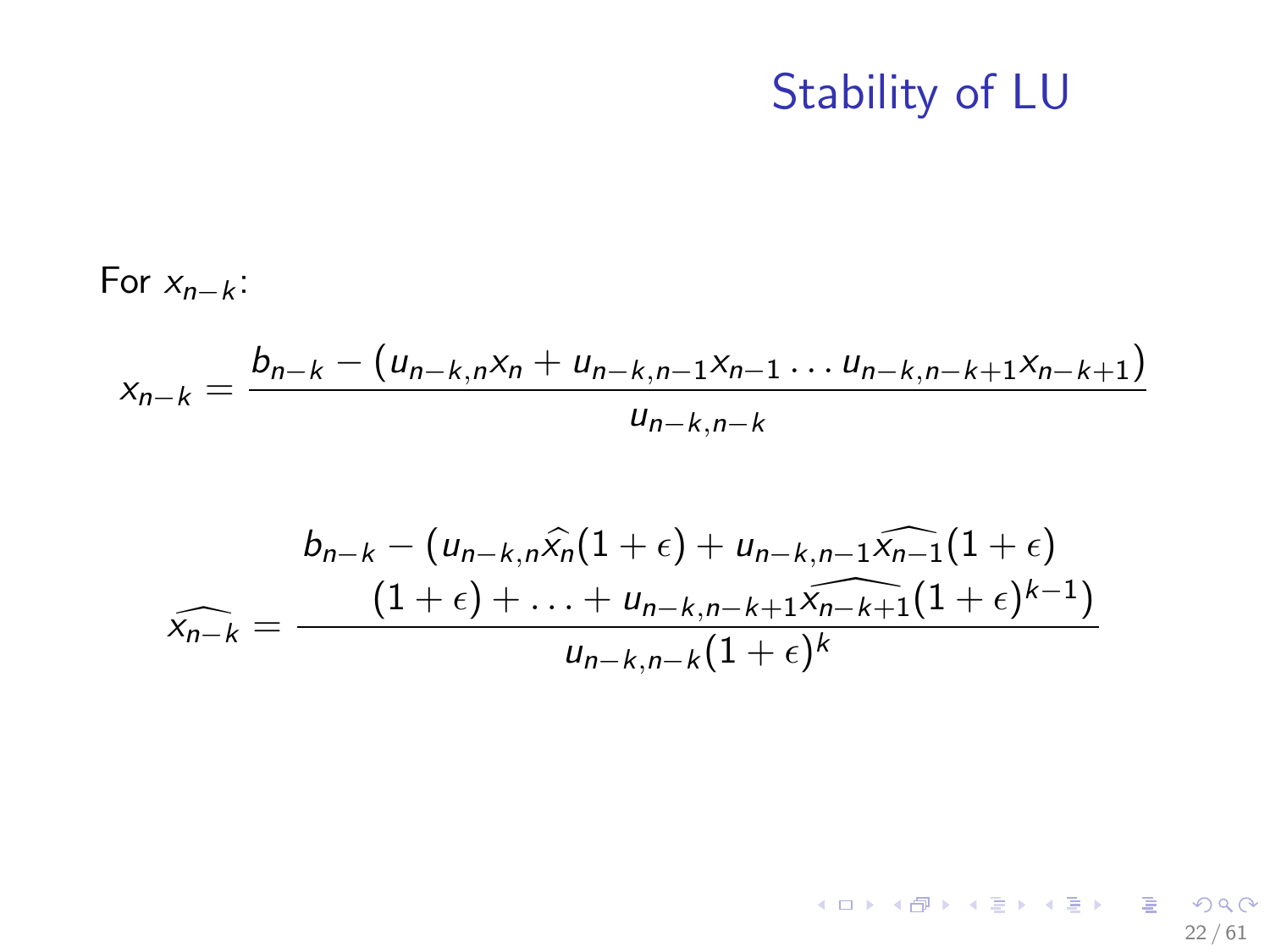$$
(1+\epsilon)^{k} \approx (1+k\epsilon)
$$
  

$$
\delta U \approx \begin{bmatrix} n & 1 & 2 & \dots & n-1 \\ 0 & n-1 & 1 & \dots & n-2 \\ 0 & 0 & n-2 & \dots & n-2 \\ \dots & \dots & \dots & \dots & \dots \\ 0 & 0 & 0 & \dots & 1 \end{bmatrix} \epsilon
$$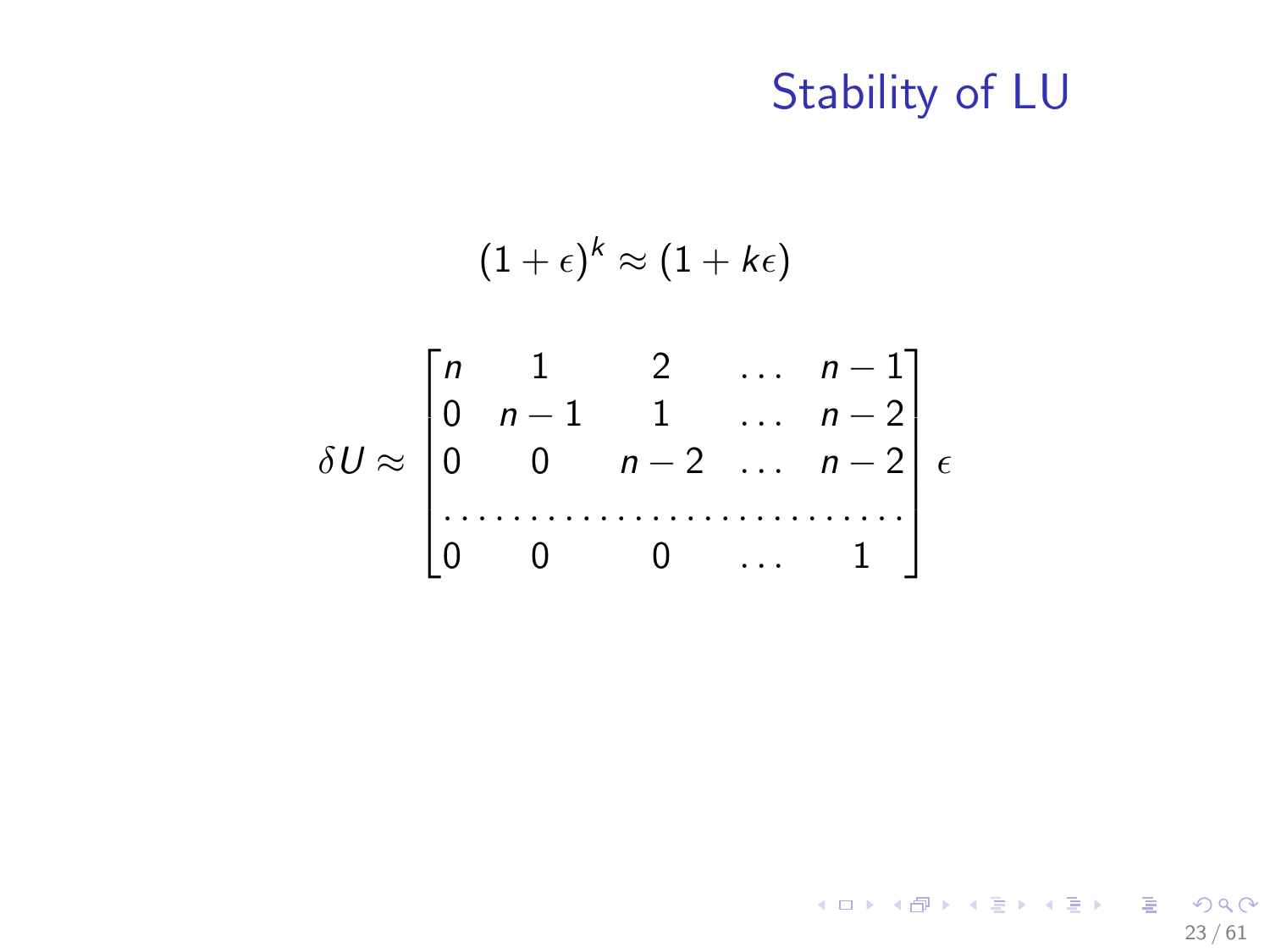23 / 61

K ロ > K @ > K 할 > K 할 > 1 할 : ⊙ Q Q^

$$
(1+\epsilon)^k \approx (1+k\epsilon)
$$

$$
\delta U \approx \begin{bmatrix} n & 1 & 2 & \cdots & n-1 \\ 0 & n-1 & 1 & \cdots & n-2 \\ 0 & 0 & n-2 & \cdots & n-2 \\ \cdots & \cdots & \cdots & \cdots & \cdots & \cdots \end{bmatrix} \epsilon
$$

$$
\exists \delta U \text{ with } ||\delta U|| \leq M\epsilon
$$

$$
(U+\delta U)\hat{x}=b
$$

Backsubstitution algorithm is stable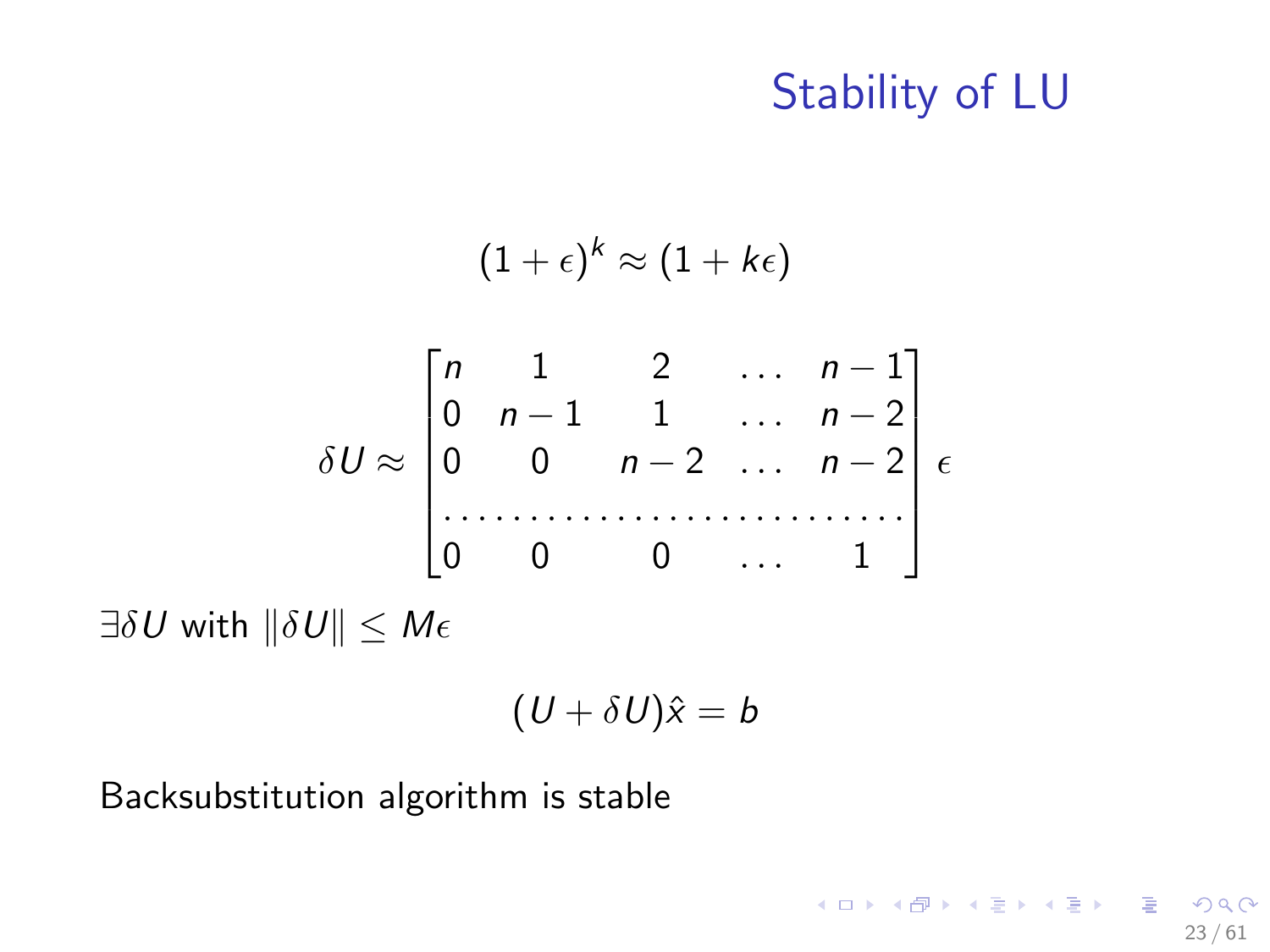$$
A = \begin{bmatrix} 0 & 1 \\ 1 & 1 \end{bmatrix}
$$

$$
\kappa(A) = 2.618..., \epsilon = 10^{-16}
$$

$$
\delta A = \begin{bmatrix} 10^{-20} & 0 \\ 0 & 0 \end{bmatrix}
$$

K ロ > K 御 > K 聖 > K 聖 > 「聖 → の Q Q → 24 / 61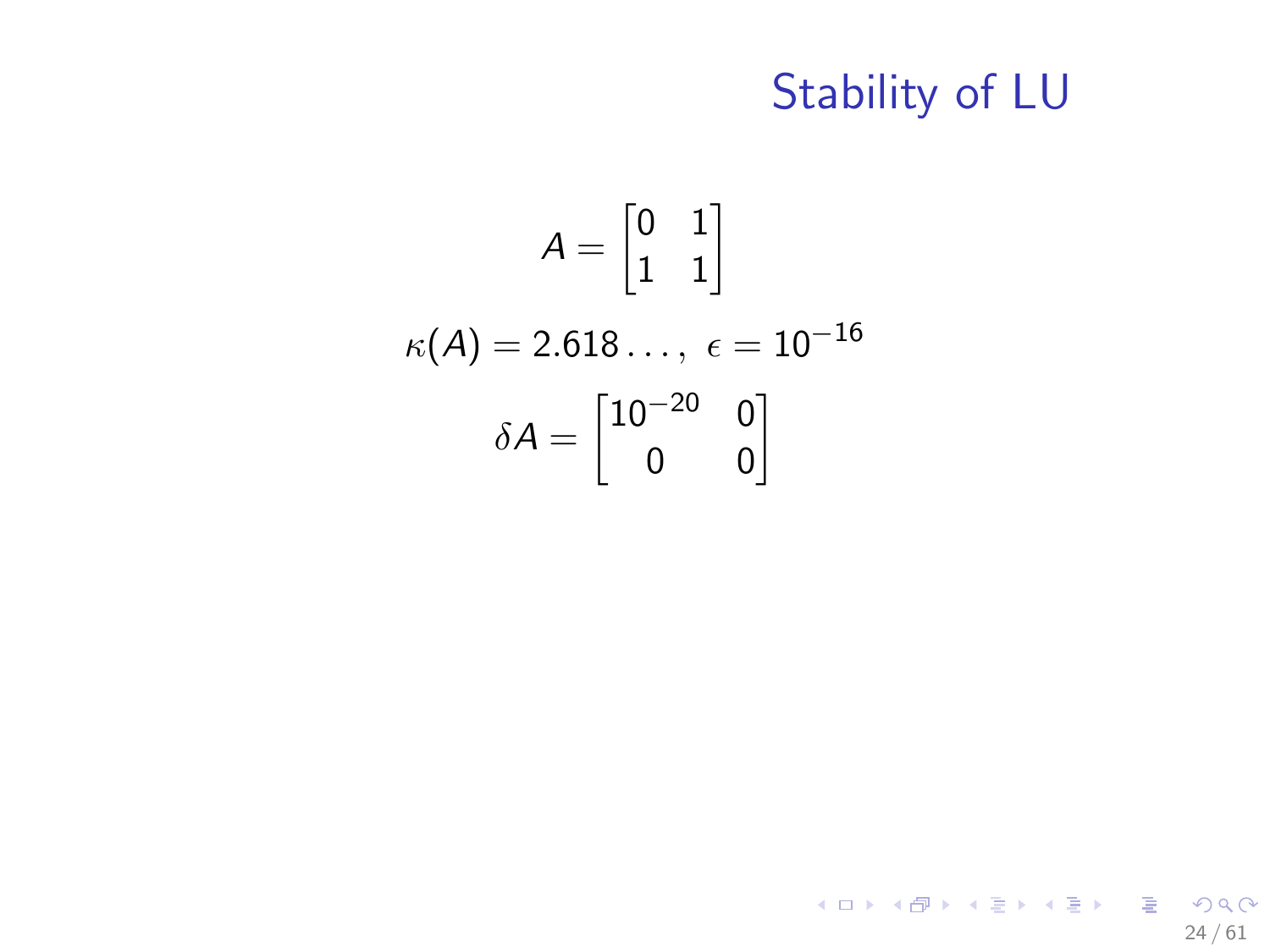$$
A = \begin{bmatrix} 0 & 1 \\ 1 & 1 \end{bmatrix}
$$

$$
\kappa(A) = 2.618..., \epsilon = 10^{-16}
$$

$$
\delta A = \begin{bmatrix} 10^{-20} & 0 \\ 0 & 0 \end{bmatrix}
$$

$$
L = \begin{bmatrix} 1 & 0 \\ 10^{20} & 1 \end{bmatrix}, \ U = \begin{bmatrix} 10^{-20} & 1 \\ 0 & 1 - 10^{-20} \end{bmatrix}
$$

K ロ X (個) X (目) X (目) X (目) 2 (の) Q (V) 24 / 61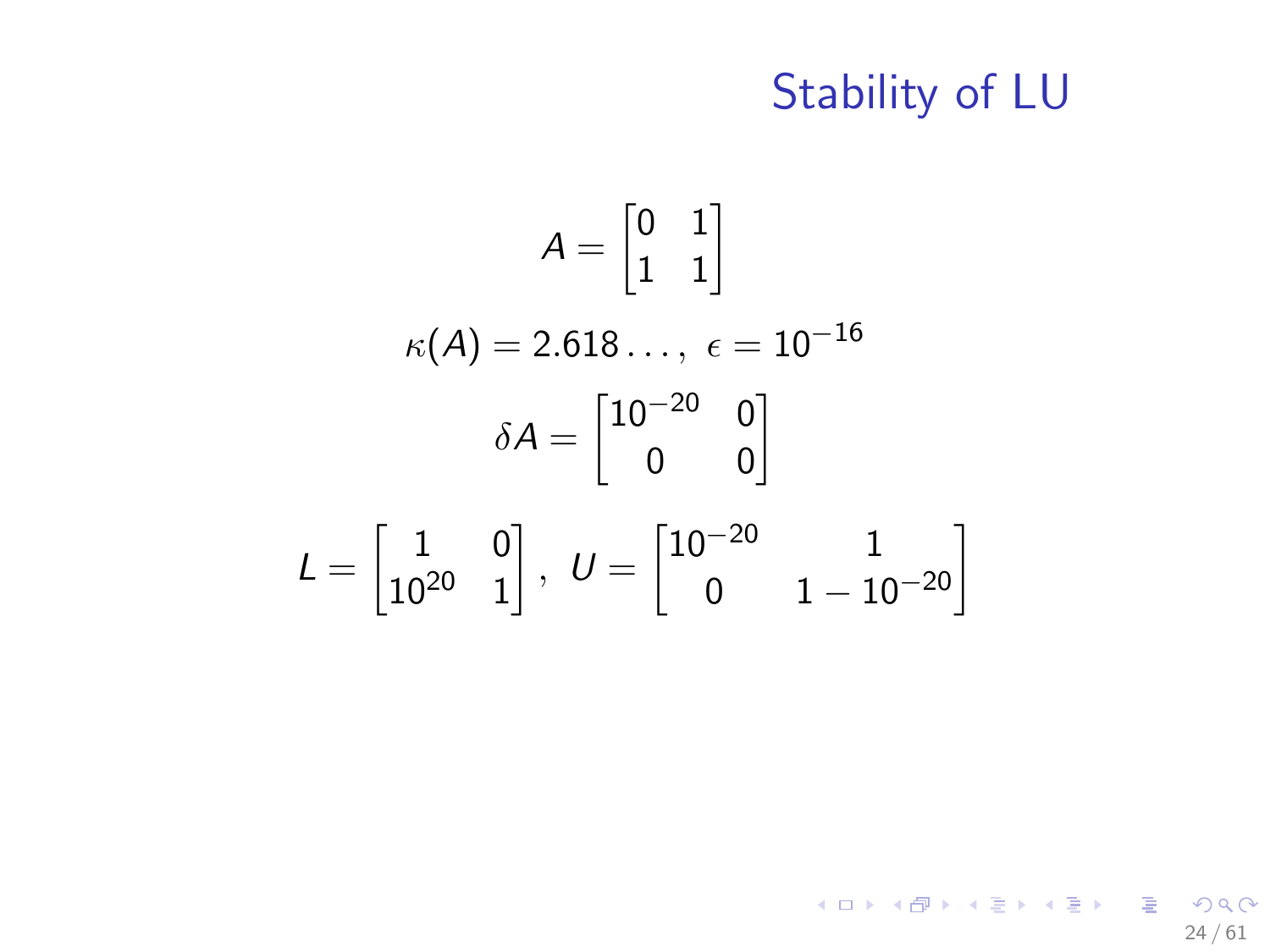$$
A = \begin{bmatrix} 0 & 1 \\ 1 & 1 \end{bmatrix}
$$

$$
\kappa(A) = 2.618..., \epsilon = 10^{-16}
$$

$$
\delta A = \begin{bmatrix} 10^{-20} & 0 \\ 0 & 0 \end{bmatrix}
$$

$$
L = \begin{bmatrix} 1 & 0 \\ 10^{20} & 1 \end{bmatrix}, \ U = \begin{bmatrix} 10^{-20} & 1 \\ 0 & 1 - 10^{-20} \end{bmatrix}
$$

$$
\hat{L} = \begin{bmatrix} 1 & 0 \\ 10^{20} & 1 \end{bmatrix}, \ \hat{U} = \begin{bmatrix} 10^{-20} & 1 \\ 0 & -10^{-20} \end{bmatrix}, \ \hat{L}\hat{U} = \begin{bmatrix} 10^{-20} & 1 \\ 1 & 0 \end{bmatrix}
$$

LU factorization is not stable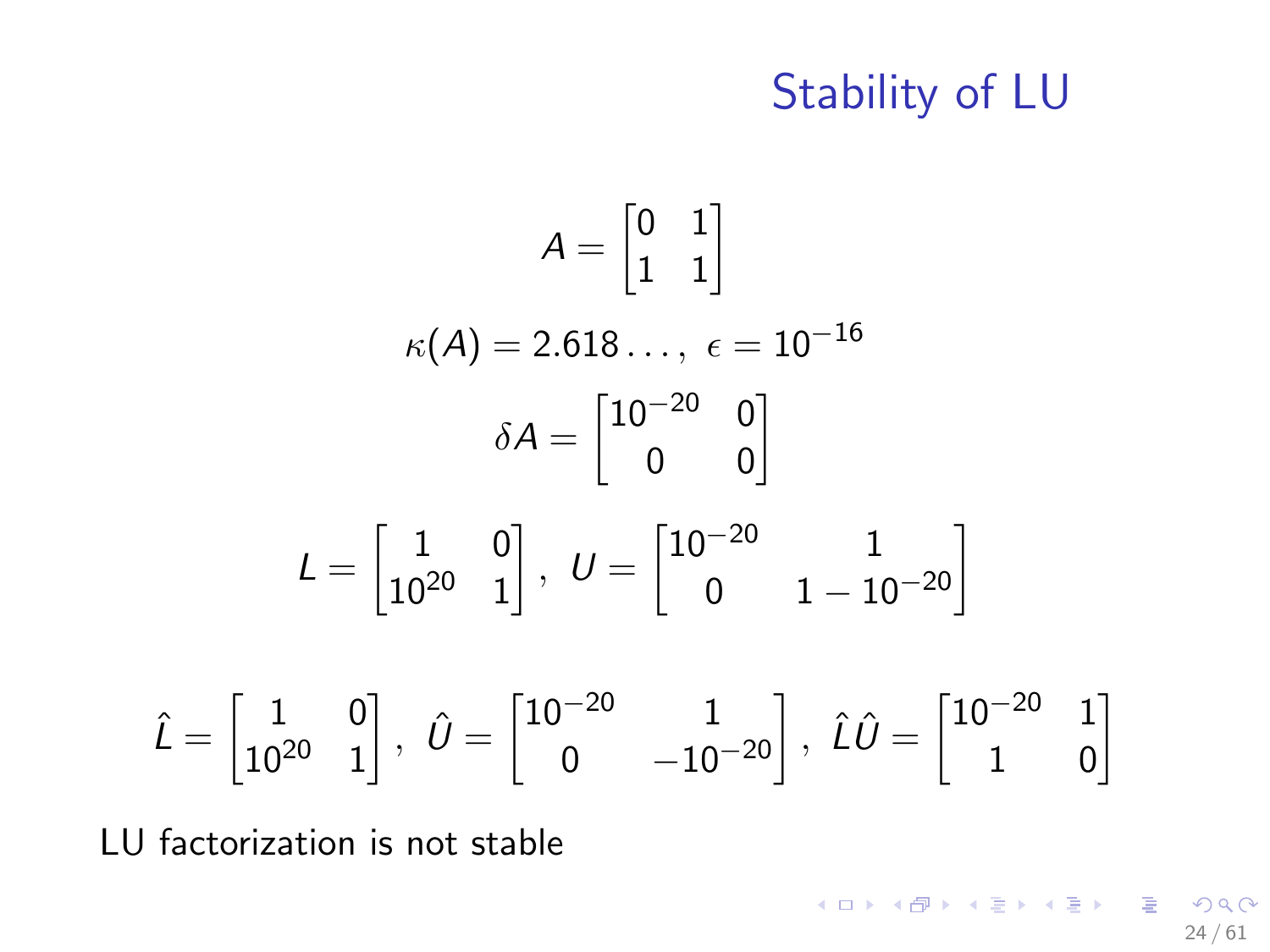Partial pivoting:  $a_{k,1:n} \leftrightarrow a_{i,1:n}$ ,  $a_{i,k} = \max\{|a_{j,k}|, j = k..n\}$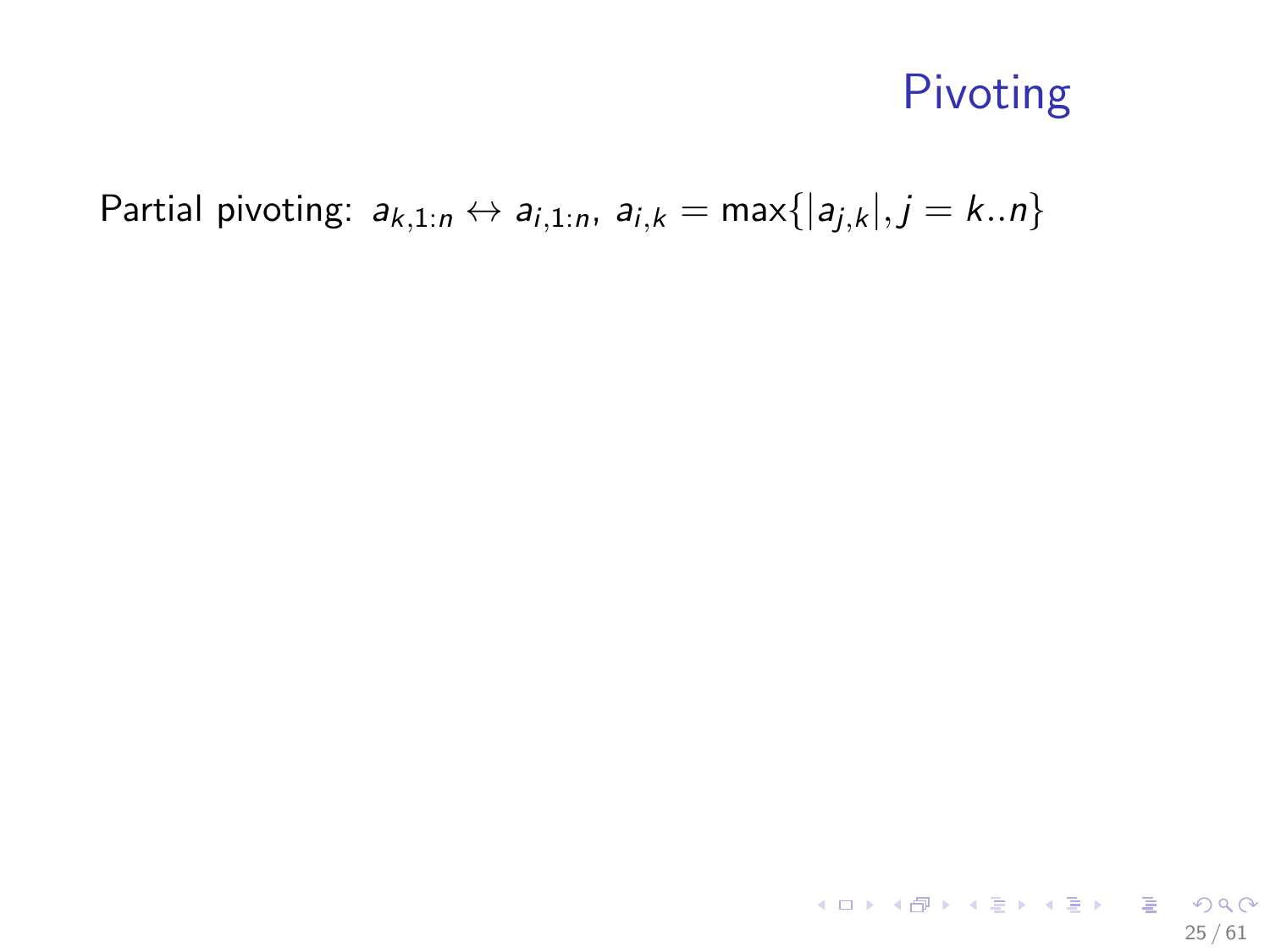25 / 61

K ロ X (日) X (日) X (日) X (日) X (日) X (日) X (日) X (日) X (日) X (日) X (日)

Partial pivoting:  $a_{k,1:n} \leftrightarrow a_{i,1:n}$ ,  $a_{i,k} = \max\{|a_{i,k}|, j = k..n\}$  $\widehat{L_n}P_n\widehat{L_{n-1}}P_{n-1}\dots\widehat{L_1}P_1A = U$  $PA = LU$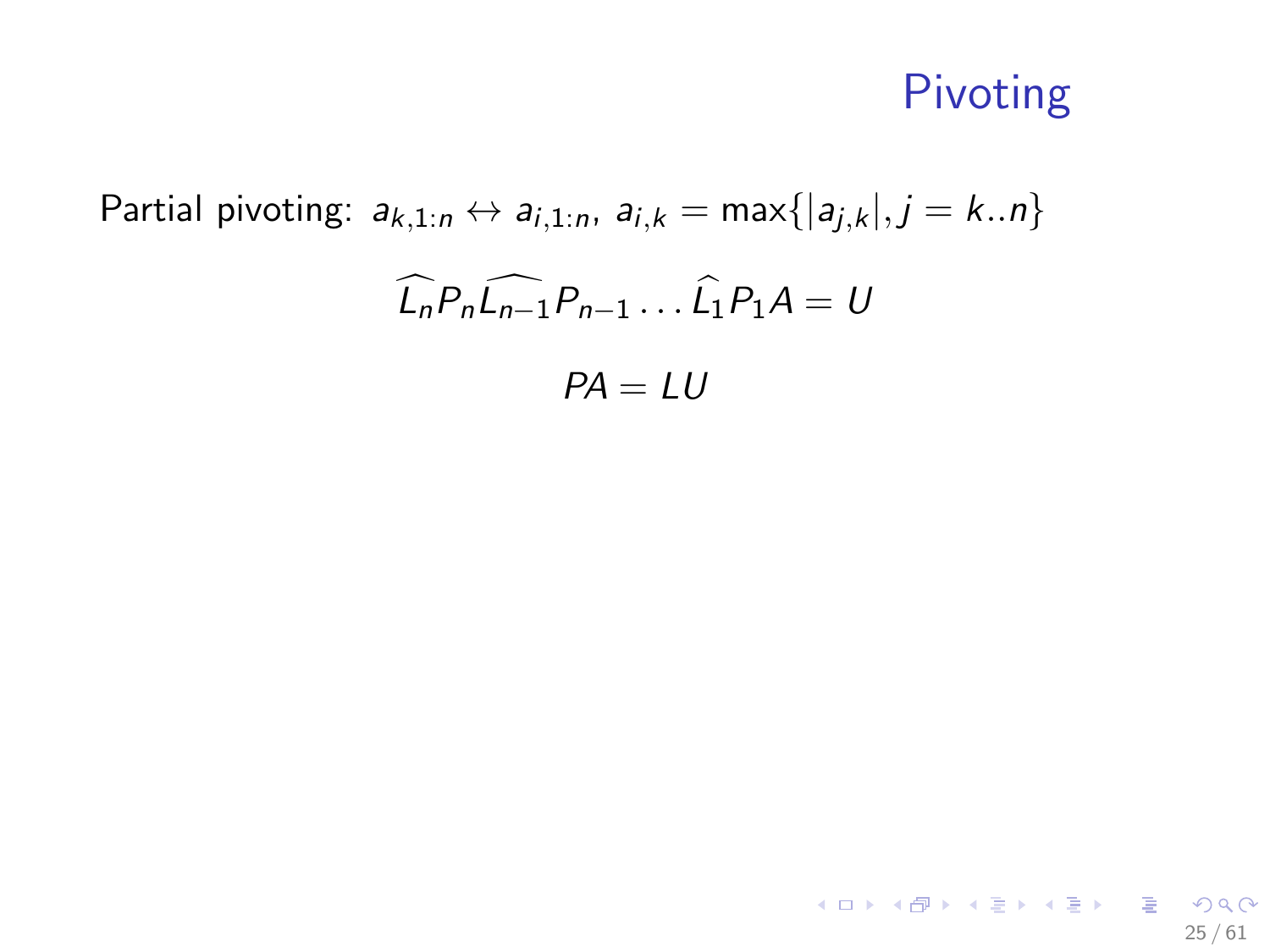25 / 61

K ロ ▶ K @ ▶ K 글 ▶ K 글 ▶ │ 글 │ ◆ Q Q <mark>Q</mark>

Partial pivoting:  $a_{k,1:n} \leftrightarrow a_{i,1:n}$ ,  $a_{i,k} = \max\{|a_{i,k}|, j = k..n\}$  $\widehat{L_n}P_n\widehat{L_{n-1}}P_{n-1}\dots\widehat{L_1}P_1A = U$  $PA = I U$ 

Complete pivoting:  $a_{k,1:n} \leftrightarrow a_{i,1:n}$  $a_{1:n,k} \leftrightarrow a_{1:n,j}, \ a_{i,j} = \textsf{max}\{|a_{j,k}|, i = k..n, j = k..n\}$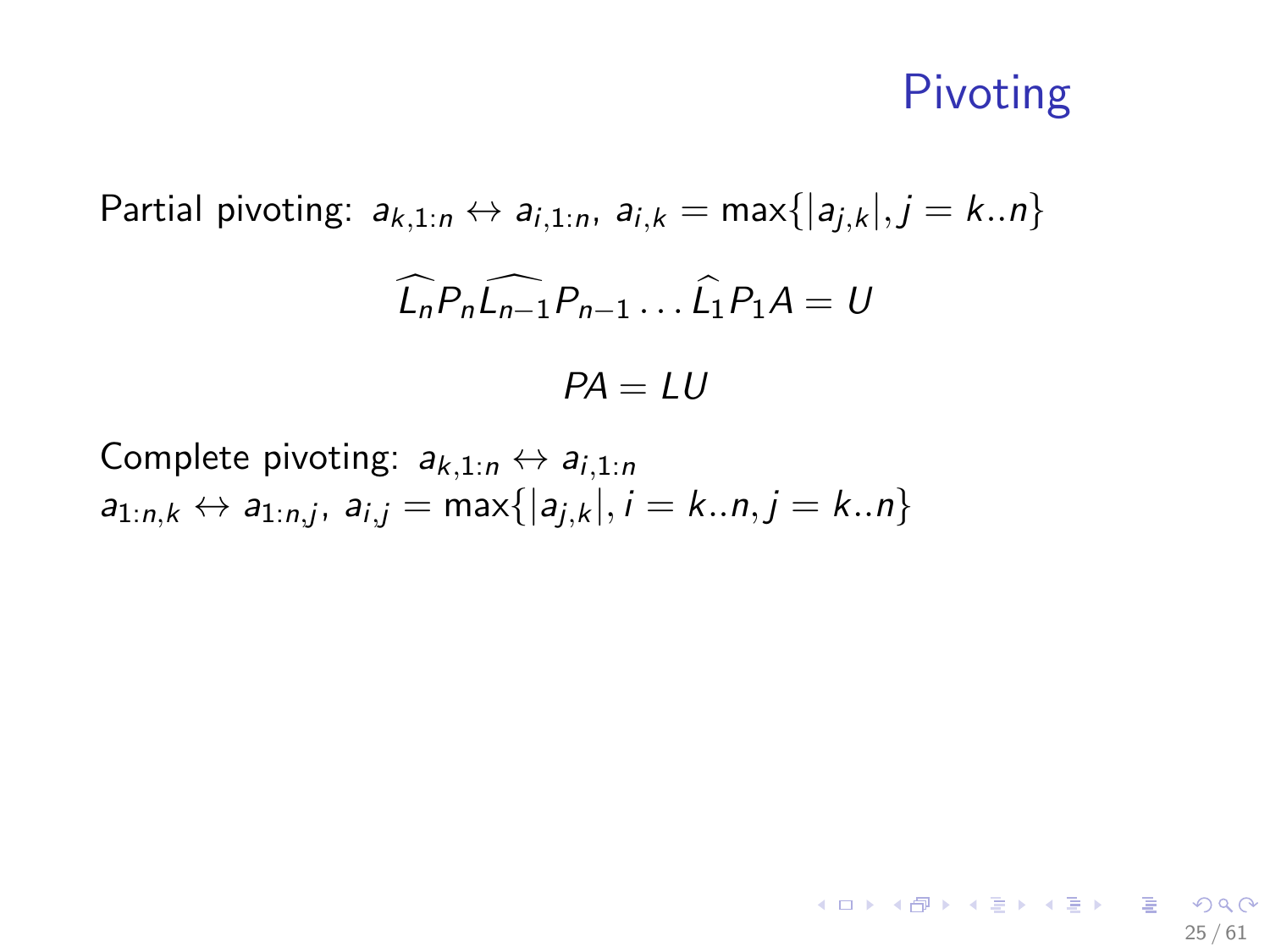25 / 61

K ロ ▶ K @ ▶ K 할 ▶ K 할 ▶ ... 할 ... 900

Partial pivoting:  $a_{k,1:n} \leftrightarrow a_{i,1:n}$ ,  $a_{i,k} = \max\{|a_{i,k}|, j = k..n\}$  $\widehat{L_n}P_n\widehat{L_{n-1}}P_{n-1} \dots \widehat{L_1}P_1A = U$  $PA = LU$ 

Complete pivoting:  $a_{k,1:n} \leftrightarrow a_{i,1:n}$  $a_{1:n,k} \leftrightarrow a_{1:n,j}, \ a_{i,j} = \textsf{max}\{|a_{j,k}|, i = k..n, j = k..n\}$ 

$$
\widehat{L_n} P_n \widehat{L_{n-1}} P_{n-1} \dots \widehat{L_1} P_1 A P'_1 P'_2 \dots P'_n = U
$$

$$
P A P' = LU
$$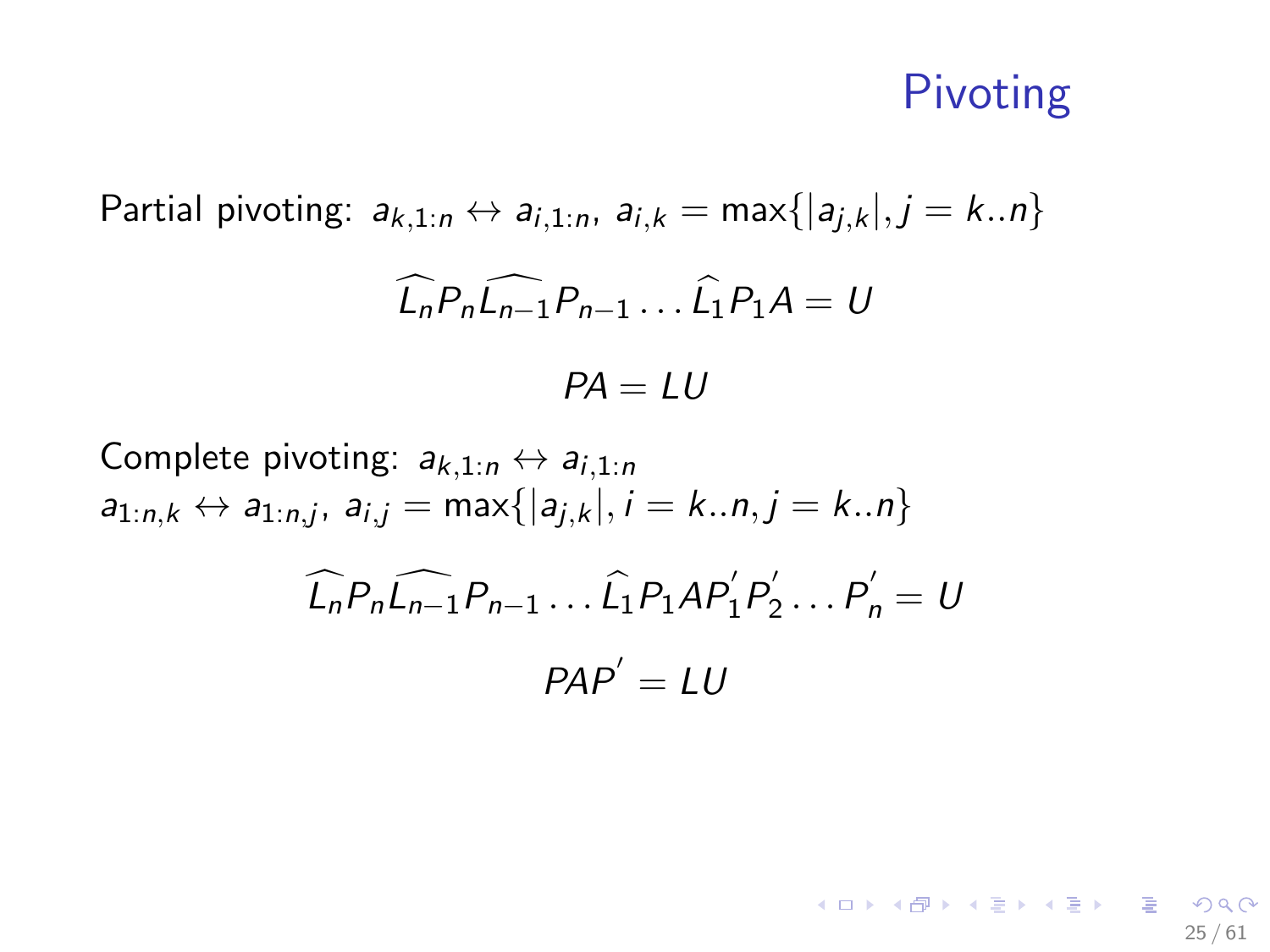## Pivoting

Partial pivoting:  $a_{k,1:n} \leftrightarrow a_{i,1:n}$ ,  $a_{i,k} = \max\{|a_{i,k}|, j = k...n\}$  $\widehat{l}_{n}P_{n}\widehat{l_{n-1}}P_{n-1} \dots \widehat{l_{1}}P_{1}A = U$  $PA = I U$ 

Complete pivoting:  $a_{k,1:n} \leftrightarrow a_{i,1:n}$  $a_{1:n,k} \leftrightarrow a_{1:n,j}, \ a_{i,j} = \textsf{max}\{|a_{j,k}|, i = k..n, j = k..n\}$  $\widehat{L_n} P_n \widehat{L_{n-1}} P_{n-1} \dots \widehat{L_1} P_1 A P_1' P_2'$  $P'_{2} \ldots P'_{n} = U$  $PAP' = LU$ 

Operations count: Partial pivoting  $= \mathcal{O}(n^2)$ , Complete pivoting=  $\mathcal{O}(n^3)$ 

> **KORK CRANEY KEY CRANE** 25 / 61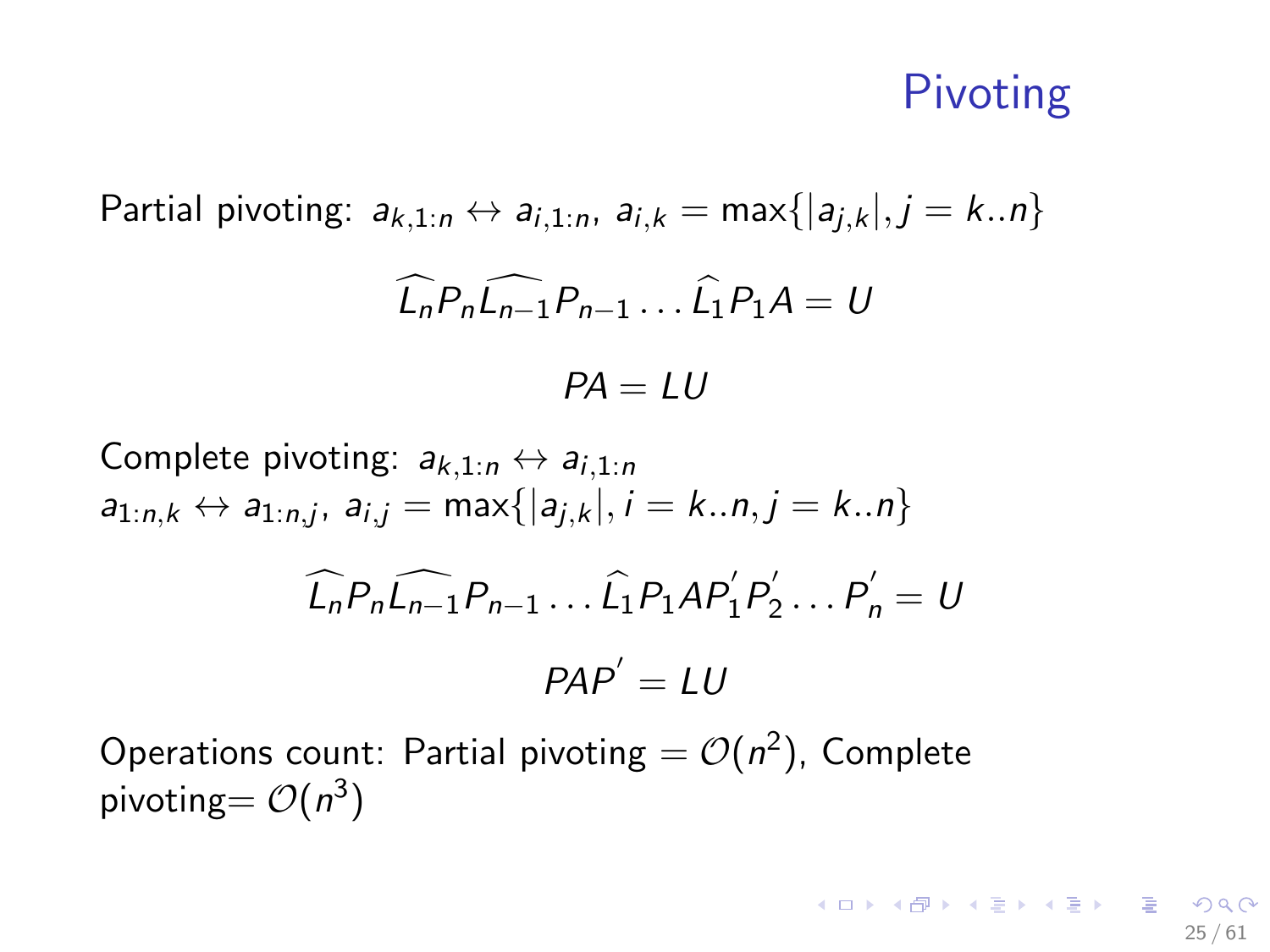26 / 61

K ロ ▶ K @ ▶ K 할 ▶ K 할 ▶ ( 할 ) 900

Existence:

 $PA = LU$ 

If  $\neq a_{i,k} \neq 0$  for  $i = k..n \Rightarrow \det A = 0$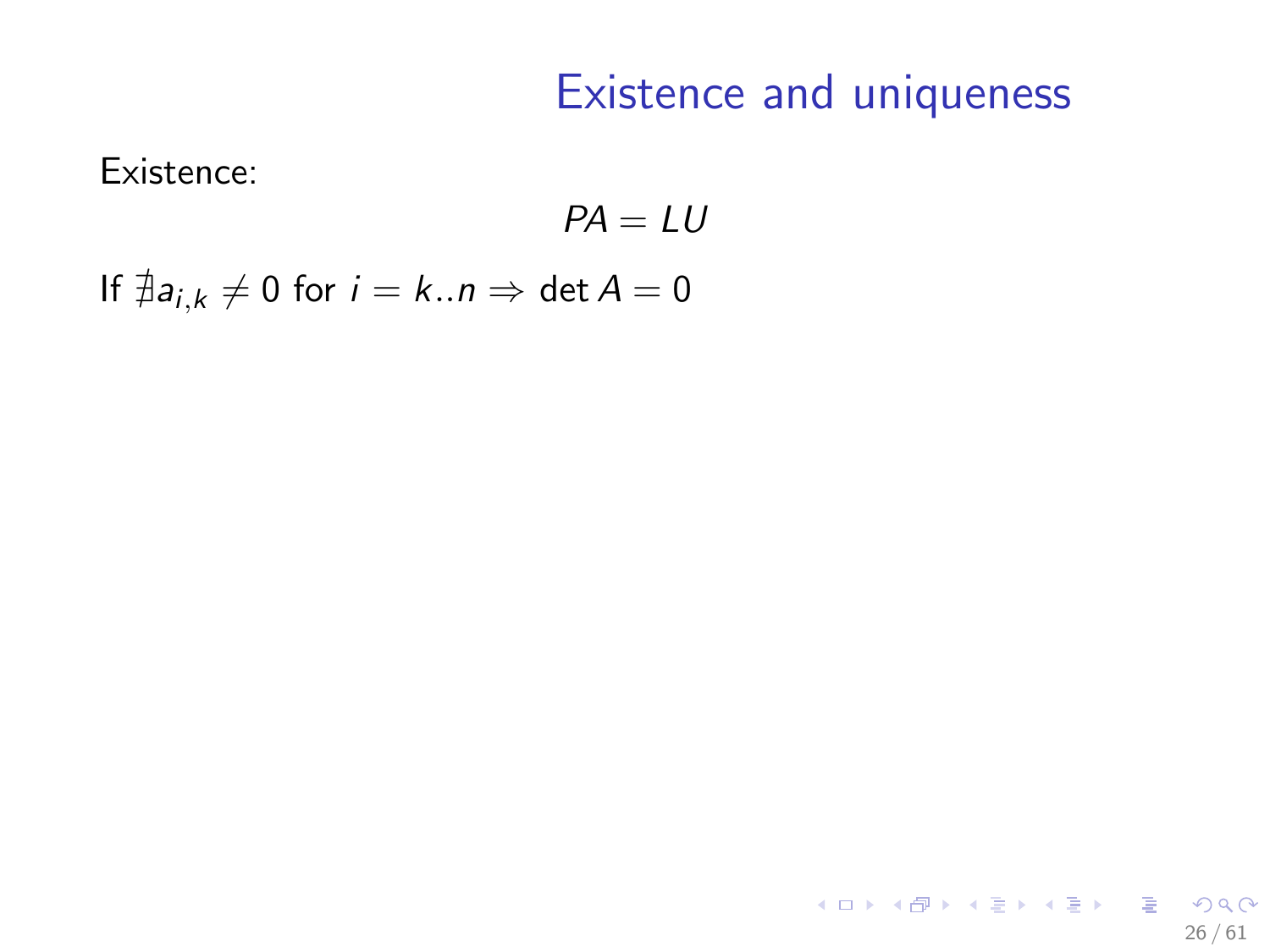Existence:

 $PA = III$ 

If  $\exists a_{i,k} \neq 0$  for  $i = k..n \Rightarrow \det A = 0$ 

det  $A \neq 0 \Rightarrow \forall A, \exists P, L, U$  so that  $PA = LU$ 

K ロ ▶ K @ ▶ K 할 ▶ K 할 ▶ ( 할 ) 900 26 / 61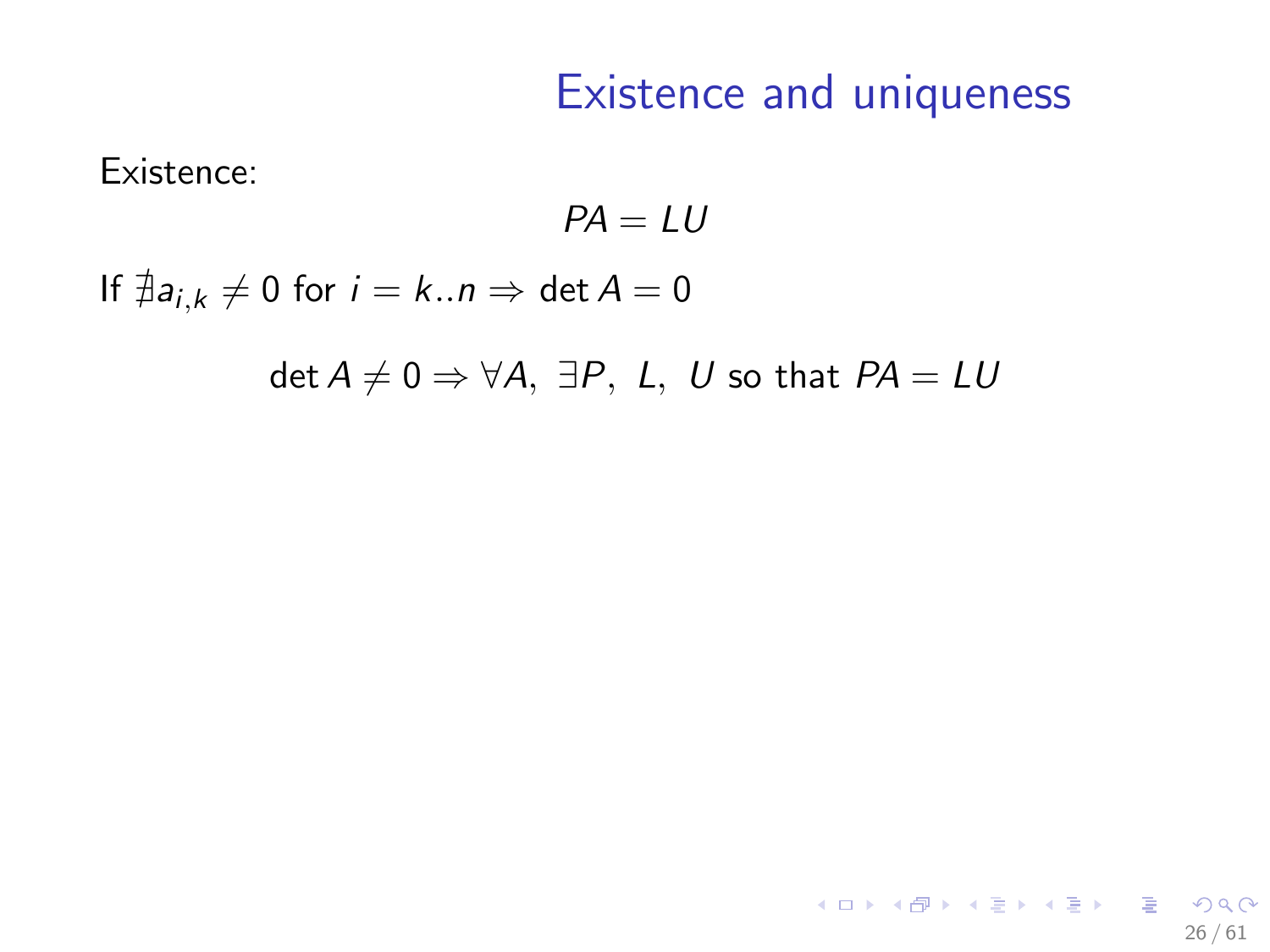Existence:

 $PA = III$ 

If  $\neq a_{i,k} \neq 0$  for  $i = k..n \Rightarrow \det A = 0$ 

det  $A \neq 0 \Rightarrow \forall A, \exists P, L, U$  so that  $PA = LU$ 

Uniqueness:

$$
A = LU = \hat{L}\hat{U}
$$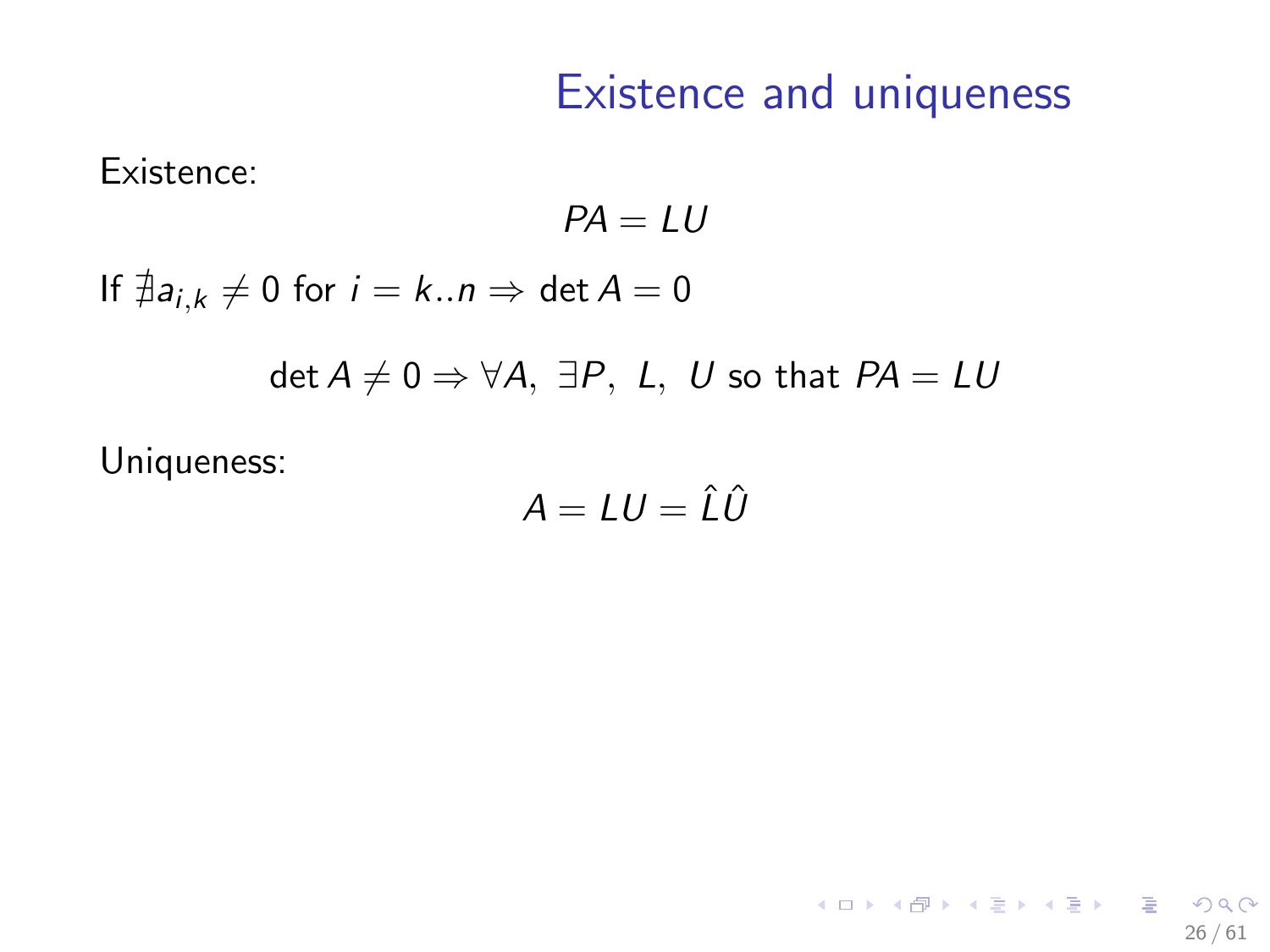Existence:

 $PA = III$ 

If  $\neq a_{i,k} \neq 0$  for  $i = k..n \Rightarrow \det A = 0$ 

det  $A \neq 0 \Rightarrow \forall A, \exists P, L, U$  so that  $PA = LU$ 

Uniqueness:

$$
A = LU = \hat{L}\hat{U}
$$

$$
\hat{L}^{-1}L = \begin{bmatrix} 1 & 0 & \dots & 0 \\ x & 1 & \dots & 0 \\ \dots & \dots & \dots & \dots \\ x & x & \dots & 1 \end{bmatrix} = \begin{bmatrix} x & x & \dots & x \\ 0 & x & \dots & x \\ \dots & \dots & \dots & \dots \\ 0 & 0 & \dots & x \end{bmatrix} = \hat{U}U^{-1}
$$

$$
L = \hat{L}, U = \hat{U}
$$

K ロ ▶ K @ ▶ K 할 > K 할 > → 할 → 9 Q Q 26 / 61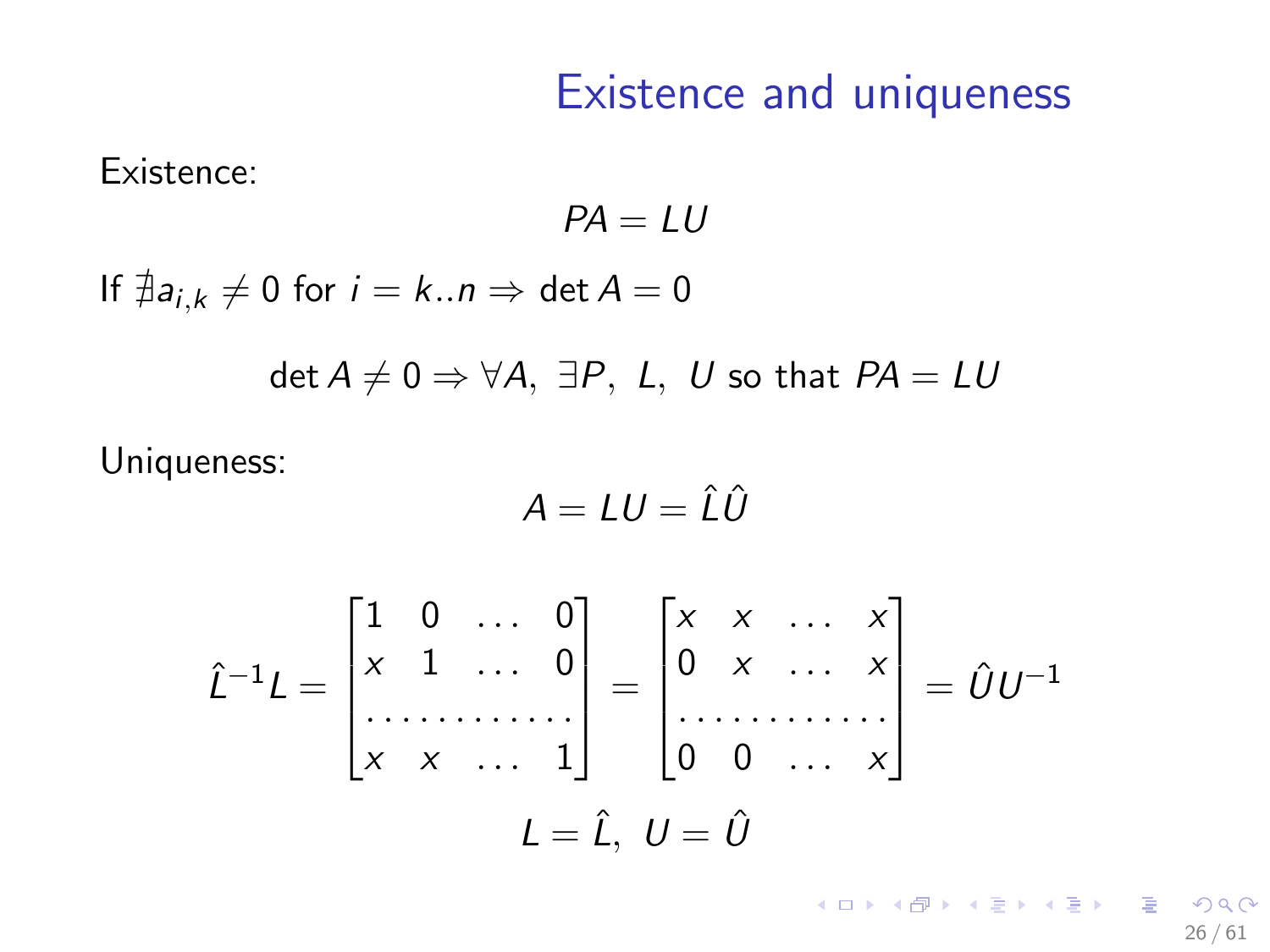$A = LU$  $\hat{L}\hat{U} = A + \delta A$  $\|\delta A\|$  $\frac{\partial}{\partial \|\mathcal{L}\| \|\mathcal{U}\|} = \mathcal{O}(\epsilon)$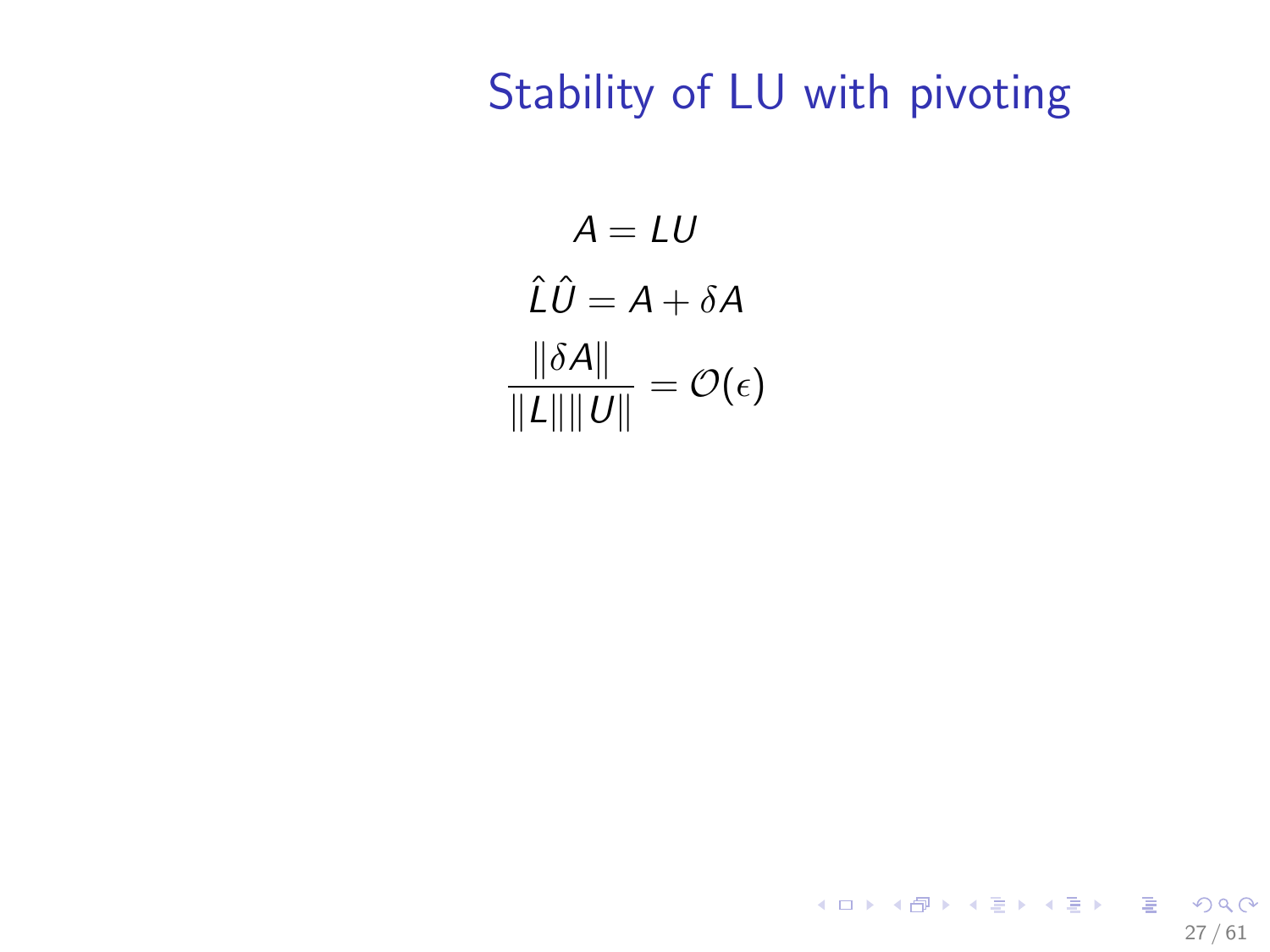27 / 61

K ロ ▶ K @ ▶ K 할 ▶ K 할 ▶ ① 할 → ① 의 ①

 $A = LU$  $\hat{L}\hat{U} = A + \delta A$  $\|\delta A\|$  $\frac{\partial}{\partial \|\mathcal{L}\| \|\mathcal{U}\|} = \mathcal{O}(\epsilon)$ 

$$
|u_{i,j}| \leq 1 \Rightarrow ||U|| = \mathcal{O}(1)
$$

$$
\rho = \max_{i,j,a_{i,j} \neq 0} \frac{u_{i,j}}{a_{i,j}}
$$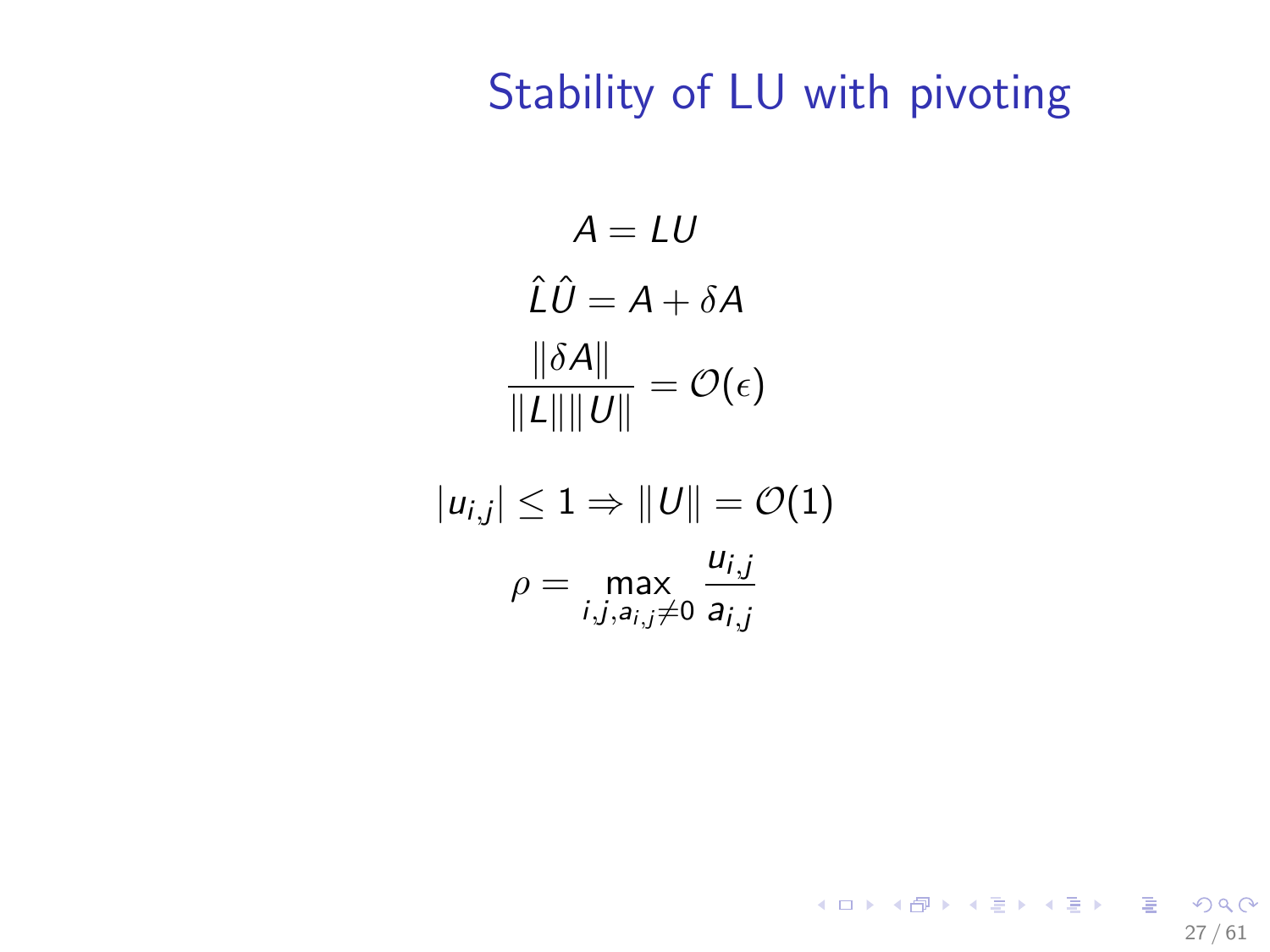$A = LU$  $\hat{I} \hat{U} = A + \delta A$  $\|\delta A\|$  $\frac{\partial}{\partial \|\mathcal{L}\| \|\mathcal{U}\|} = \mathcal{O}(\epsilon)$  $\|u_{i,j}\|\leq 1 \Rightarrow \|U\| = \mathcal{O}(1)$ 

$$
\rho = \max_{i,j,a_{i,j} \neq 0} \frac{u_{i,j}}{a_{i,j}}
$$

 $\|U\| = \mathcal{O}(\rho)\|A\|$  $\|\delta A\|$  $\frac{\partial \mathcal{L}(\rho)}{\|\mathcal{A}\|} = \mathcal{O}(\rho \epsilon)$ 

> K ロ ▶ K @ ▶ K 할 ▶ K 할 ▶ 이 할 → 9 Q Q → 27 / 61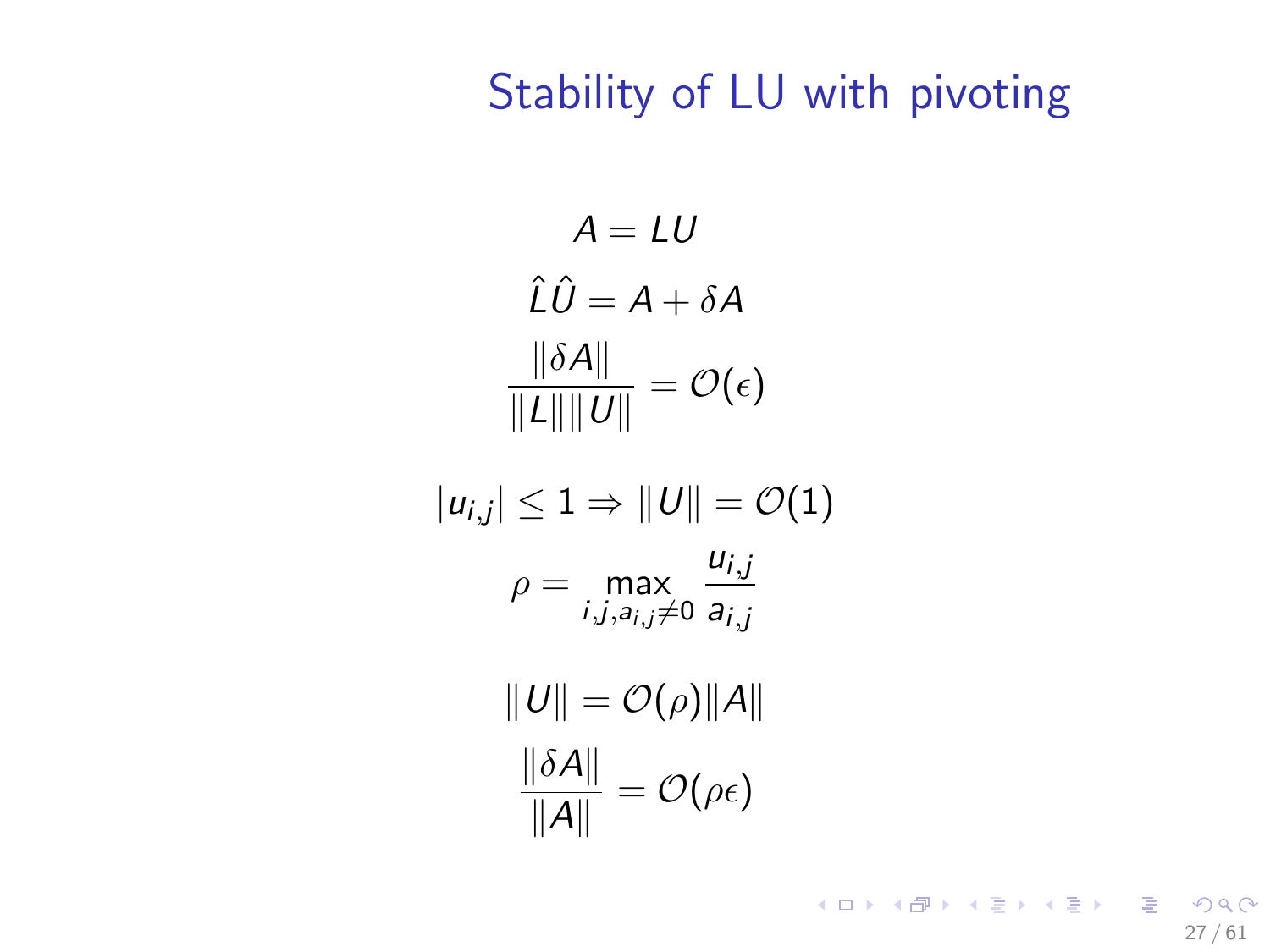$$
A = \begin{bmatrix} 1 & 0 & 0 & 1 \\ -1 & 1 & 0 & 1 \\ -1 & -1 & 1 & 1 \\ -1 & -1 & -1 & 1 \end{bmatrix}
$$

K ロ ▶ K @ ▶ K 할 ▶ K 할 ▶ 이 할 → 9 Q Q → 28 / 61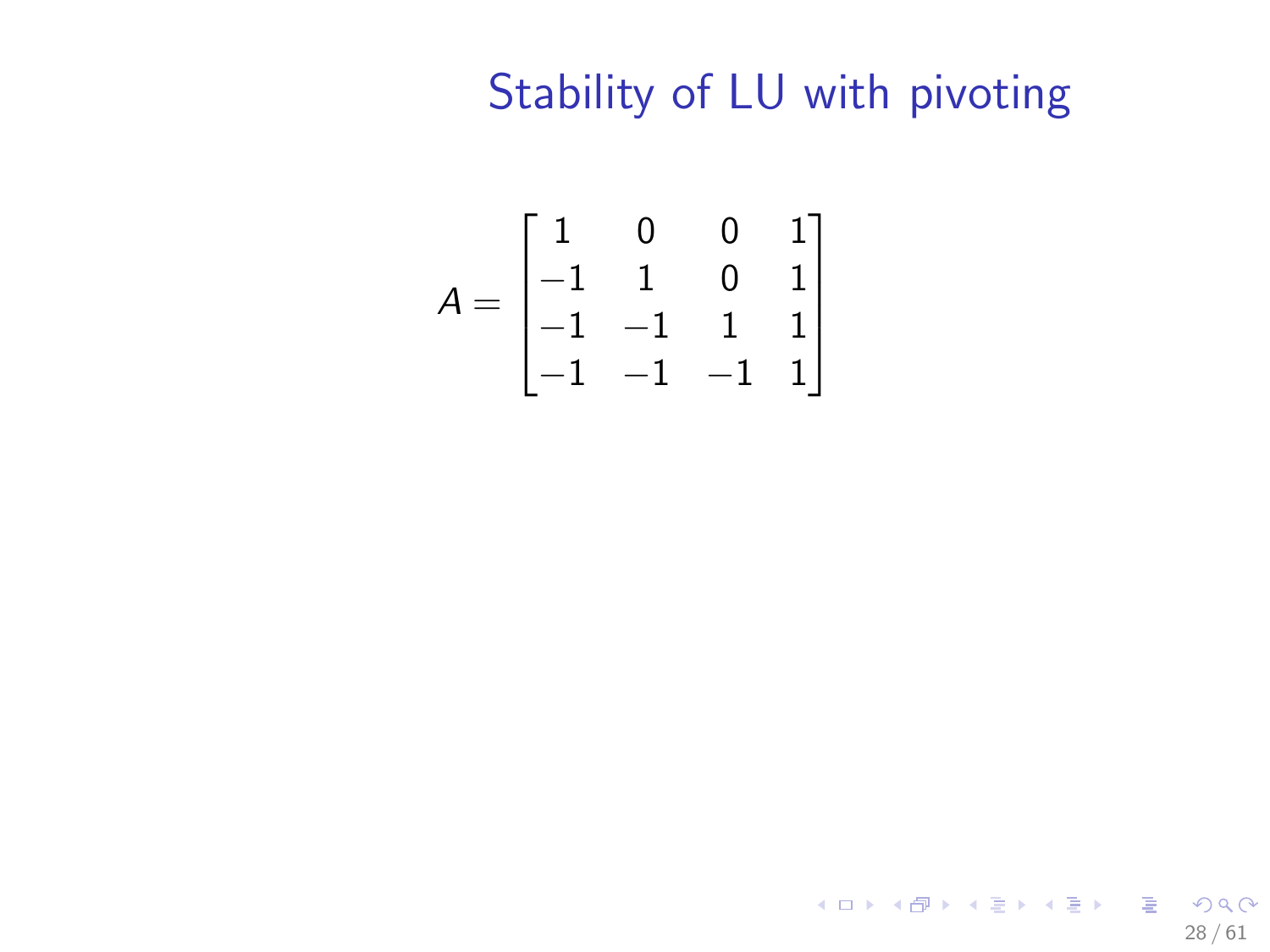$$
A = \begin{bmatrix} 1 & 0 & 0 & 1 \\ -1 & 1 & 0 & 1 \\ -1 & -1 & 1 & 1 \\ -1 & -1 & -1 & 1 \end{bmatrix}
$$

$$
L = \begin{bmatrix} 1 & 0 & 0 & 0 \\ -1 & 1 & 0 & 0 \\ -1 & -1 & 1 & 0 \\ -1 & -1 & -1 & 1 \end{bmatrix}, \ U = \begin{bmatrix} 1 & 0 & 0 & 1 \\ 0 & 1 & 0 & 2 \\ 0 & 0 & 1 & 4 \\ 0 & 0 & 0 & 8 \end{bmatrix}
$$

K ロ ▶ K @ ▶ K 할 ▶ K 할 ▶ 이 할 → 9 Q Q → 28 / 61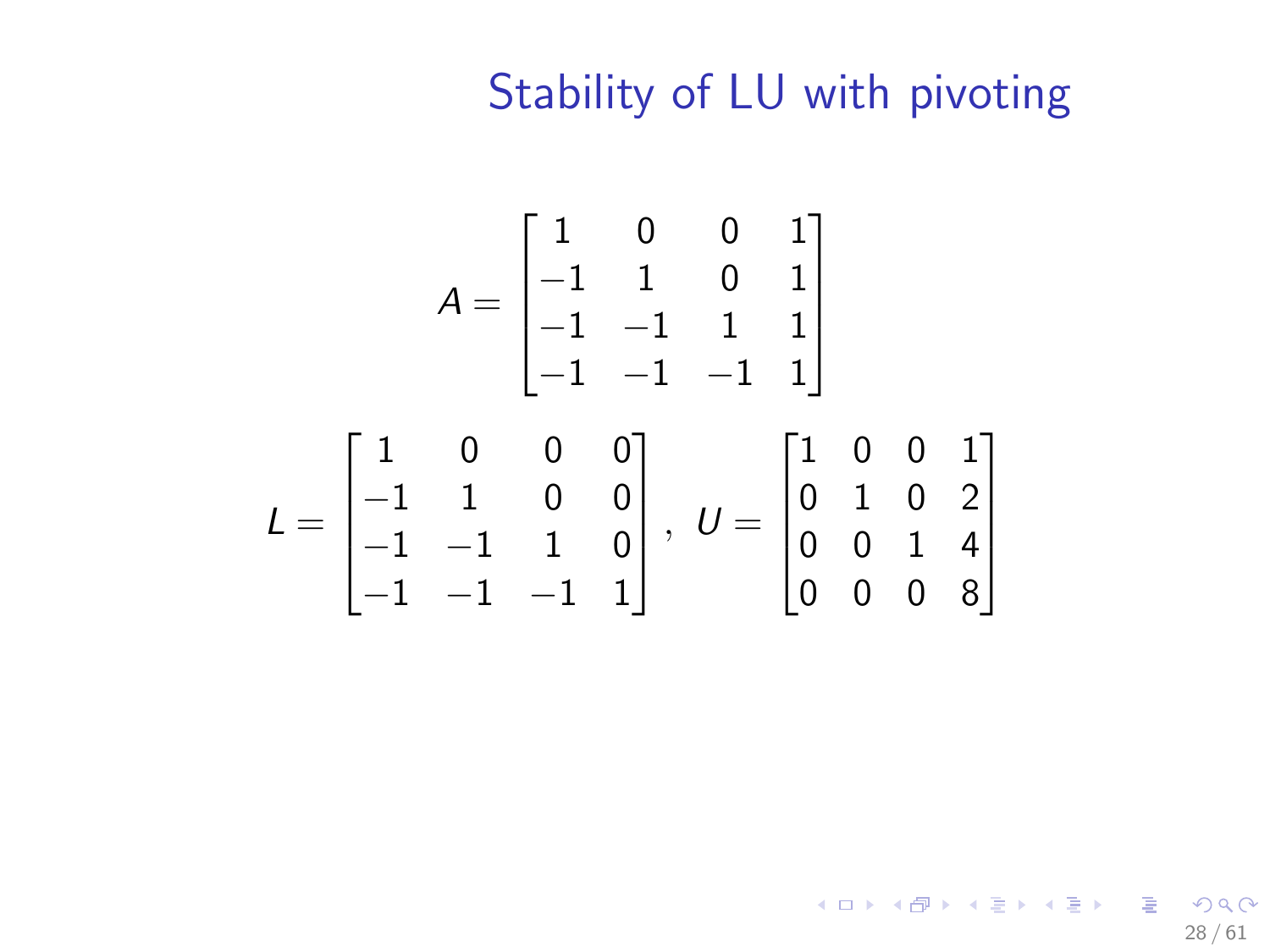$$
A = \begin{bmatrix} 1 & 0 & 0 & 1 \\ -1 & 1 & 0 & 1 \\ -1 & -1 & 1 & 1 \\ -1 & -1 & -1 & 1 \end{bmatrix}
$$
  
\n
$$
L = \begin{bmatrix} 1 & 0 & 0 & 0 \\ -1 & 1 & 0 & 0 \\ -1 & -1 & 1 & 0 \\ -1 & -1 & -1 & 1 \end{bmatrix}, \ U = \begin{bmatrix} 1 & 0 & 0 & 1 \\ 0 & 1 & 0 & 2 \\ 0 & 0 & 1 & 4 \\ 0 & 0 & 0 & 8 \end{bmatrix}
$$
  
\n
$$
\rho = 2^{n-1} = \max_{A} \rho(A)
$$

K ロ ▶ K @ ▶ K 할 ▶ K 할 ▶ 이 할 → 9 Q Q → 28 / 61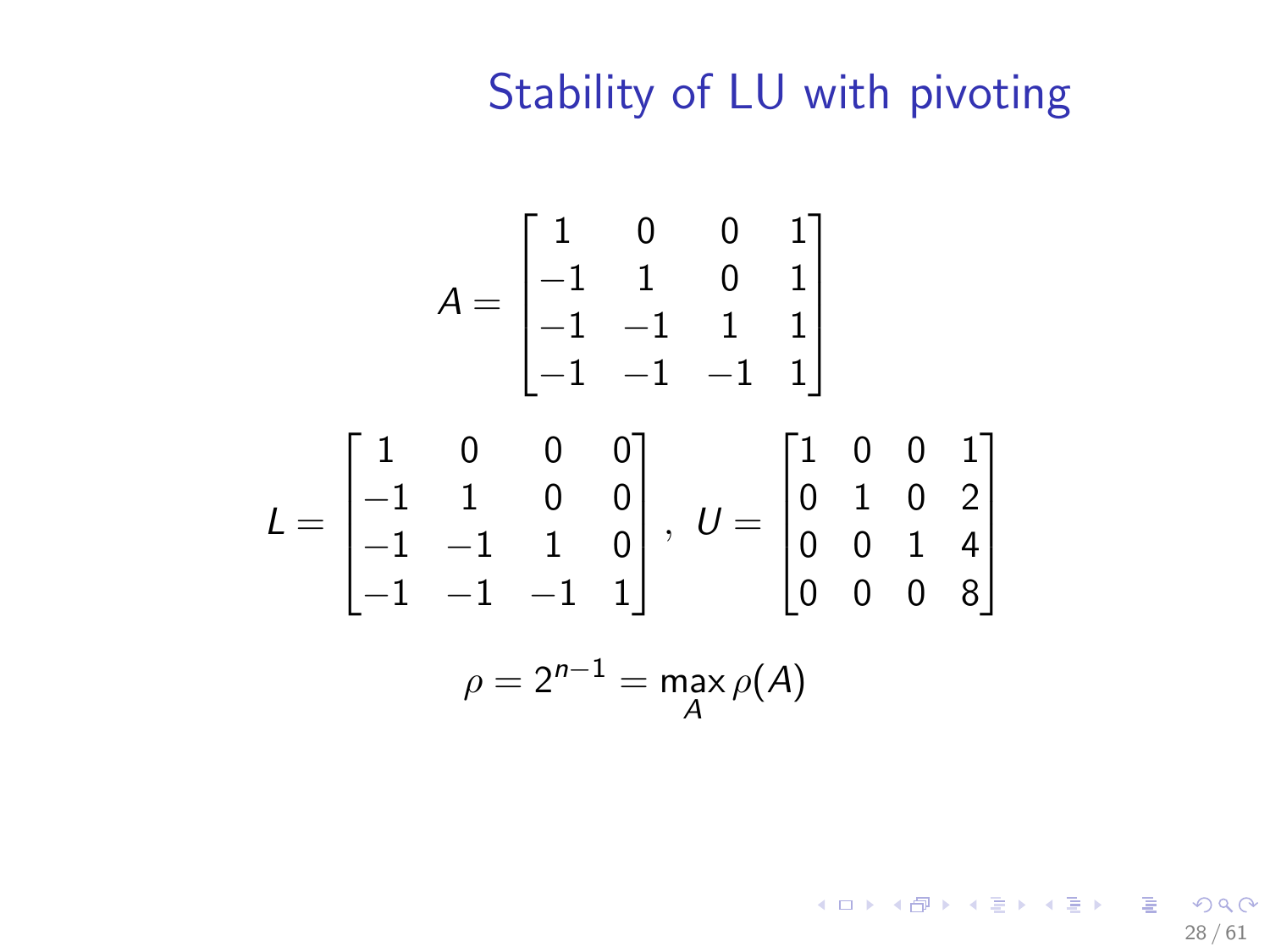$$
A = \begin{bmatrix} 1 & 0 & 0 & 1 \\ -1 & 1 & 0 & 1 \\ -1 & -1 & 1 & 1 \\ -1 & -1 & -1 & 1 \end{bmatrix}
$$
  
\n
$$
L = \begin{bmatrix} 1 & 0 & 0 & 0 \\ -1 & 1 & 0 & 0 \\ -1 & -1 & 1 & 0 \\ -1 & -1 & -1 & 1 \end{bmatrix}, \ U = \begin{bmatrix} 1 & 0 & 0 & 1 \\ 0 & 1 & 0 & 2 \\ 0 & 0 & 1 & 4 \\ 0 & 0 & 0 & 8 \end{bmatrix}
$$
  
\n
$$
\rho = 2^{n-1} = \max_{A} \rho(A)
$$

 $P(\rho(A) \geq$  $\overline{n}) = \mathcal{O}(e^{-n})$  ?

> K ロ ▶ K @ ▶ K 할 ▶ K 할 ▶ → 할 → 9 Q @ 28 / 61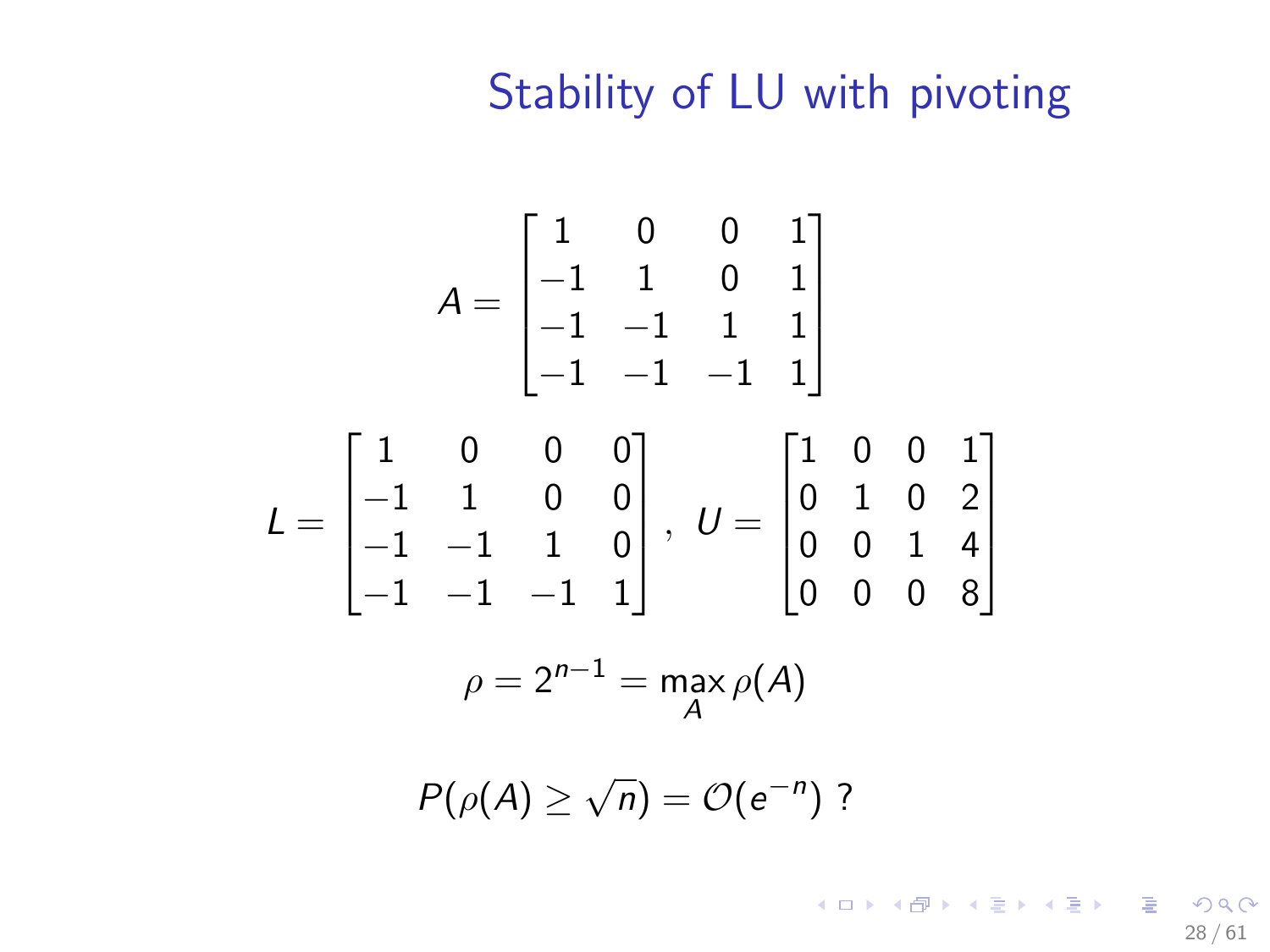## Crout factorization

Crout factorization:

$$
A\widehat{U}_1 \dots \widehat{U}_n = L
$$
\n
$$
A = LU
$$
\n
$$
L = \begin{bmatrix} x & 0 & 0 & \dots & 0 \\ x & x & 0 & \dots & 0 \\ x & x & x & \dots & 0 \\ \vdots & \vdots & \vdots & \ddots & \vdots \\ x & x & x & \dots & x \\ 0 & 1 & x & \dots & x \\ 0 & 0 & 1 & \dots & x \\ \vdots & \vdots & \vdots & \vdots & \vdots \end{bmatrix}
$$
\n
$$
U = \begin{bmatrix} 1 & x & x & \dots & x \\ 0 & 1 & x & \dots & x \\ 0 & 0 & 1 & \dots & x \\ \vdots & \vdots & \vdots & \vdots & \vdots \end{bmatrix}
$$
\n
$$
Ax = b \Rightarrow LUx = b \Rightarrow Ux = y
$$

29 / 61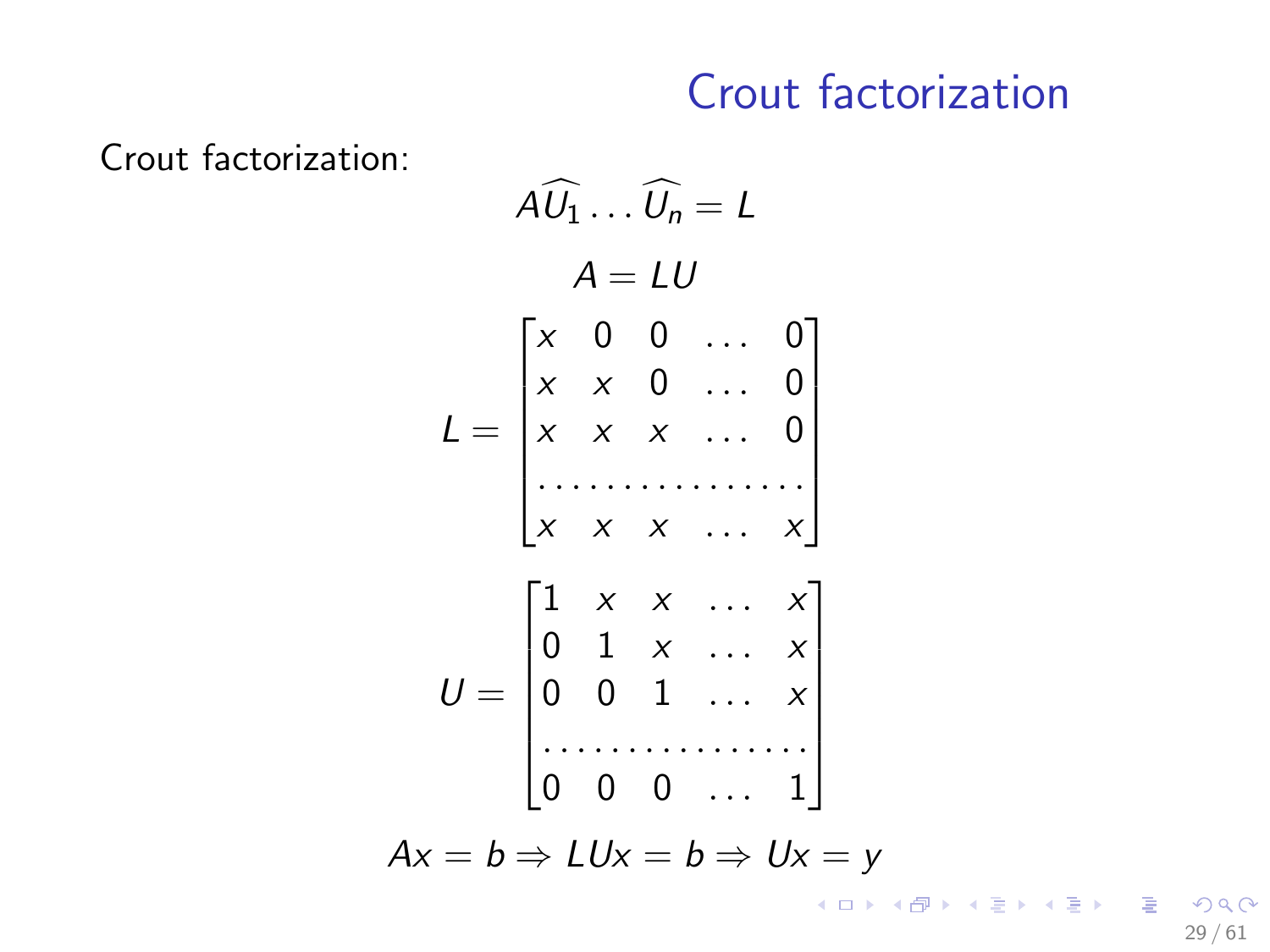### LDU factorization

Apply both Doolittle and Crout:

$$
\widehat{L_n} \dots \widehat{L_1} A \widehat{U_1} \dots \widehat{U_n} = D
$$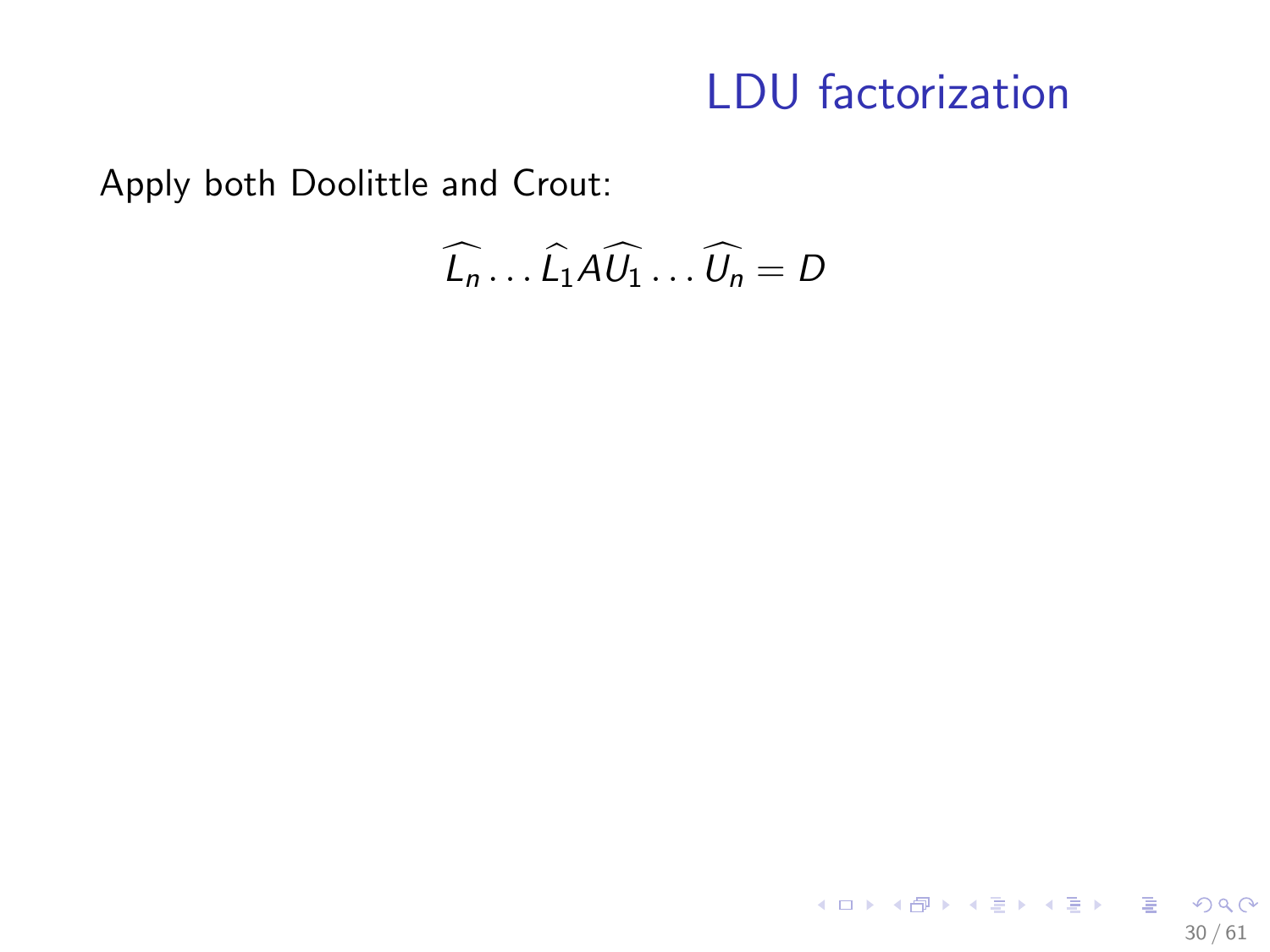### LDU factorization

Apply both Doolittle and Crout:

$$
\widehat{L_n} \dots \widehat{L_1} A \widehat{U_1} \dots \widehat{U_n} = D
$$

$$
A = LDU
$$
  
\n
$$
L = \begin{bmatrix} 1 & 0 & 0 & \dots & 0 \\ x & 1 & 0 & \dots & 0 \\ x & x & 1 & \dots & 0 \\ \dots & \dots & \dots & \dots & \dots \\ x & x & x & \dots & 1 \end{bmatrix} U = \begin{bmatrix} 1 & x & x & \dots & x \\ 0 & 1 & x & \dots & x \\ 0 & 0 & 1 & \dots & x \\ \dots & \dots & \dots & \dots & \dots \\ 0 & 0 & 0 & \dots & 1 \end{bmatrix}
$$
  
\n
$$
D = diag(a_{i,j})
$$

K ロ ▶ K @ ▶ K 할 ▶ K 할 ▶ → 할 → 9 Q @ 30 / 61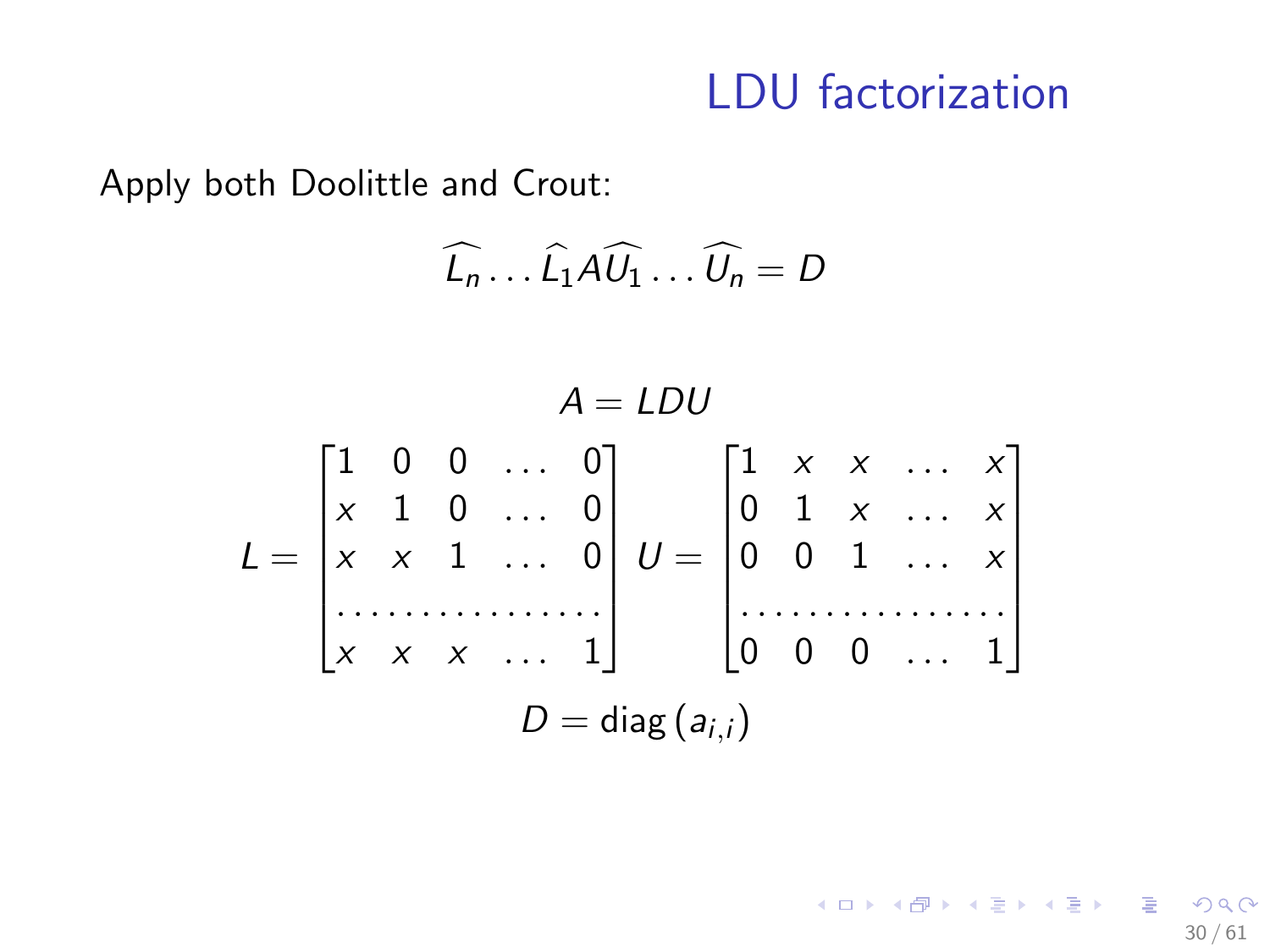## LDU factorization

30 / 61

K ロ X (日) X (日) X (日) X (日) X (日) X (日) X (日) X (日) X (日) X (日) X (日)

Apply both Doolittle and Crout:

$$
\widehat{L_n}\ldots\widehat{L_1}A\widehat{U_1}\ldots\widehat{U_n}=D
$$

$$
A = LDU
$$
  
\n
$$
L = \begin{bmatrix} 1 & 0 & 0 & \dots & 0 \\ x & 1 & 0 & \dots & 0 \\ x & x & 1 & \dots & 0 \\ \dots & \dots & \dots & \dots & \dots \\ x & x & x & \dots & 1 \end{bmatrix} U = \begin{bmatrix} 1 & x & x & \dots & x \\ 0 & 1 & x & \dots & x \\ 0 & 0 & 1 & \dots & x \\ \dots & \dots & \dots & \dots & \dots \\ 0 & 0 & 0 & \dots & 1 \end{bmatrix}
$$
  
\n
$$
D = diag(a_{i,i})
$$

Doolittle:  $A = (LD)U$ Crout:  $A = L(DU)$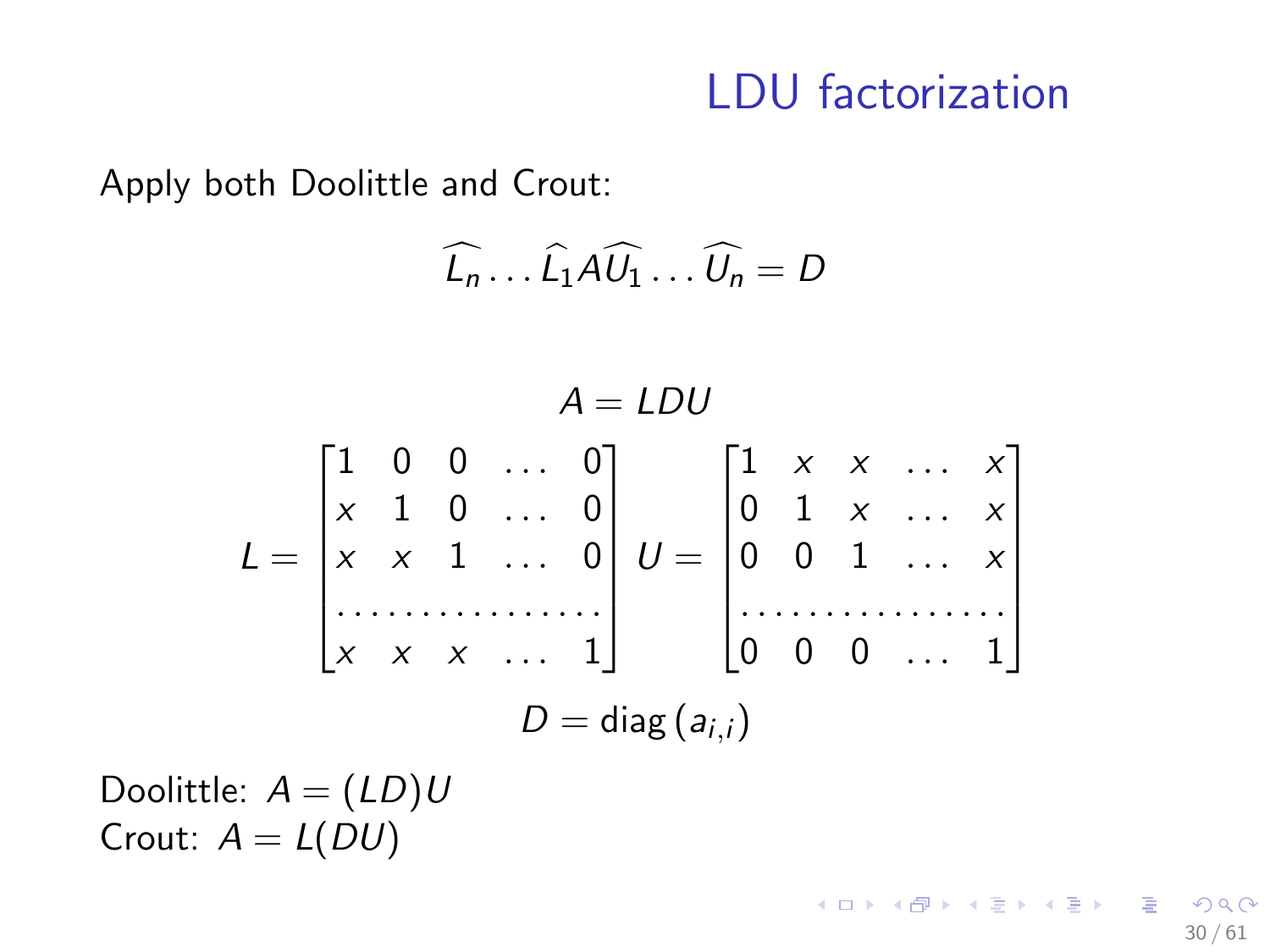Hermitian matrix:  $A = A^*$ ,  $\Rightarrow a_{i,i} \in \mathbb{R}$ 

$$
x^*Ay=\overline{y^*A^*x}
$$

K ロ ▶ K @ ▶ K 할 ▶ K 할 ▶ → 할 → 9 Q @ 31 / 61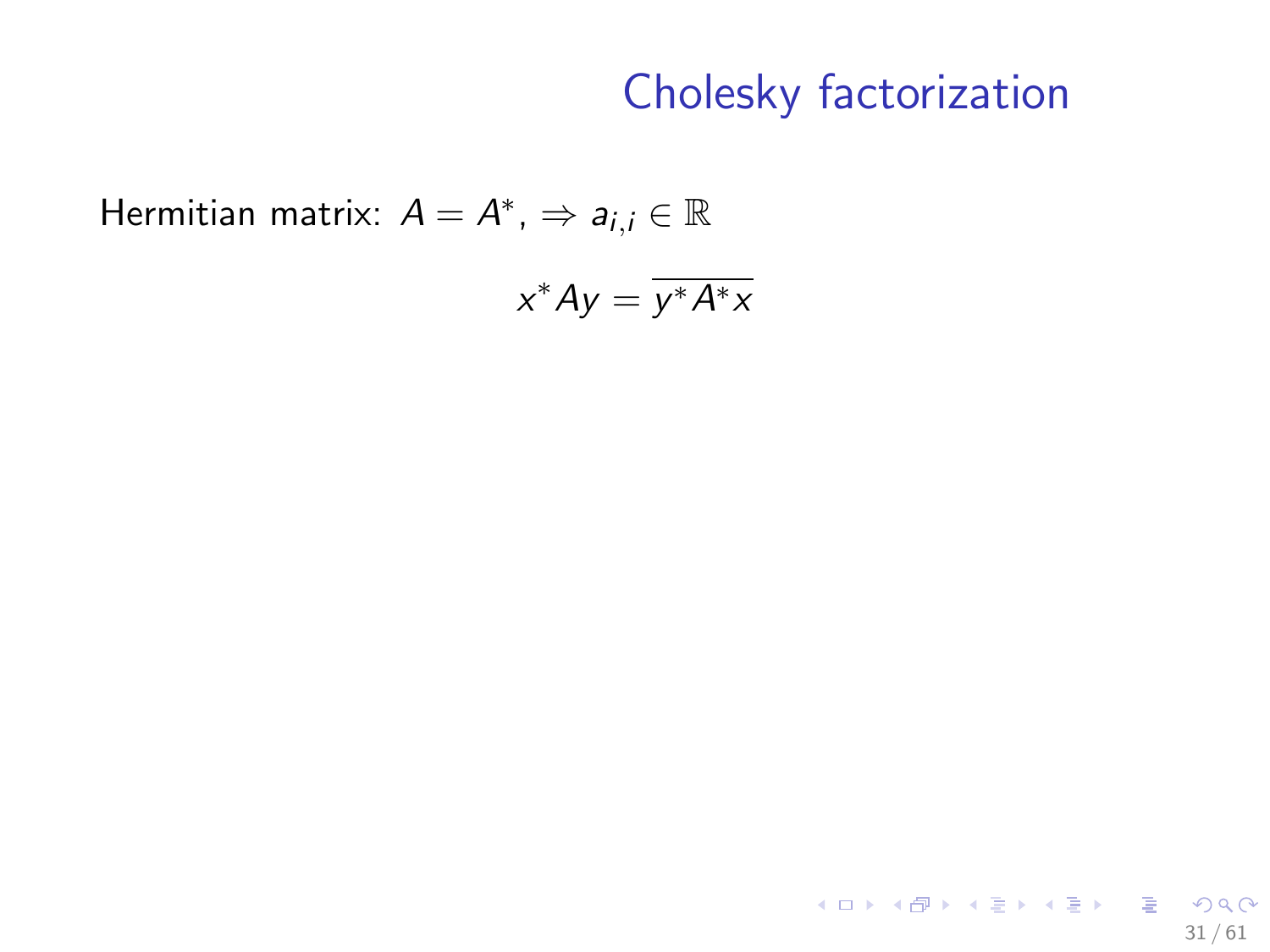31 / 61

K ロ ▶ K @ ▶ K 할 ▶ K 할 ▶ → 할 → 9 Q @

Hermitian matrix:  $A = A^*$ ,  $\Rightarrow a_{i,i} \in \mathbb{R}$ 

$$
x^*Ay=\overline{y^*A^*x}
$$

Positive definite:

 $x^*Ax > 0, \ \forall \ x \neq 0$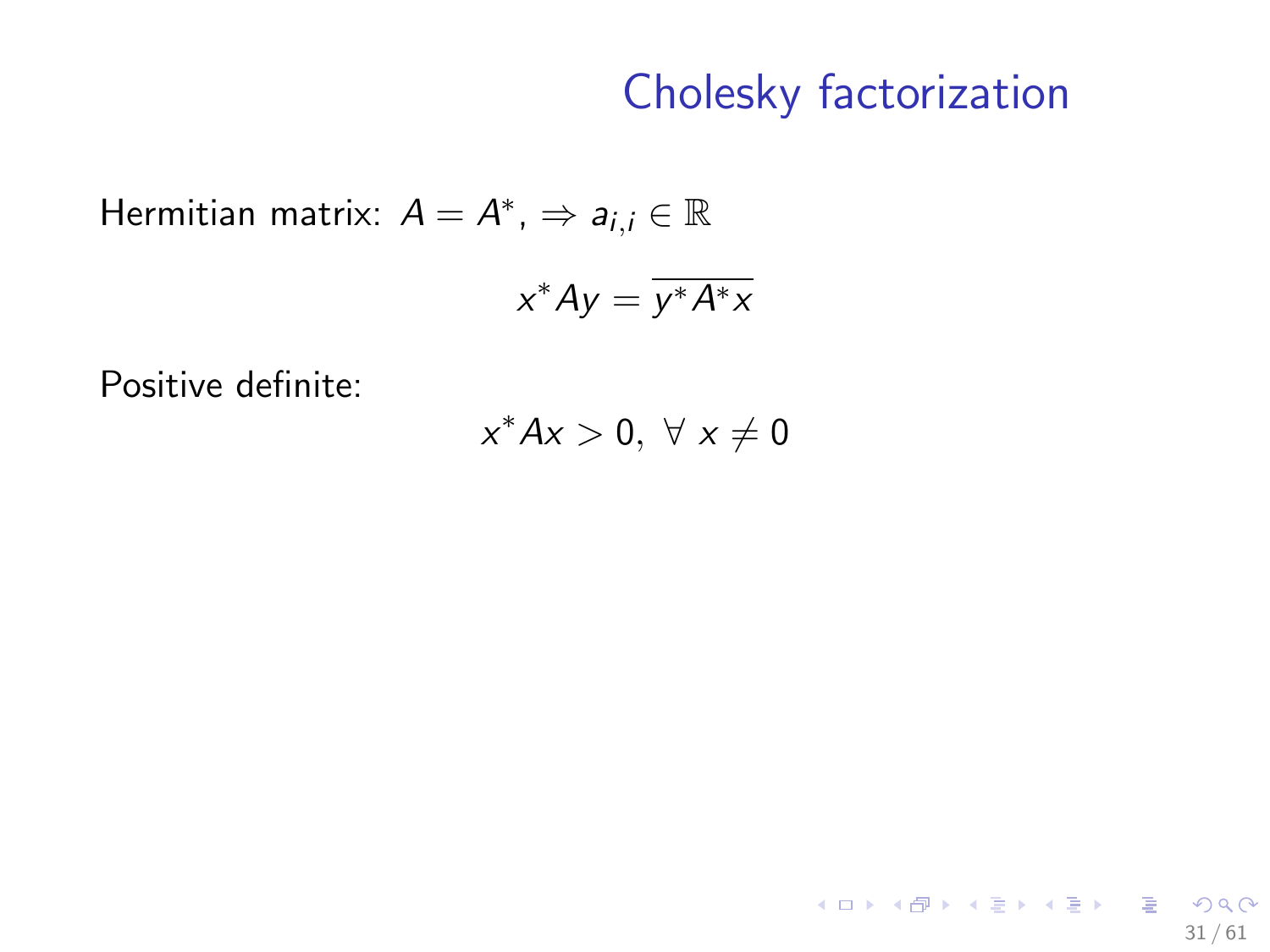31 / 61

K ロ ▶ K @ ▶ K 할 ▶ K 할 ▶ → 할 → 9 Q @

Hermitian matrix:  $A = A^*$ ,  $\Rightarrow a_{i,i} \in \mathbb{R}$ 

$$
x^*Ay=\overline{y^*A^*x}
$$

Positive definite:

$$
x^*Ax>0,~\forall~x\neq 0
$$

Let  $X \in M^{n \times m}(\mathbb{K})$  with full rank so  $x \neq 0 \Rightarrow Xx \neq 0$ 

$$
(X^*AX)^* = X^*AX
$$

$$
x^*(X^*AX)x = (Xx)^*A(Xx) > 0, \quad Xx \neq 0
$$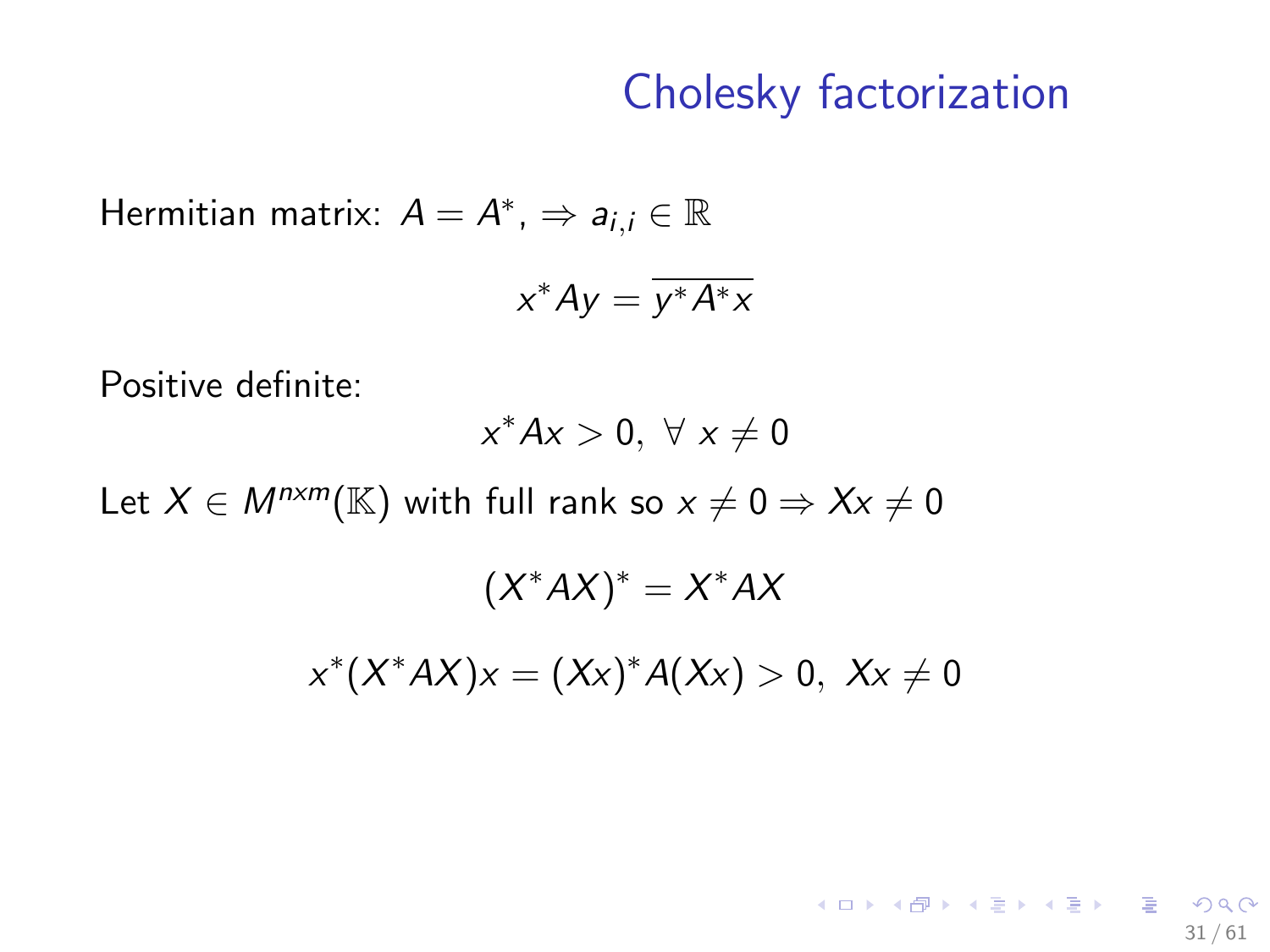Hermitian matrix:  $A = A^*$ ,  $\Rightarrow a_{i,i} \in \mathbb{R}$ 

$$
x^*Ay=\overline{y^*A^*x}
$$

Positive definite:

$$
x^*Ax>0, \ \forall \ x\neq 0
$$

Let  $X \in M^{n \times m}(\mathbb{K})$  with full rank so  $x \neq 0 \Rightarrow Xx \neq 0$ 

 $(X^*AX)^* = X^*AX$ 

$$
x^*(X^*AX)x = (Xx)^*A(Xx) > 0, \ Xx \neq 0
$$

 $X^*AX$  is Hermitian and positive definite In particular, the main sub-matrices of a are positive definite,  $a_{i,j} > 0$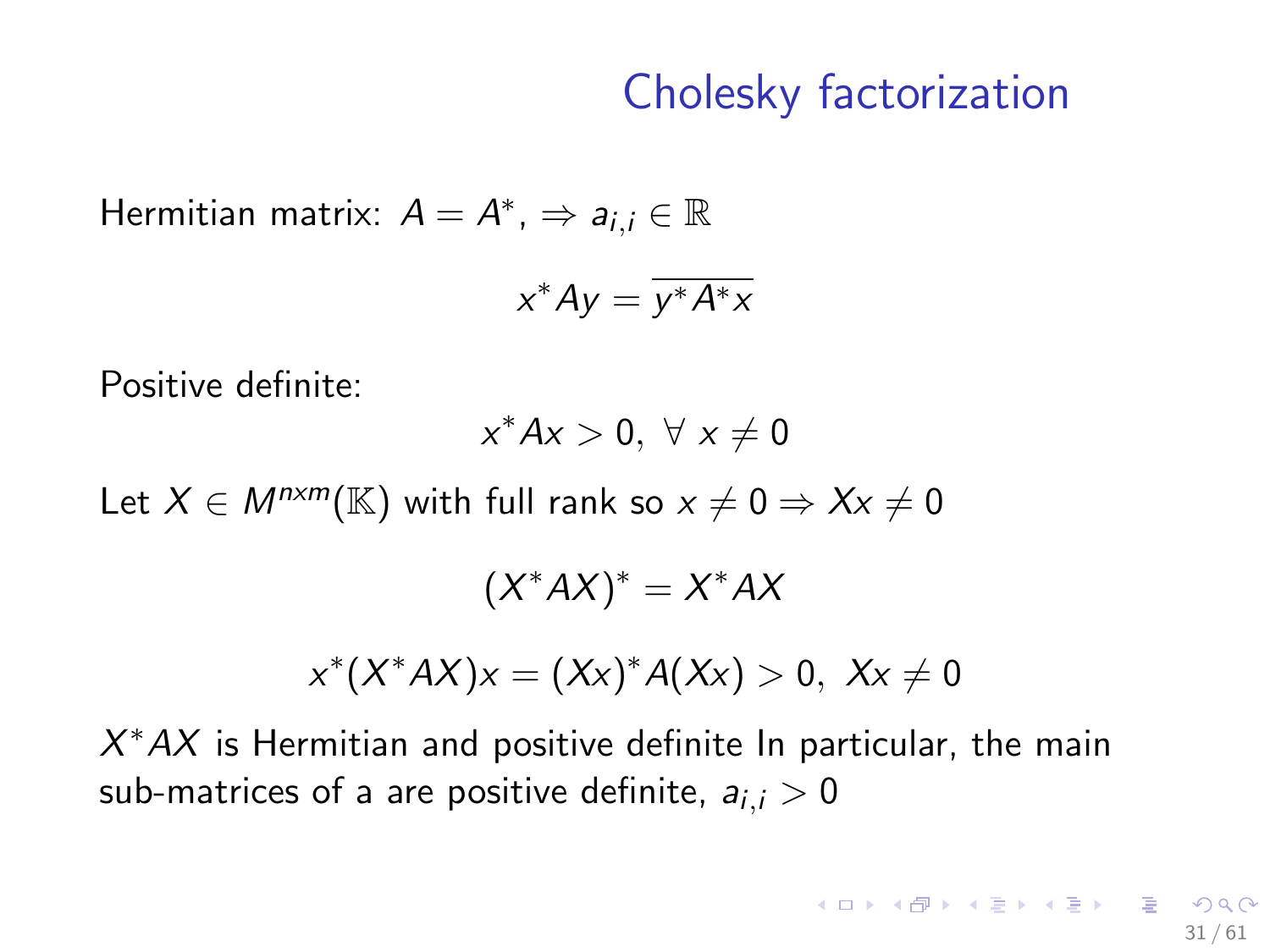$$
A = \begin{bmatrix} a & w^* \\ w & A_2 \end{bmatrix}
$$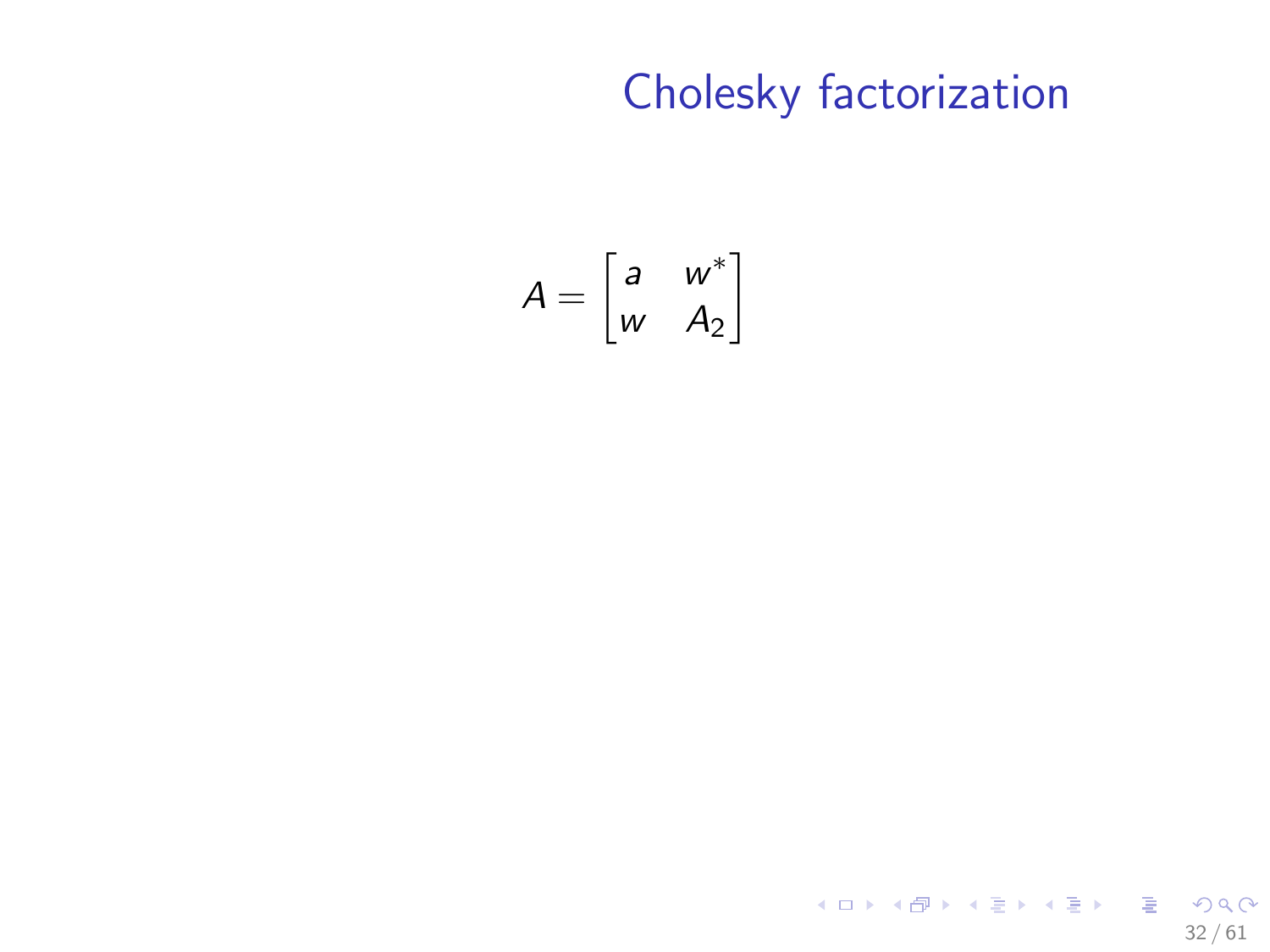$$
A = \begin{bmatrix} a & w^* \\ w & A_2 \end{bmatrix}
$$

$$
\begin{bmatrix} 1 & 0 \\ -\frac{w}{a} & 1 \end{bmatrix} \begin{bmatrix} a & w^* \\ w & A_2 \end{bmatrix} = \begin{bmatrix} a & w^* \\ 0 & A_2 - \frac{ww^*}{a} \end{bmatrix}
$$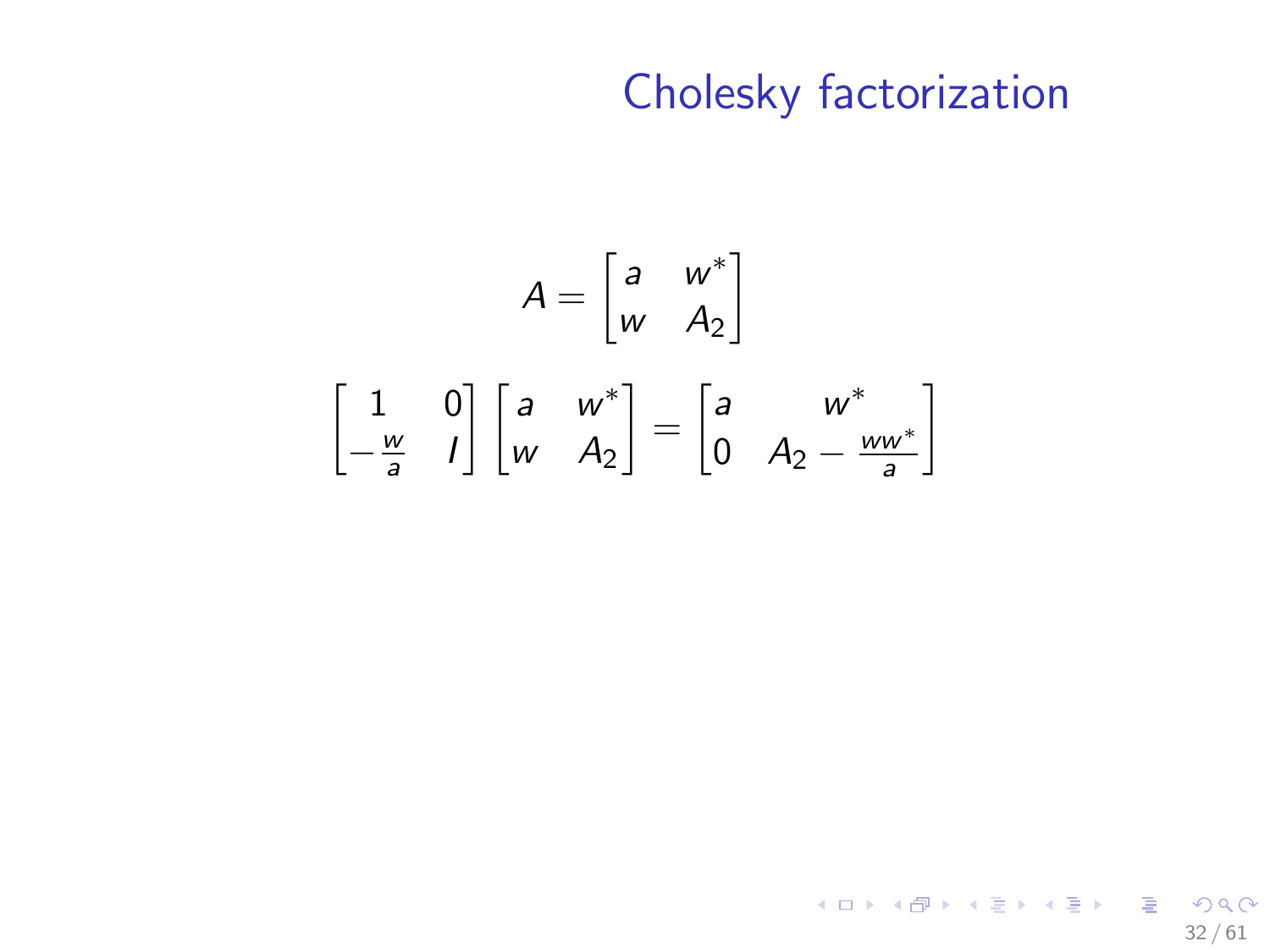$$
A = \begin{bmatrix} a & w^* \\ w & A_2 \end{bmatrix}
$$

$$
\begin{bmatrix} 1 & 0 \\ -\frac{w}{a} & 1 \end{bmatrix} \begin{bmatrix} a & w^* \\ w & A_2 \end{bmatrix} = \begin{bmatrix} a & w^* \\ 0 & A_2 - \frac{ww^*}{a} \end{bmatrix}
$$

$$
\begin{bmatrix} a & w^* \\ 0 & A_2 - \frac{ww^*}{a} \end{bmatrix} \begin{bmatrix} 1 & -\frac{w^*}{a} \\ 0 & 1 \end{bmatrix} = \begin{bmatrix} a & 0 \\ 0 & A_2 - \frac{ww^*}{a} \end{bmatrix}
$$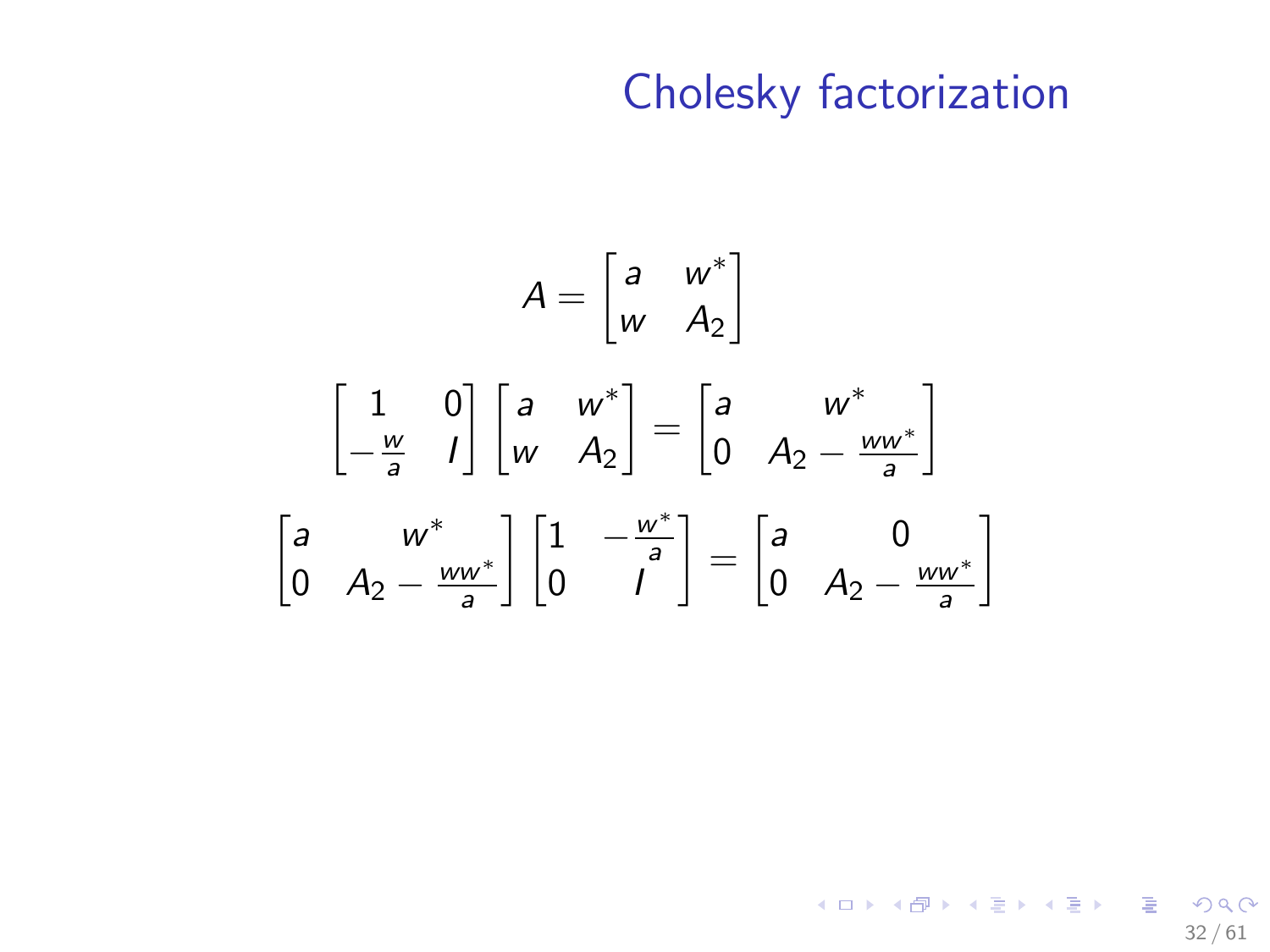$$
A = \begin{bmatrix} a & w^* \\ w & A_2 \end{bmatrix}
$$

$$
\begin{bmatrix} 1 & 0 \\ -\frac{w}{a} & l \end{bmatrix} \begin{bmatrix} a & w^* \\ w & A_2 \end{bmatrix} = \begin{bmatrix} a & w^* \\ 0 & A_2 - \frac{w w^*}{a} \end{bmatrix}
$$

$$
\begin{bmatrix} a & w^* \\ 0 & A_2 - \frac{w w^*}{a} \end{bmatrix} \begin{bmatrix} 1 & -\frac{w^*}{a} \\ 0 & l \end{bmatrix} = \begin{bmatrix} a & 0 \\ 0 & A_2 - \frac{w w^*}{a} \end{bmatrix}
$$

$$
\begin{bmatrix} \frac{1}{\sqrt{a}} & 0 \\ -\frac{w}{\sqrt{a}} & \sqrt{a}l \end{bmatrix} \begin{bmatrix} a & w^* \\ w & A_2 \end{bmatrix} \begin{bmatrix} \frac{1}{\sqrt{a}} & -\frac{w^*}{\sqrt{a}} \\ 0 & \sqrt{a}l \end{bmatrix} = \begin{bmatrix} 1 & 0 \\ 0 & aA_2 - ww^* \end{bmatrix}
$$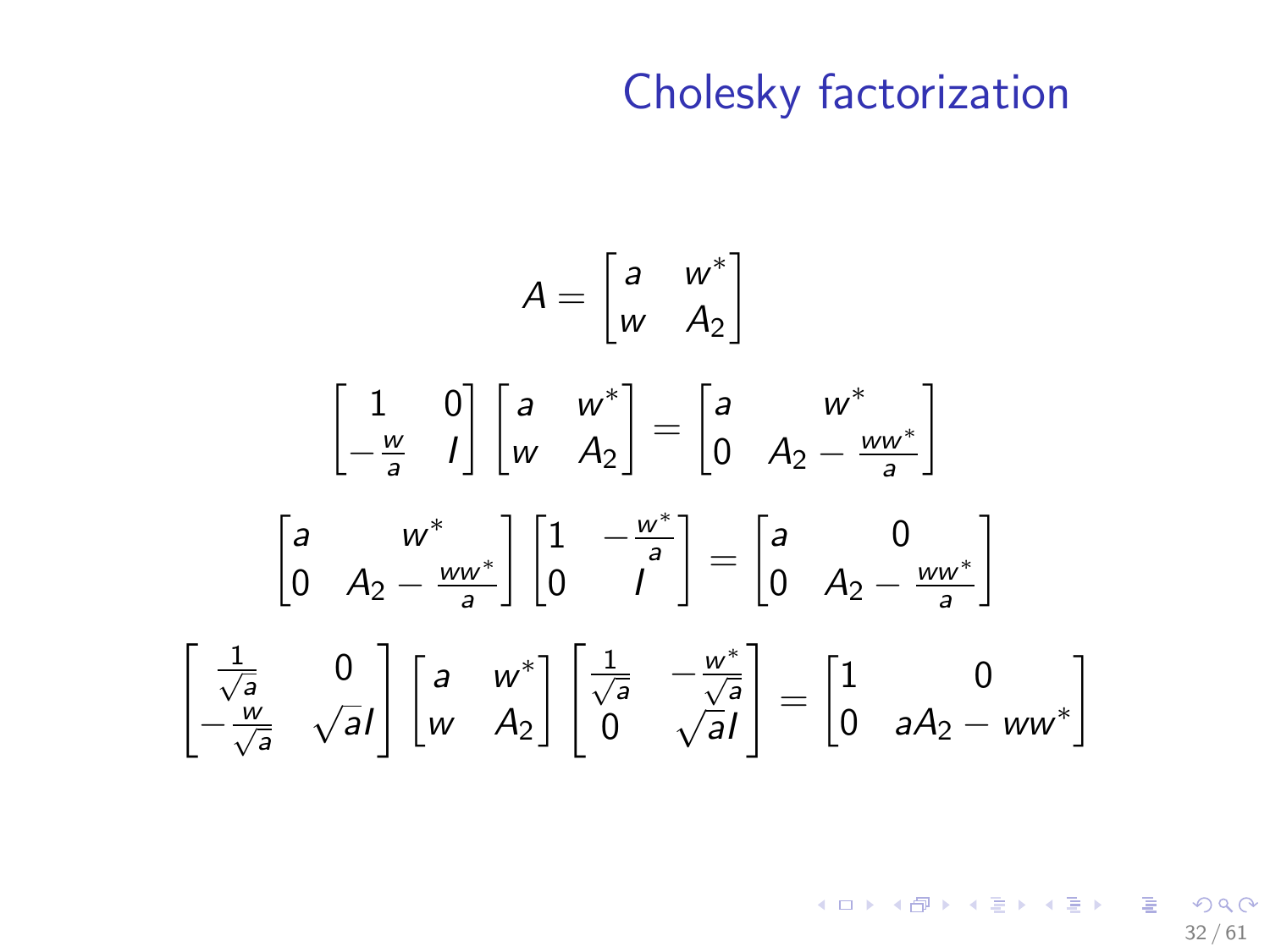Let  $\alpha \in \mathbb{R}_+^*$ , A positive definite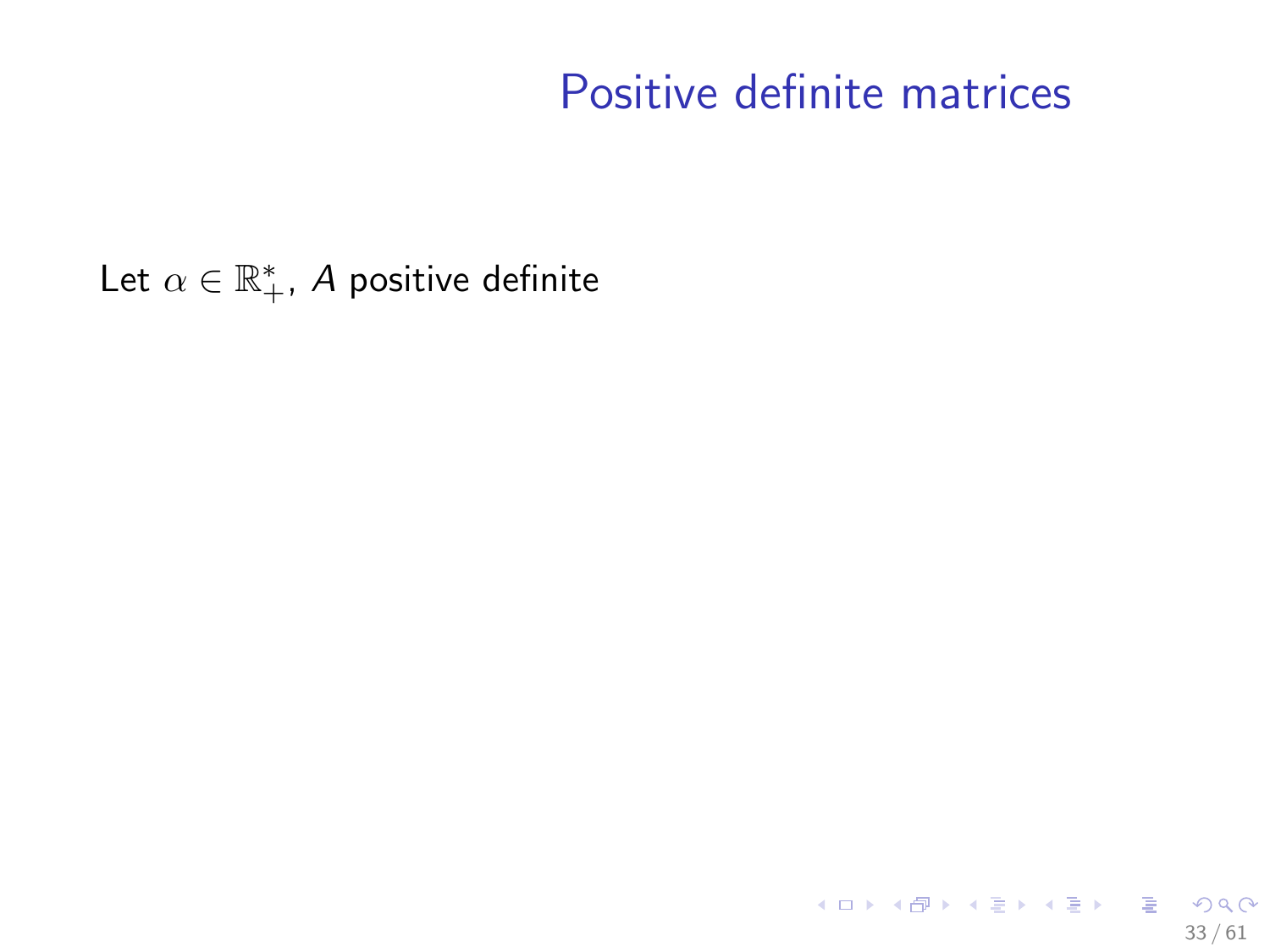33 / 61

K ロ ▶ K @ ▶ K 할 ▶ K 할 ▶ → 할 → 9 Q @

Let  $\alpha \in \mathbb{R}_+^*$ , A positive definite

$$
(\alpha A)^* = \alpha A^* = \alpha A, \ x \neq 0 \Rightarrow x^*(\alpha A)x = \alpha(x^*Ax) > 0
$$

 $\alpha$ A is positive definite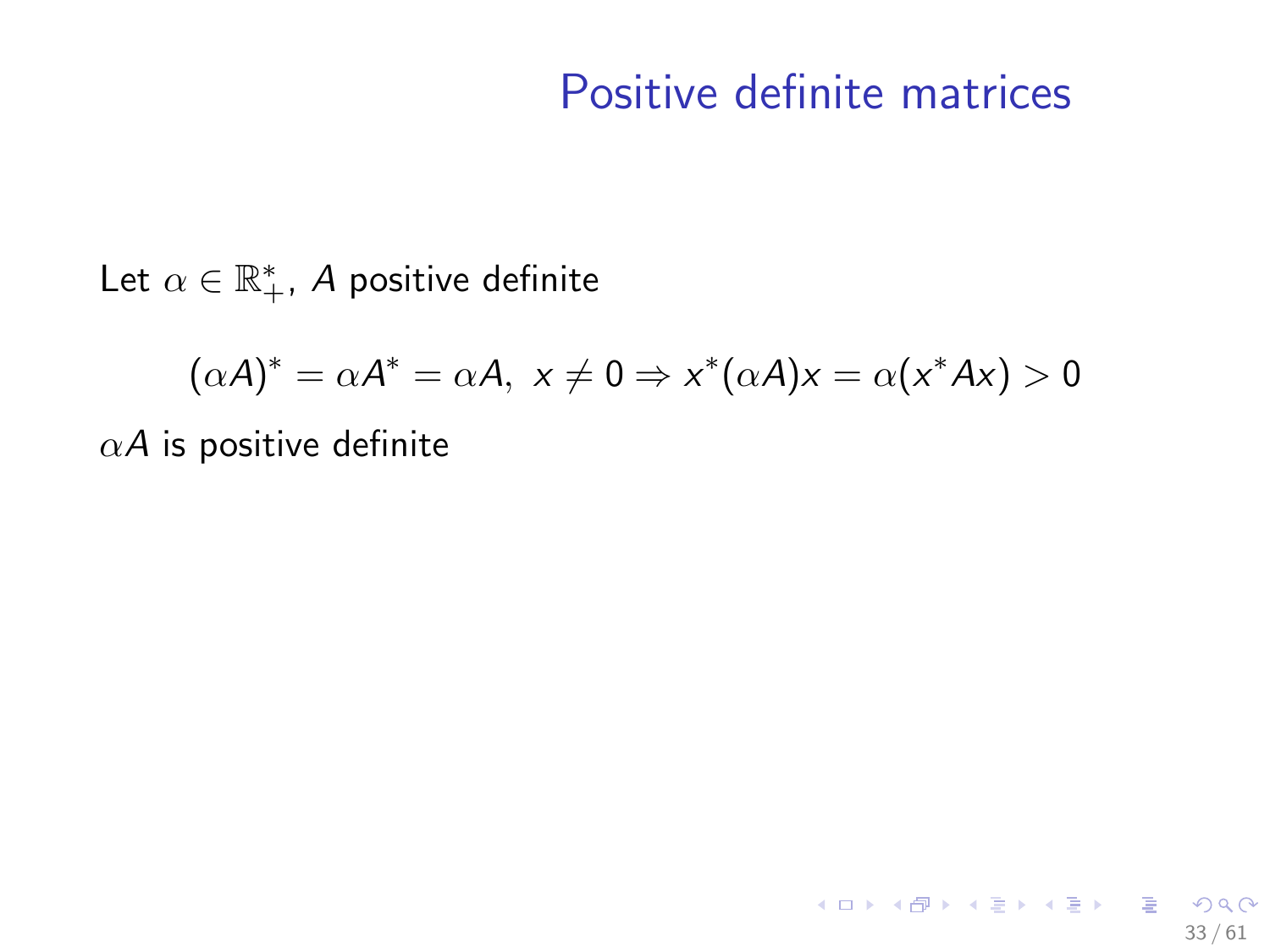33 / 61

K ロ ▶ K @ ▶ K 할 ▶ K 할 ▶ → 할 → 9 Q @

Let  $\alpha \in \mathbb{R}_+^*$ , A positive definite

$$
(\alpha A)^* = \alpha A^* = \alpha A, \ x \neq 0 \Rightarrow x^* (\alpha A) x = \alpha (x^* A x) > 0
$$

 $\alpha$ A is positive definite

$$
R^*AR = \begin{bmatrix} 1 & 0 \\ 0 & aA_2 - ww^* \end{bmatrix}
$$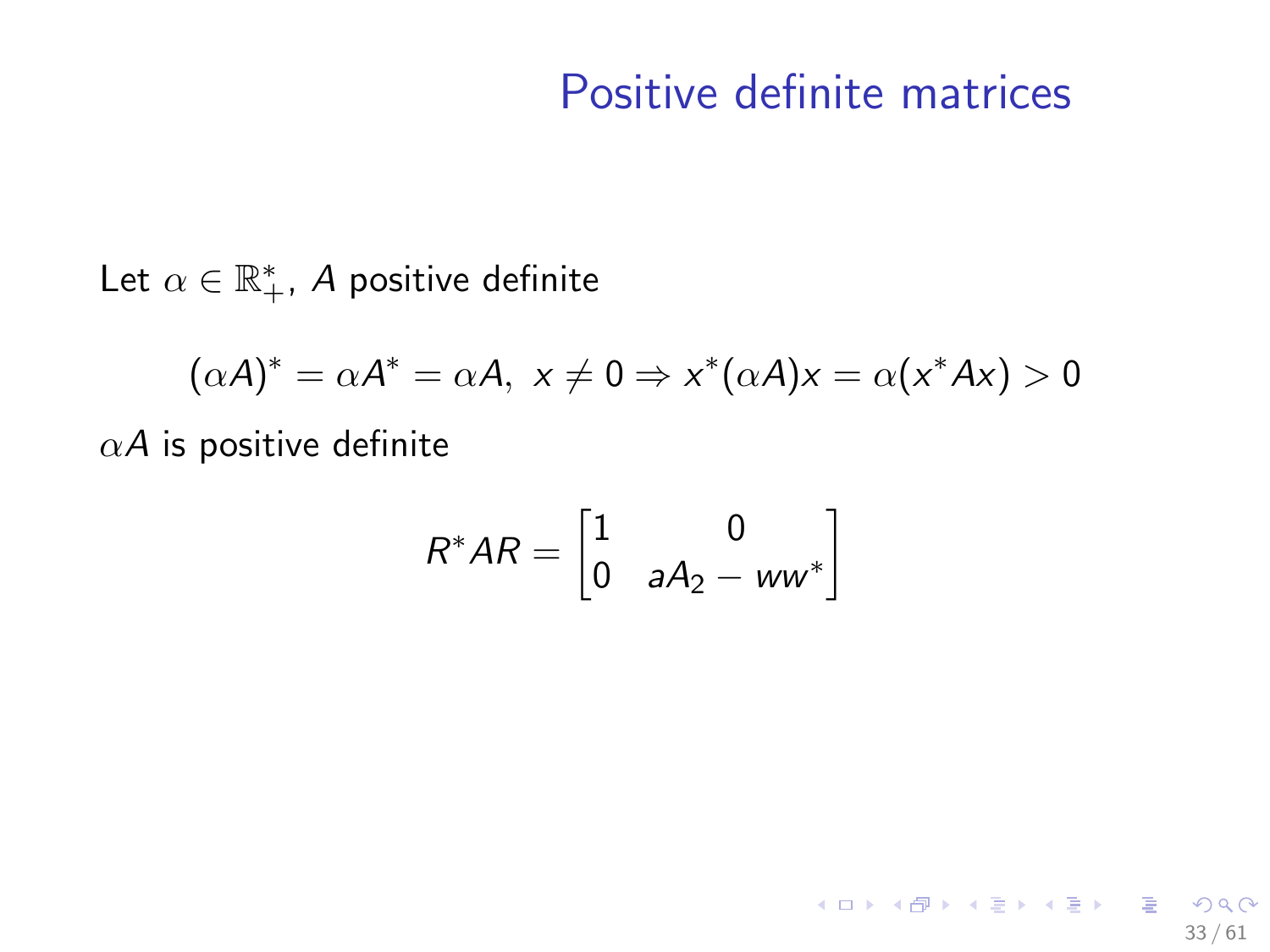33 / 61

K ロ ▶ K @ ▶ K 할 > K 할 > → 할 → 9 Q Q

Let  $\alpha \in \mathbb{R}_+^*$ , A positive definite

$$
(\alpha A)^* = \alpha A^* = \alpha A, \ x \neq 0 \Rightarrow x^*(\alpha A)x = \alpha(x^*Ax) > 0
$$

 $\alpha$ A is positive definite

$$
R^*AR = \begin{bmatrix} 1 & 0 \\ 0 & aA_2 - ww^* \end{bmatrix}
$$

 $aA_2 - ww^*$  is positive definite  $A_2 - \frac{ww^*}{a}$  $\frac{w^*}{a}$  is positive definite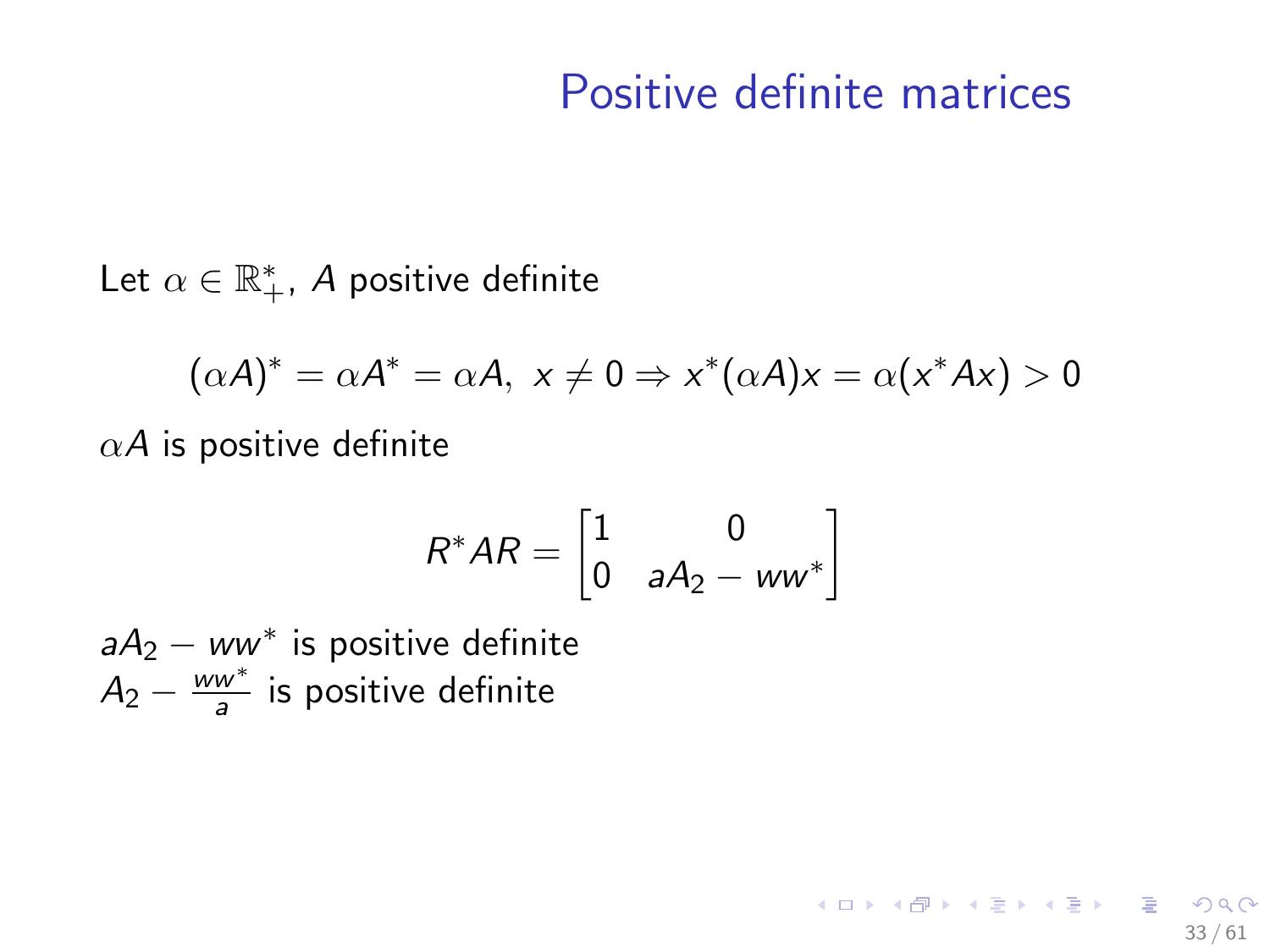$$
\begin{bmatrix} a & w^* \\ w & A_2 \end{bmatrix} = \begin{bmatrix} \sqrt{a} & 0 \\ \frac{w}{\sqrt{a}} & 1 \end{bmatrix} \begin{bmatrix} 1 & 0 \\ 0 & A_2 - \frac{ww^*}{a} \end{bmatrix} \begin{bmatrix} \sqrt{a} & \frac{w^*}{\sqrt{a}} \\ 0 & A_2 - \frac{ww^*}{a} \end{bmatrix}
$$

イロト イ団 トイモト イモト 一毛  $QQ$ 34 / 61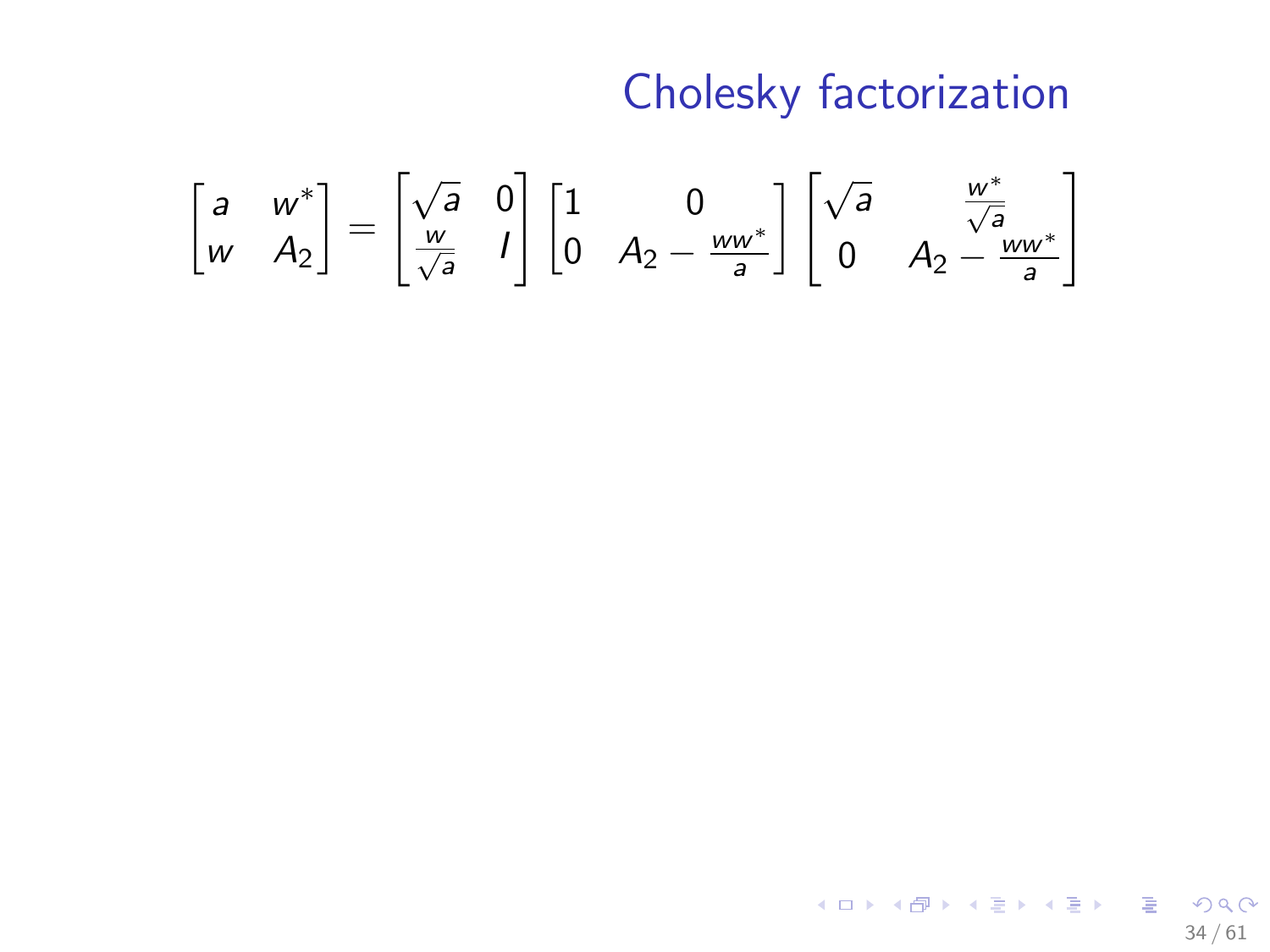$$
\begin{bmatrix} a & w^* \\ w & A_2 \end{bmatrix} = \begin{bmatrix} \sqrt{a} & 0 \\ \frac{w}{\sqrt{a}} & I \end{bmatrix} \begin{bmatrix} 1 & 0 \\ 0 & A_2 - \frac{ww^*}{a} \end{bmatrix} \begin{bmatrix} \sqrt{a} & \frac{w^*}{\sqrt{a}} \\ 0 & A_2 - \frac{ww^*}{a} \end{bmatrix}
$$

$$
A = L_1 A^{(1)} L_1^*
$$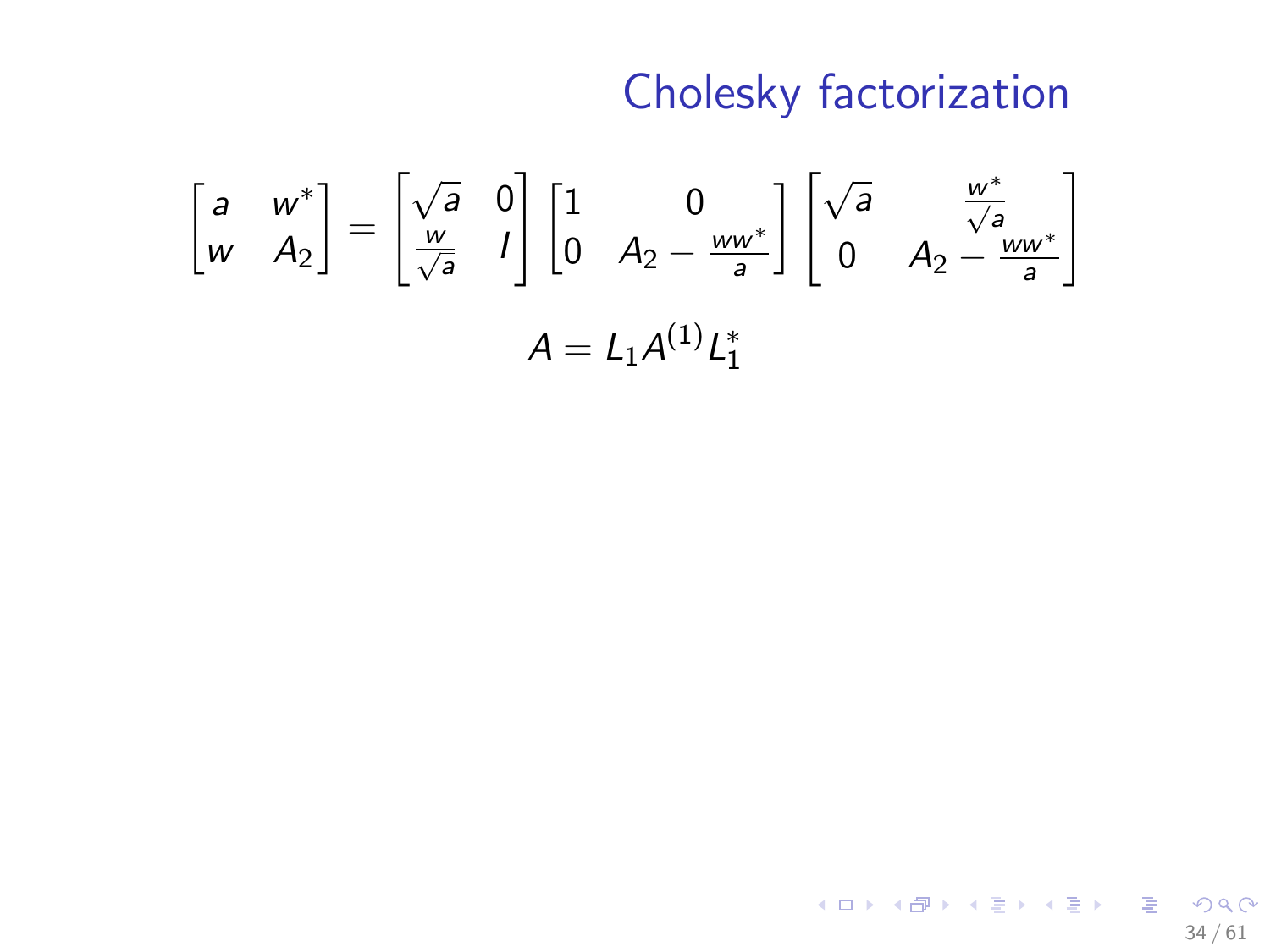$$
\begin{bmatrix} a & w^* \\ w & A_2 \end{bmatrix} = \begin{bmatrix} \sqrt{a} & 0 \\ \frac{w}{\sqrt{a}} & I \end{bmatrix} \begin{bmatrix} 1 & 0 \\ 0 & A_2 - \frac{ww^*}{a} \end{bmatrix} \begin{bmatrix} \sqrt{a} & \frac{w^*}{\sqrt{a}} \\ 0 & A_2 - \frac{ww^*}{a} \end{bmatrix}
$$

$$
A = L_1 A^{(1)} L_1^*
$$

 $\mathcal{A}^{(1)}$  is positive definite

$$
A=L_1L_2A^{(2)}L_2^*L_1^*
$$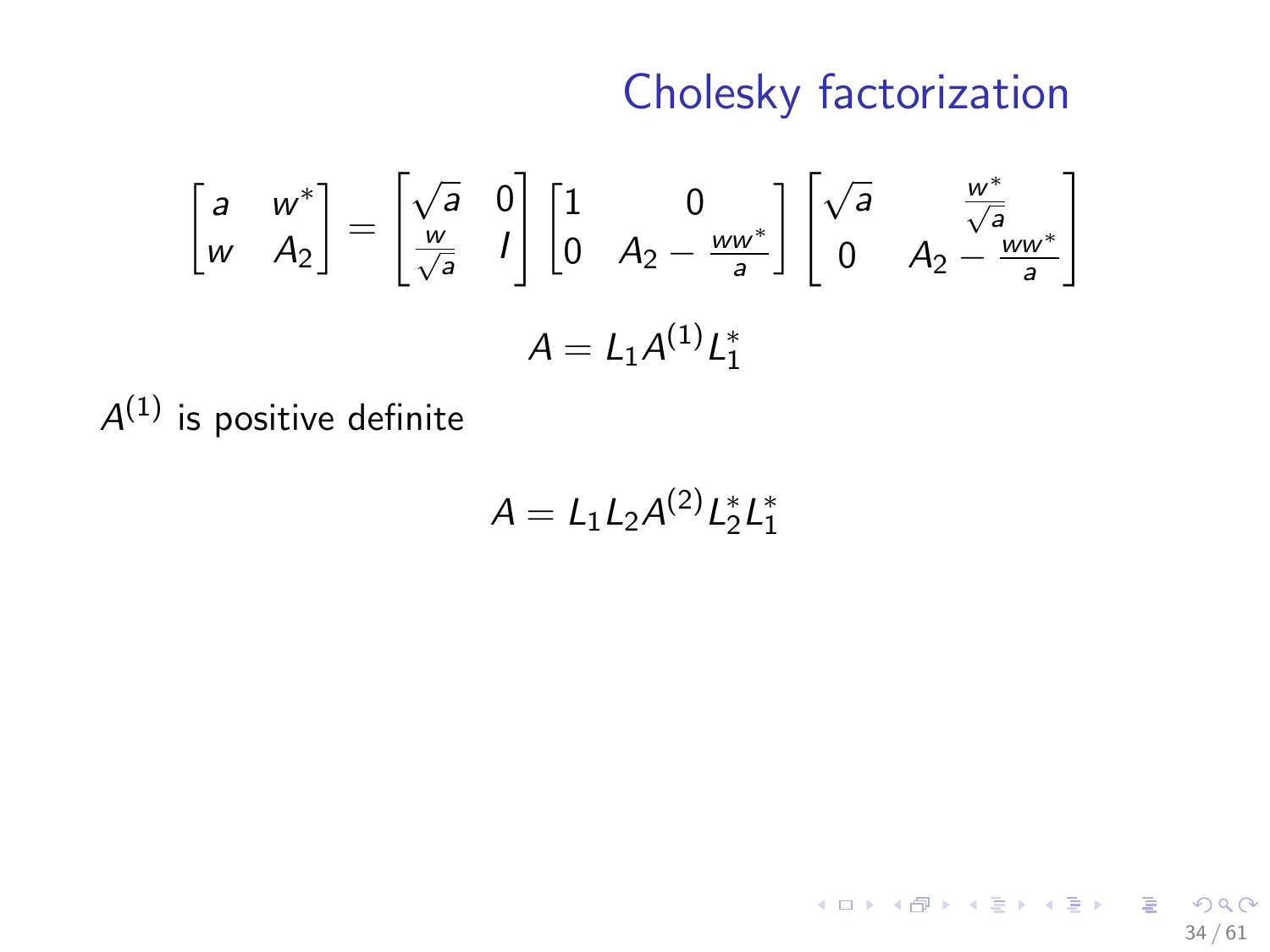34 / 61

 $\Omega$ 

K ロ X K 메 X X B X X B X T B

$$
\begin{bmatrix} a & w^* \\ w & A_2 \end{bmatrix} = \begin{bmatrix} \sqrt{a} & 0 \\ \frac{w}{\sqrt{a}} & I \end{bmatrix} \begin{bmatrix} 1 & 0 \\ 0 & A_2 - \frac{ww^*}{a} \end{bmatrix} \begin{bmatrix} \sqrt{a} & \frac{w^*}{\sqrt{a}} \\ 0 & A_2 - \frac{ww^*}{a} \end{bmatrix}
$$

$$
A = L_1 A^{(1)} L_1^*
$$

 $\mathcal{A}^{(1)}$  is positive definite

$$
A=L_1L_2A^{(2)}L_2^*L_1^*
$$

$$
A=L_1L_2\ldots L_nA^{(n)}L_n^*\ldots L_2^*L_1^*
$$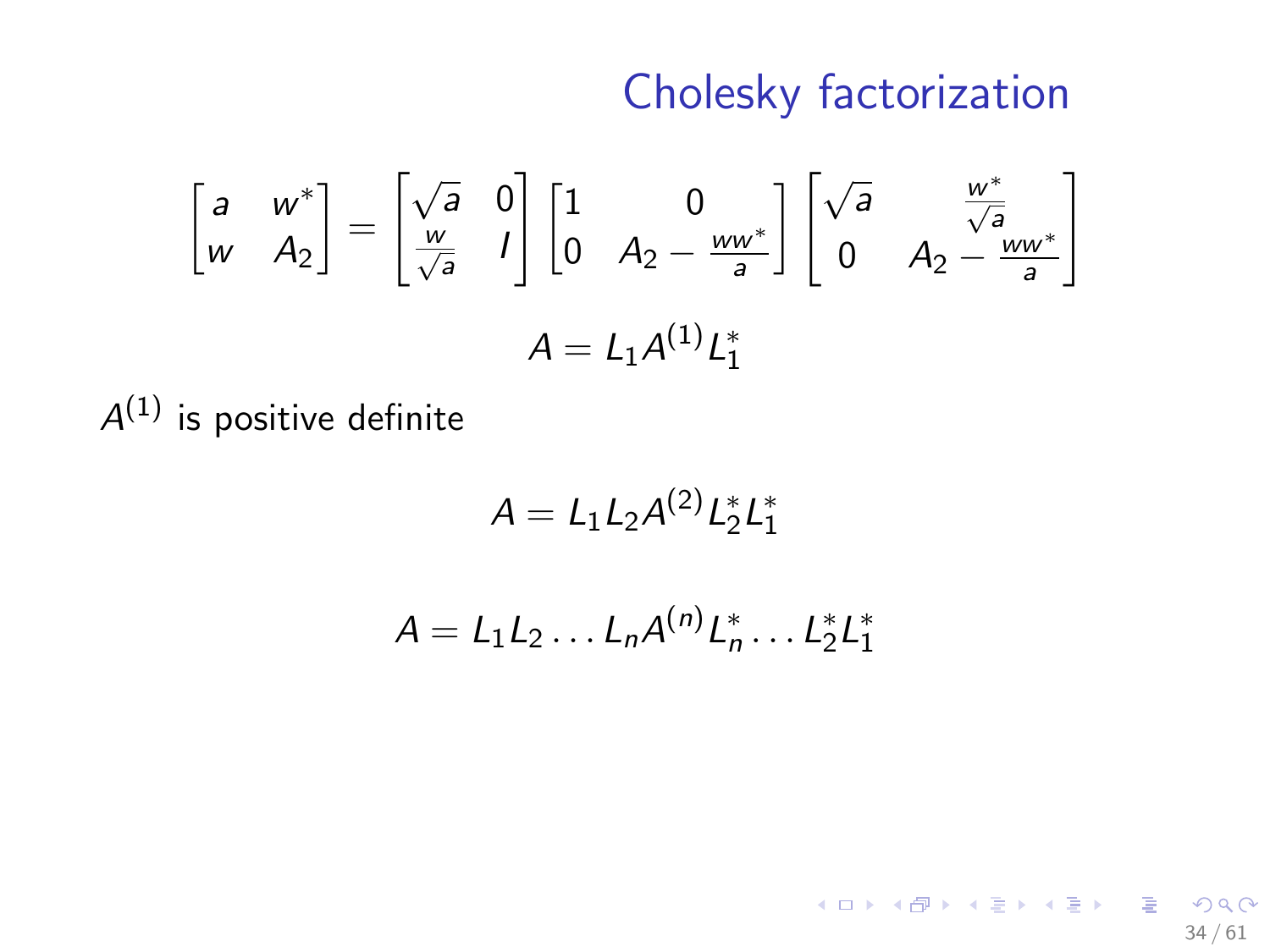$$
\begin{bmatrix} a & w^* \\ w & A_2 \end{bmatrix} = \begin{bmatrix} \sqrt{a} & 0 \\ \frac{w}{\sqrt{a}} & I \end{bmatrix} \begin{bmatrix} 1 & 0 \\ 0 & A_2 - \frac{ww^*}{a} \end{bmatrix} \begin{bmatrix} \sqrt{a} & \frac{w^*}{\sqrt{a}} \\ 0 & A_2 - \frac{ww^*}{a} \end{bmatrix}
$$

$$
A = L_1 A^{(1)} L_1^*
$$

 $\mathcal{A}^{(1)}$  is positive definite

$$
A=L_1L_2A^{(2)}L_2^*L_1^*
$$

$$
A = L_1 L_2 \dots L_n A^{(n)} L_n^* \dots L_2^* L_1^*
$$

$$
A^{(n)} = I, L_1L_2...L_n = L \Rightarrow L^* = L_n^*...L_2^*L_1^*
$$

K ロ X K 메 X X B X X B X T B  $299$ 34 / 61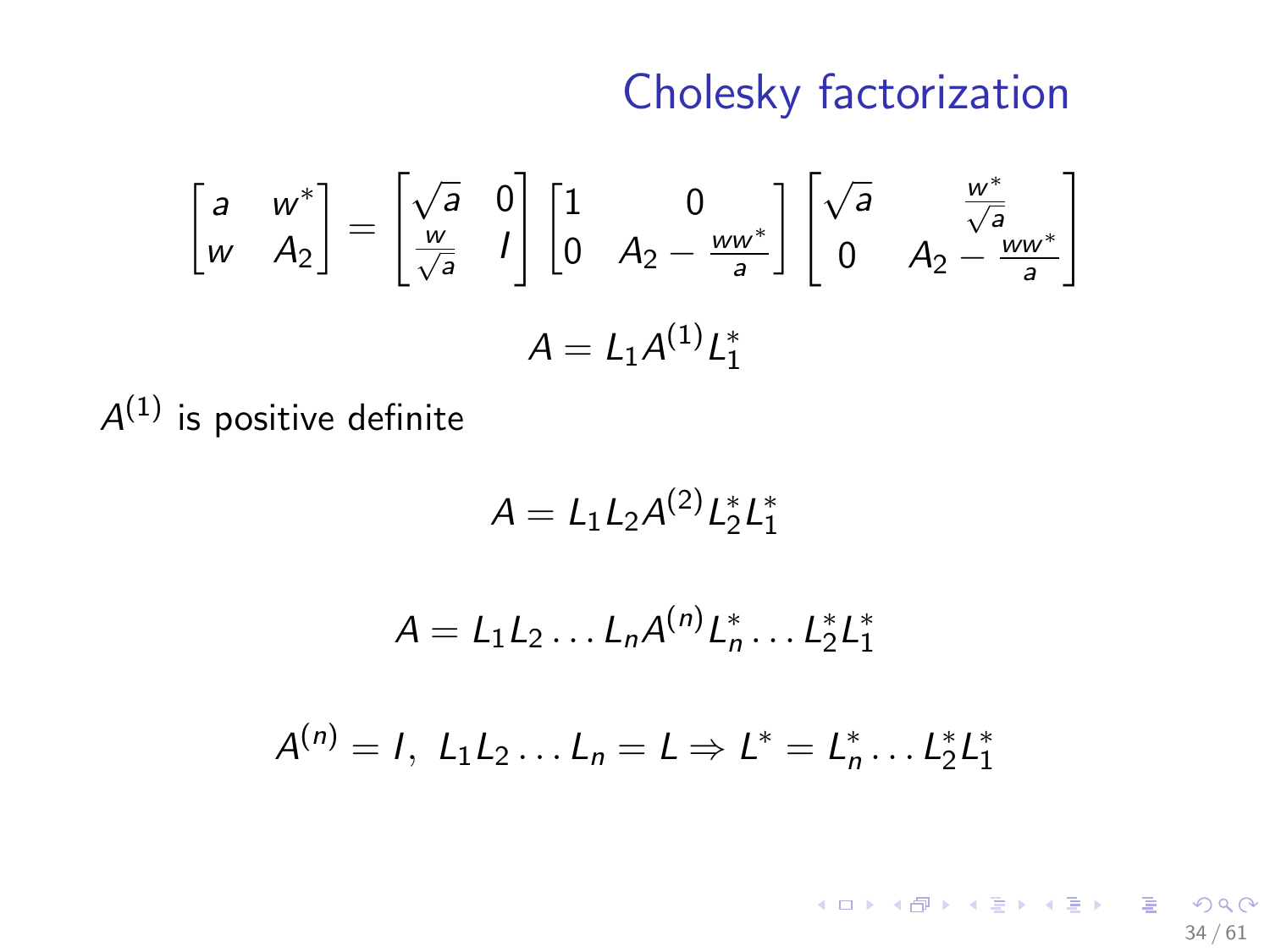$$
\begin{bmatrix} a & w^* \\ w & A_2 \end{bmatrix} = \begin{bmatrix} \sqrt{a} & 0 \\ \frac{w}{\sqrt{a}} & I \end{bmatrix} \begin{bmatrix} 1 & 0 \\ 0 & A_2 - \frac{ww^*}{a} \end{bmatrix} \begin{bmatrix} \sqrt{a} & \frac{w^*}{\sqrt{a}} \\ 0 & A_2 - \frac{ww^*}{a} \end{bmatrix}
$$

$$
A = L_1 A^{(1)} L_1^*
$$

 $\mathcal{A}^{(1)}$  is positive definite

$$
A=L_1L_2A^{(2)}L_2^*L_1^*
$$

$$
A = L_1 L_2 \dots L_n A^{(n)} L_n^* \dots L_2^* L_1^*
$$

$$
A^{(n)} = I, L_1L_2...L_n = L \Rightarrow L^* = L_n^*...L_2^*L_1^*
$$

 $A = LL^*$ 

K ロ ▶ K @ ▶ K 할 ▶ K 할 ▶ → 할 → 9 Q @ 34 / 61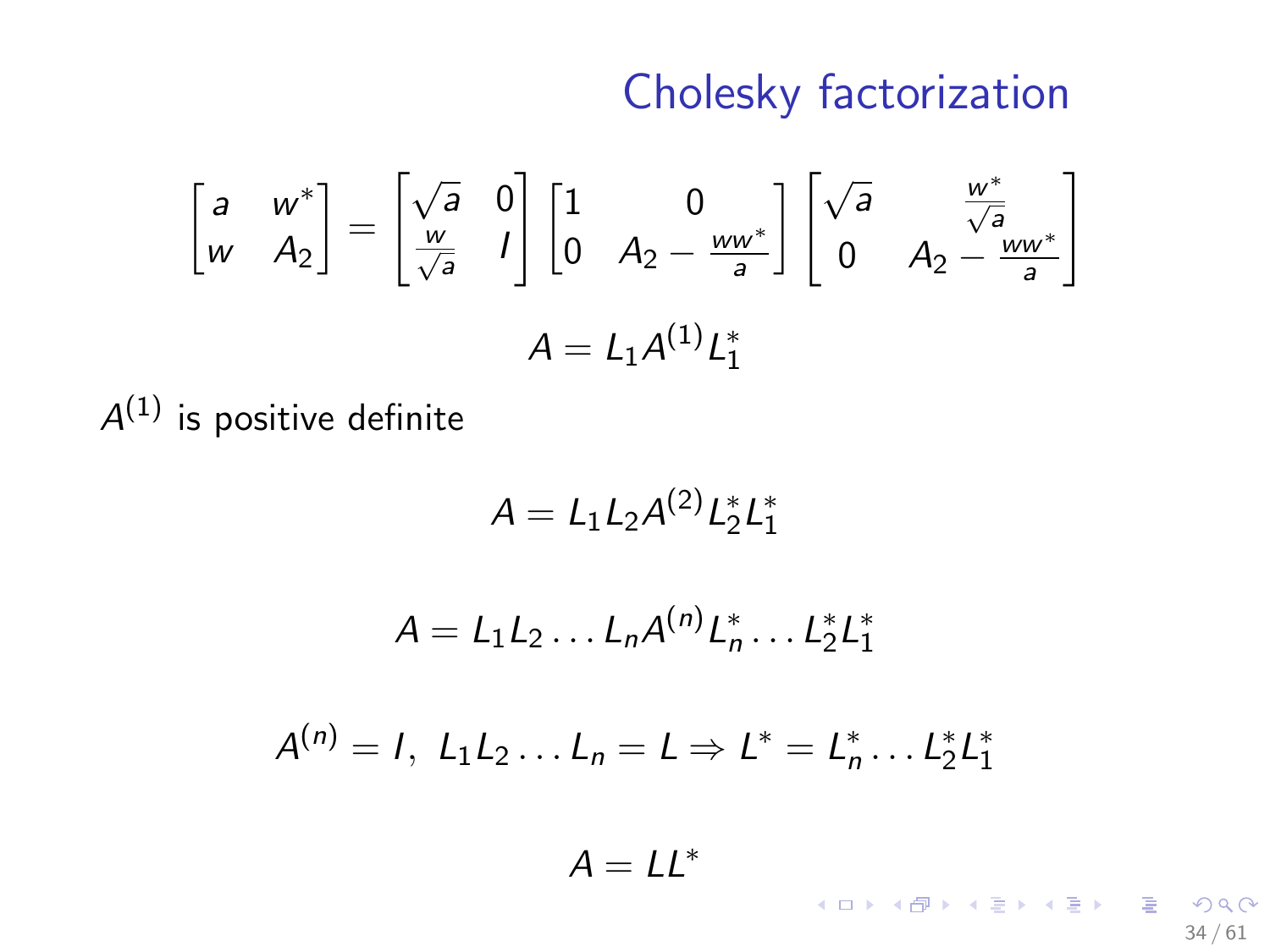$$
L = \begin{bmatrix} \sqrt{a_{1,1}} & 0 & 0 & \dots & 0 \\ x & \sqrt{a_{2,2}} & 0 & \dots & 0 \\ x & x & \sqrt{a_{3,3}} & \dots & 0 \\ \vdots & \vdots & \vdots & \ddots & \vdots \\ x & x & x & \dots & \sqrt{a_{n,n}} \end{bmatrix}
$$

イロト イ団 トイモト イモト 一毛  $-990$ 35 / 61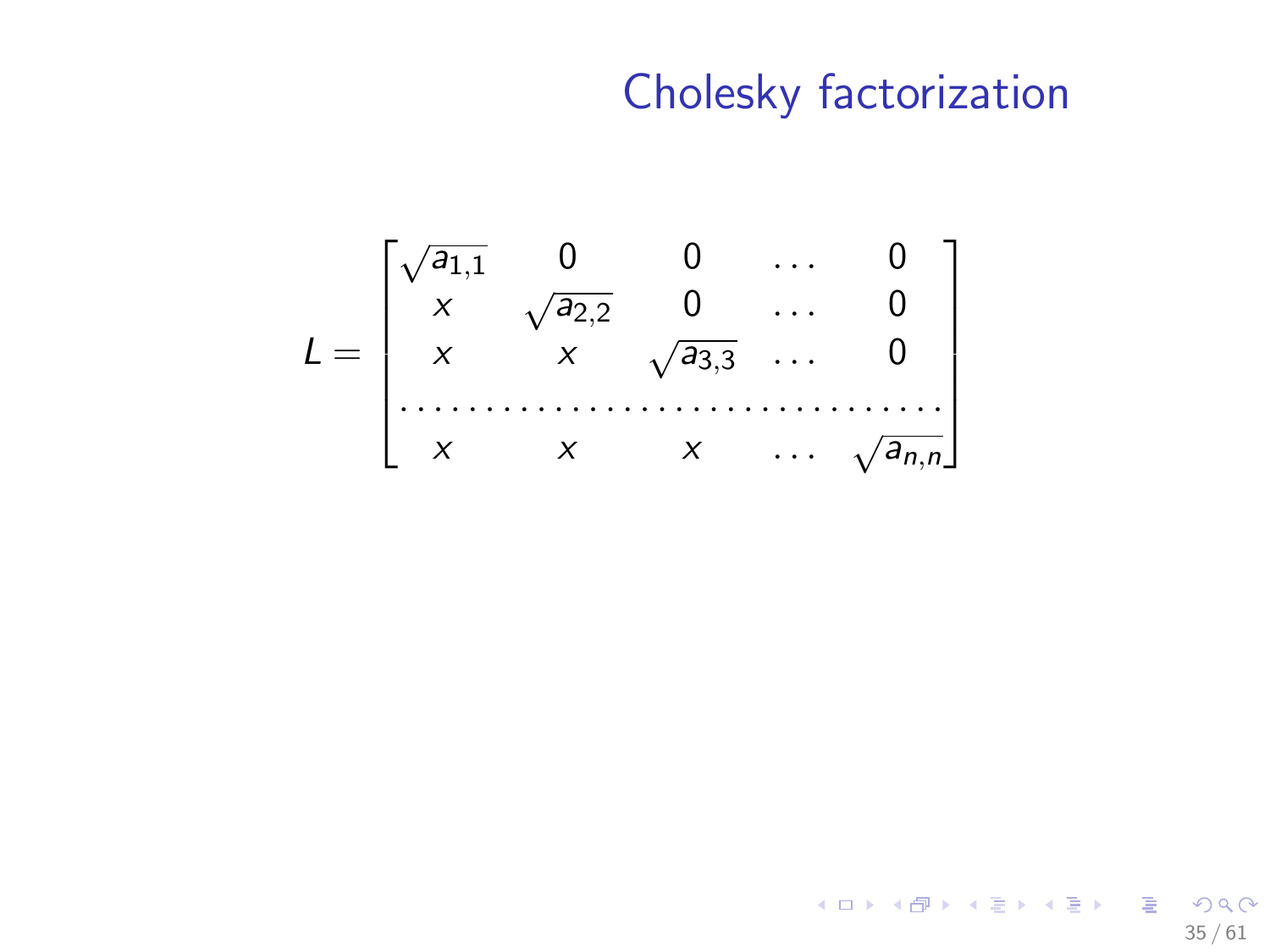$$
L = \begin{bmatrix} \sqrt{a_{1,1}} & 0 & 0 & \dots & 0 \\ x & \sqrt{a_{2,2}} & 0 & \dots & 0 \\ x & x & \sqrt{a_{3,3}} & \dots & 0 \\ \vdots & \vdots & \vdots & \ddots & \vdots \\ x & x & x & \dots & \sqrt{a_{n,n}} \end{bmatrix}
$$

∀A positive definite  $\exists !L$  so  $A = LL^*$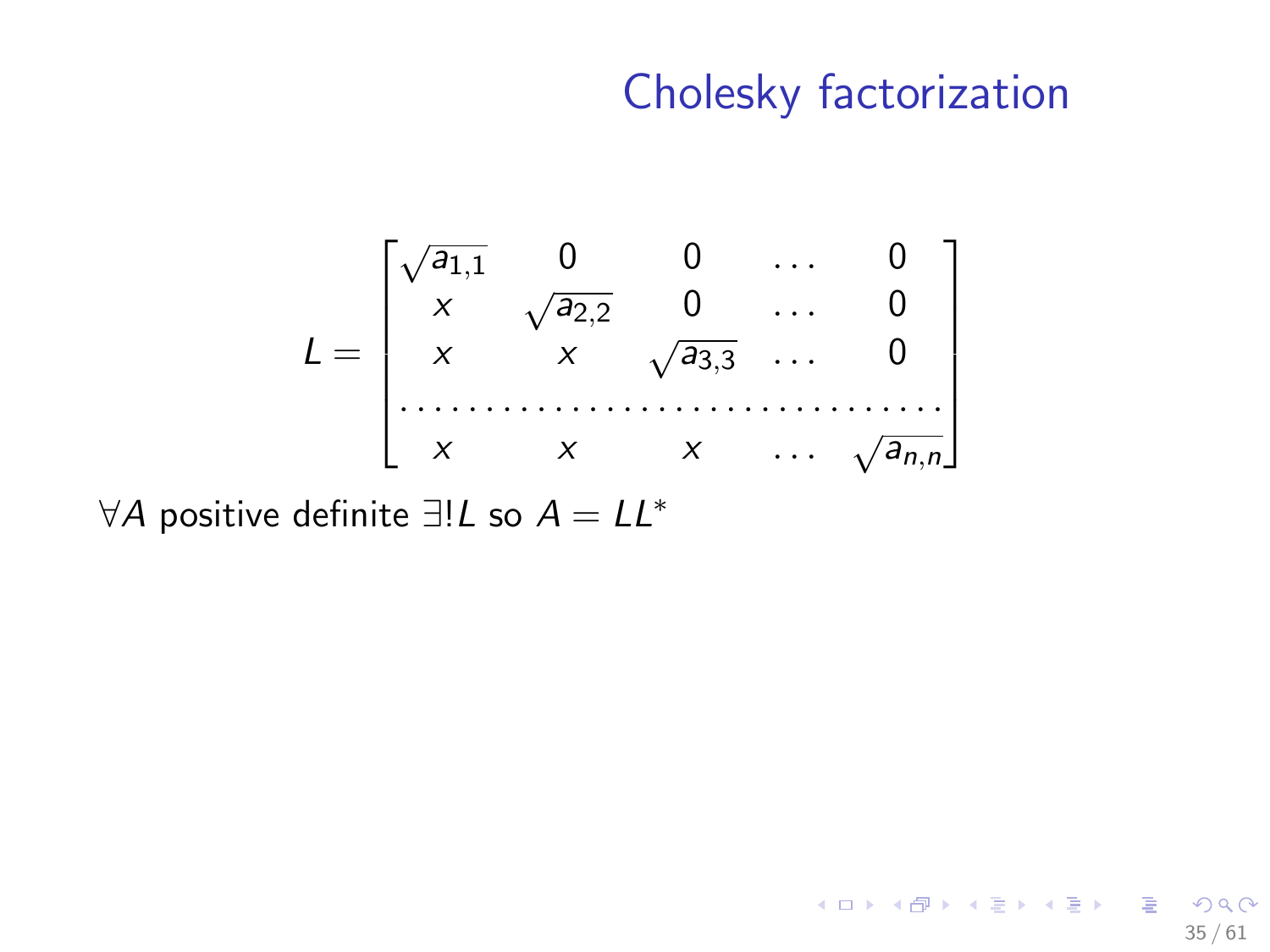#### Cholesky factorization

$$
L = \begin{bmatrix} \sqrt{a_{1,1}} & 0 & 0 & \cdots & 0 \\ x & \sqrt{a_{2,2}} & 0 & \cdots & 0 \\ x & x & \sqrt{a_{3,3}} & \cdots & 0 \\ \vdots & \vdots & \vdots & \ddots & \vdots \\ x & x & x & \cdots & \sqrt{a_{n,n}} \end{bmatrix}
$$

∀A positive definite  $\exists !L$  so  $A = LL^*$ Operations count:

$$
\sum_{k=1}^{n} \sum_{j=k+1}^{n} 2(n-j) \approx \frac{1}{3} n^3 = \mathcal{O}(n^3)
$$

지수는 지금에게 지금 되지 않아.  $OQ$ 35 / 61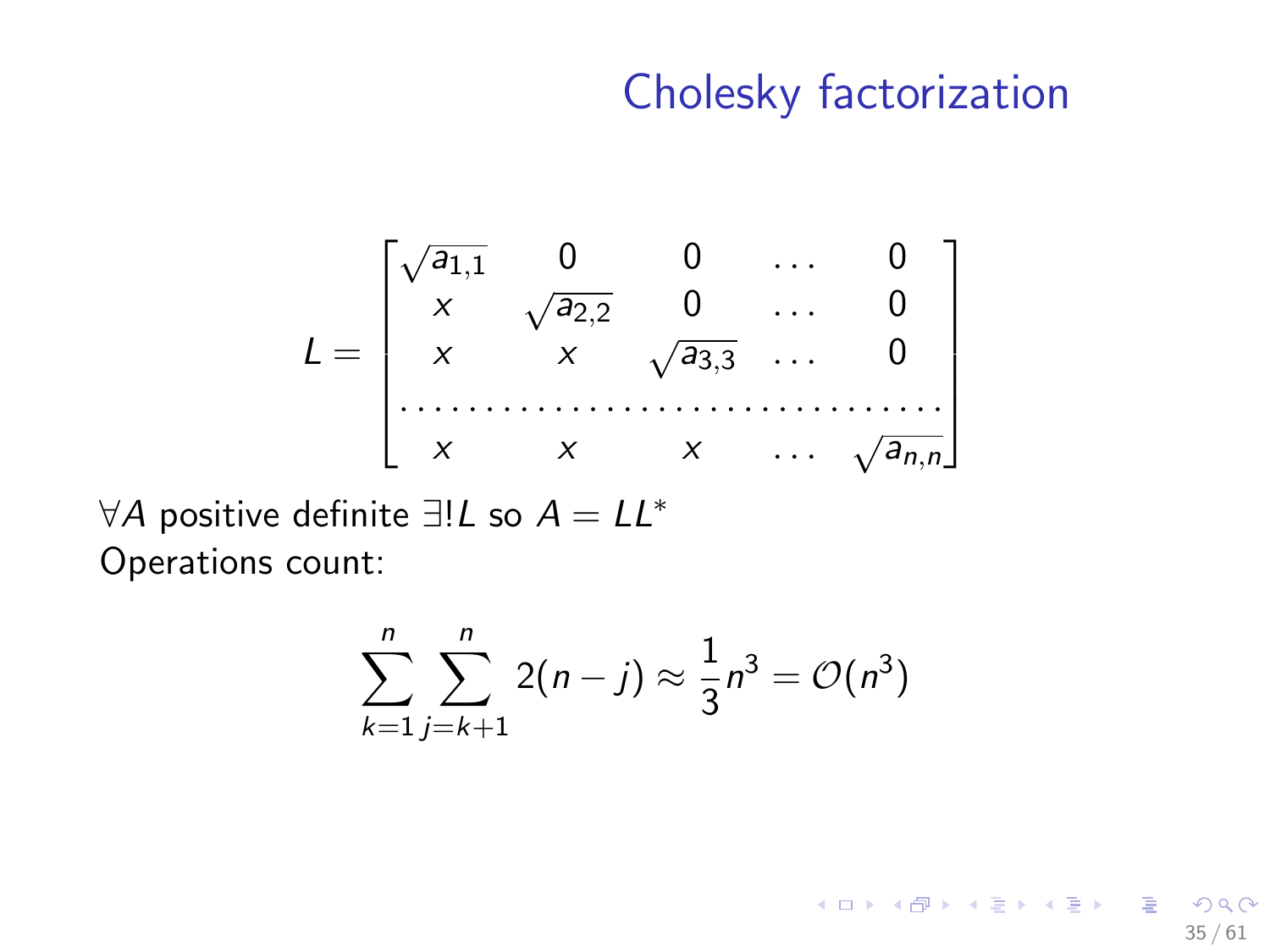#### Cholesky factorization

<span id="page-109-0"></span>
$$
L = \begin{bmatrix} \sqrt{a_{1,1}} & 0 & 0 & \cdots & 0 \\ x & \sqrt{a_{2,2}} & 0 & \cdots & 0 \\ x & x & \sqrt{a_{3,3}} & \cdots & 0 \\ \vdots & \vdots & \vdots & \ddots & \vdots \\ x & x & x & \cdots & \sqrt{a_{n,n}} \end{bmatrix}
$$

∀A positive definite  $\exists !L$  so  $A = LL^*$ Operations count:

$$
\sum_{k=1}^{n} \sum_{j=k+1}^{n} 2(n-j) \approx \frac{1}{3} n^3 = \mathcal{O}(n^3)
$$

There are  $n$  square roots

K ロ ▶ K @ ▶ K 할 ▶ K 할 ▶ ( 할 ) 900 35 / 61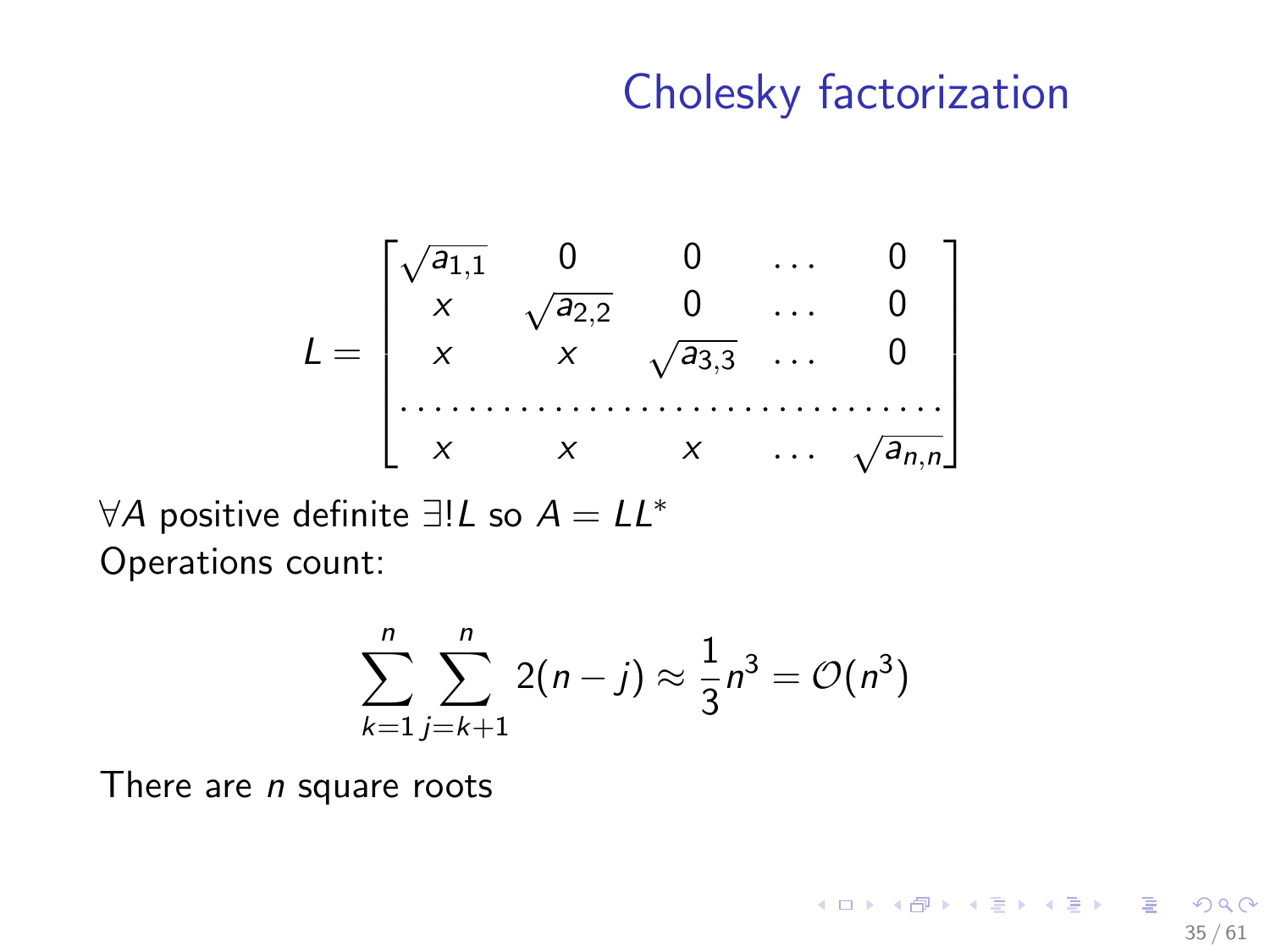# Diagonal Cholesky

$$
\begin{bmatrix} a & w^* \\ w & A_2 \end{bmatrix} = \begin{bmatrix} 0 \\ \frac{w}{a} & l \end{bmatrix} \begin{bmatrix} a & 0 \\ 0 & A_2 - \frac{ww^*}{a} \end{bmatrix} \begin{bmatrix} a & \frac{w^*}{a} \\ 0 & A_2 - \frac{ww^*}{a} \end{bmatrix}
$$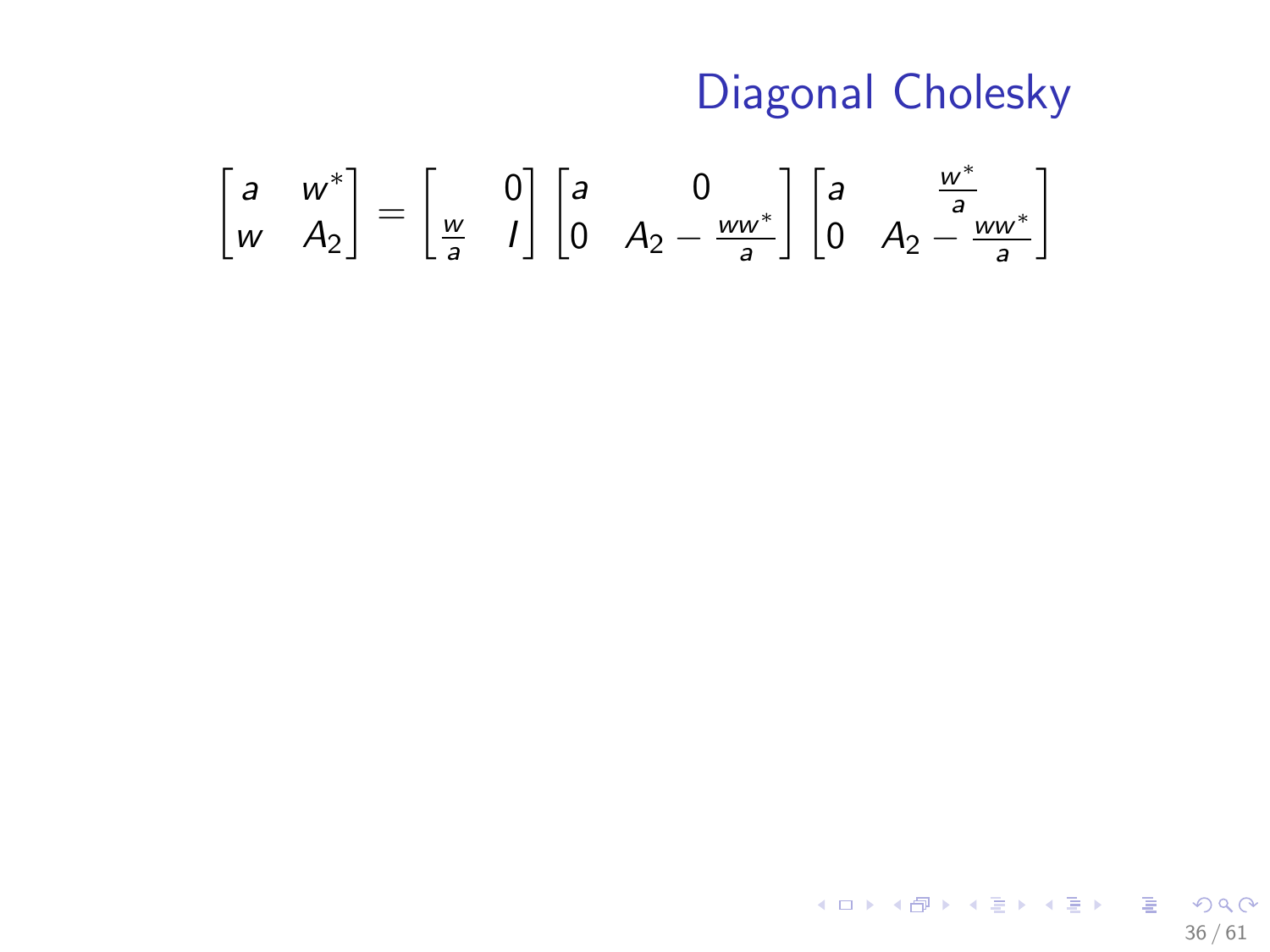Diagonal Cholesky

$$
\begin{bmatrix}\na & w^* \\
w & A_2\n\end{bmatrix} = \begin{bmatrix}\n0 \\
\frac{w}{a} & 1\n\end{bmatrix} \begin{bmatrix}\na & 0 \\
0 & A_2 - \frac{ww^*}{a}\n\end{bmatrix} \begin{bmatrix}\na & \frac{w^*}{a} \\
0 & A_2 - \frac{ww^*}{a}\n\end{bmatrix}
$$
\n
$$
A = \hat{L}D\hat{L}^* = (L\sqrt{D})A(L\sqrt{D})^*
$$
\n
$$
L = \begin{bmatrix}\n1 & 0 & 0 & \cdots & 0 \\
x & 1 & 0 & \cdots & 0 \\
x & x & 1 & \cdots & 0 \\
\vdots & \vdots & \ddots & \ddots & \vdots\n\end{bmatrix}
$$
\n
$$
D = \begin{bmatrix}\na_{1,1} & 0 & 0 & \cdots & 0 \\
0 & a_{2,2} & 0 & \cdots & 0 \\
0 & 0 & a_{3,3} & \cdots & 0 \\
\vdots & \vdots & \vdots & \ddots & \vdots\n\end{bmatrix}
$$

 $299$ 36 / 61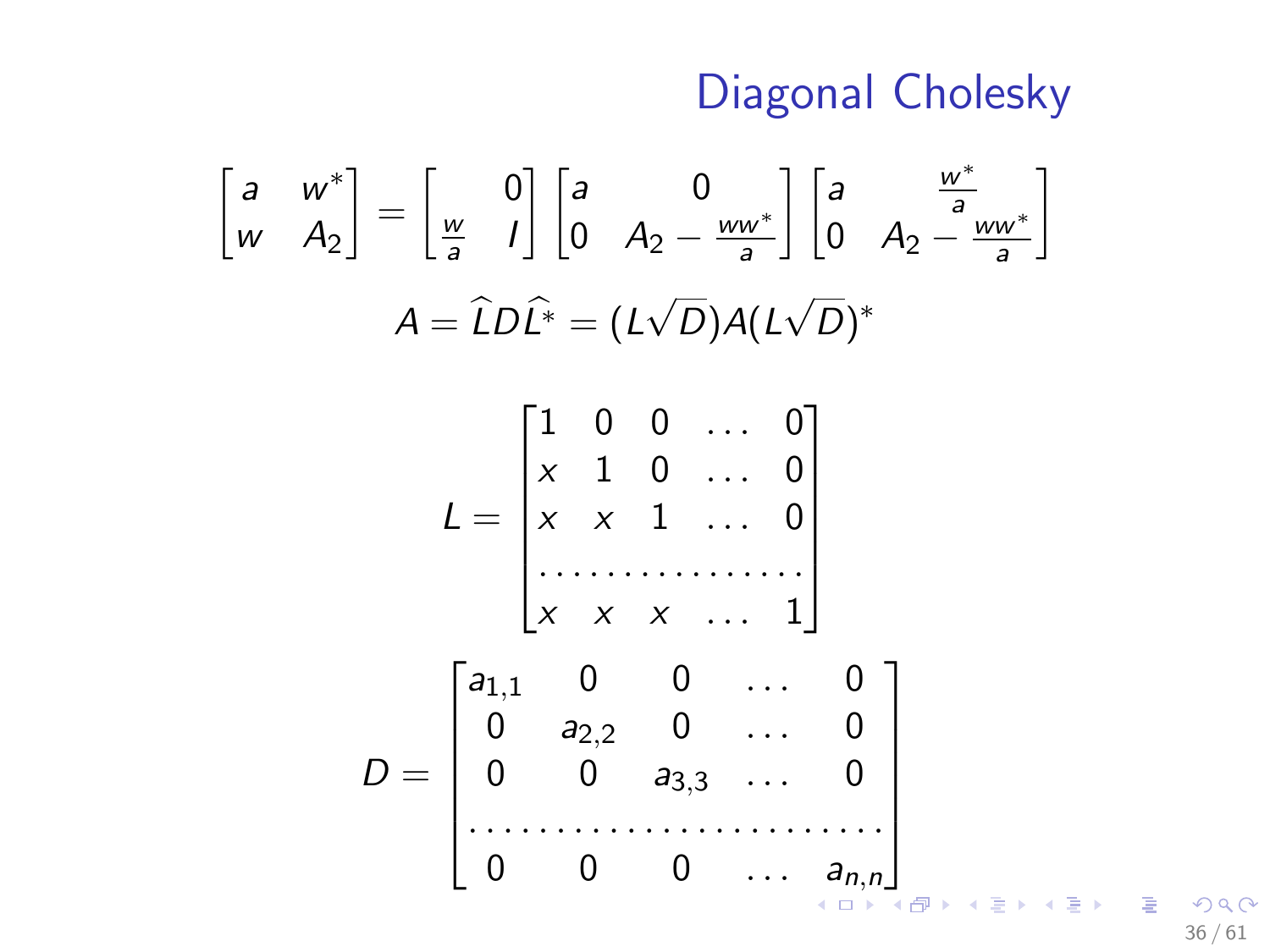<span id="page-112-0"></span>Let  $\|\cdot\|_F$  be the Frobenius norm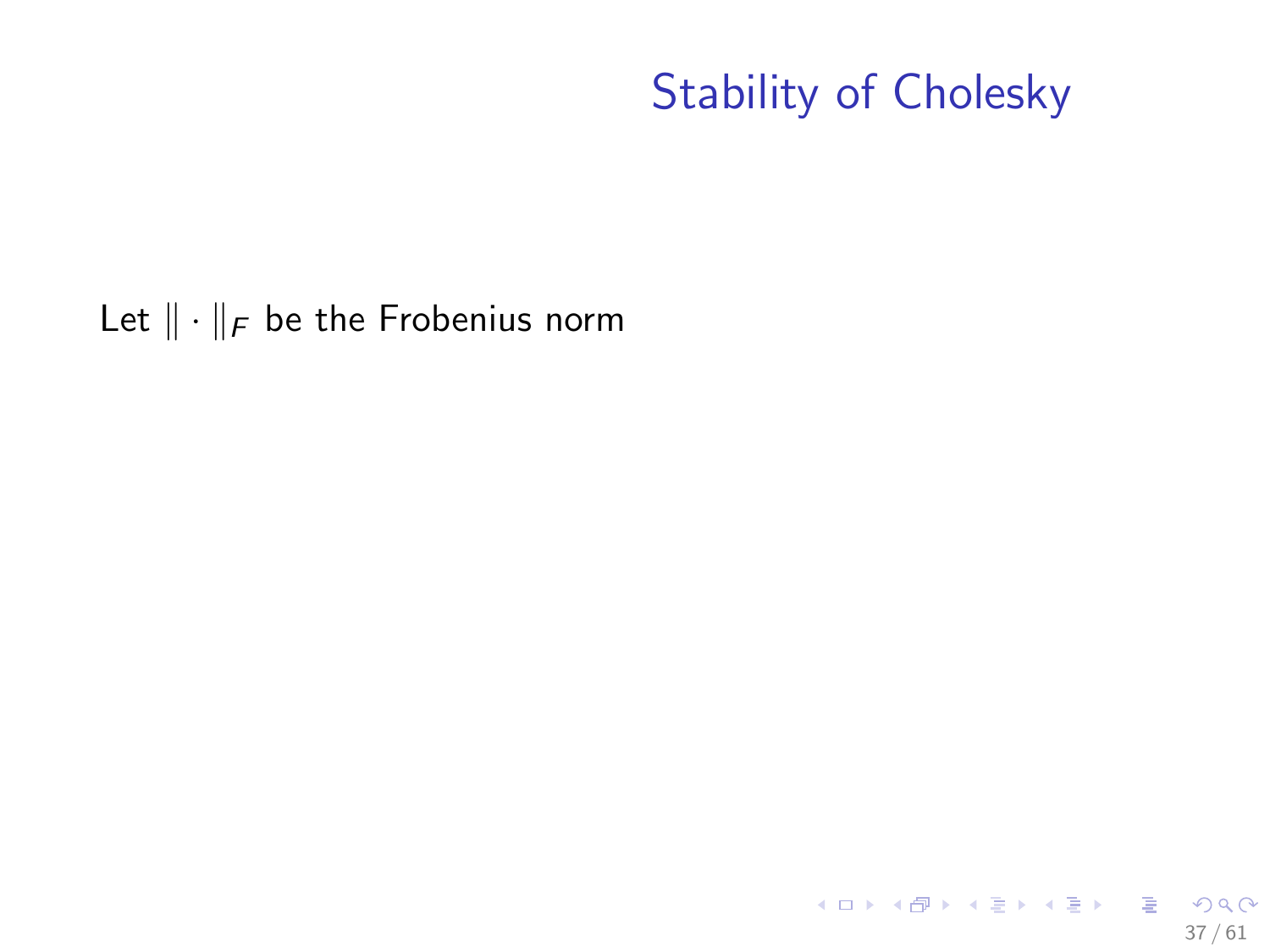37 / 61

K ロ > K @ > K 할 > K 할 > 1 할 : X 9 Q Q\*

#### Let  $\|\cdot\|_F$  be the Frobenius norm

$$
||A||_F = \text{tr} (AA^*) = \text{tr} ((LL^*)(LL^*)^*) = \text{tr} (LL^*) \text{tr} (LL^*) = ||L||_F ||L^*||_F
$$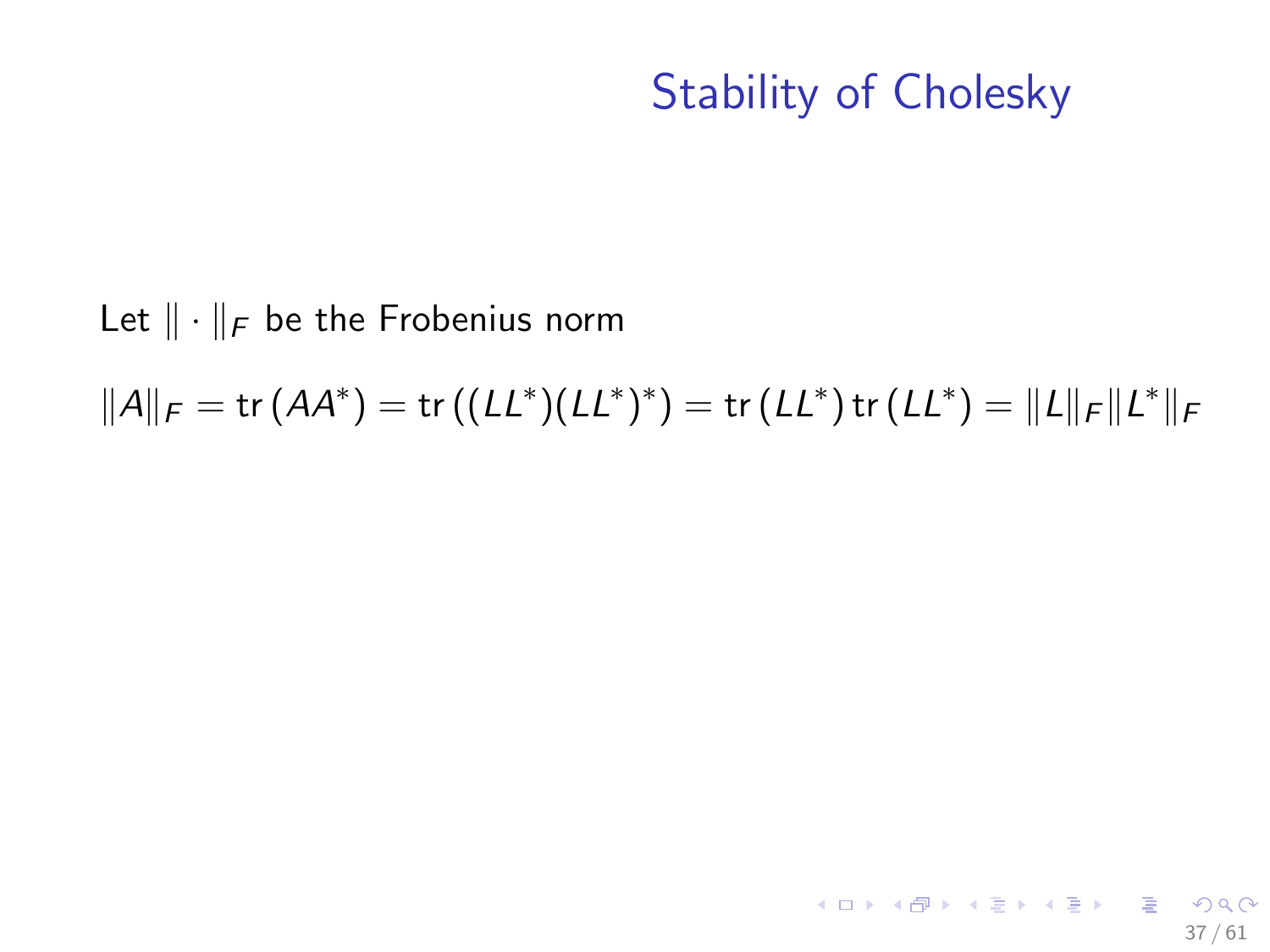37 / 61

K ロ ▶ K @ ▶ K 할 ▶ K 할 ▶ ( 할 ) 900

#### Let  $\|\cdot\|_F$  be the Frobenius norm

 $||A||_F = \text{tr} (AA^*) = \text{tr} ((LL^*)(LL^*)^*) = \text{tr} (LL^*) \text{tr} (LL^*) = ||L||_F ||L^*||_F$ 

$$
\frac{\|\delta A\|_F}{\|L\|_F\|L^*\|_F} = \frac{\|\delta A\|_F}{\|A\|_F} = \mathcal{O}(\epsilon)
$$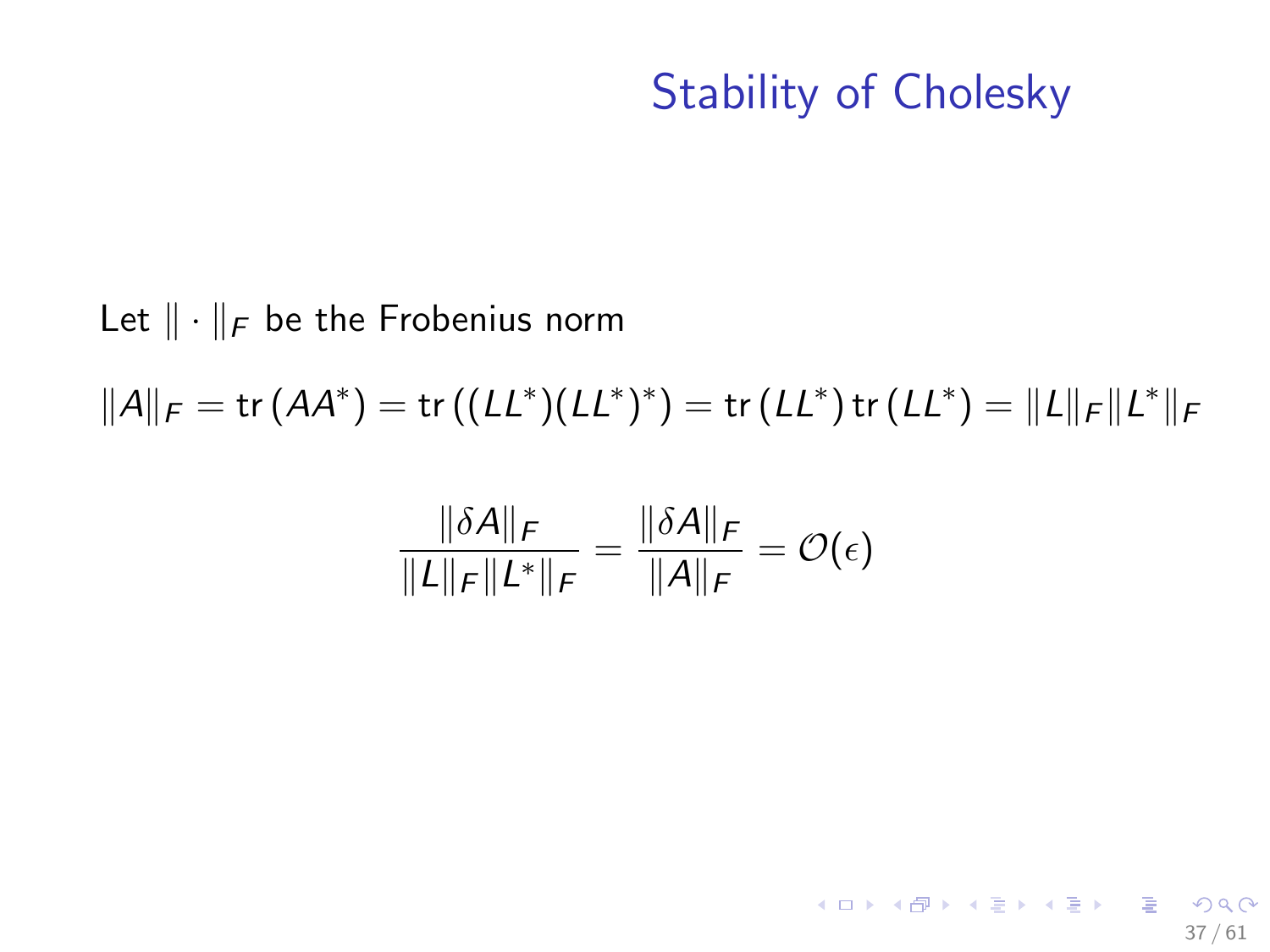37 / 61

**KORK EX KEY STARK** 

#### Let  $\|\cdot\|_F$  be the Frobenius norm

 $||A||_F = \text{tr} (AA^*) = \text{tr} ((LL^*)(LL^*)^*) = \text{tr} (LL^*) \text{tr} (LL^*) = ||L||_F ||L^*||_F$ 

$$
\frac{\|\delta A\|_F}{\|L\|_F\|L^*\|_F} = \frac{\|\delta A\|_F}{\|A\|_F} = \mathcal{O}(\epsilon)
$$

Cholesky factorization is stable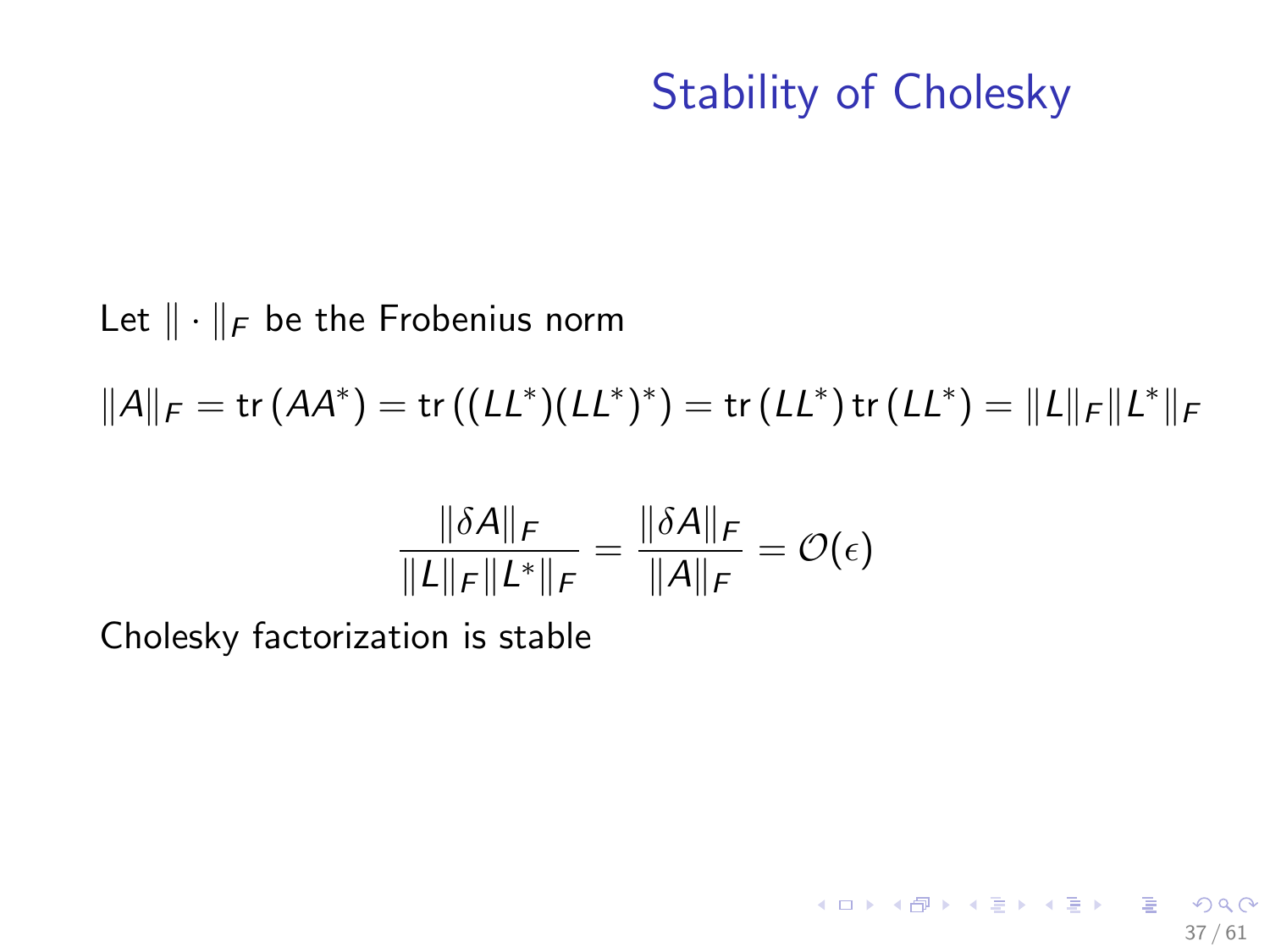Let  $(v_1, v_2, \ldots v_k)$  be linearly independent  $V =$ span  $(v_1, v_2, \ldots, v_n)$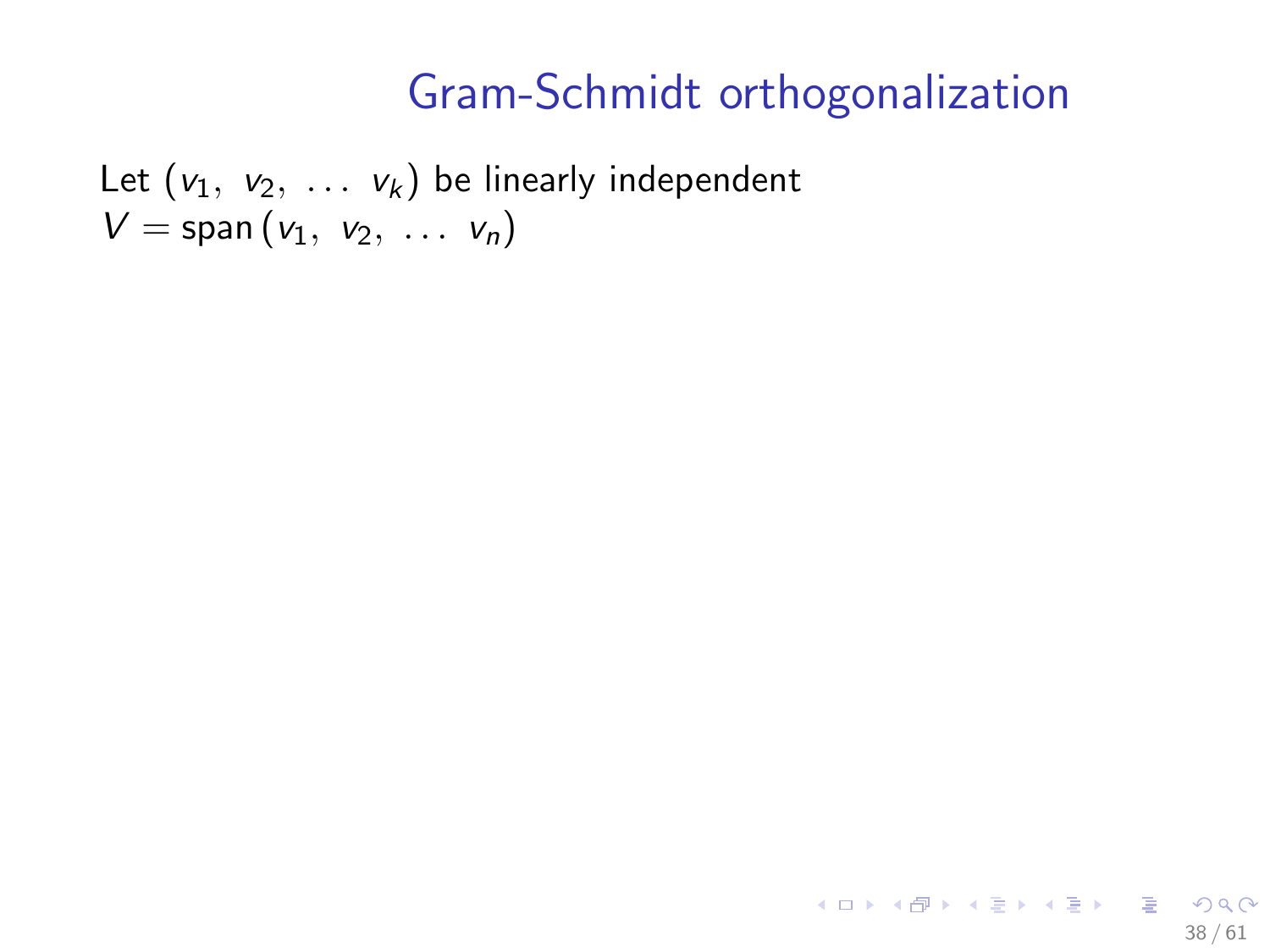Let  $(v_1, v_2, \ldots v_k)$  be linearly independent  $V =$ span  $(v_1, v_2, \ldots, v_n)$ 

$$
u_1 = v_1
$$
  
\n
$$
u_2 = v_2 - \frac{u_1^* v_2}{u_1^* u_1} u_1
$$
  
\n
$$
u_3 = v_3 - \frac{u_1^* v_3}{u_1^* u_1} u_1 - \frac{u_2^* v_3}{u_2^* u_2} u_2
$$
  
\n...

$$
u_n = v_n - \frac{u_1^* v_n}{u_1^* u_1} u_1 - \ldots - \frac{u_{n-1}^* v_3}{u_{n-1}^* u_2} u_{n-1}
$$

K ロ X x (個) X x を X x を X → 「重 → の Q Q → 38 / 61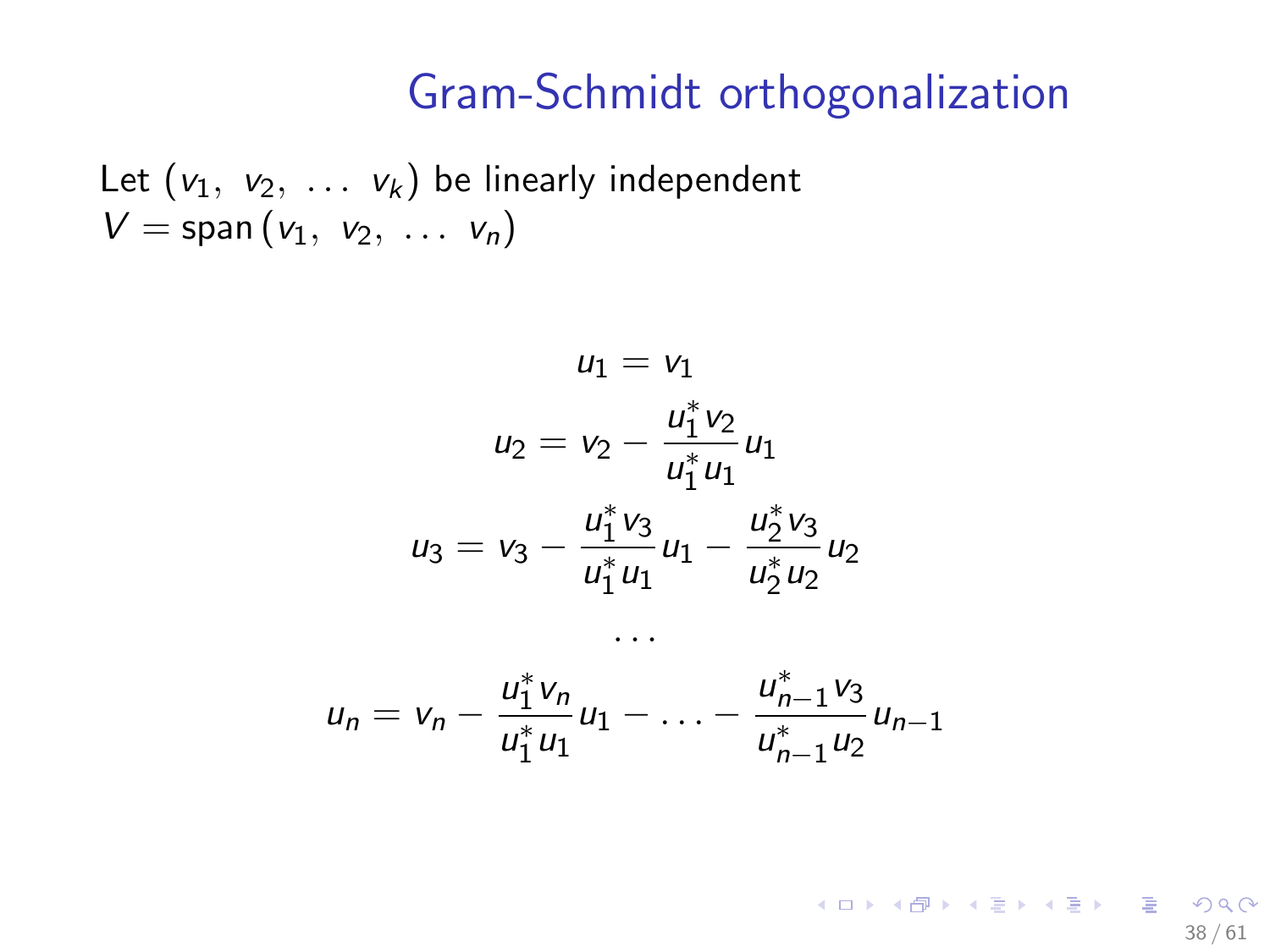$$
v_1 = u_1
$$
  

$$
v_2 = u_2 + \frac{u_1^* v_2}{u_1^* u_1} u_1
$$
  

$$
v_3 = u_3 + \frac{u_1^* v_3}{u_1^* u_1} u_1 + \frac{u_2^* v_3}{u_2^* u_2} u_2
$$

$$
v_n = u_n + \frac{u_1^* v_n}{u_1^* u_1} u_1 + \ldots + \frac{u_{n-1}^* v_3}{u_{n-1}^* u_2} u_{n-1}
$$

. . .

K ロ ▶ K @ ▶ K 할 ▶ K 할 ▶ → 할 → 9 Q @ 39 / 61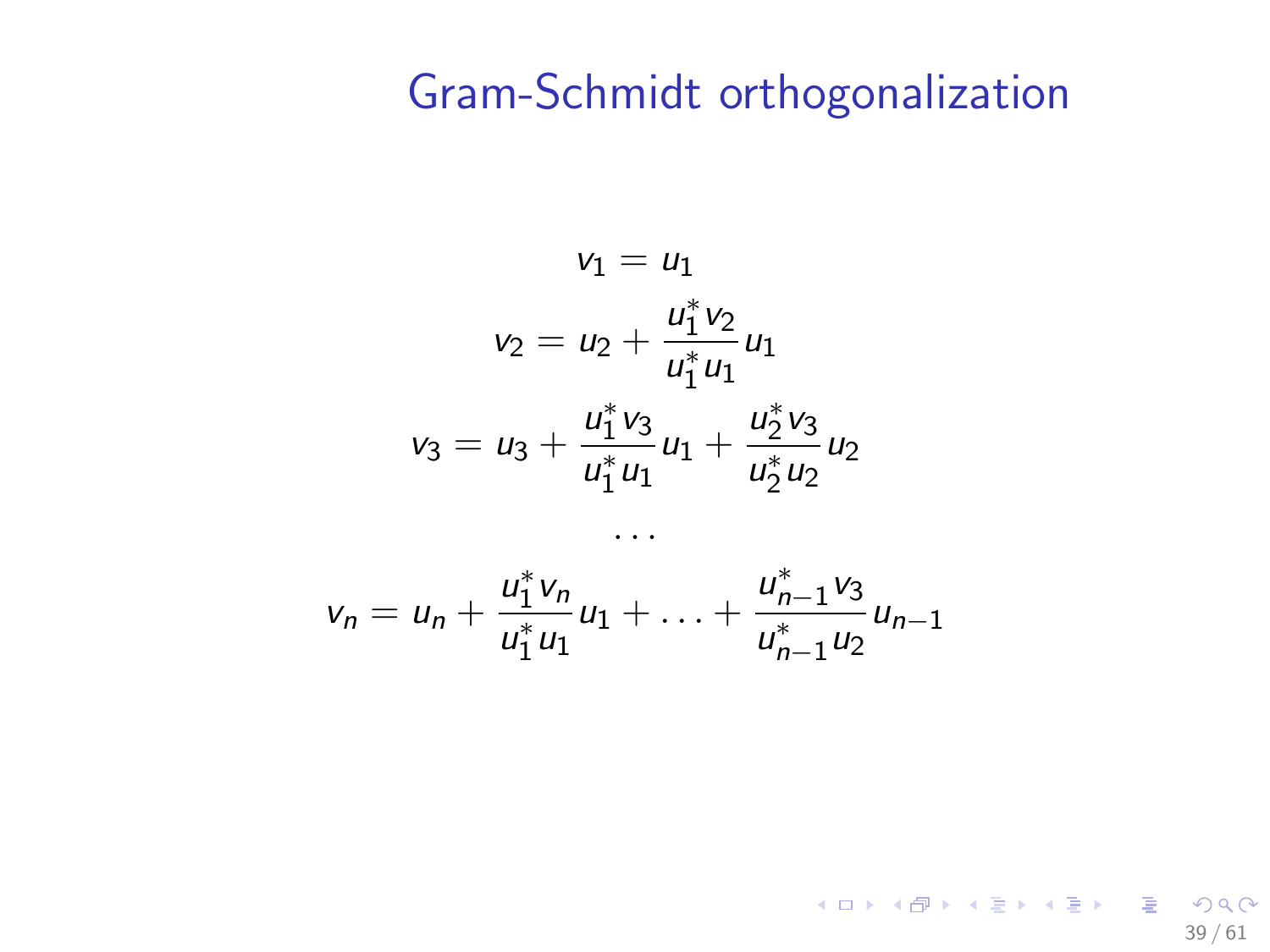$$
v_1 = u_1
$$
  

$$
v_2 = u_2 + \frac{u_1^* v_2}{u_1^* u_1} u_1
$$
  

$$
v_3 = u_3 + \frac{u_1^* v_3}{u_1^* u_1} u_1 + \frac{u_2^* v_3}{u_2^* u_2} u_2
$$

$$
v_n = u_n + \frac{u_1^* v_n}{u_1^* u_1} u_1 + \ldots + \frac{u_{n-1}^* v_3}{u_{n-1}^* u_2} u_{n-1}
$$

. . .

$$
V = \text{span}(u_1, u_2, \ldots u_n), u_i \neq 0
$$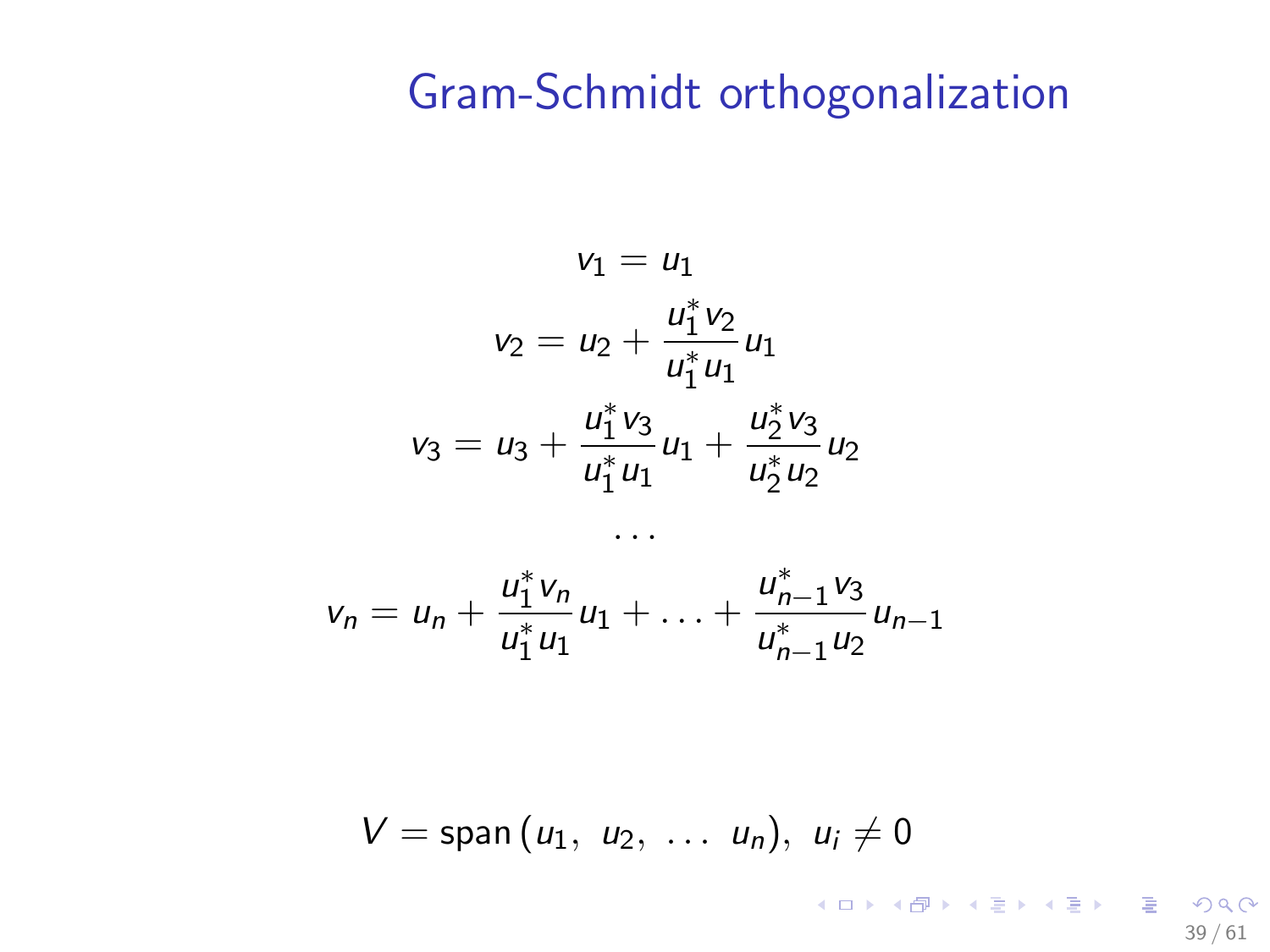#### Orthogonality of the Gram-Schmidt

$$
u_1^* u_2 = u_1^* v_2 - \frac{u_1^* v_2}{u_1^* u_1} u_1^* u_1 = 0
$$
  

$$
u_1^* u_3 = u_1^* v_3 - \frac{u_1^* v_3}{u_1^* u_1} u_1^* u_1 - \frac{u_2^* v_3}{u_2^* u_2} u_1^* u_2 = 0
$$
  

$$
u_2^* u_3 = u_2^* v_3 - \frac{u_1^* v_3}{u_1^* u_1} u_2^* u_1 - \frac{u_2^* v_3}{u_2^* u_2} u_2^* u_2 = 0
$$

 $u_i^* u_j = u_i^* v_j - \frac{u_1^* v_j}{u_1^* u_2^*}$  $\frac{u_1 v_j}{u_1^* u_1} u_1^* u_1 - \ldots$  $u_{j-1}^* v_j$  $u_{j-1}^* u_j + u_j^* u_{j-1} = 0$ 

40 / 61

K ロ X K @ X K 할 X K 할 X - 할 X Y Q Q @

. . .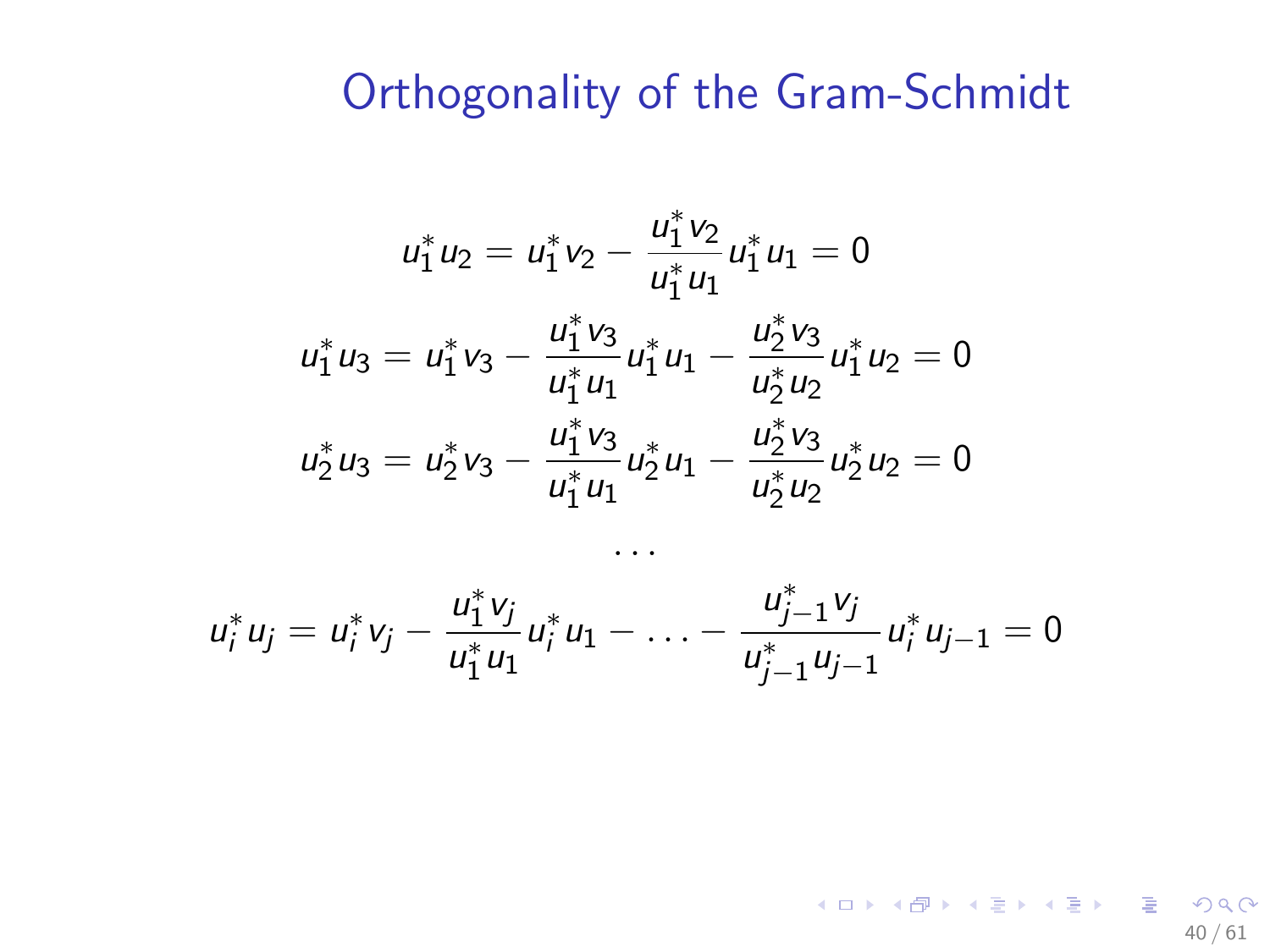## Orthogonality of the Gram-Schmidt

$$
u_1^* u_2 = u_1^* v_2 - \frac{u_1^* v_2}{u_1^* u_1} u_1^* u_1 = 0
$$
  

$$
u_1^* u_3 = u_1^* v_3 - \frac{u_1^* v_3}{u_1^* u_1} u_1^* u_1 - \frac{u_2^* v_3}{u_2^* u_2} u_1^* u_2 = 0
$$
  

$$
u_2^* u_3 = u_2^* v_3 - \frac{u_1^* v_3}{u_1^* u_1} u_2^* u_1 - \frac{u_2^* v_3}{u_2^* u_2} u_2^* u_2 = 0
$$

$$
u_i^* u_j = u_i^* v_j - \frac{u_1^* v_j}{u_1^* u_1} u_i^* u_1 - \ldots - \frac{u_{j-1}^* v_j}{u_{j-1}^* u_{j-1}} u_i^* u_{j-1} = 0
$$

. . .

$$
u_i^* u_j = 0 \,\forall \, i \neq j
$$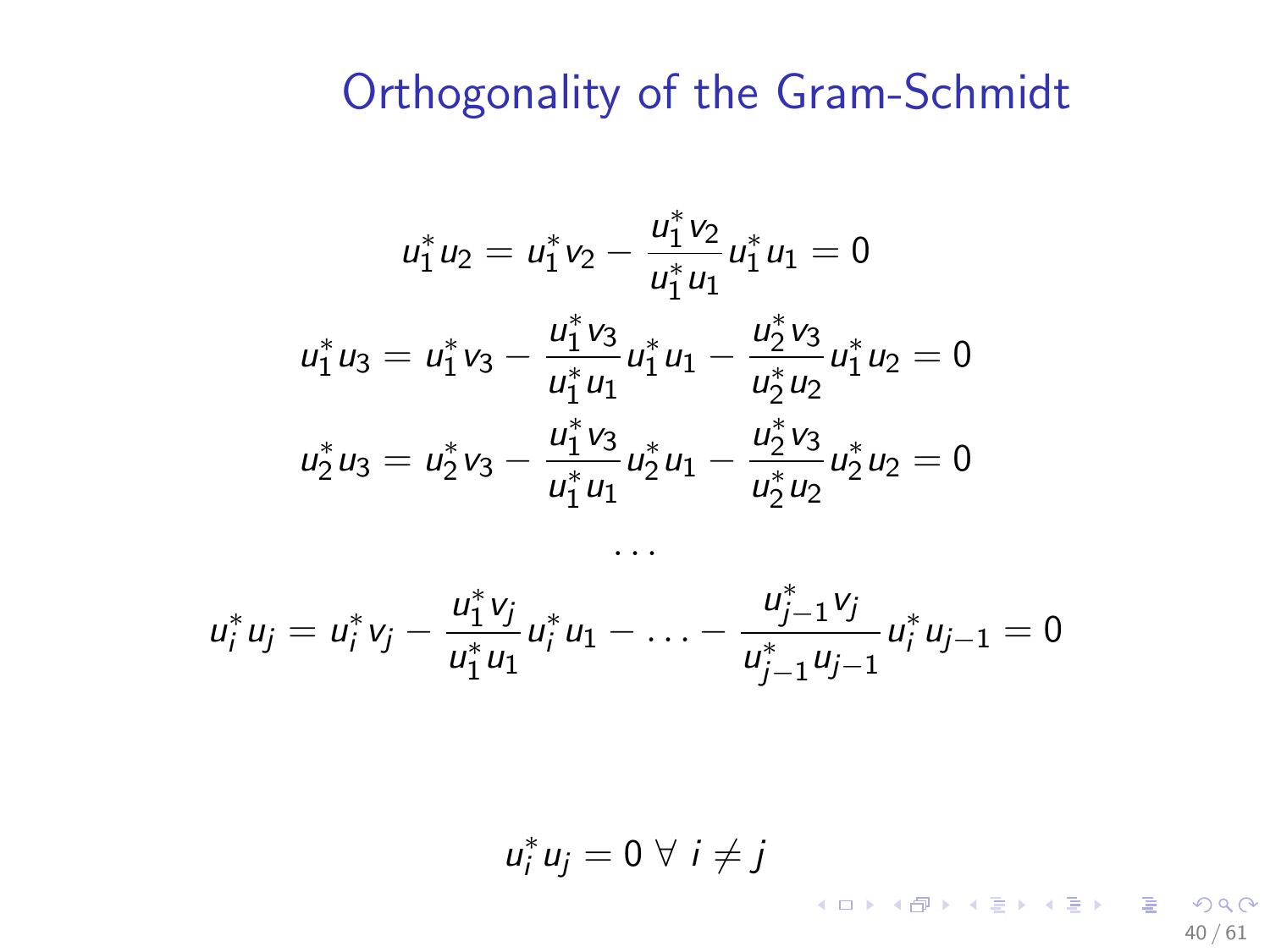Let  $A=\begin{bmatrix} \mathsf{v}_1, \;\, \mathsf{v}_2, \ldots, \mathsf{v}_k \end{bmatrix}$  with full rank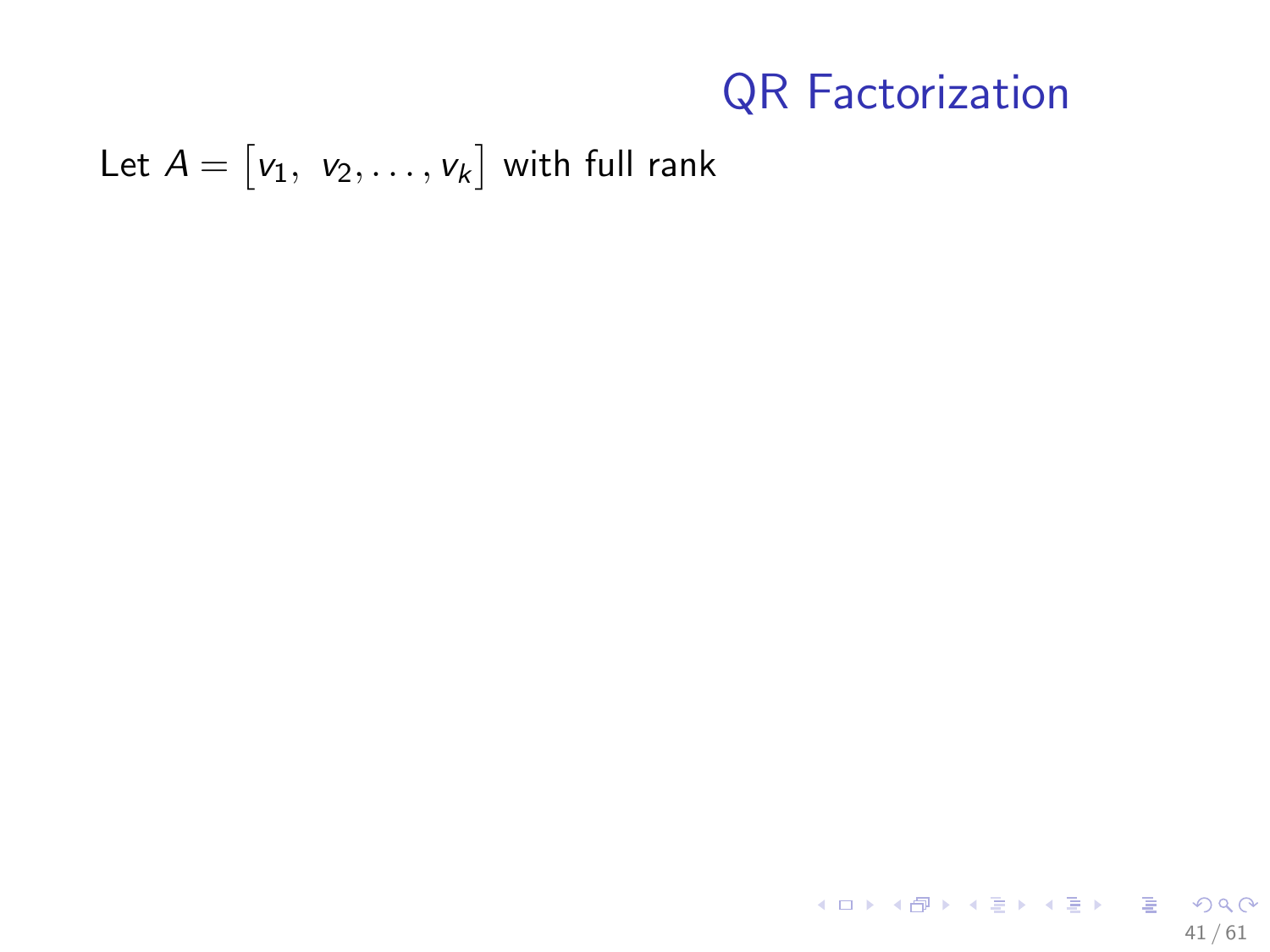Let 
$$
A = [v_1, v_2, ..., v_k]
$$
 with full rank  
\n
$$
v_1 = [u_1 \quad u_2 \quad ... \quad u_n] \begin{bmatrix} 1 \\ 0 \\ \vdots \\ 0 \end{bmatrix}
$$
\n
$$
v_i = [u_1 \quad u_2 \quad ... \quad u_n] \begin{bmatrix} \frac{u_1^* v_i}{u_1^* u_1} \\ \frac{u_2^* v_i}{u_2^* u_2} \\ \vdots \\ 0 \end{bmatrix}
$$
\n
$$
v_i = \begin{bmatrix} u_1 & u_2 & ... & u_n \end{bmatrix} \begin{bmatrix} \frac{u_1^* v_i}{u_1^* u_1} \\ \vdots \\ \frac{u_2^* v_i}{u_2^* u_2} \\ \vdots \\ 0 \end{bmatrix}
$$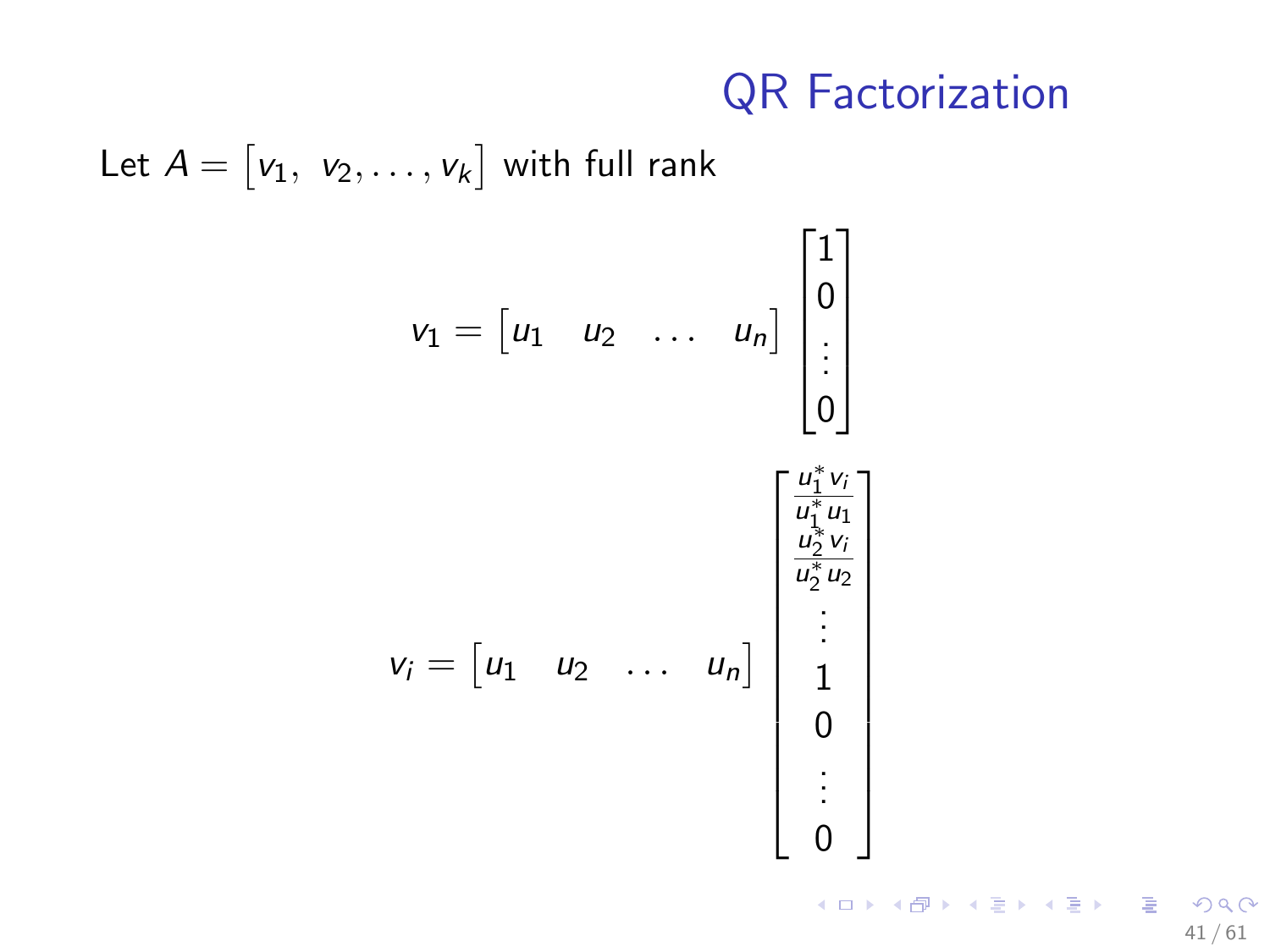$$
A = \begin{bmatrix} \frac{u_1}{\|u_1\|} & \frac{u_2}{\|u_2\|} & \cdots & \frac{u_n}{\|u_n\|} \end{bmatrix} \begin{bmatrix} \|u_1\| & u_1^* v_2 & u_1^* v_3 & \cdots & u_1^* v_k \\ 0 & \|u_2\| & u_2^* v_3 & \cdots & u_2^* v_k \\ 0 & 0 & \|u_3\| & \cdots & u_3^* v_k \\ \cdots & \cdots & \cdots & \cdots & \cdots & \cdots \\ 0 & 0 & 0 & \cdots & \|u_n\| \end{bmatrix}
$$

K ロ X K @ X K 할 X K 할 X ( 할  $QQ$ 42 / 61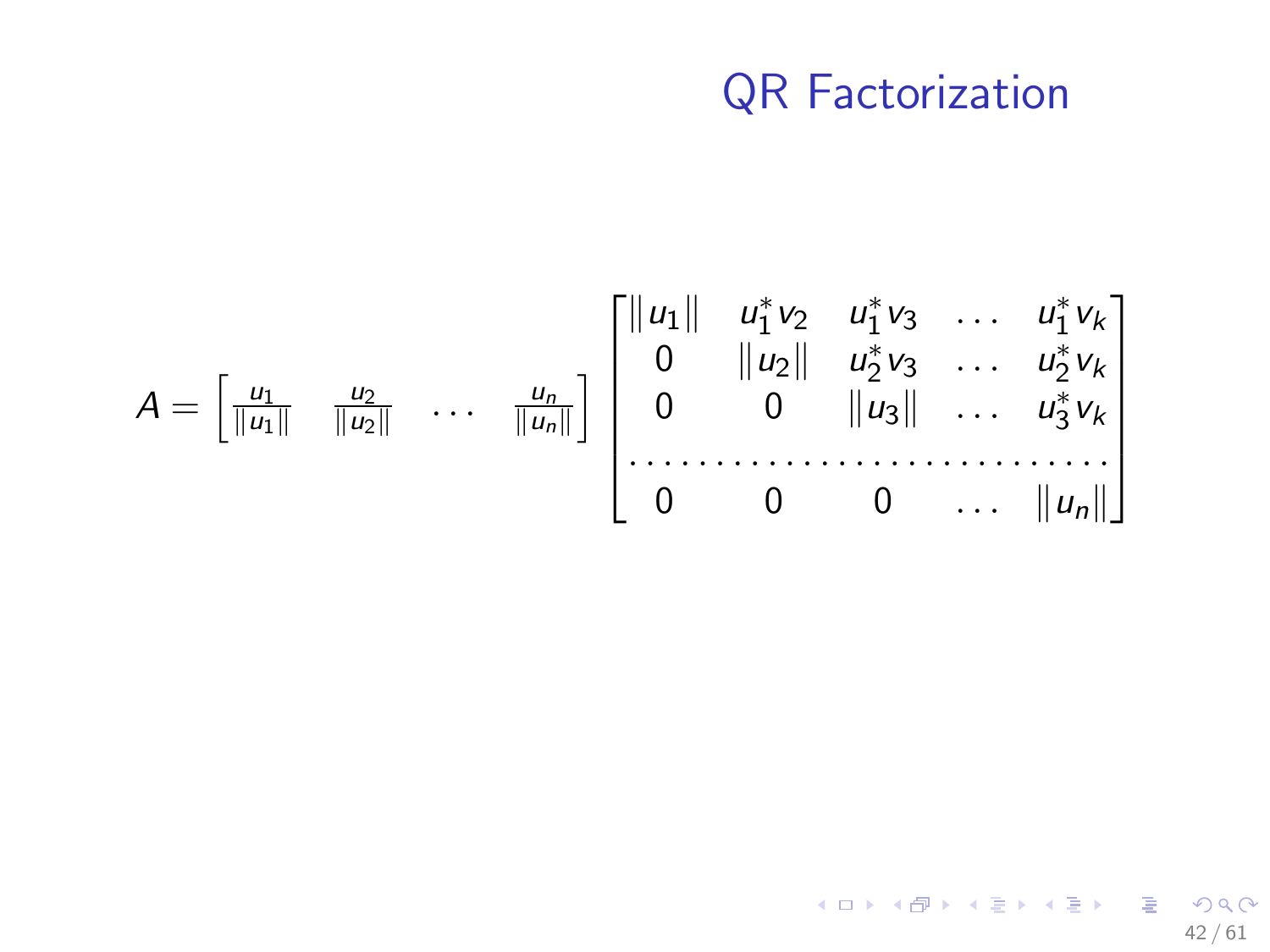42 / 61

 $2990$ 

イロト 不優 ト 不差 ト 不差 トー 差

$$
A = \begin{bmatrix} \frac{u_1}{\|u_1\|} & \frac{u_2}{\|u_2\|} & \cdots & \frac{u_n}{\|u_n\|} \end{bmatrix} \begin{bmatrix} \|u_1\| & u_1^* v_2 & u_1^* v_3 & \cdots & u_1^* v_k \\ 0 & \|u_2\| & u_2^* v_3 & \cdots & u_2^* v_k \\ 0 & 0 & \|u_3\| & \cdots & u_3^* v_k \\ \vdots & \vdots & \vdots & \ddots & \vdots \\ 0 & 0 & 0 & \cdots & \|u_n\| \end{bmatrix}
$$
  
Let  $q_i = \frac{u_i}{\|u_i\|}, \ \hat{Q} = [q_1, q_2, \ldots, q_k]$   

$$
A = \hat{Q}\hat{R}
$$

 $\widehat{Q}$  is orthogonal and  $\widehat{R}$  is upper-triangular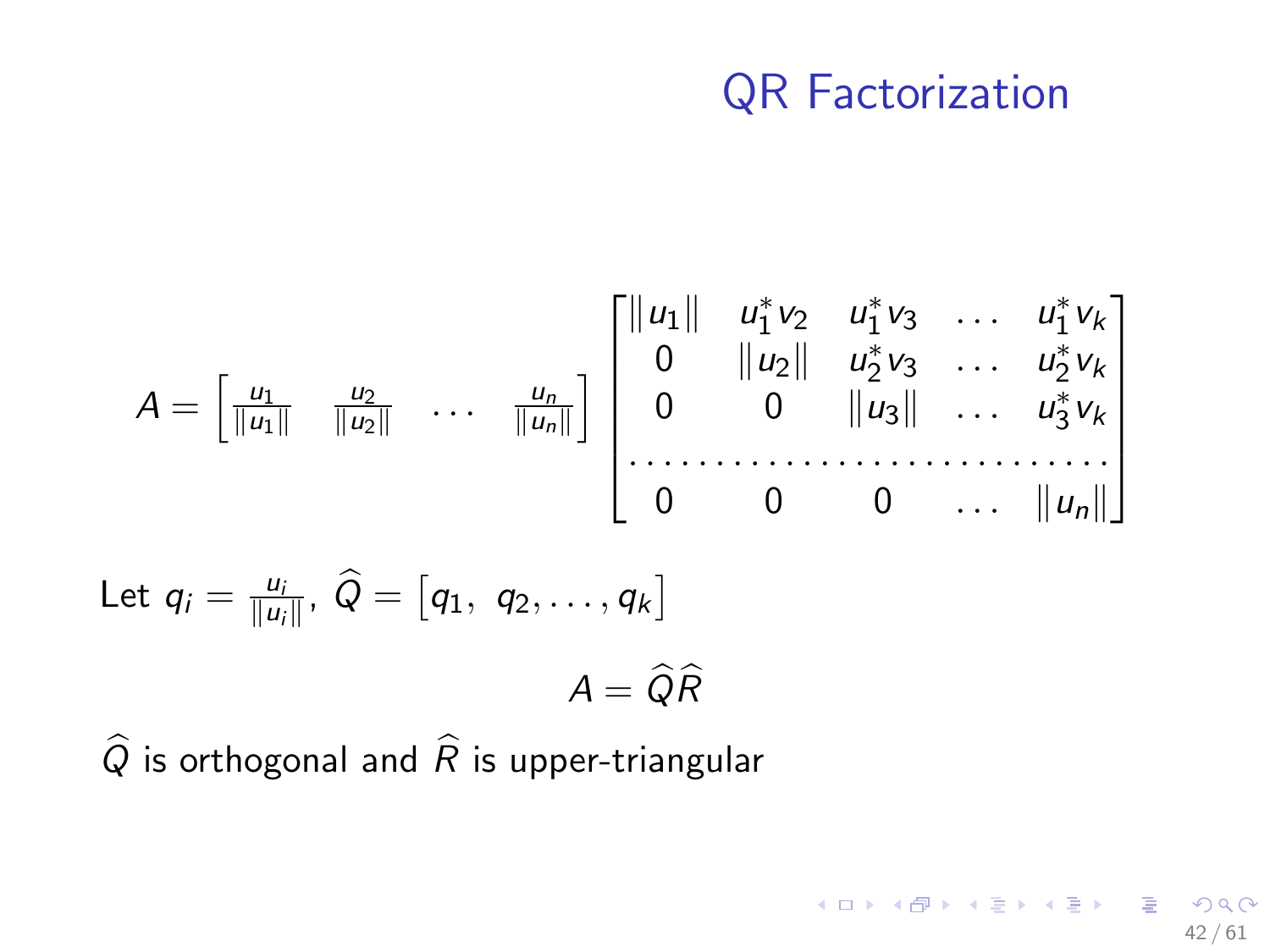Let  $A \in M^{m \times n}(\mathbb{K})$  with full rank Let  $m \geq n$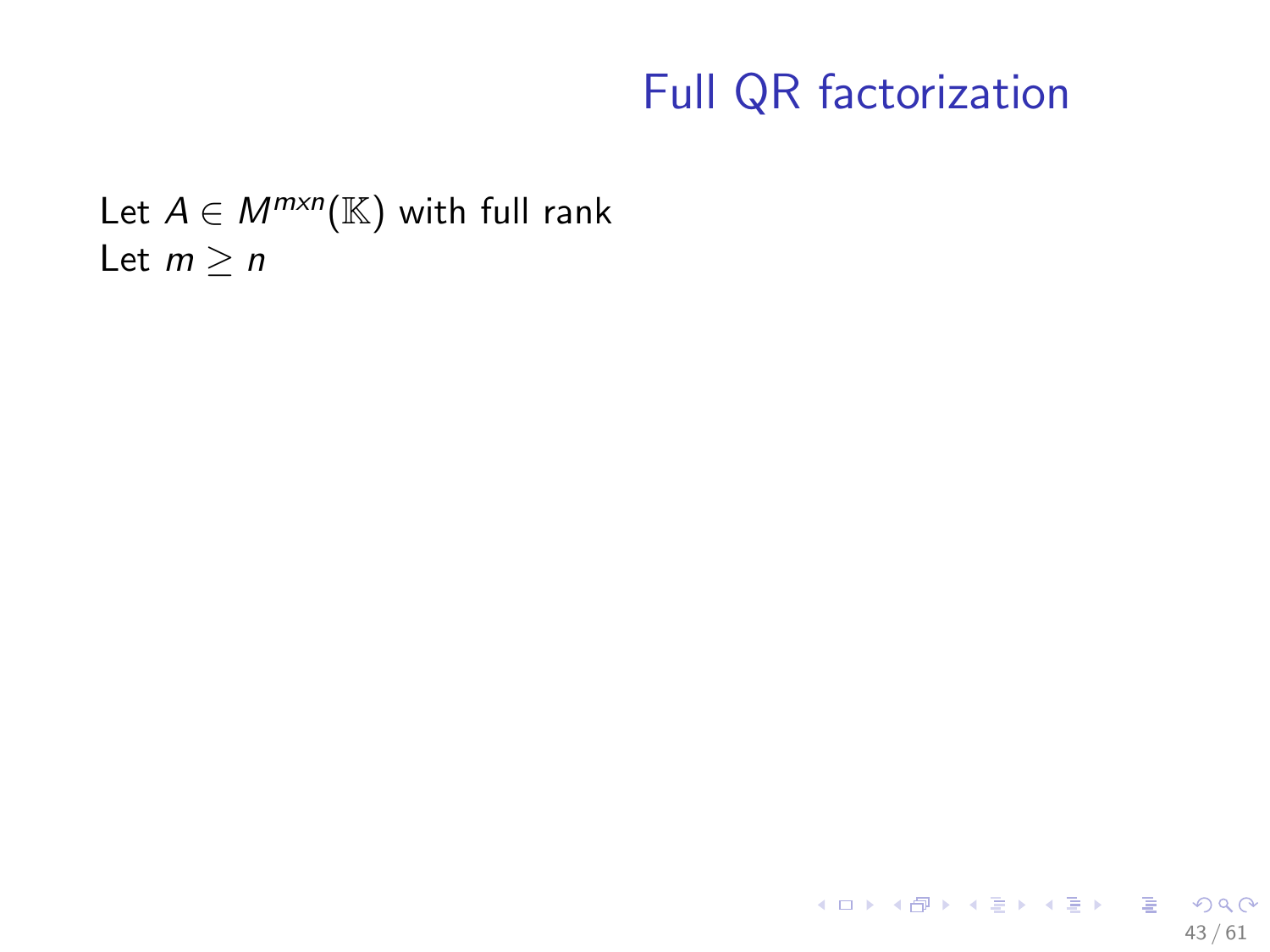43 / 61

K ロ ▶ K @ ▶ K 할 > K 할 > → 할 → 9 Q Q

Let  $A \in M^{m \times n}(\mathbb{K})$  with full rank Let  $m > n$ Linear algebra and Gram-Schmidt:

$$
Q = [\hat{Q}, q_{n+1}, q_{n+2}, \ldots, q_m]
$$

 $Q \in M^{m \times m}(\mathbb{K})$  orthogonal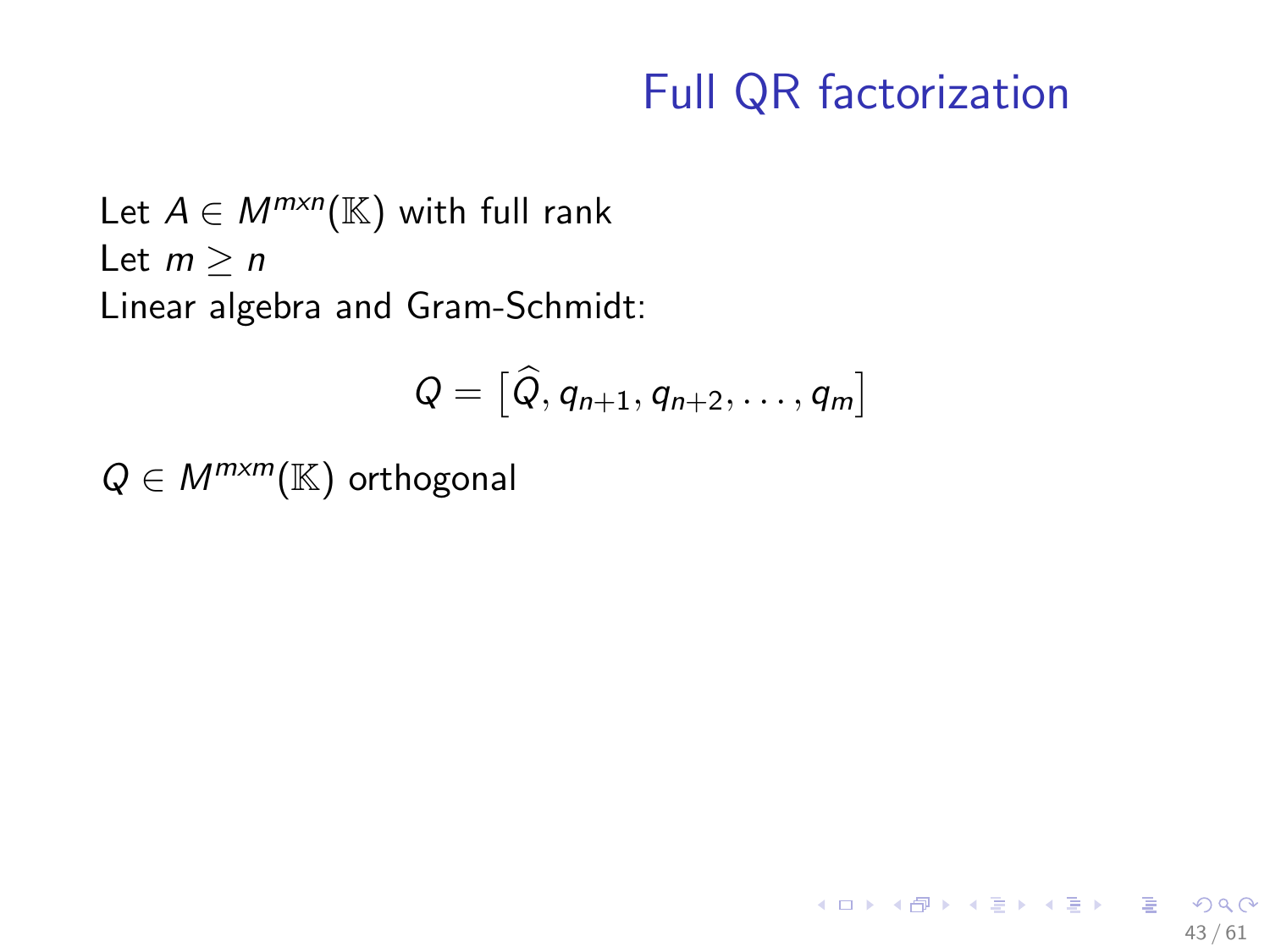43 / 61

K ロ ▶ K @ ▶ K 할 > K 할 > → 할 → 9 Q Q

Let  $A \in M^{m \times n}(\mathbb{K})$  with full rank Let  $m > n$ Linear algebra and Gram-Schmidt:

$$
Q = [\widehat{Q}, q_{n+1}, q_{n+2}, \ldots, q_m]
$$

 $Q \in M^{m \times m}(\mathbb{K})$  orthogonal

$$
R = \begin{bmatrix} \widehat{R} \\ 0 \end{bmatrix}
$$

 $\sim$ 

 $Q \in M^{m \times n}(\mathbb{K})$  upper-triangular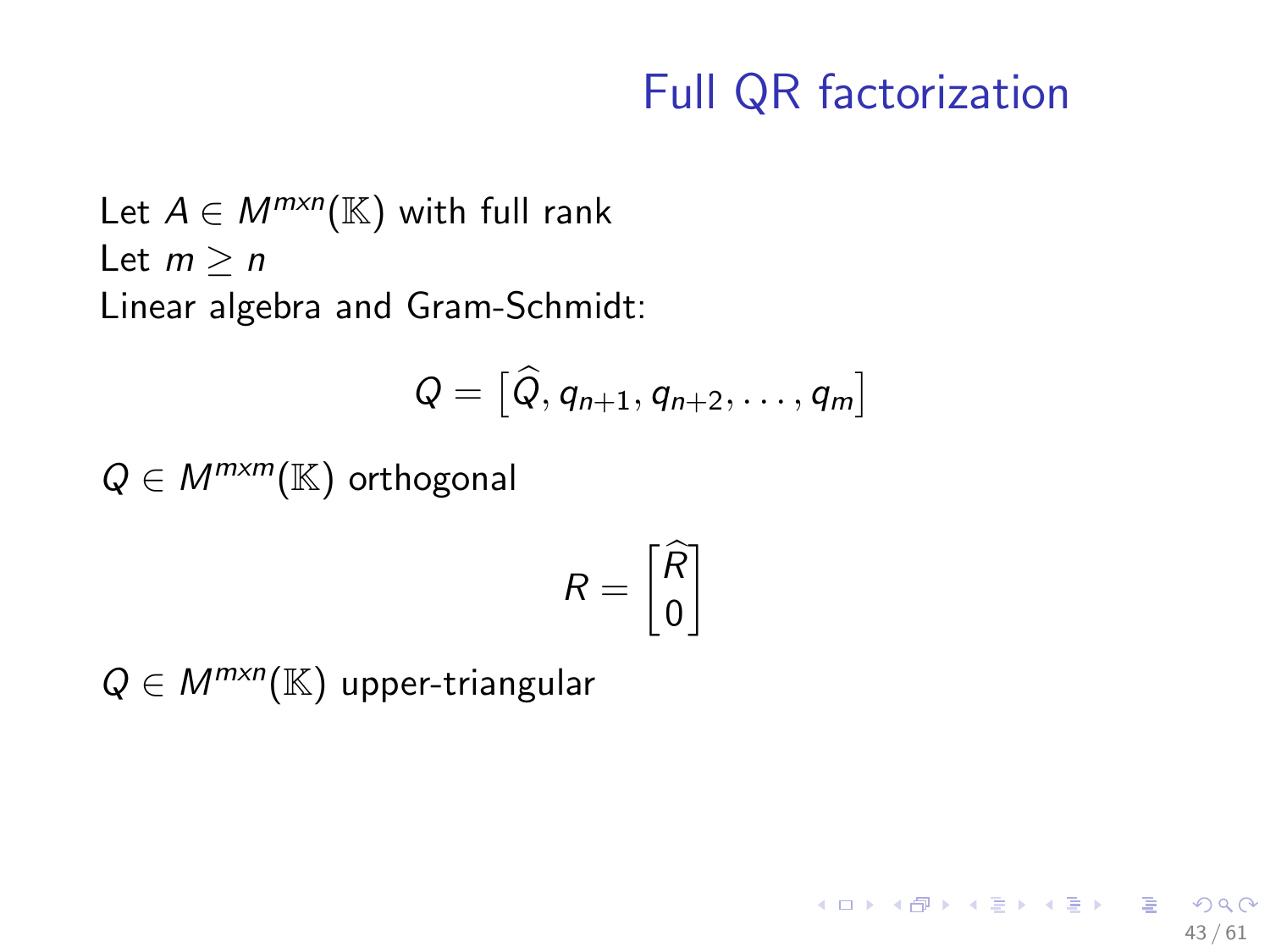43 / 61

K ロ ▶ K @ ▶ K 할 > K 할 > → 할 → 9 Q Q

Let  $A \in M^{m \times n}(\mathbb{K})$  with full rank Let  $m > n$ Linear algebra and Gram-Schmidt:

$$
Q = [\widehat{Q}, q_{n+1}, q_{n+2}, \ldots, q_m]
$$

 $Q \in M^{m \times m}(\mathbb{K})$  orthogonal

$$
R = \begin{bmatrix} \widehat{R} \\ 0 \end{bmatrix}
$$

 $\sim$ 

 $Q \in M^{m \times n}(\mathbb{K})$  upper-triangular

$$
A=QR
$$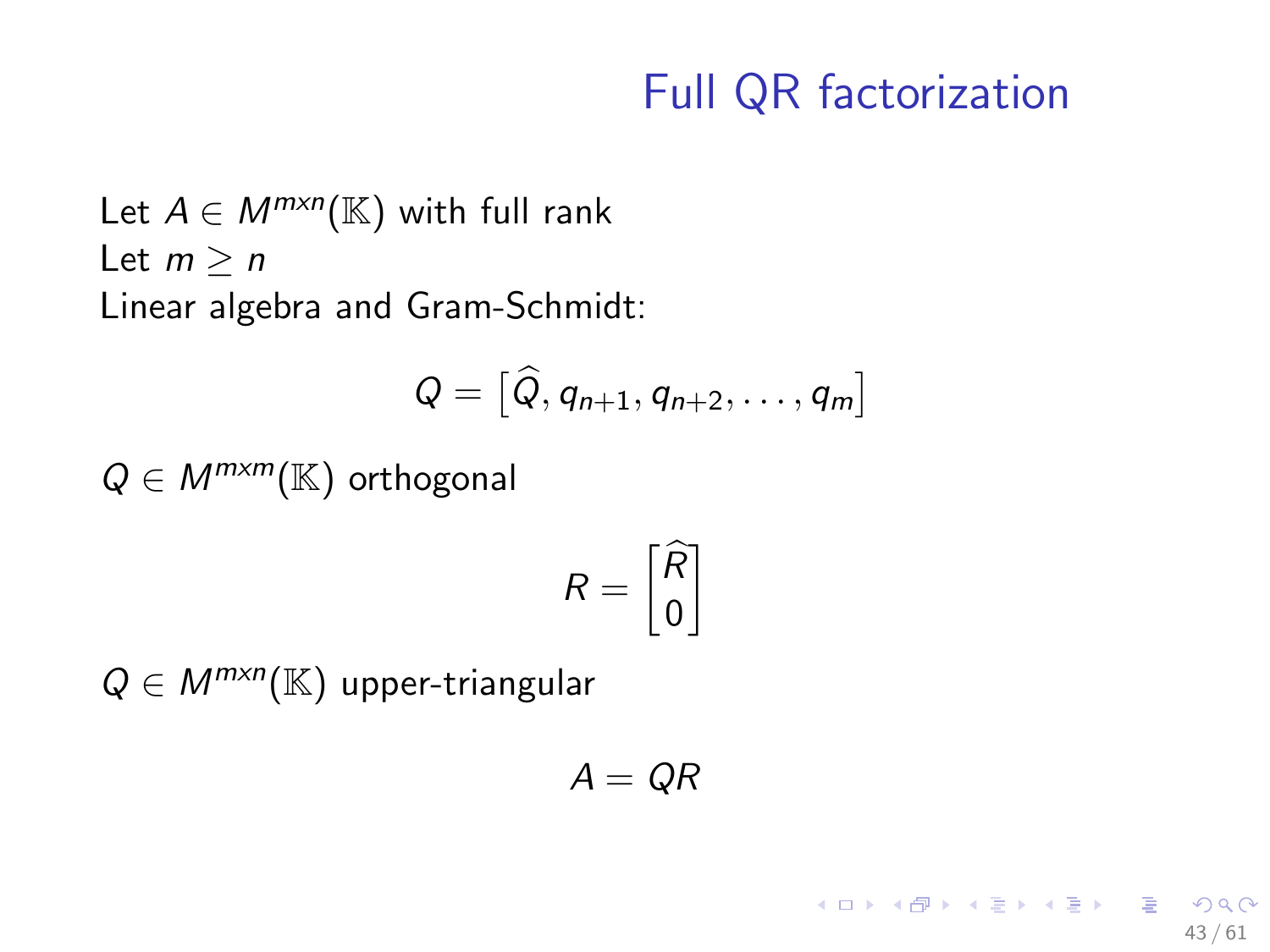Let  $A \in M^{m \times n}(\mathbb{K})$  with rank n-1

$$
v_n = \sum_{i=1}^{n-1} \alpha_i v_i
$$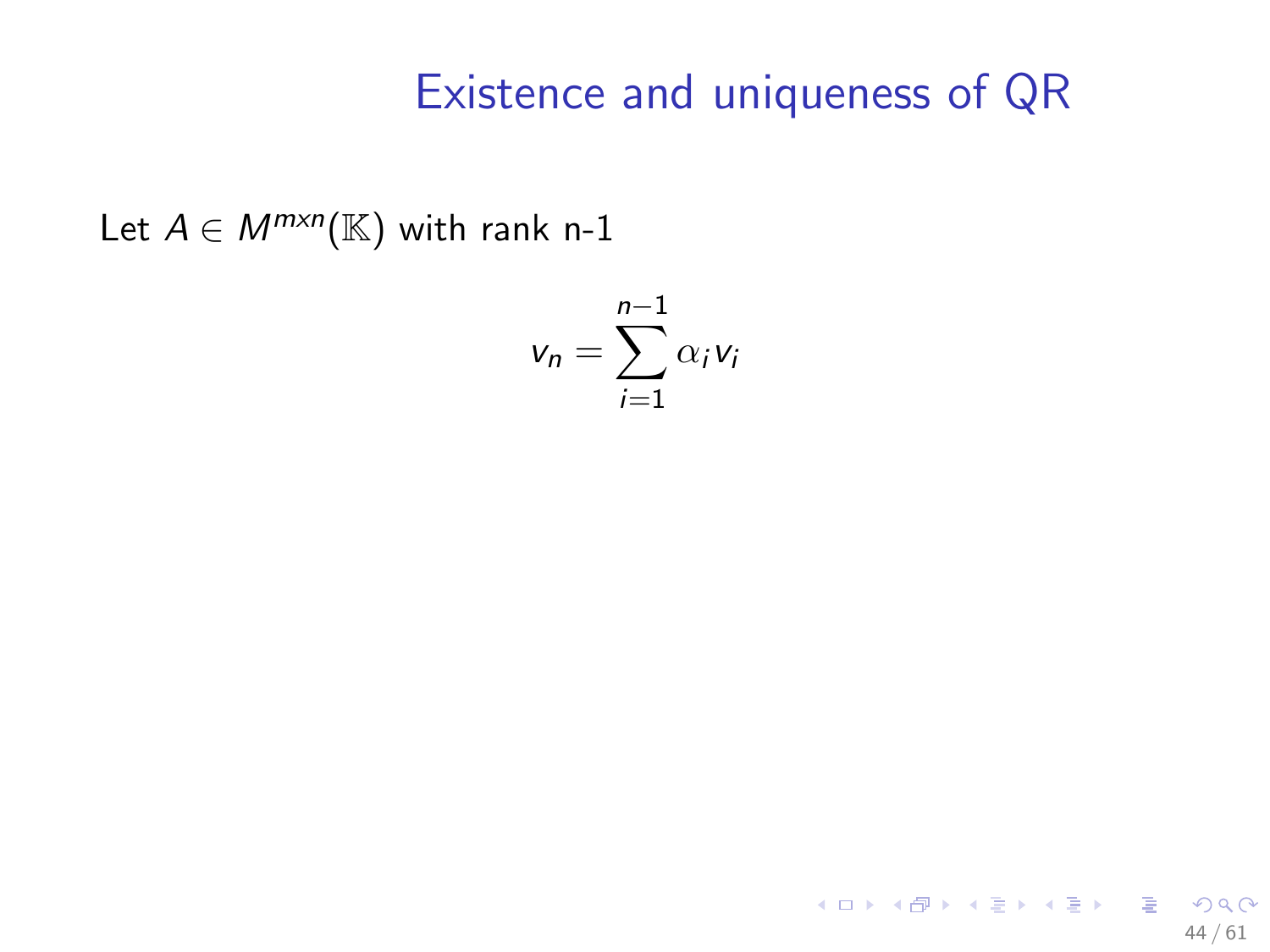44 / 61

K ロ ▶ K @ ▶ K 할 ▶ K 할 ▶ → 할 → 9 Q @

Let  $A \in M^{m \times n}(\mathbb{K})$  with rank n-1

$$
v_n = \sum_{i=1}^{n-1} \alpha_i v_i
$$

$$
\text{span}(u_1 \dots u_{n-1}) = \text{span}(v_1 \dots v_{n-1}) = \text{span}(v_1 \dots v_n)
$$
\n
$$
\text{span}(u_1 \dots u_{n-1}) = \text{span}(u_1 \dots u_n)
$$
\n
$$
u_n \in \text{span}(u_1 \dots u_{n-1})
$$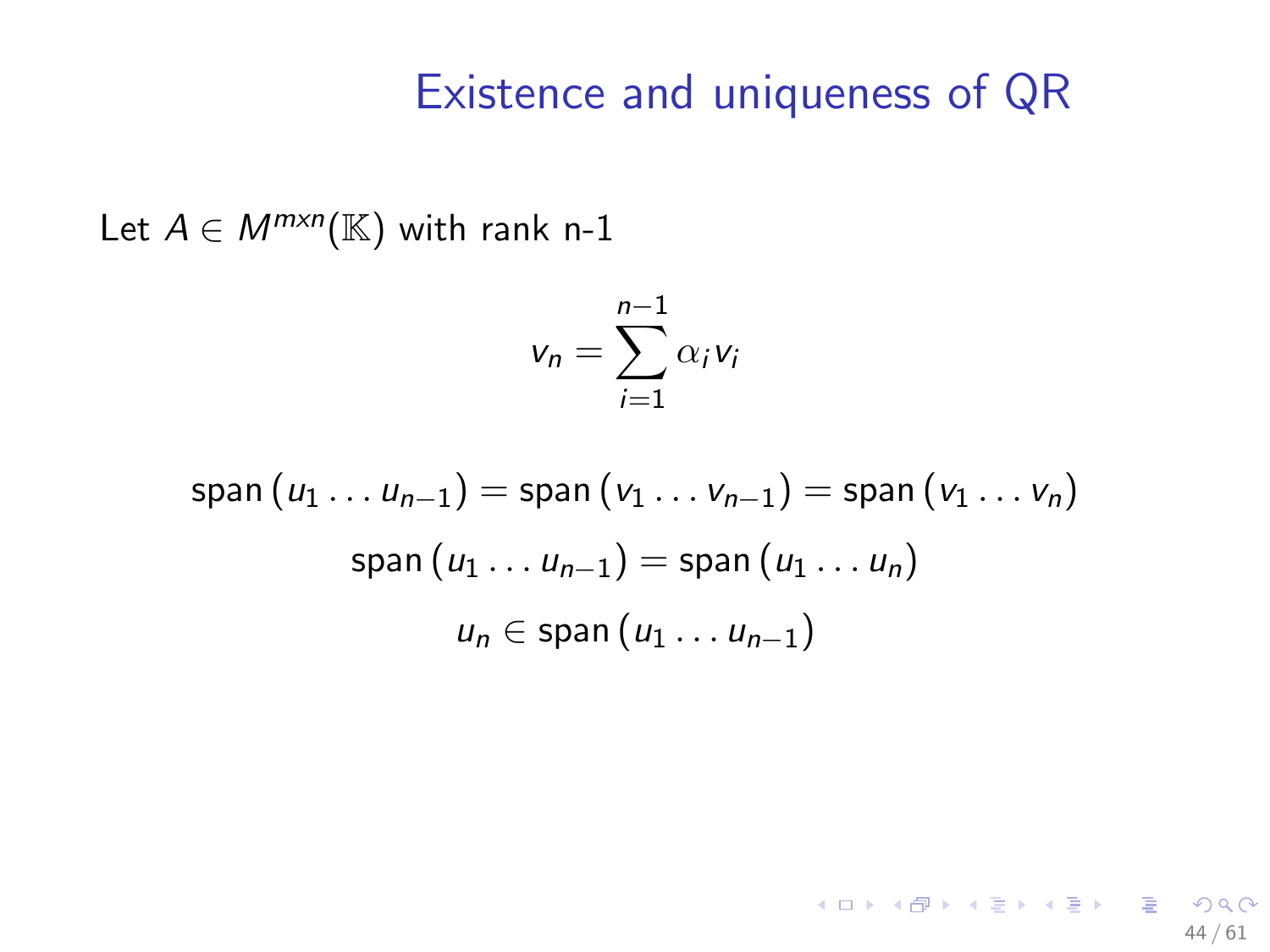Let  $A \in M^{m \times n}(\mathbb{K})$  with rank n-1

$$
v_n = \sum_{i=1}^{n-1} \alpha_i v_i
$$

$$
\text{span}(u_1 \dots u_{n-1}) = \text{span}(v_1 \dots v_{n-1}) = \text{span}(v_1 \dots v_n)
$$
\n
$$
\text{span}(u_1 \dots u_{n-1}) = \text{span}(u_1 \dots u_n)
$$
\n
$$
u_n \in \text{span}(u_1 \dots u_{n-1})
$$

$$
u_i^*u_n=0\ \forall\ i\Rightarrow u_n=0
$$

K ロ ▶ K @ ▶ K 할 ▶ K 할 ▶ → 할 → 9 Q @ 44 / 61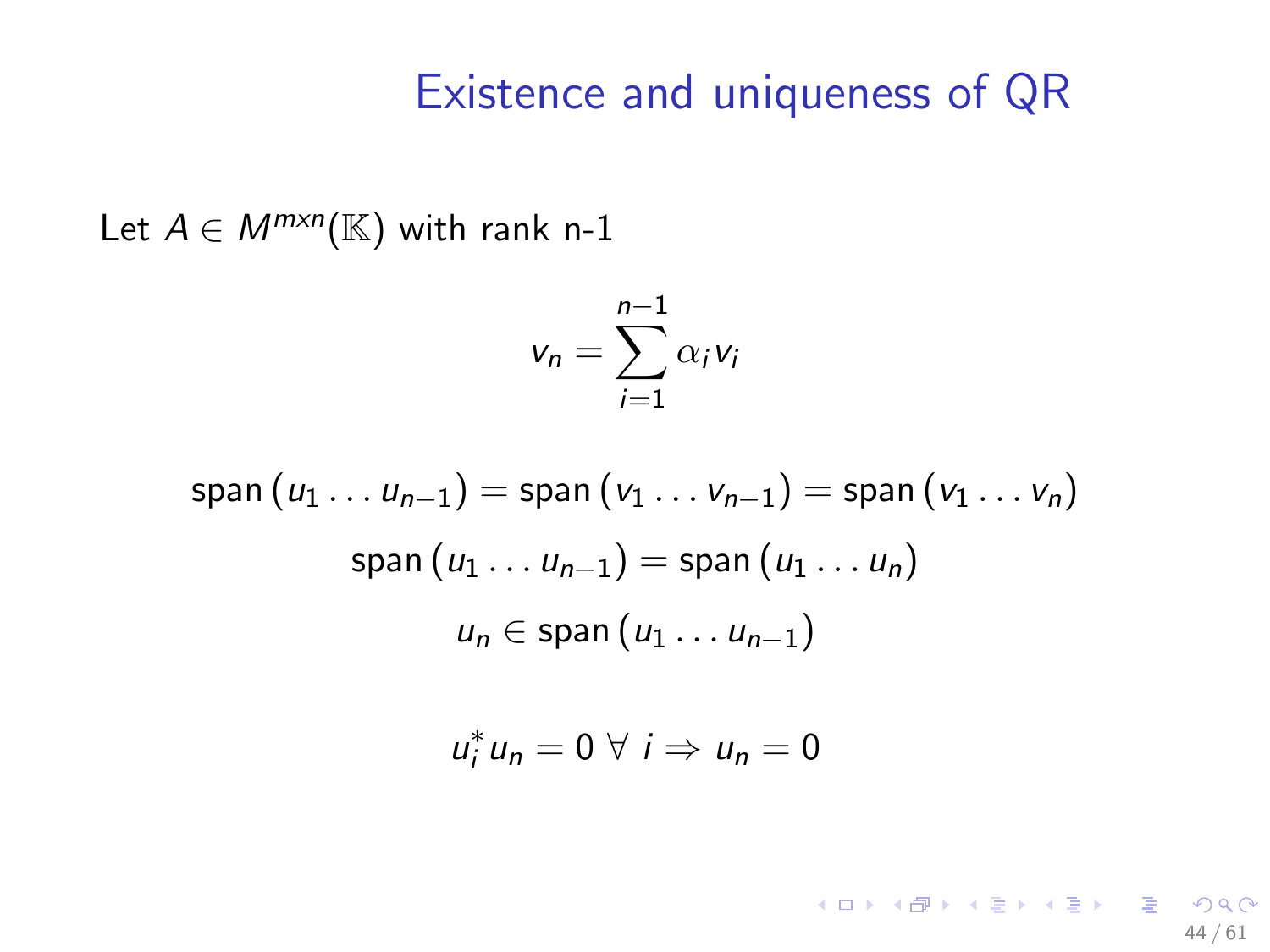$$
\widehat{Q} = \begin{bmatrix} q_1 & \dots & q_{n-1} & 0 \end{bmatrix}
$$
\n
$$
\widehat{R} = \begin{bmatrix} x & x & x & \dots & \beta_1 \\ 0 & x & x & \dots & \beta_2 \\ 0 & 0 & x & \dots & \beta_3 \\ \dots & \dots & \dots & \dots & \dots \\ 0 & 0 & 0 & \dots & 0 \end{bmatrix}
$$

K ロ > K @ > K 할 > K 할 > 1 할 : X 9 Q Q\* 45 / 61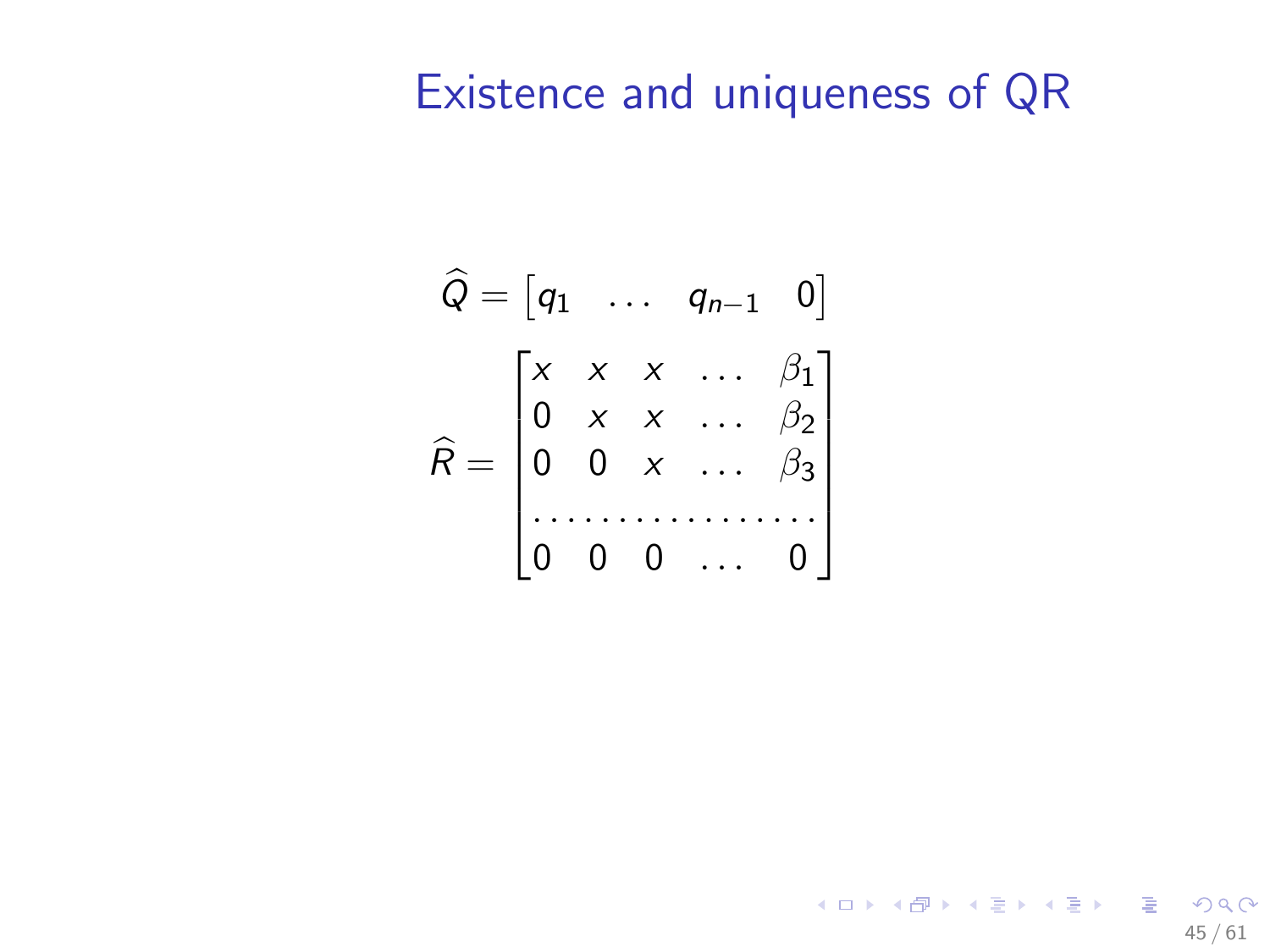$$
\widehat{Q} = \begin{bmatrix} q_1 & \dots & q_{n-1} & 0 \end{bmatrix}
$$

$$
\widehat{R} = \begin{bmatrix} x & x & x & \dots & \beta_1 \\ 0 & x & x & \dots & \beta_2 \\ 0 & 0 & x & \dots & \beta_3 \\ \vdots & \vdots & \vdots & \ddots & \vdots \\ 0 & 0 & 0 & \dots & 0 \end{bmatrix}
$$

Induction for rank  $\leq n-2$ 

$$
\forall A \in M^{m \times n}(\mathbb{K}) \; \exists \widehat{Q}, \; \widehat{R}, \; A = \widehat{Q}\widehat{R}
$$

K ロ X K 레 X K 회 X X 회 X 및 X X O Q Q O 45 / 61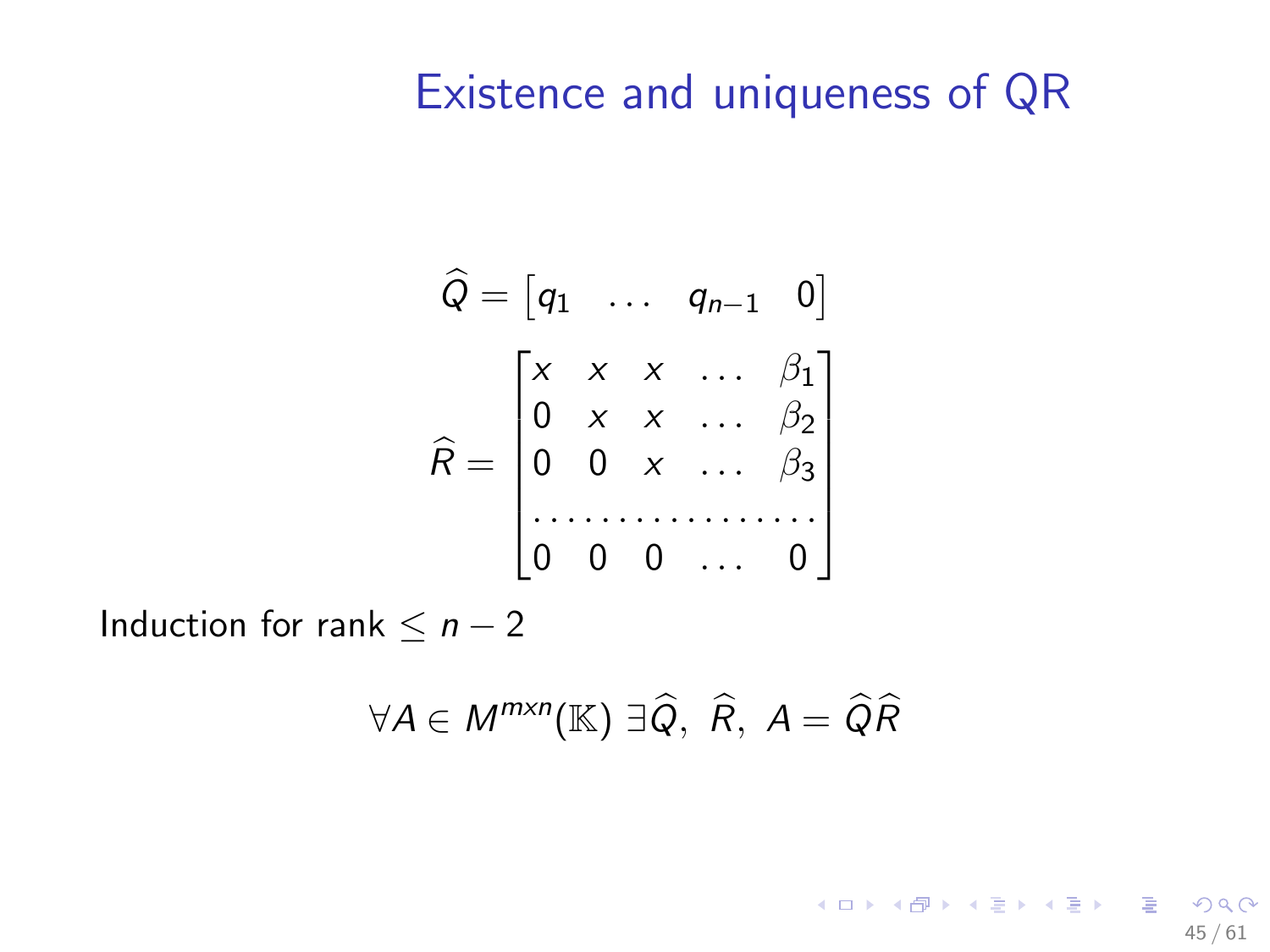Let  $A \in M^{m \times n}(\mathbb{K})$  with full rank The Gram-Schmidt process  $A = \widehat{Q}\widehat{R}$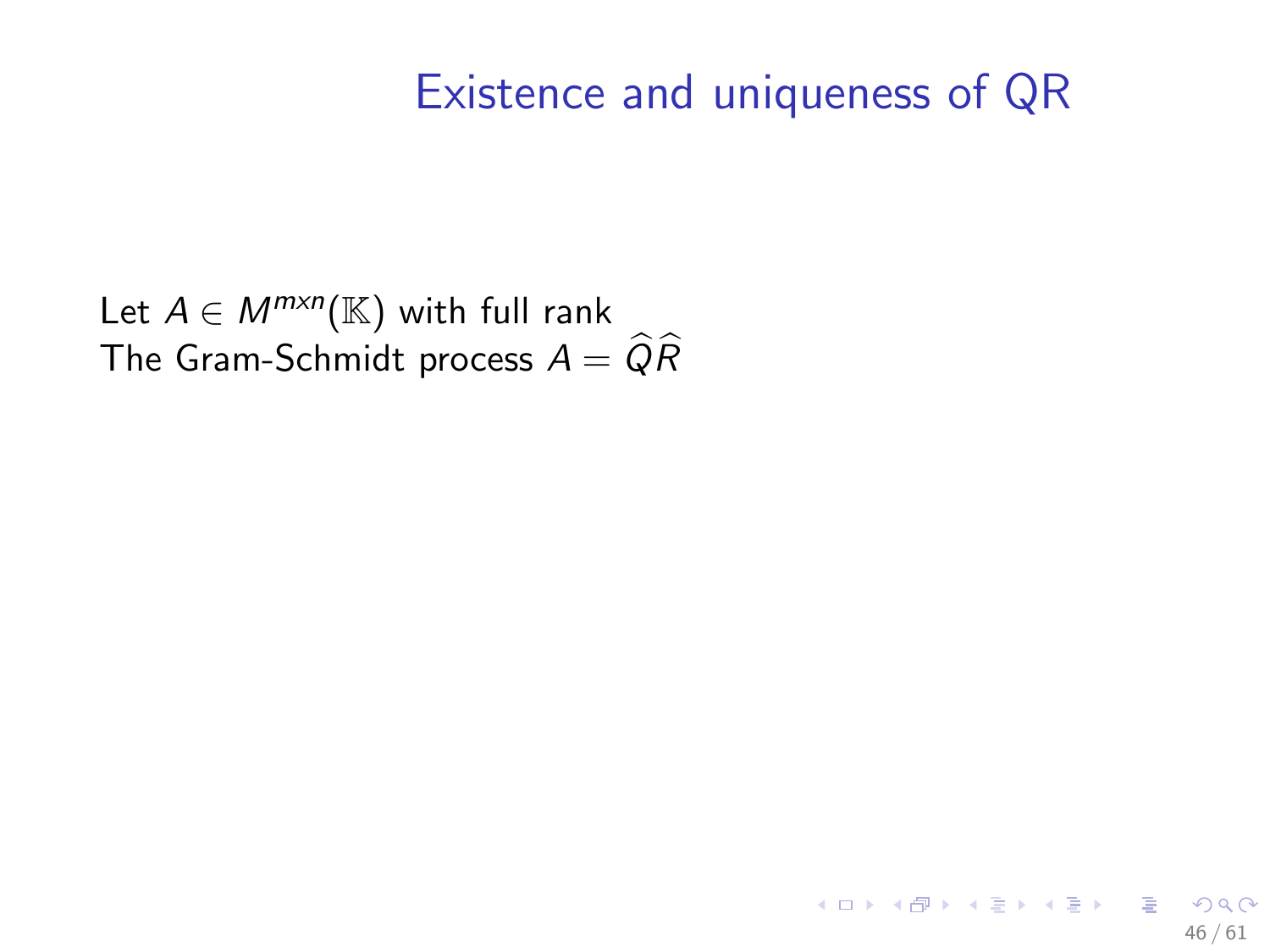46 / 61

イロト 不優 ト 不差 ト 不差 トー 差

Let  $A \in M^{m \times n}(\mathbb{K})$  with full rank The Gram-Schmidt process  $A = \widehat{Q}\widehat{R}$ Induction:  $n=1$ ,  $v_1 = zq_1 \frac{||u_1||}{z}$  $\frac{u_{1||}}{z}$  wirh  $|z|=1$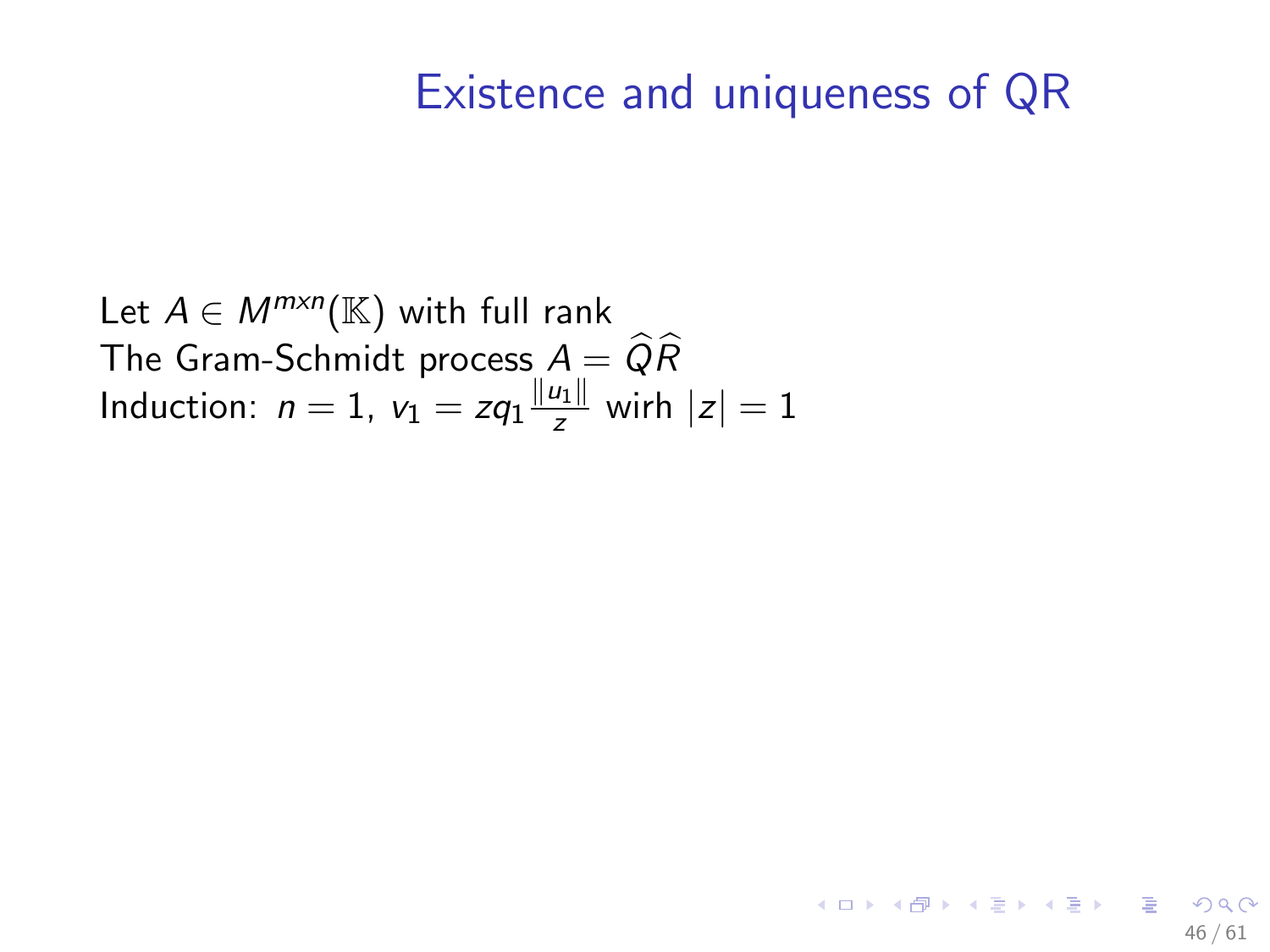46 / 61

イロト 不優 ト 不差 ト 不差 トー 差

Let  $A \in M^{m \times n}(\mathbb{K})$  with full rank The Gram-Schmidt process  $A = \widehat{Q}\widehat{R}$ Induction:  $n=1$ ,  $v_1 = zq_1 \frac{||u_1||}{z}$  $\frac{u_{1||}}{z}$  wirh  $|z|=1$ For *n*,  $q_1$ , ...  $q_{n-1}$  are fixed  $\Rightarrow$   $q_n = \frac{z u_n}{|u_n|}$  $\frac{zu_n}{\|u_n\|}$  with  $|z|=1$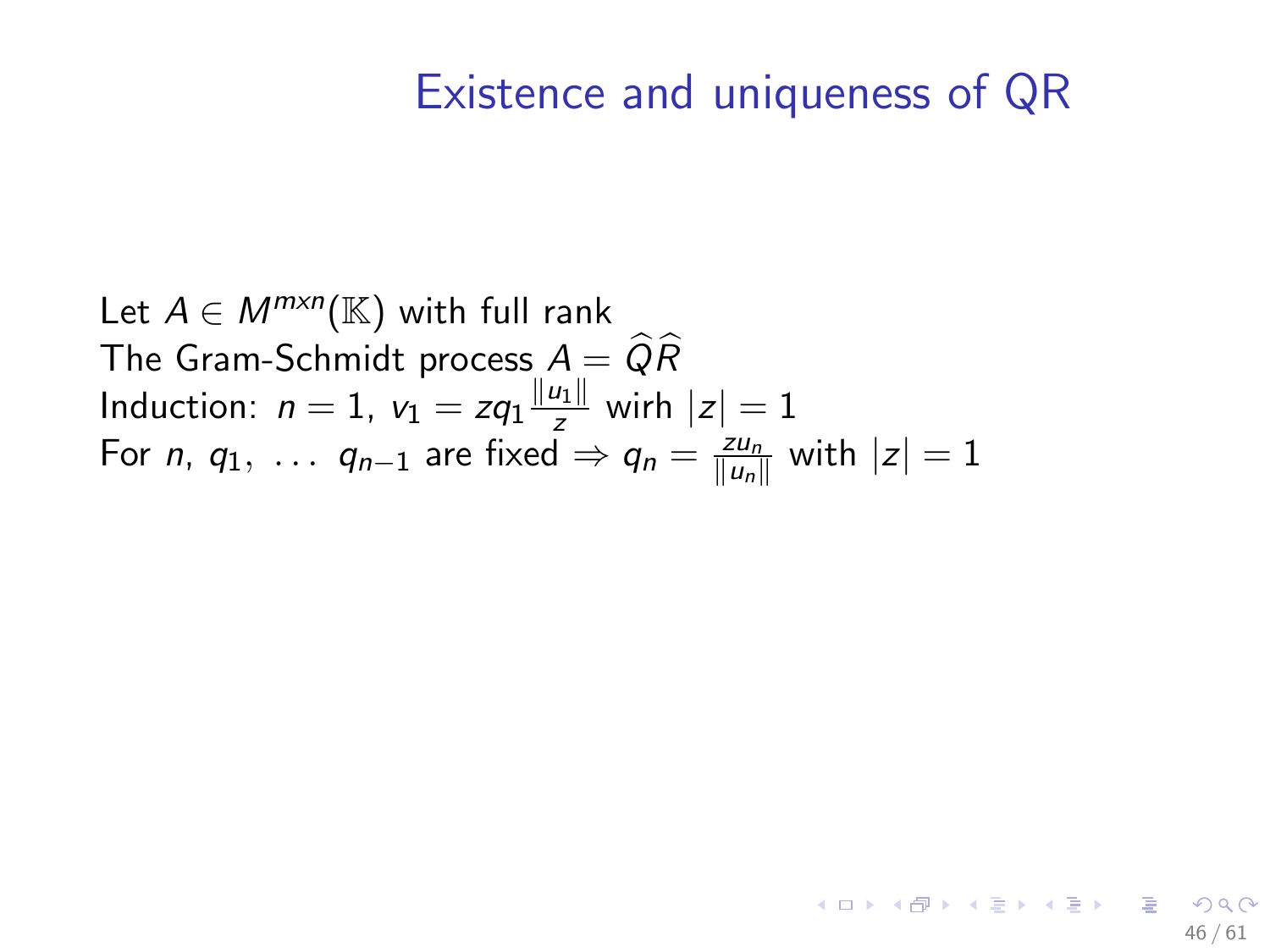46 / 61

K ロンス 御 > ス ヨ > ス ヨ > ニ ヨ

Let  $A \in M^{m \times n}(\mathbb{K})$  with full rank The Gram-Schmidt process  $A = \widehat{Q}\widehat{R}$ Induction:  $n=1$ ,  $v_1 = zq_1 \frac{||u_1||}{z}$  $\frac{u_{1||}}{z}$  wirh  $|z|=1$ For *n*,  $q_1$ , ...  $q_{n-1}$  are fixed  $\Rightarrow$   $q_n = \frac{z u_n}{|u_n|}$  $\frac{zu_n}{\|u_n\|}$  with  $|z|=1$  $A = Q'R'$  $r_{i,i} = zr_i^{'}$  $\dot{z}_{i,i},\,\,|z|=1$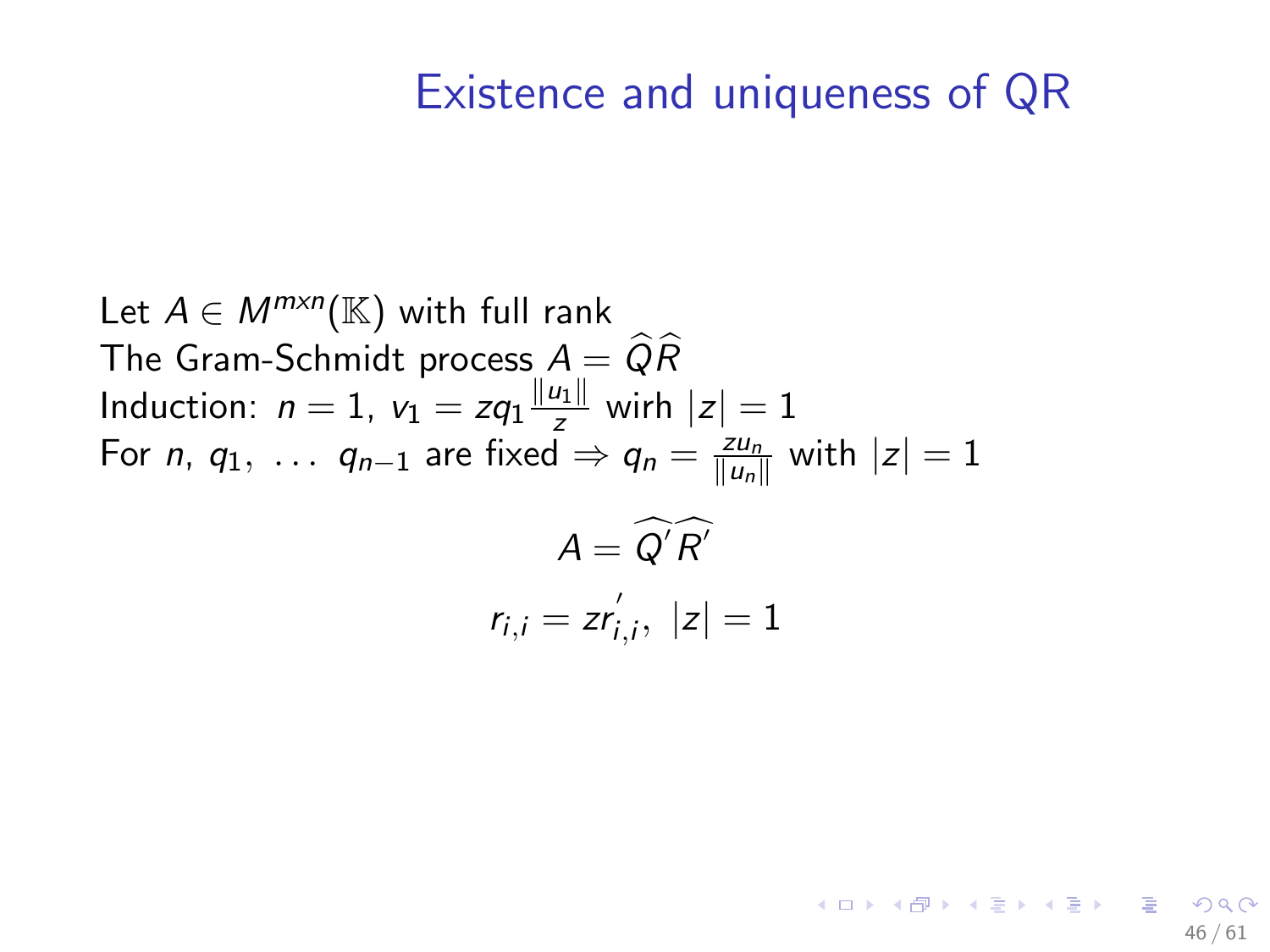$$
a_1=[1\ \epsilon_0\ 0\ 0]^*,\ a_2=[1\ 0\ \epsilon_0\ 0]^*,\ a_3=[1\ 0\ 0\ \epsilon_0]^*
$$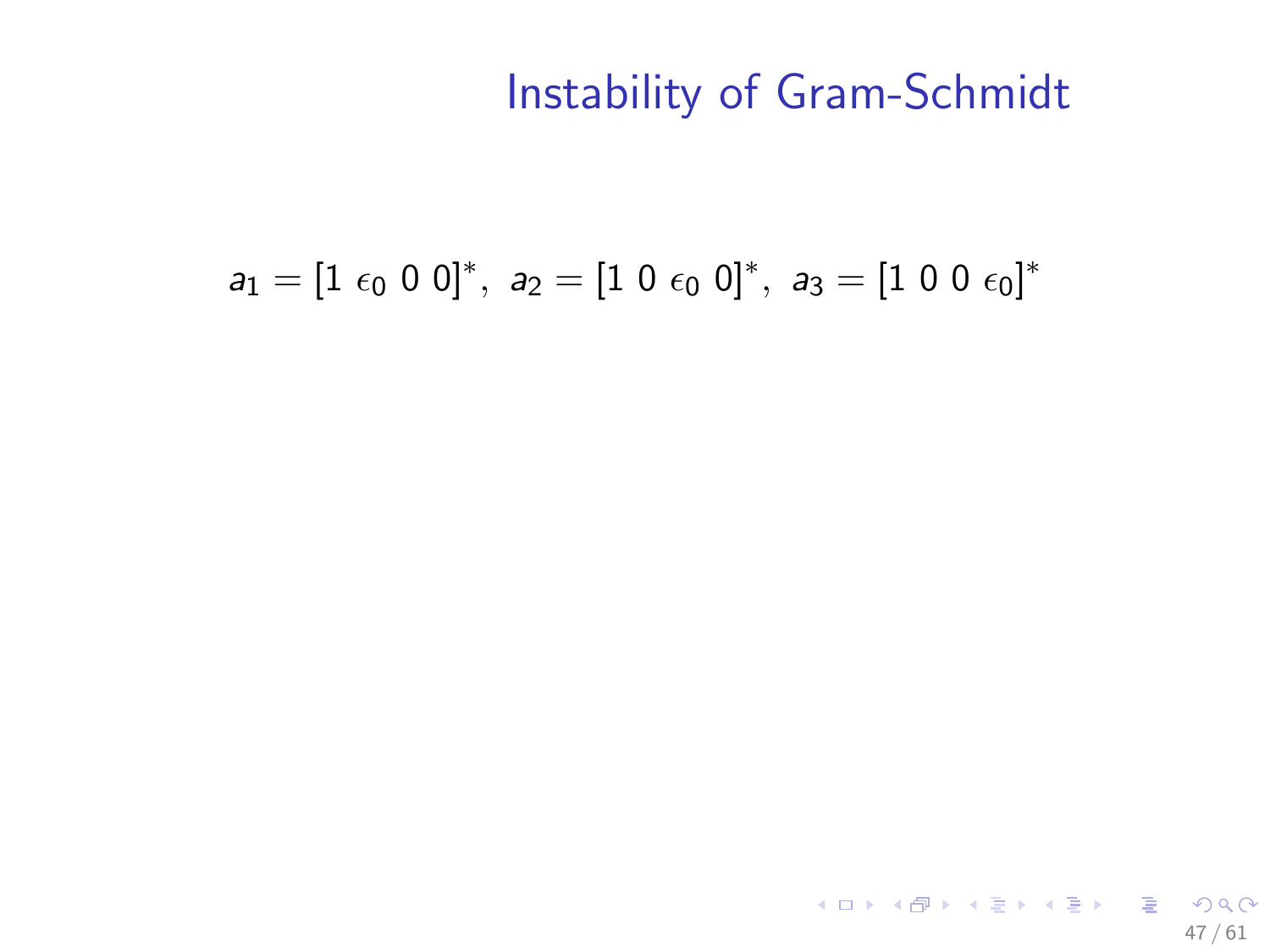$$
a_1=[1\ \epsilon_0\ 0\ 0]^*,\ a_2=[1\ 0\ \epsilon_0\ 0]^*,\ a_3=[1\ 0\ 0\ \epsilon_0]^*
$$
  

$$
\epsilon_0\epsilon,\ 1+\epsilon_0^2\approx 1
$$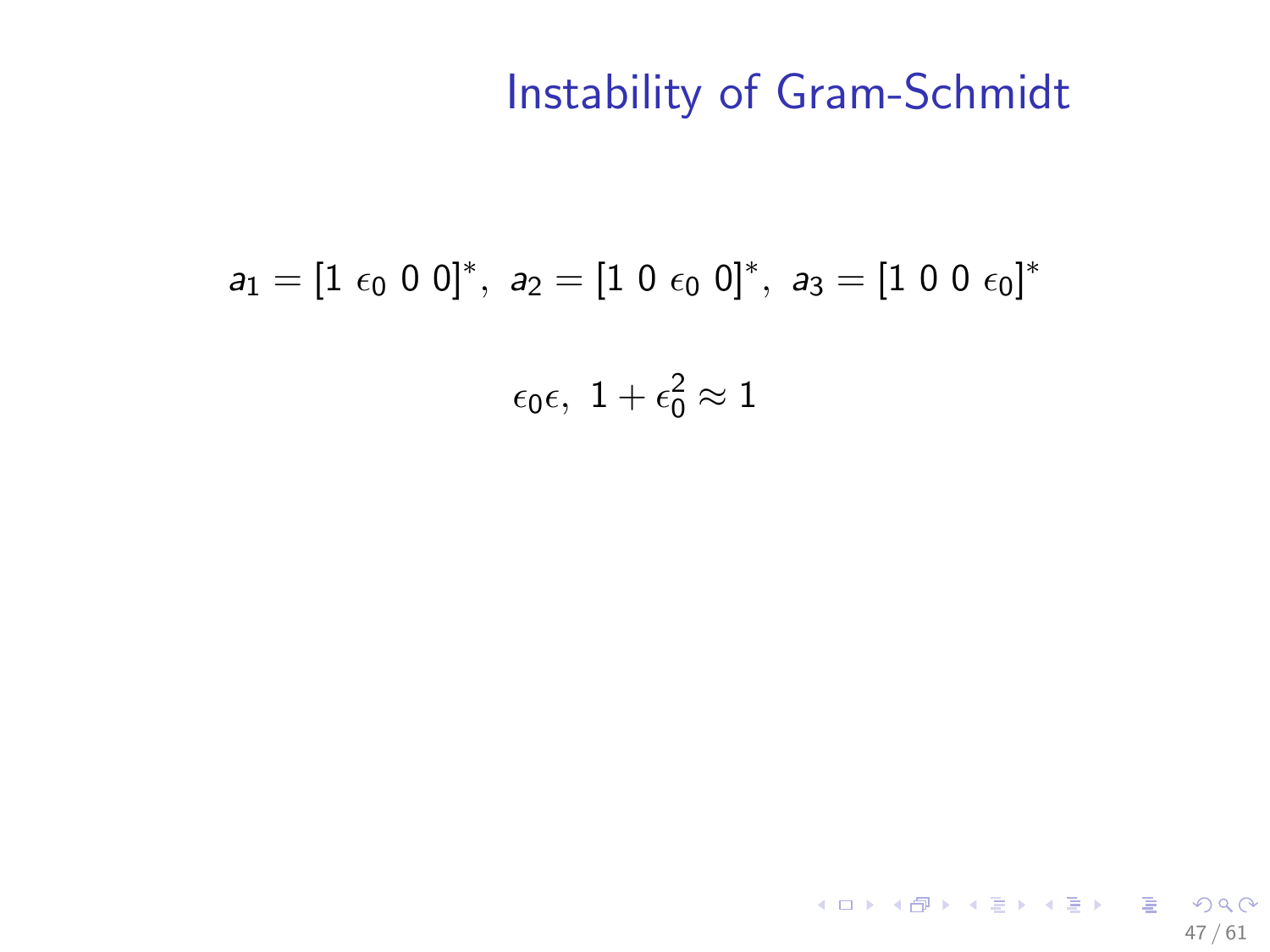$$
a_1=[1\ \varepsilon_0\ 0\ 0]^*,\ a_2=[1\ 0\ \varepsilon_0\ 0]^*,\ a_3=[1\ 0\ 0\ \varepsilon_0]^*
$$

 $\epsilon_0\epsilon, \ 1+\epsilon_0^2\approx 1$ 

$$
u_1 = a_1 = [1 \epsilon_0 \ 0 \ 0]^*
$$
  

$$
u_2 = a_2 - \frac{1}{1 + \epsilon_0^2} u_1 = [0 - \epsilon_0 \ \epsilon_0 \ 0]^*
$$
  

$$
u_3 = a_3 - \frac{1}{1 + \epsilon_0^2} u_1 - \frac{0}{\epsilon_0 \sqrt{2}} u_2 = [0 - \epsilon_0 \ 0 \ \epsilon_0]^*
$$

K ロ > K @ > K 할 > K 할 > 1 할 : X 9 Q Q\* 47 / 61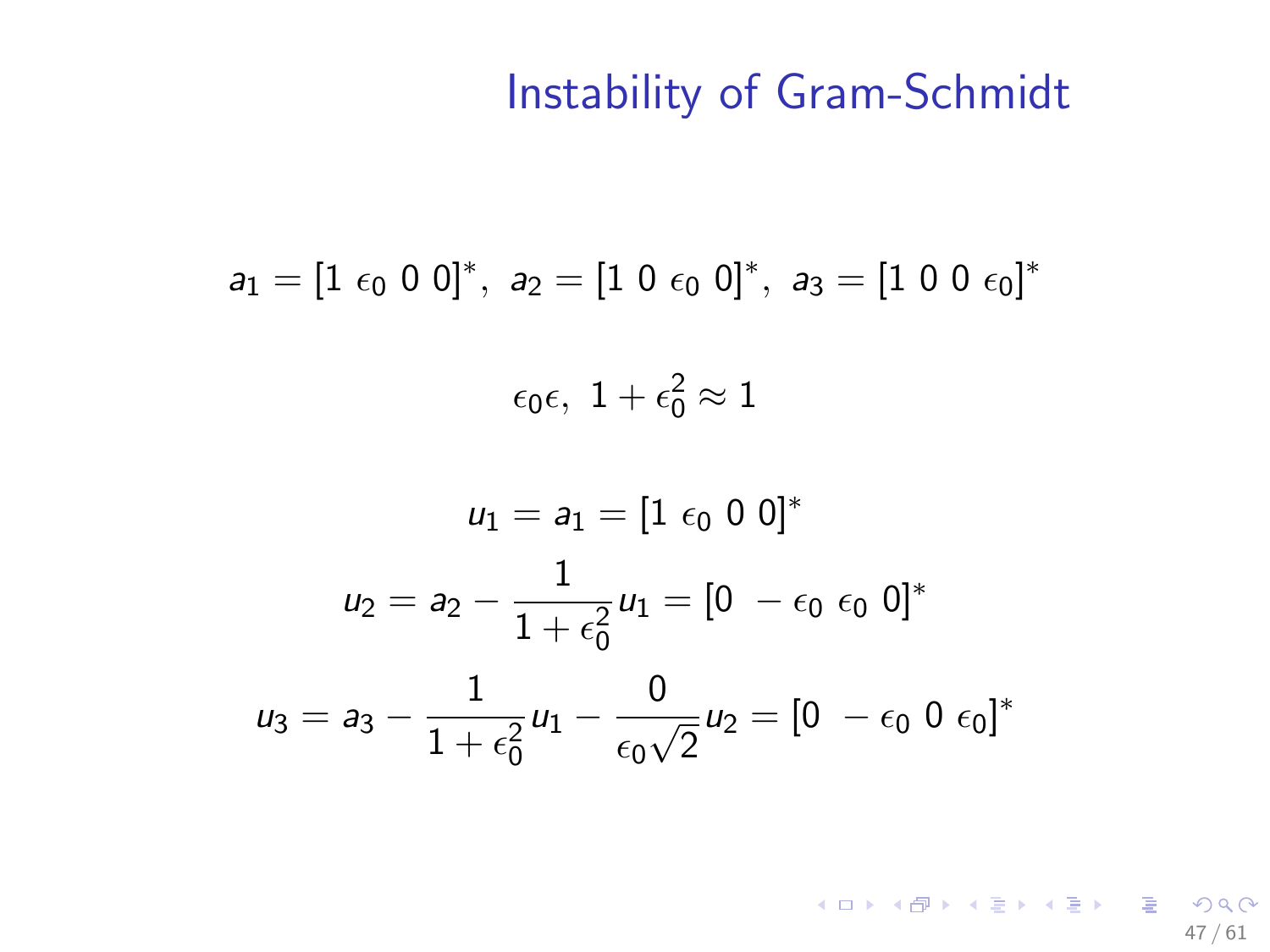$$
q_1 = [1 \epsilon_0 \ 0 \ 0]^*
$$
  

$$
q_2 = [0 \ -\frac{1}{\sqrt{2}} \ \frac{1}{\sqrt{2}} \ 0]^*
$$
  

$$
q_3 = [0 \ -\frac{1}{\sqrt{2}} \ 0 \ \frac{1}{\sqrt{2}}]^*
$$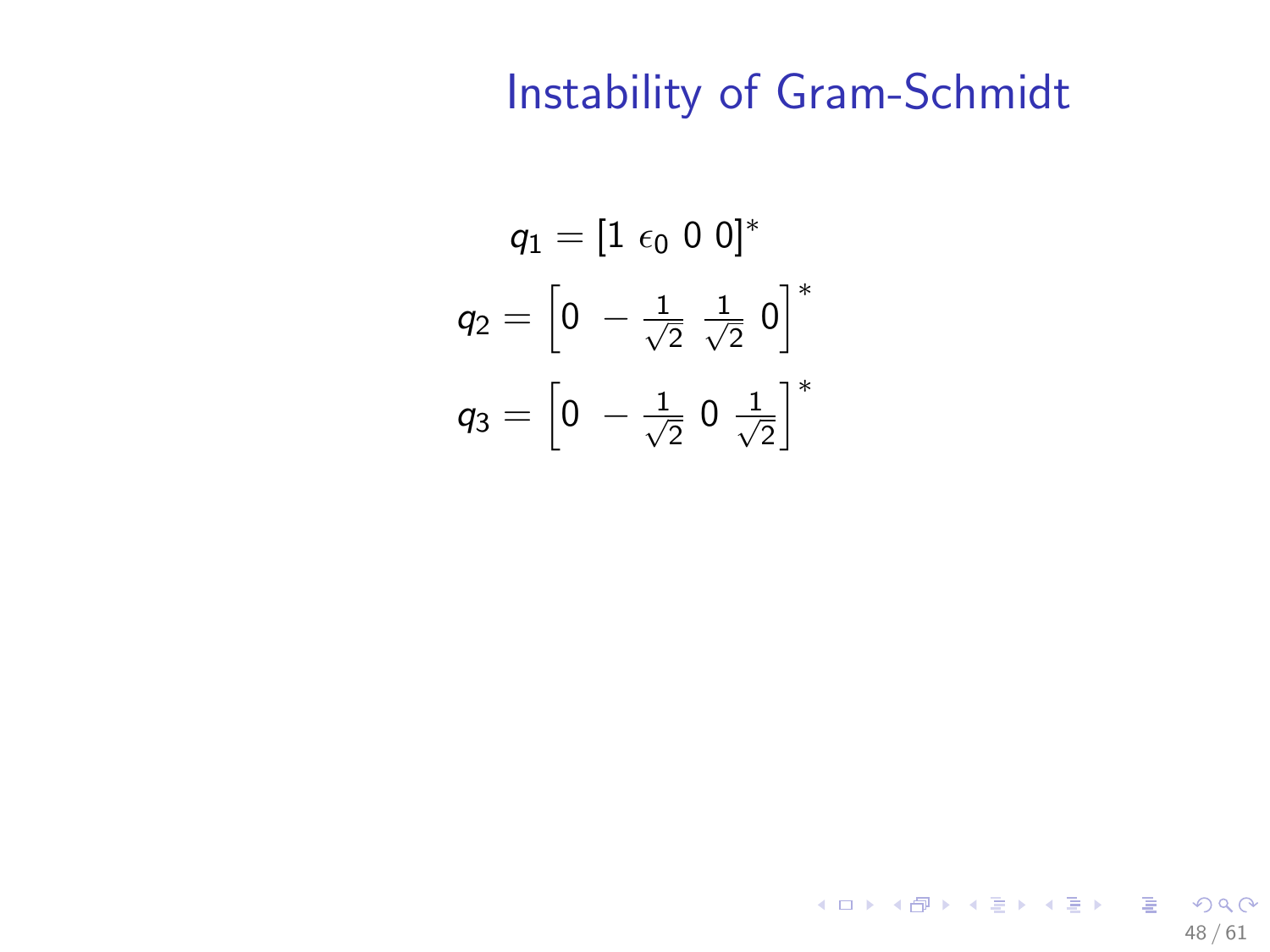$$
q_1 = [1 \epsilon_0 \ 0 \ 0]^*
$$
  

$$
q_2 = [0 \ -\frac{1}{\sqrt{2}} \ \frac{1}{\sqrt{2}} \ 0]^*
$$
  

$$
q_3 = [0 \ -\frac{1}{\sqrt{2}} \ 0 \ \frac{1}{\sqrt{2}}]^*
$$

$$
q_2^*q_3=\tfrac{1}{2}\neq 0
$$

K ロ ▶ K @ ▶ K 할 ▶ K 할 ▶ → 할 → 9 Q @ 48 / 61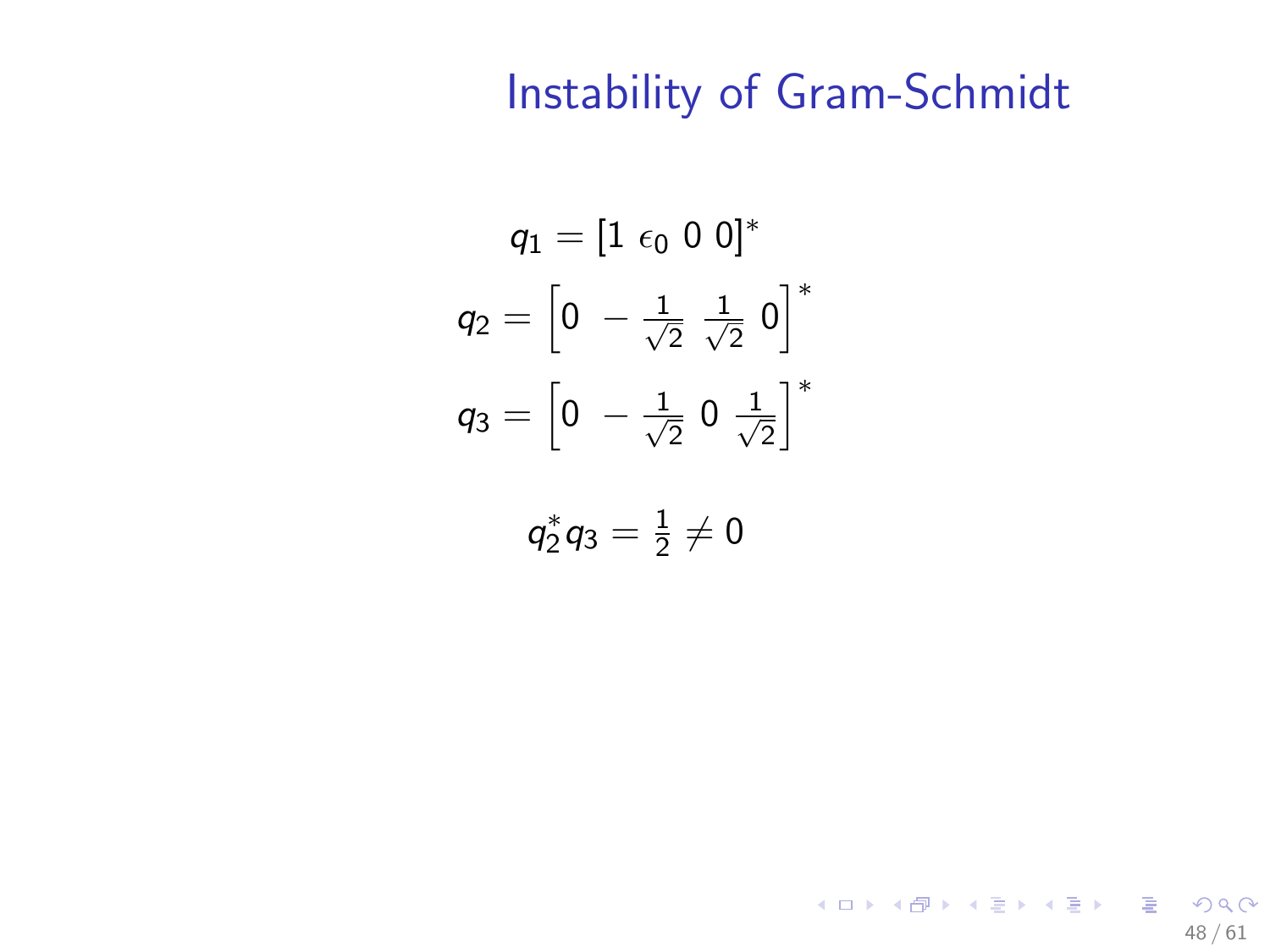$$
q_1 = [1 \epsilon_0 \ 0 \ 0]^*
$$
  

$$
q_2 = [0 \ -\frac{1}{\sqrt{2}} \ \frac{1}{\sqrt{2}} \ 0]^*
$$
  

$$
q_3 = [0 \ -\frac{1}{\sqrt{2}} \ 0 \ \frac{1}{\sqrt{2}}]^*
$$

$$
q_2^*q_3=\tfrac{1}{2}\neq 0
$$

$$
\widehat{Q'} = \begin{bmatrix} 1 & 0 & 0 \\ \epsilon_0 & -\frac{1}{\sqrt{2}} & -\frac{1}{\sqrt{2}} \\ 0 & \frac{1}{\sqrt{2}} & 0 \\ 0 & 0 & \frac{1}{\sqrt{2}} \end{bmatrix}
$$

KID KAR KERKER E 1990 48 / 61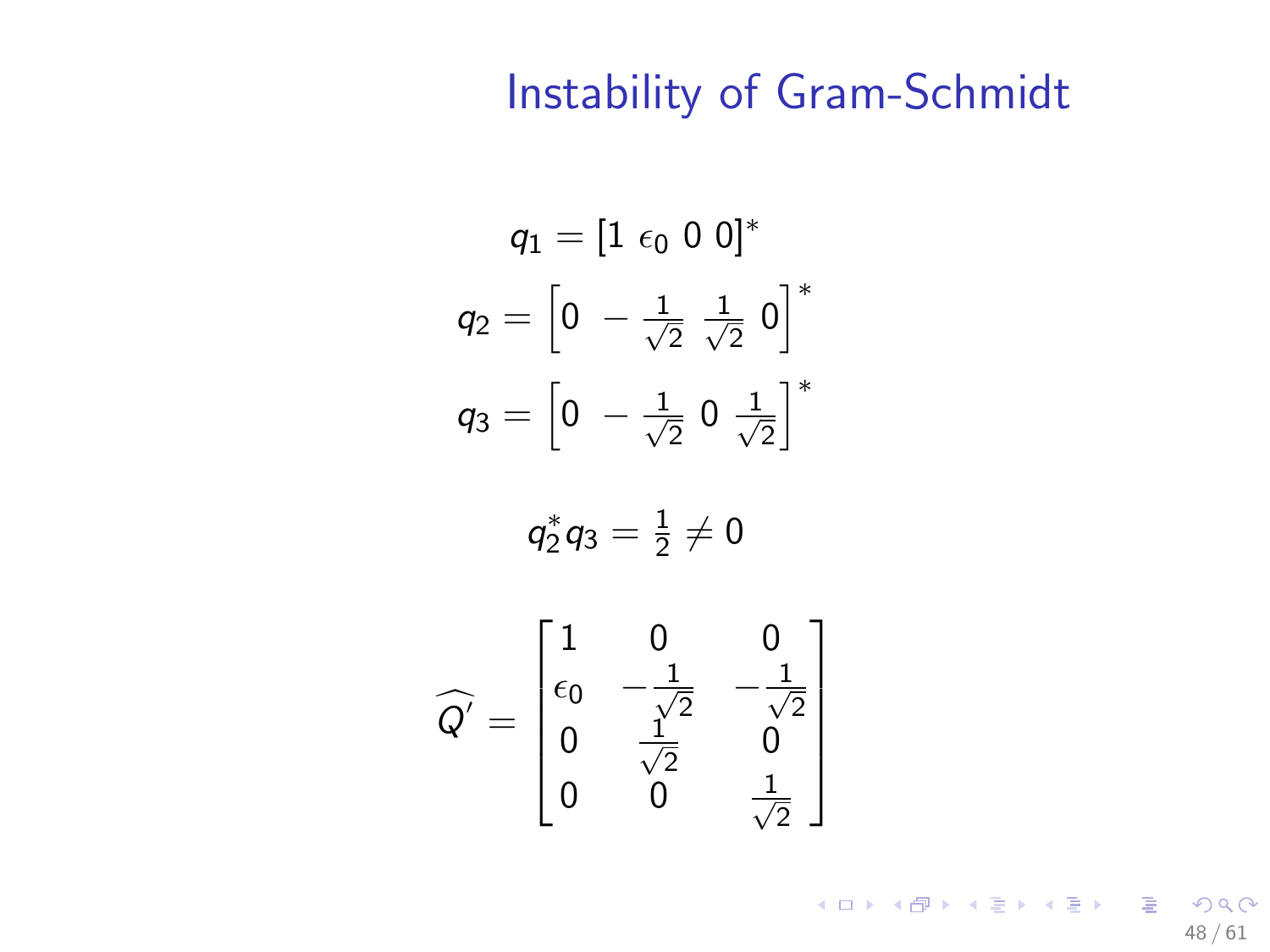$$
A = \begin{bmatrix} 1 & 1 & 1 \\ 0 & 0 & 0 \\ 0 & 0 & 0 \\ 0 & 0 & 0 \end{bmatrix} \delta A = \begin{bmatrix} 0 & 0 & 0 \\ \epsilon_0 & 0 & 0 \\ 0 & \epsilon_0 & 0 \\ 0 & 0 & \epsilon_0 \end{bmatrix}
$$

イロト 不優 ト 不思 ト 不思 トー 理  $2990$ 49 / 61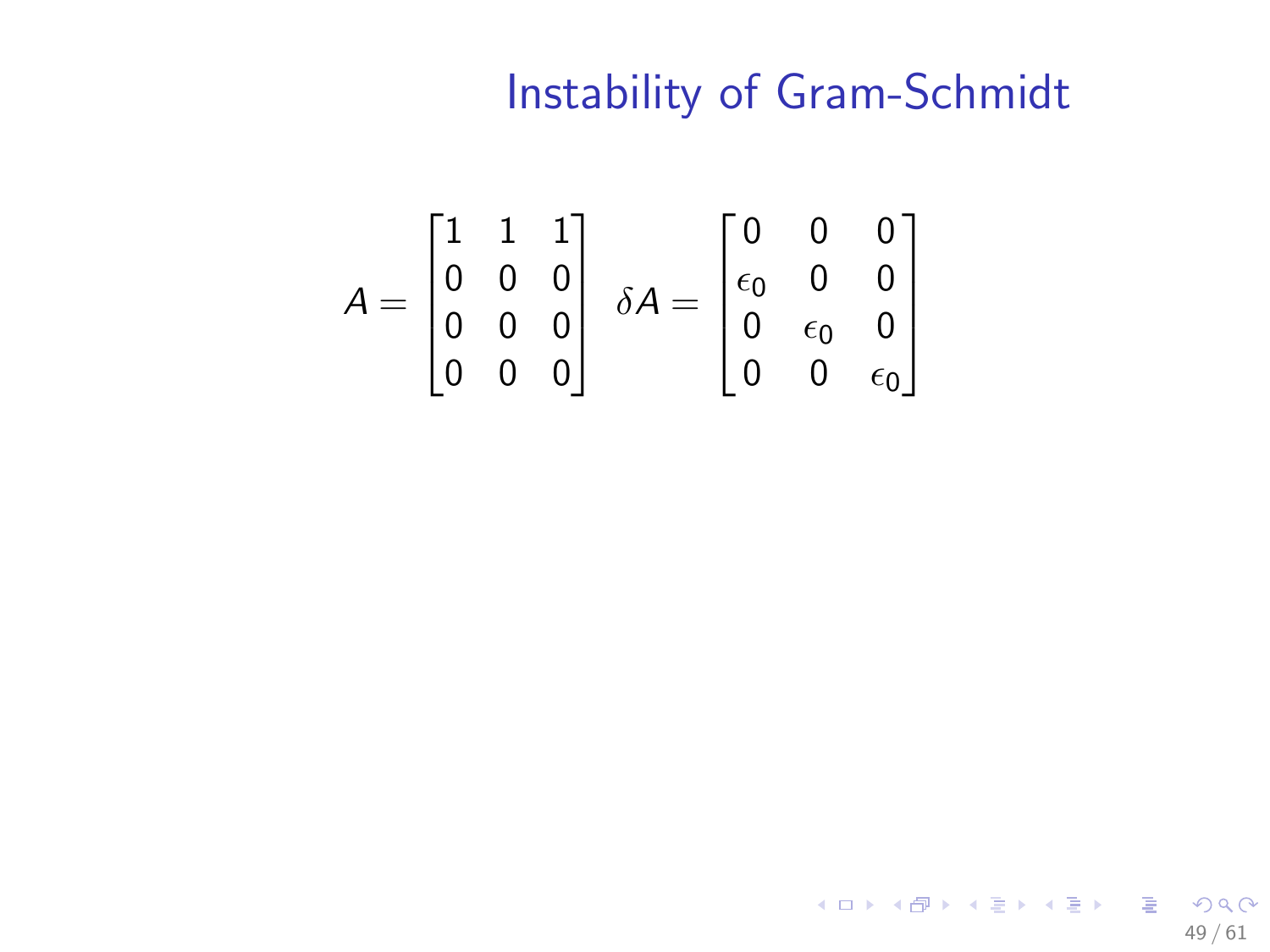49 / 61

K ロ ▶ K @ ▶ K 할 ▶ K 할 ▶ → 할 → 9 Q @

$$
A = \begin{bmatrix} 1 & 1 & 1 \\ 0 & 0 & 0 \\ 0 & 0 & 0 \\ 0 & 0 & 0 \end{bmatrix} \delta A = \begin{bmatrix} 0 & 0 & 0 \\ \epsilon_0 & 0 & 0 \\ 0 & \epsilon_0 & 0 \\ 0 & 0 & \epsilon_0 \end{bmatrix}
$$

$$
A = \begin{bmatrix} 1 & 0 & 0 \\ 0 & 0 & 0 \\ 0 & 0 & 0 \\ 0 & 0 & 0 \end{bmatrix} \begin{bmatrix} 1 & 1 & 1 \\ 0 & 0 & 0 \\ 0 & 0 & 0 \end{bmatrix} = \widehat{Q}\widehat{R}
$$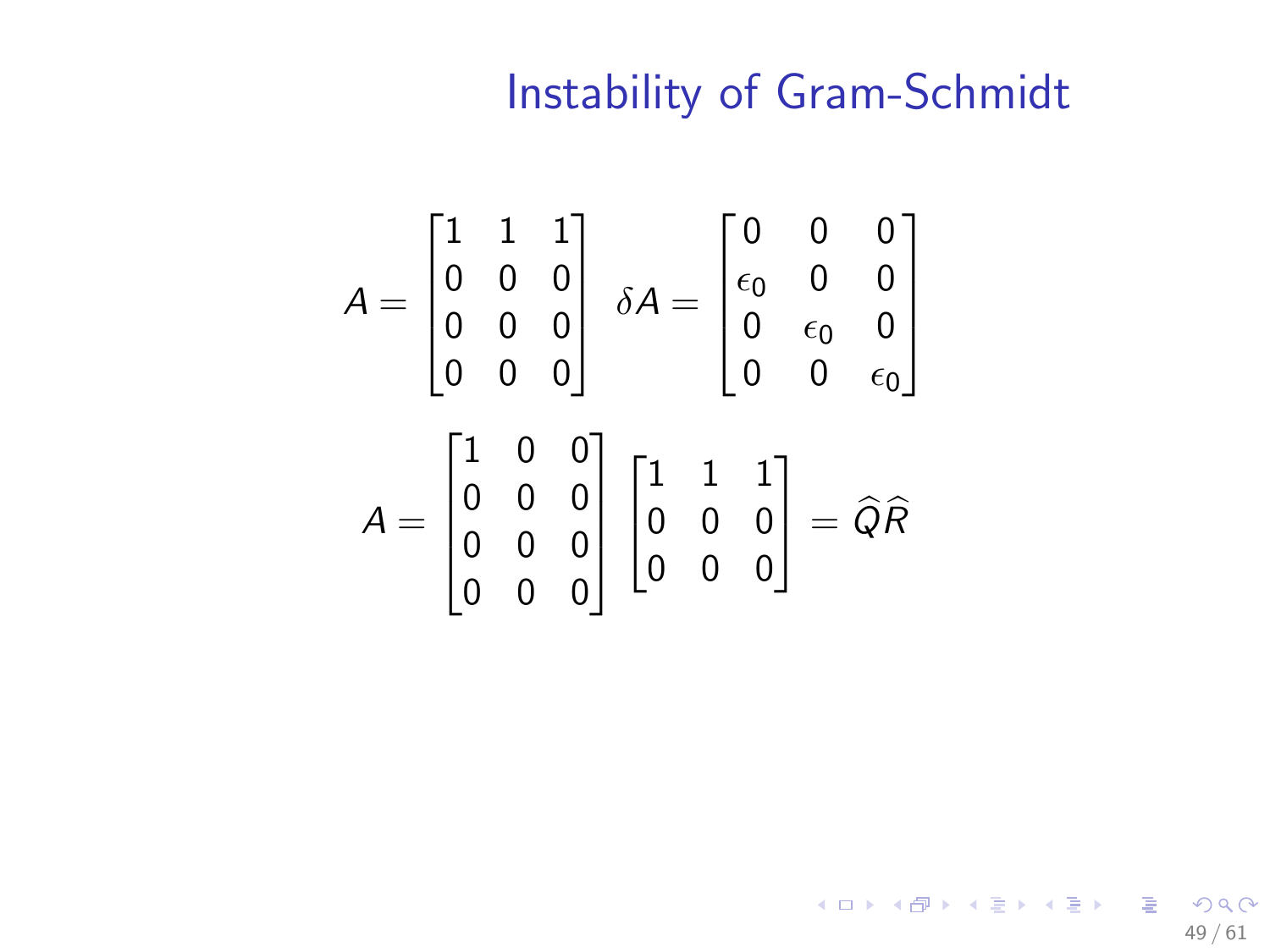$$
A = \begin{bmatrix} 1 & 1 & 1 \\ 0 & 0 & 0 \\ 0 & 0 & 0 \\ 0 & 0 & 0 \end{bmatrix} \delta A = \begin{bmatrix} 0 & 0 & 0 \\ \epsilon_0 & 0 & 0 \\ 0 & \epsilon_0 & 0 \\ 0 & 0 & \epsilon_0 \end{bmatrix}
$$

$$
A = \begin{bmatrix} 1 & 0 & 0 \\ 0 & 0 & 0 \\ 0 & 0 & 0 \\ 0 & 0 & 0 \end{bmatrix} \begin{bmatrix} 1 & 1 & 1 \\ 0 & 0 & 0 \\ 0 & 0 & 0 \end{bmatrix} = \widehat{Q}\widehat{R}
$$

$$
||\delta A|| = \mathcal{O}(\epsilon)
$$

$$
||\widehat{Q} - \widehat{Q}'|| = \mathcal{O}\left(\frac{1}{\sqrt{2}}\right)
$$

K ロ ▶ K @ ▶ K 할 ▶ K 할 ▶ → 할 → 9 Q @ 49 / 61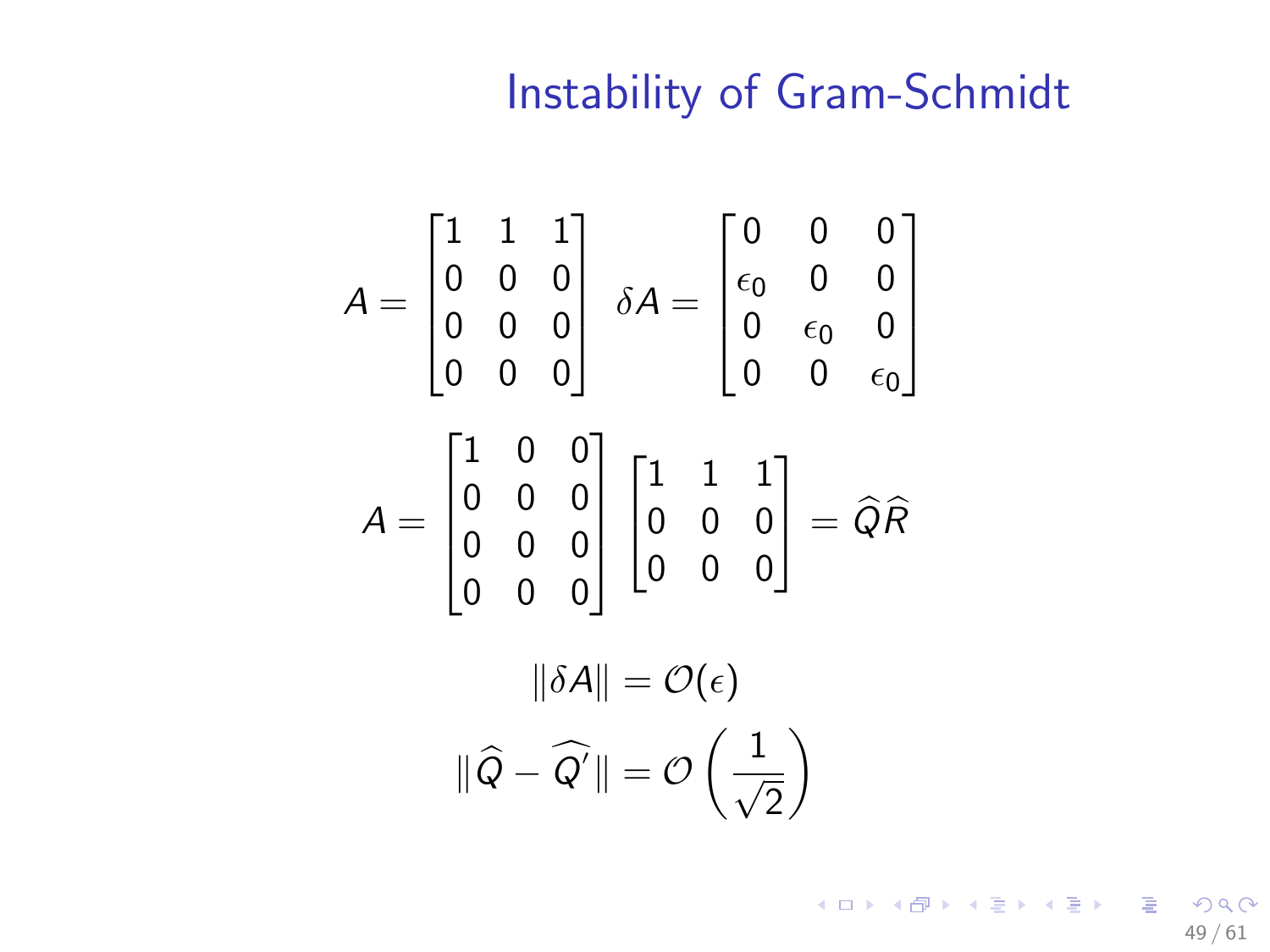$$
u_k^{(1)} = v_k - \frac{u_1^* v_k}{u_1^* u_1} u_1
$$
  

$$
u_k^{(2)} = u_k^{(2)} - \frac{u_1^* u_k^{(2)}}{u_1^* u_1} u_1
$$
  

$$
u_k^{(3)} = u_k^{(3)} - \frac{u_1^* u_k^{(2)}}{u_1^* u_1} u_1
$$

$$
u_k^{(k-1)} = u_k^{(k-1)} - \frac{u_1^* u_k^{(k-2)}}{u_1^* u_1} u_1
$$

. . .

KID KAR KERKER E 1990 50 / 61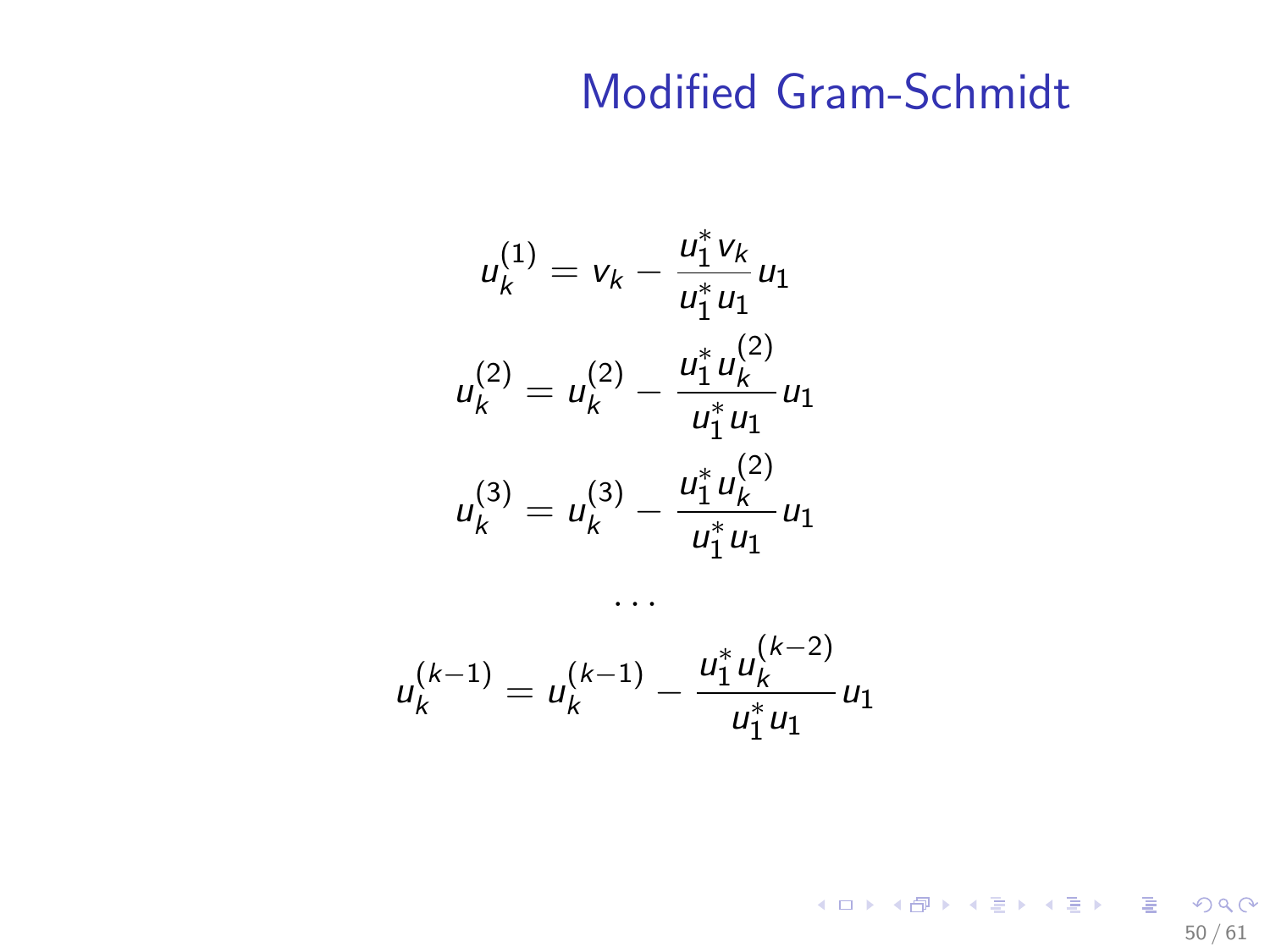$$
u_k^{(1)} = v_k - \frac{u_1^* v_k}{u_1^* u_1} u_1
$$
  

$$
u_k^{(2)} = u_k^{(2)} - \frac{u_1^* u_k^{(2)}}{u_1^* u_1} u_1
$$
  

$$
u_k^{(3)} = u_k^{(3)} - \frac{u_1^* u_k^{(2)}}{u_1^* u_1} u_1
$$

$$
u_k^{(k-1)} = u_k^{(k-1)} - \frac{u_1^* u_k^{(k-2)}}{u_1^* u_1} u_1
$$

$$
u_k = u_k^{(k-1)}
$$

. . .

K ロ ▶ K @ ▶ K 할 ▶ K 할 ▶ → 할 → 9 Q @ 50 / 61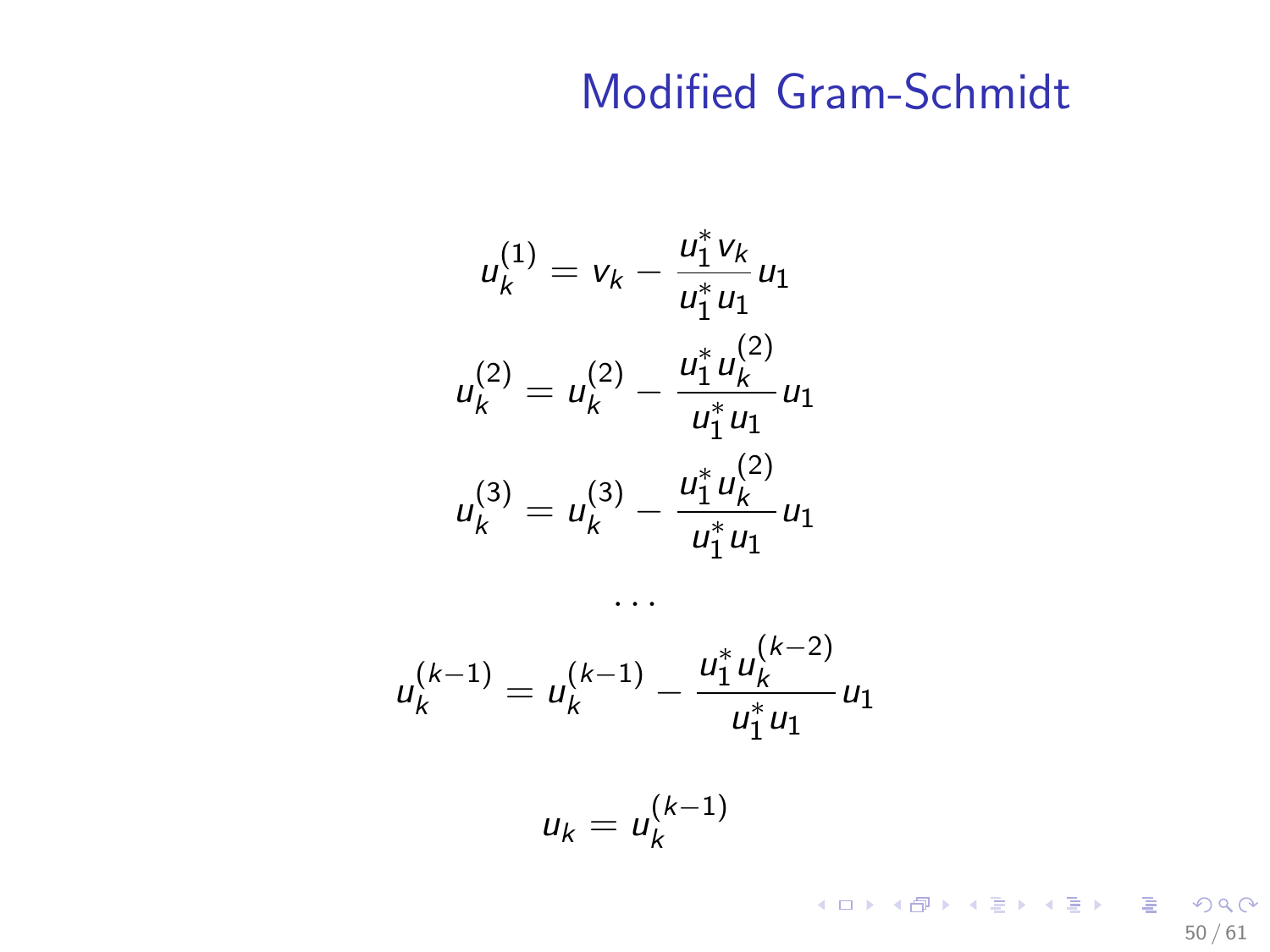$$
u_1 = a_1 = [1 \epsilon_0 \ 0 \ 0]^*
$$
  
\n
$$
u_2 = a_2 - \frac{1}{1 + \epsilon_0^2} u_1 = [0 - \epsilon_0 \ \epsilon_0 \ 0]^*
$$
  
\n
$$
u_3^{(1)} = a_3 - \frac{1}{1 + \epsilon_0^2} u_1 = [0 - \epsilon_0 \ 0 \ \epsilon_0]^*
$$
  
\n
$$
u_3^{(2)} = u_3^{(1)} - \frac{\epsilon_0^2}{2\epsilon_0^2} u_2 = \left[0 - \frac{\epsilon_0}{2} - \frac{\epsilon_0}{2} \ \epsilon_0\right]^*
$$

KID KAR KERKER E 1990 51 / 61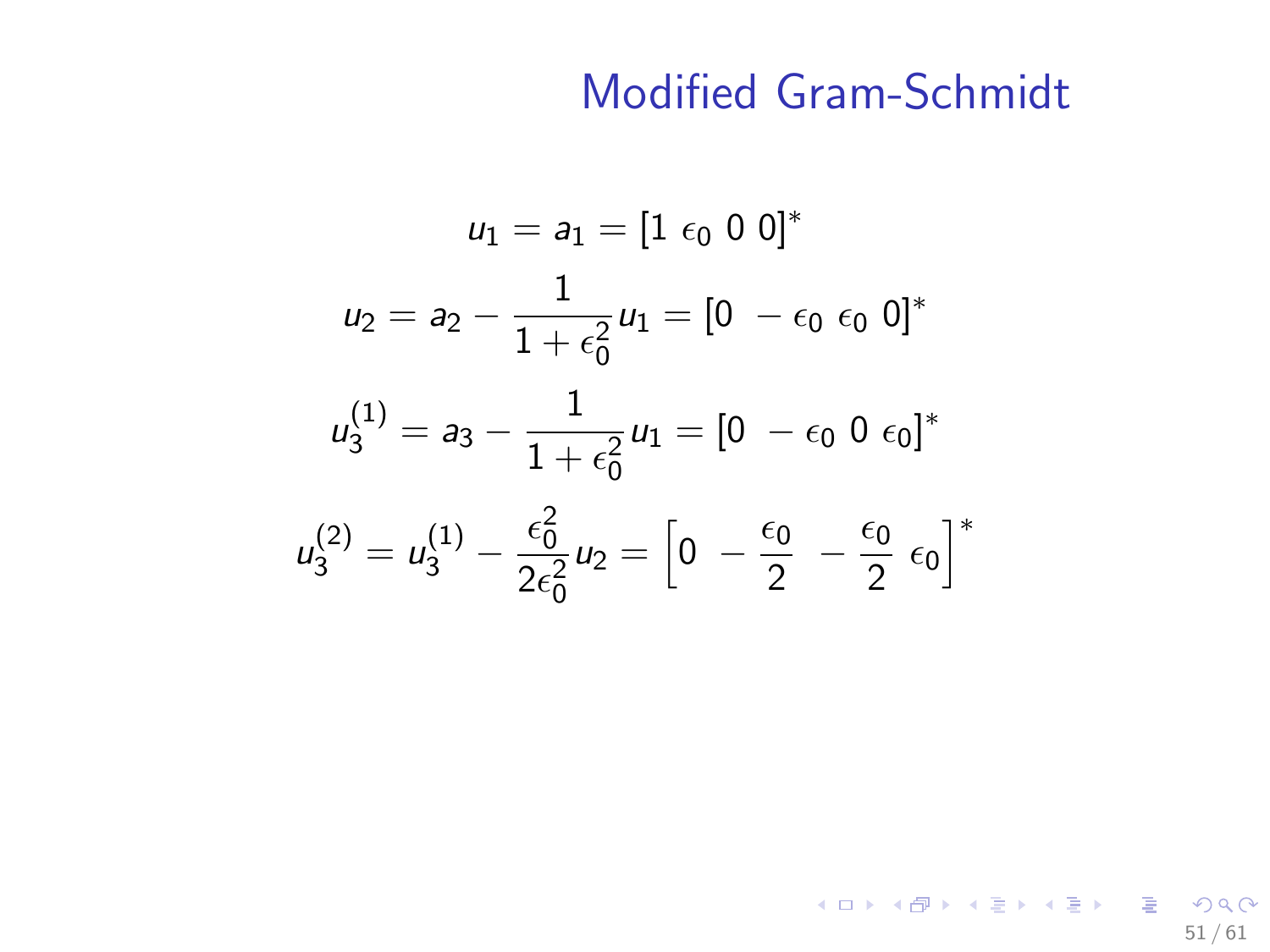$$
u_1 = a_1 = [1 \epsilon_0 \ 0 \ 0]^*
$$
  
\n
$$
u_2 = a_2 - \frac{1}{1 + \epsilon_0^2} u_1 = [0 - \epsilon_0 \ \epsilon_0 \ 0]^*
$$
  
\n
$$
u_3^{(1)} = a_3 - \frac{1}{1 + \epsilon_0^2} u_1 = [0 - \epsilon_0 \ 0 \ \epsilon_0]^*
$$
  
\n
$$
u_3^{(2)} = u_3^{(1)} - \frac{\epsilon_0^2}{2\epsilon_0^2} u_2 = \left[0 - \frac{\epsilon_0}{2} - \frac{\epsilon_0}{2} \ \epsilon_0\right]^*
$$
  
\n
$$
q_1 = [1 \ \epsilon_0 \ 0 \ 0], \ q_2 = \frac{1}{\sqrt{2}} [0 - 1 \ 1 \ 0], q_3 = \frac{1}{\sqrt{6}} [0 - 1 \ -1 \ 2]
$$

KID KAR KERKER E 1990 51 / 61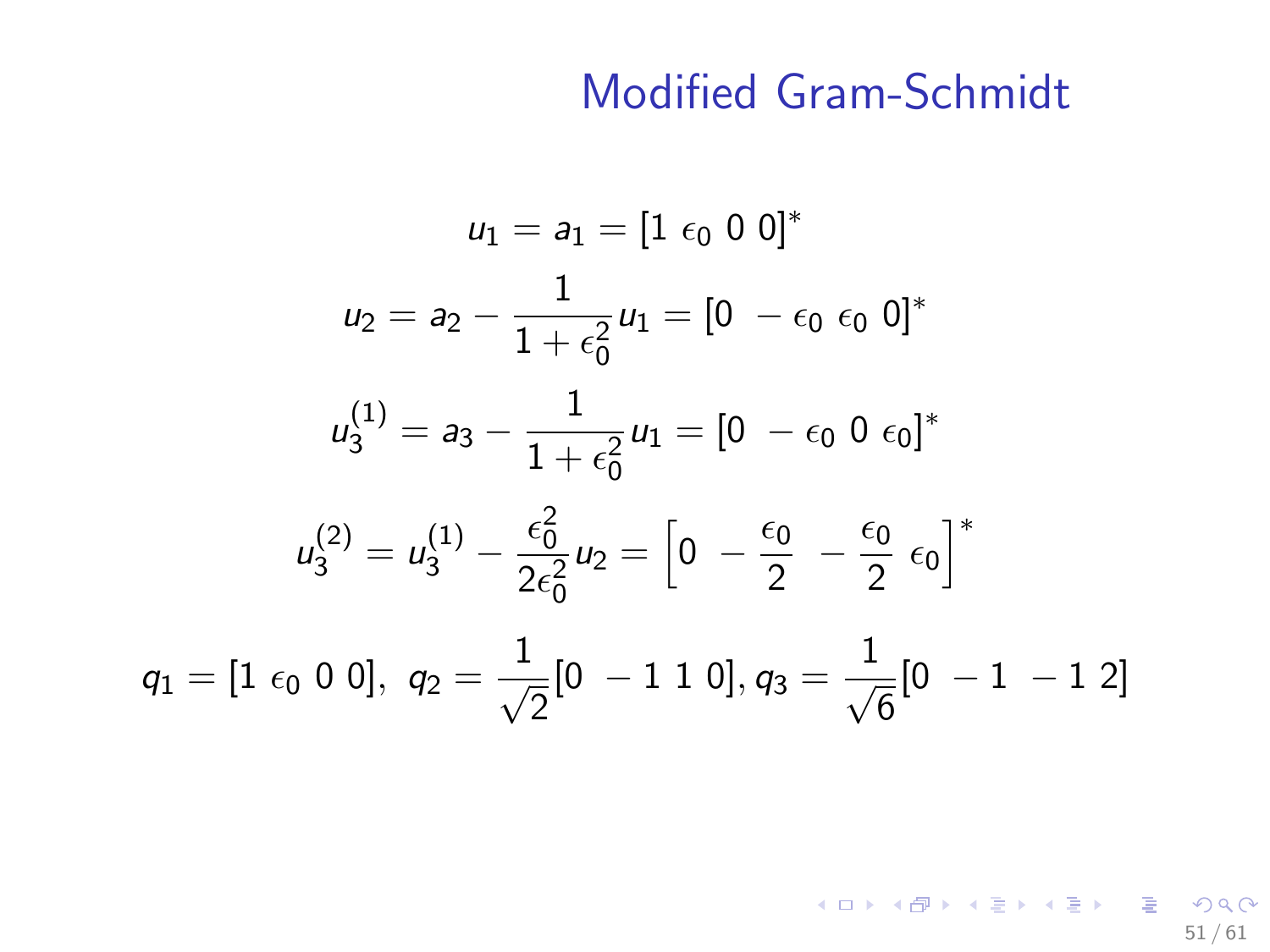$$
u_1 = a_1 = [1 \epsilon_0 \ 0 \ 0]^*
$$
  
\n
$$
u_2 = a_2 - \frac{1}{1 + \epsilon_0^2} u_1 = [0 - \epsilon_0 \ \epsilon_0 \ 0]^*
$$
  
\n
$$
u_3^{(1)} = a_3 - \frac{1}{1 + \epsilon_0^2} u_1 = [0 - \epsilon_0 \ 0 \ \epsilon_0]^*
$$
  
\n
$$
u_3^{(2)} = u_3^{(1)} - \frac{\epsilon_0^2}{2\epsilon_0^2} u_2 = \left[0 - \frac{\epsilon_0}{2} - \frac{\epsilon_0}{2} \ \epsilon_0\right]^*
$$
  
\n
$$
q_1 = [1 \ \epsilon_0 \ 0 \ 0], \ q_2 = \frac{1}{\sqrt{2}} [0 - 1 \ 1 \ 0], q_3 = \frac{1}{\sqrt{6}} [0 - 1 \ -1 \ 2]
$$
  
\n
$$
q_1^* q_2 = \frac{\epsilon_0}{\sqrt{2}}, \ q_1^* q_3 = \frac{\epsilon_0}{\sqrt{6}}, \ q_2^* q_3 = 0
$$

KID KAR KERKER E 1990 51 / 61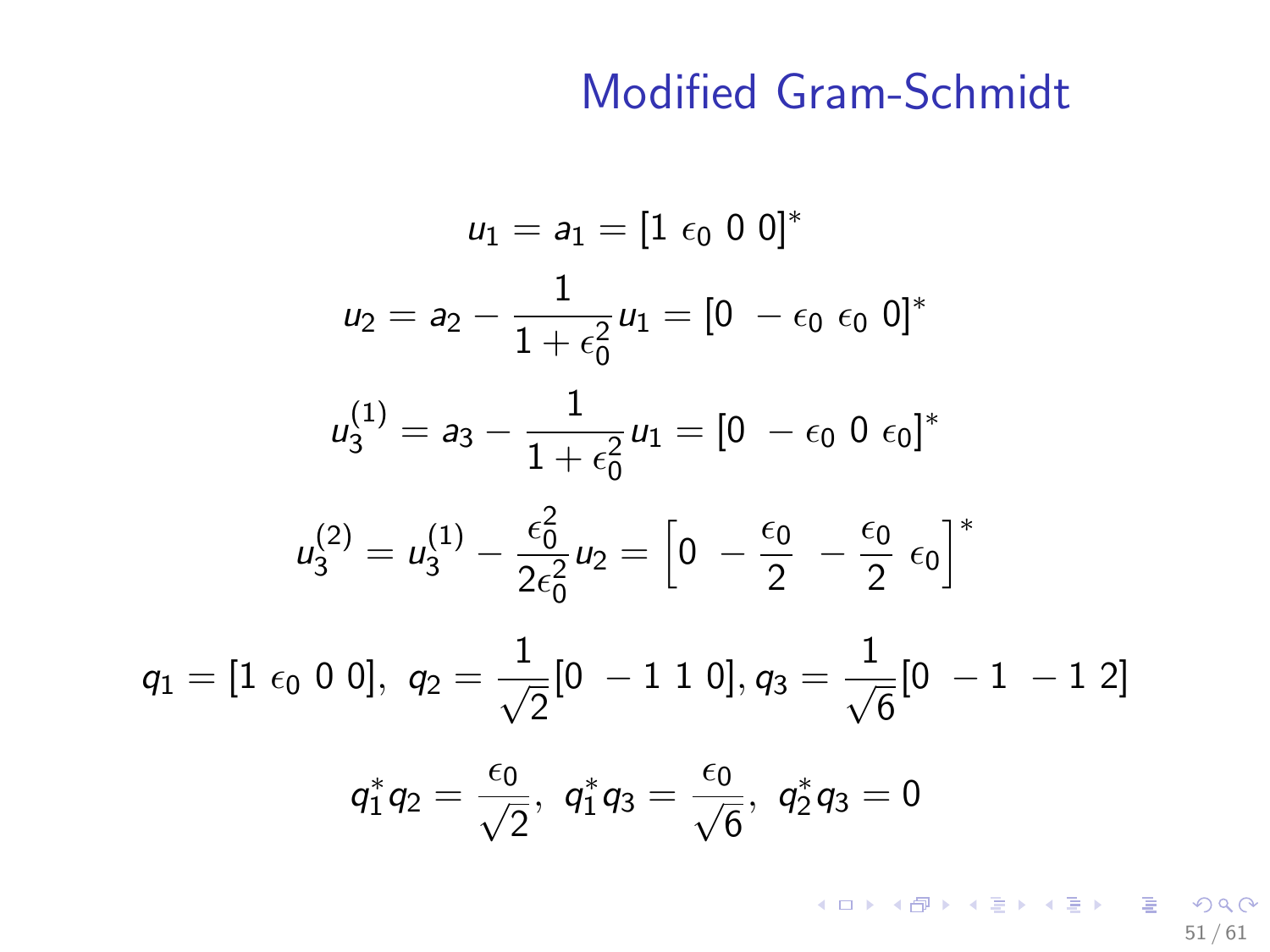Let  $A \in M^{m \times n}(\mathbb{K})$  with full rank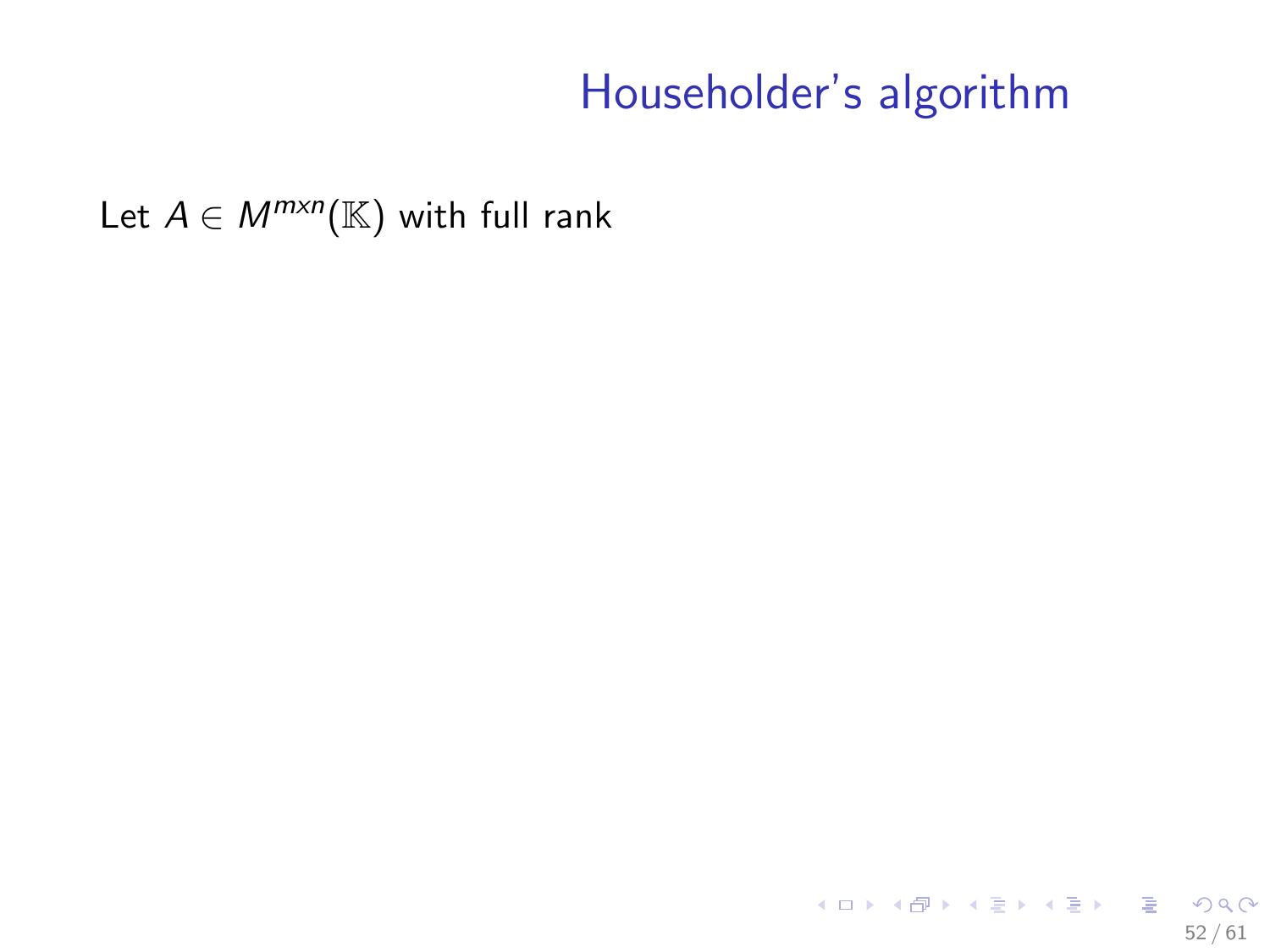52 / 61

K ロ ▶ K @ ▶ K 할 ▶ K 할 ▶ → 할 → 9 Q @

Let  $A \in M^{m \times n}(\mathbb{K})$  with full rank

$$
Q_1 A = A_1
$$
  

$$
Q_2 A_1 = A_2
$$

. . .

$$
Q_n A_{n-1} = A_n = R
$$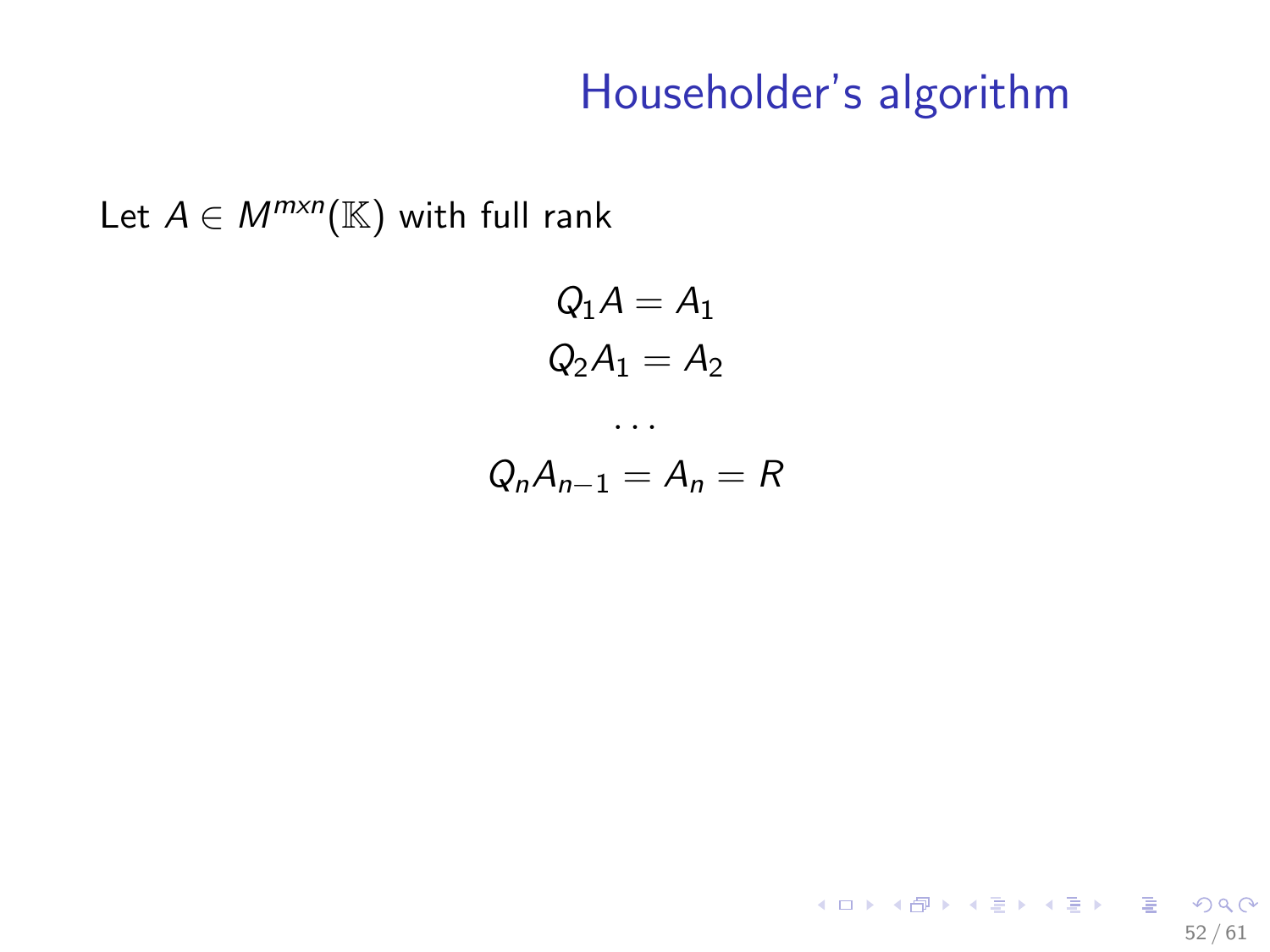Let  $A \in M^{m \times n}(\mathbb{K})$  with full rank

$$
Q_1 A = A_1
$$
  

$$
Q_2 A_1 = A_2
$$

$$
\dots
$$
  

$$
Q_n A_{n-1} = A_n = R
$$

$$
Q_n Q_{n-1} \ldots Q_1 A = R
$$

K ロ ▶ K @ ▶ K 할 ▶ K 할 ▶ → 할 → 9 Q @ 52 / 61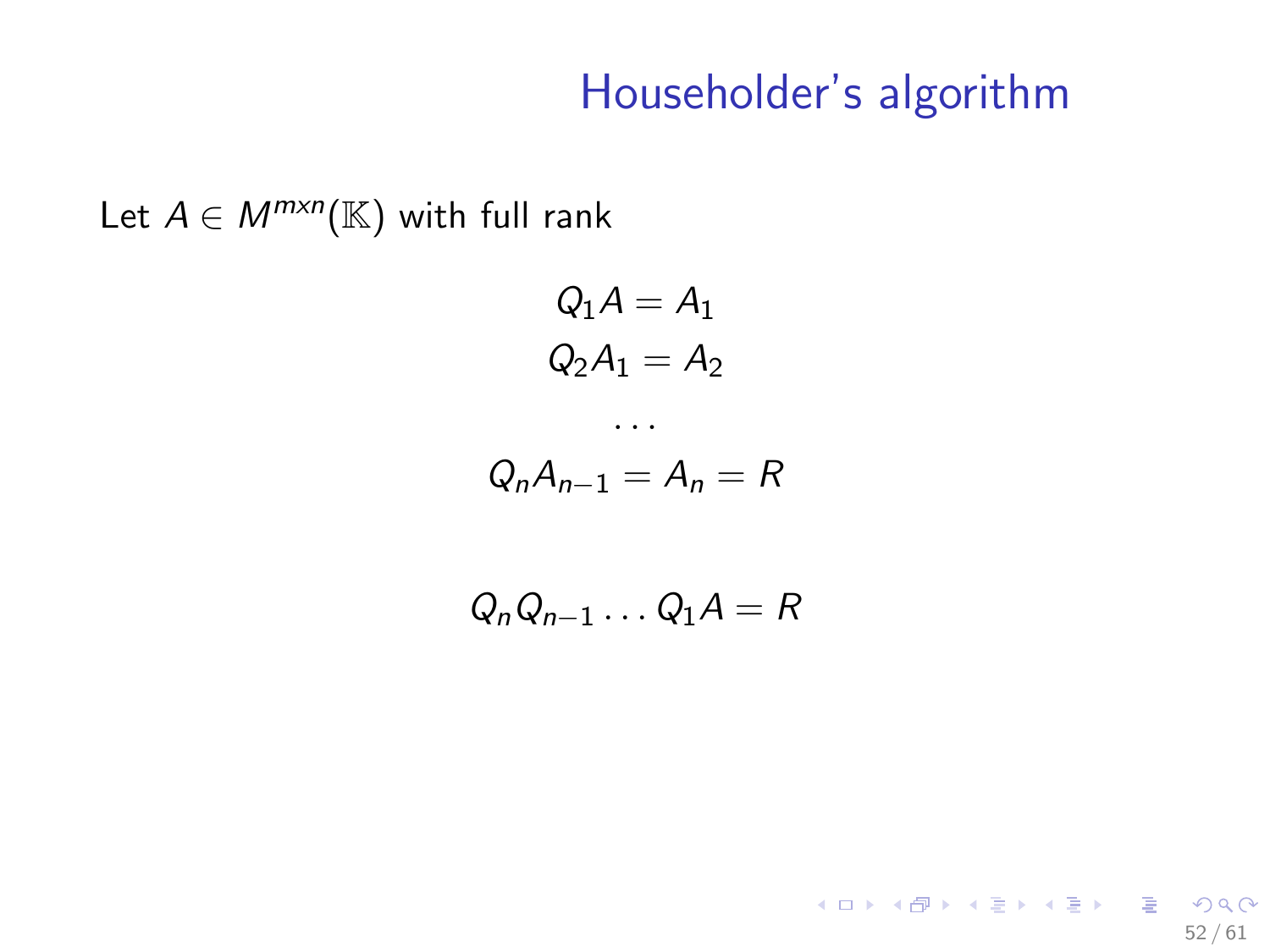Let  $A \in M^{m \times n}(\mathbb{K})$  with full rank

$$
Q_1 A = A_1
$$

$$
Q_2 A_1 = A_2
$$

$$
\cdots
$$

$$
Q_n A_{n-1} = A_n = R
$$

$$
Q_n Q_{n-1} \dots Q_1 A = R
$$
  

$$
Q_k = \begin{bmatrix} I_{k-1} & 0 \\ 0 & F \end{bmatrix}, \ F F^* = I
$$

K ロ ▶ K @ ▶ K 할 ▶ K 할 ▶ → 할 → 9 Q @ 52 / 61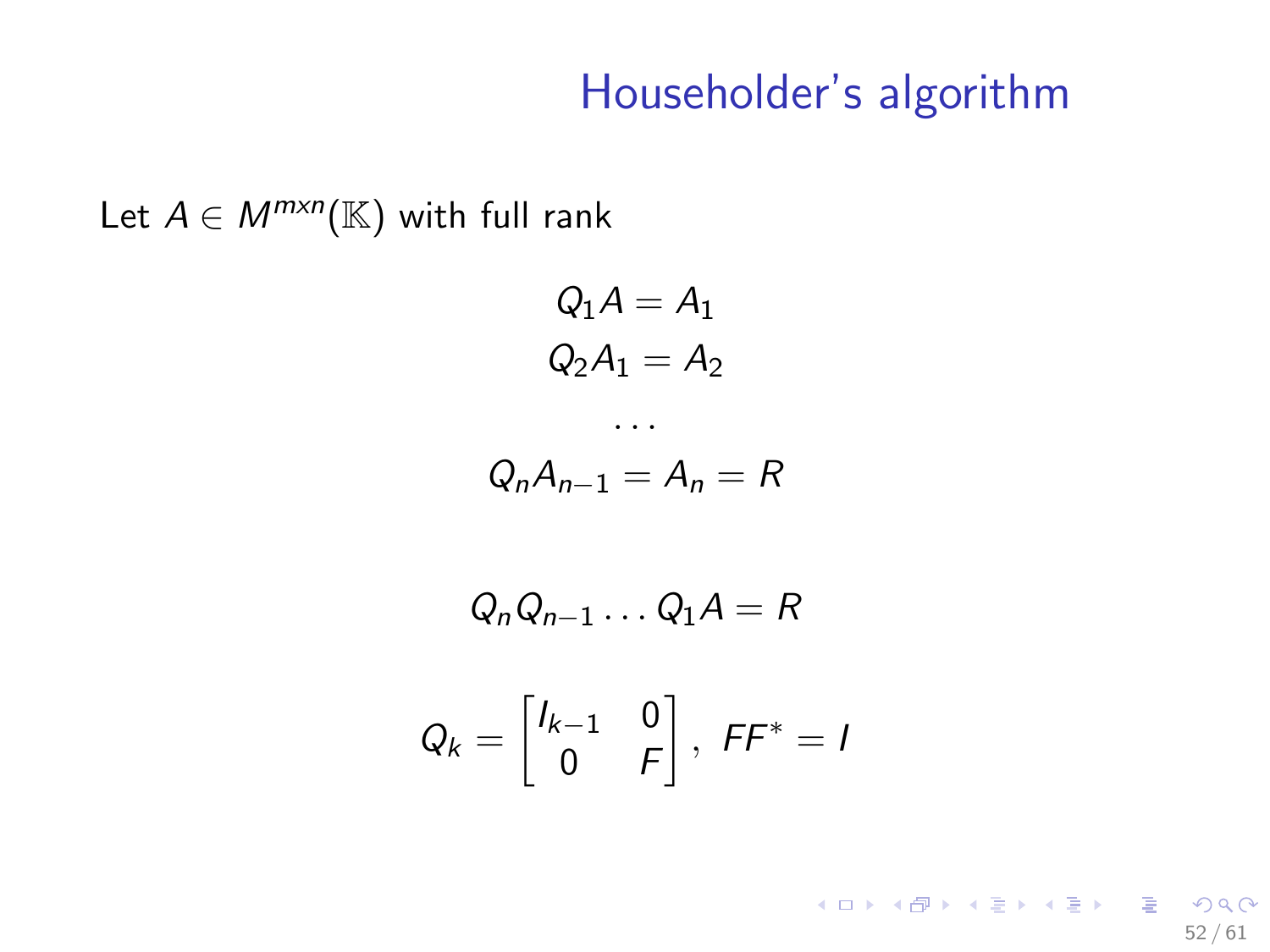$$
Fx=\|x\|e_1
$$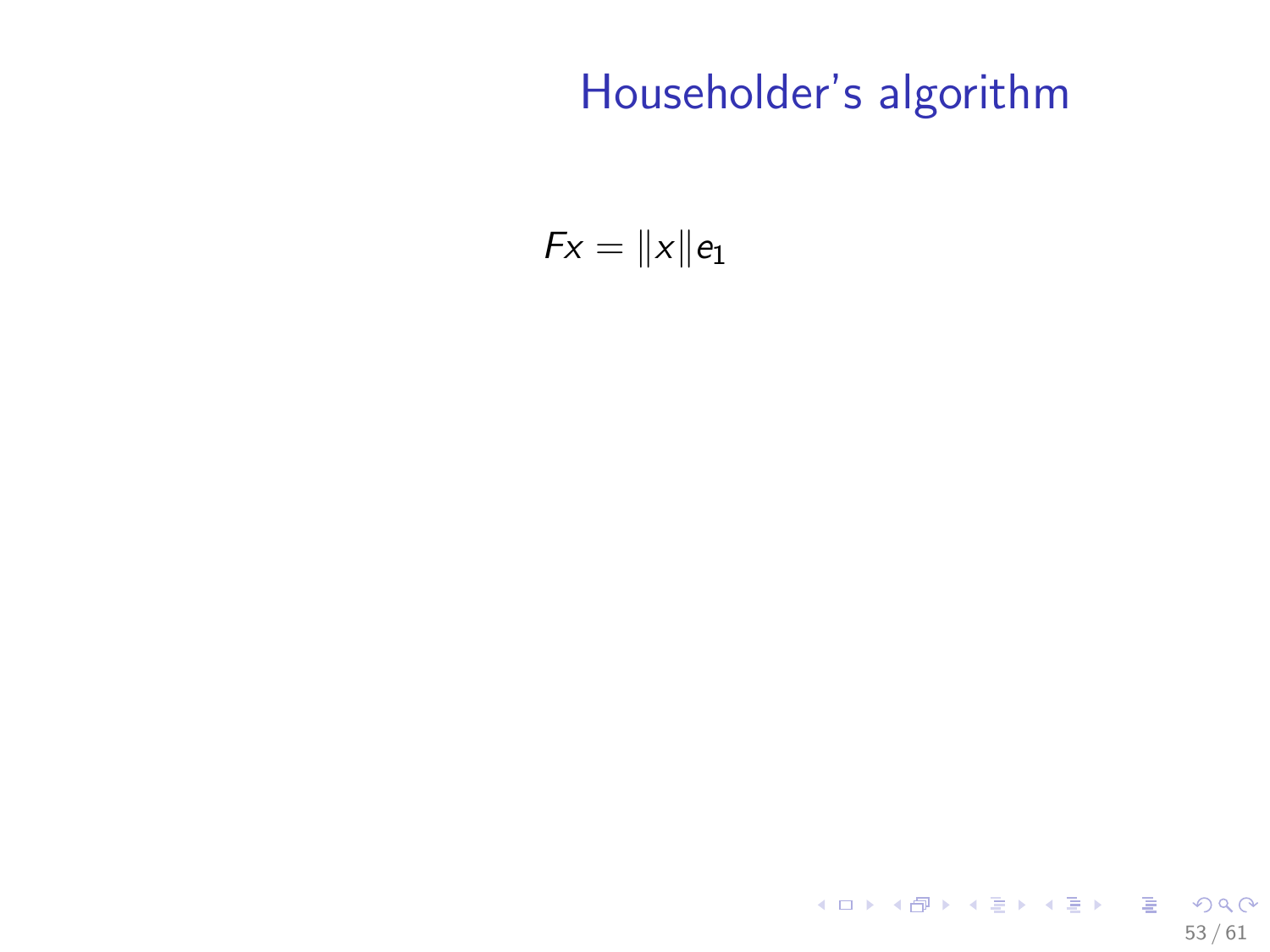$$
Fx=\|x\|e_1
$$

Consider  $v = x - ||x||e_1$  and  $H \perp v$ 

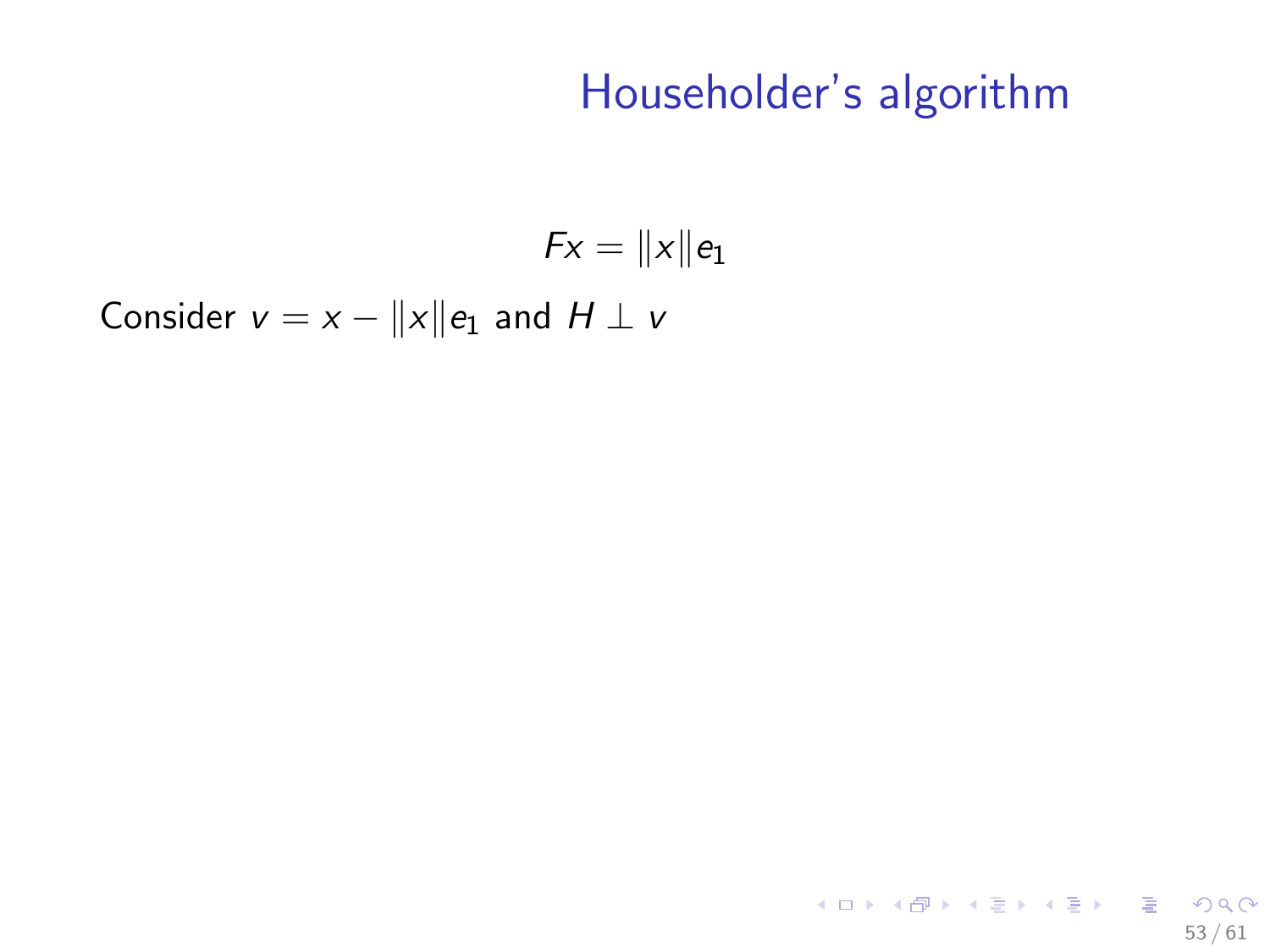53 / 61

K ロ ▶ K @ ▶ K 할 ▶ K 할 ▶ ( 할 ) 900

 $Fx = ||x||e_1$ 

Consider  $v = x - ||x||e_1$  and  $H \perp v$ The projection of  $x$  on  $H$ :

$$
x-\frac{v^*x}{v^*v}v
$$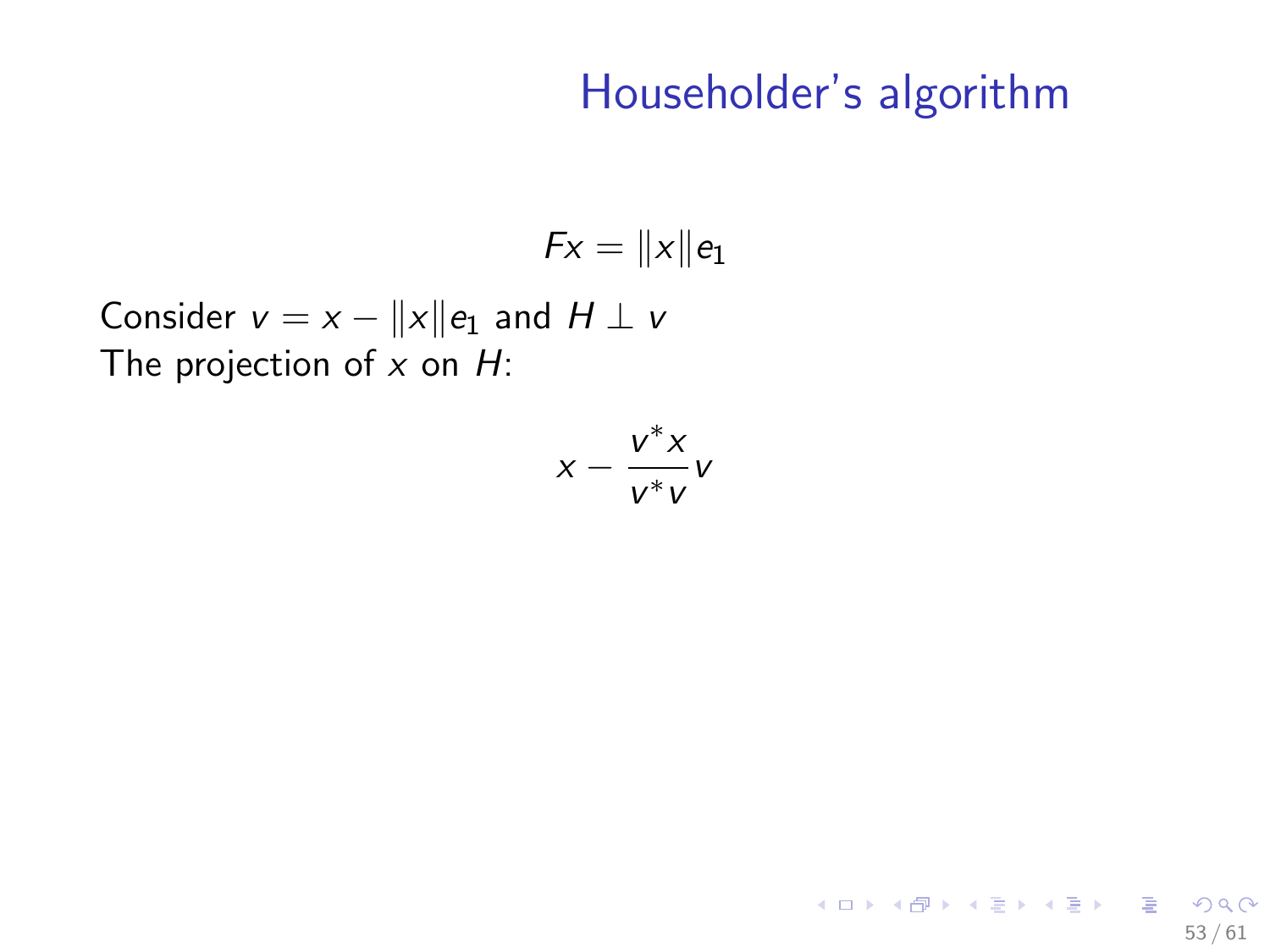$$
Fx=\|x\|e_1
$$

Consider  $v = x - ||x||e_1$  and  $H \perp v$ The projection of  $x$  on  $H$ :

$$
x-\frac{v^*x}{v^*v}v
$$

The reflection across H:

$$
x - 2\frac{v^*x}{v^*v} = lx - 2lv\frac{v^*x}{v^*v} = (I - 2\frac{vv^*}{v^*v})x
$$

$$
F = I - 2\frac{vv^*}{v^*v}
$$

イロト 不優 ト 不思 ト 不思 トー 理  $\Omega$ 53 / 61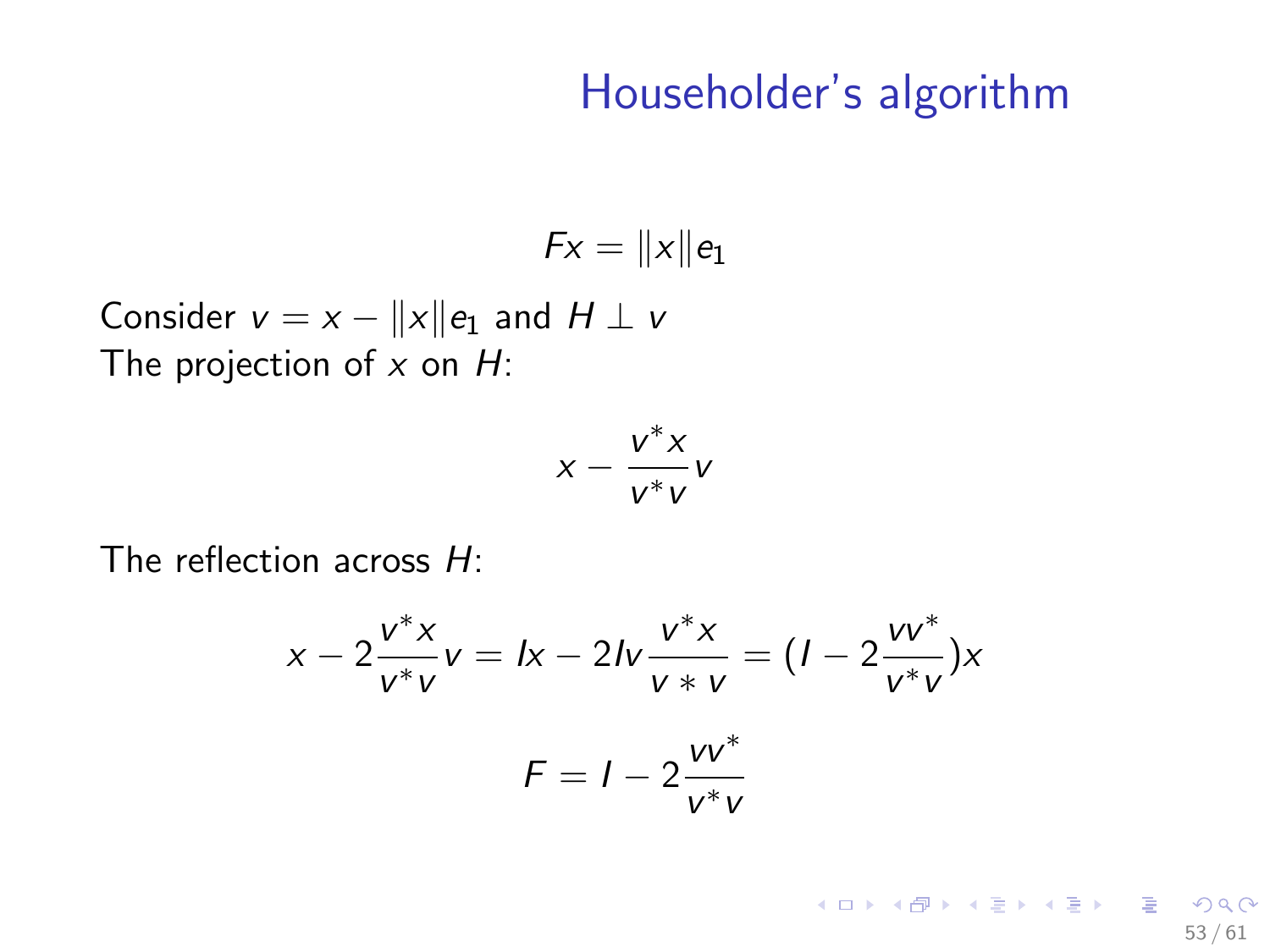$$
A_{k-1} = \begin{bmatrix} x & x & x & \dots & x_1 & \dots & x \\ 0 & x & x & \dots & x_2 & \dots & x \\ 0 & 0 & x & \dots & x_3 & \dots & x \\ \vdots & \vdots & \vdots & \vdots & \ddots & \vdots & \vdots \\ 0 & 0 & 0 & \dots & x_k & \dots & x \\ 0 & 0 & 0 & \dots & x_{k+1} & \dots & x \\ \vdots & \vdots & \vdots & \vdots & \vdots & \vdots & \vdots \\ 0 & 0 & 0 & \dots & x_m & \dots & x \end{bmatrix} = \begin{bmatrix} A_{1,1} & y_0 & A_{1,2} \\ 0 & y & A_{2,2} \end{bmatrix}
$$

K ロ ▶ K @ ▶ K 할 ▶ K 할 ▶ → 할 → 9 Q @ 54 / 61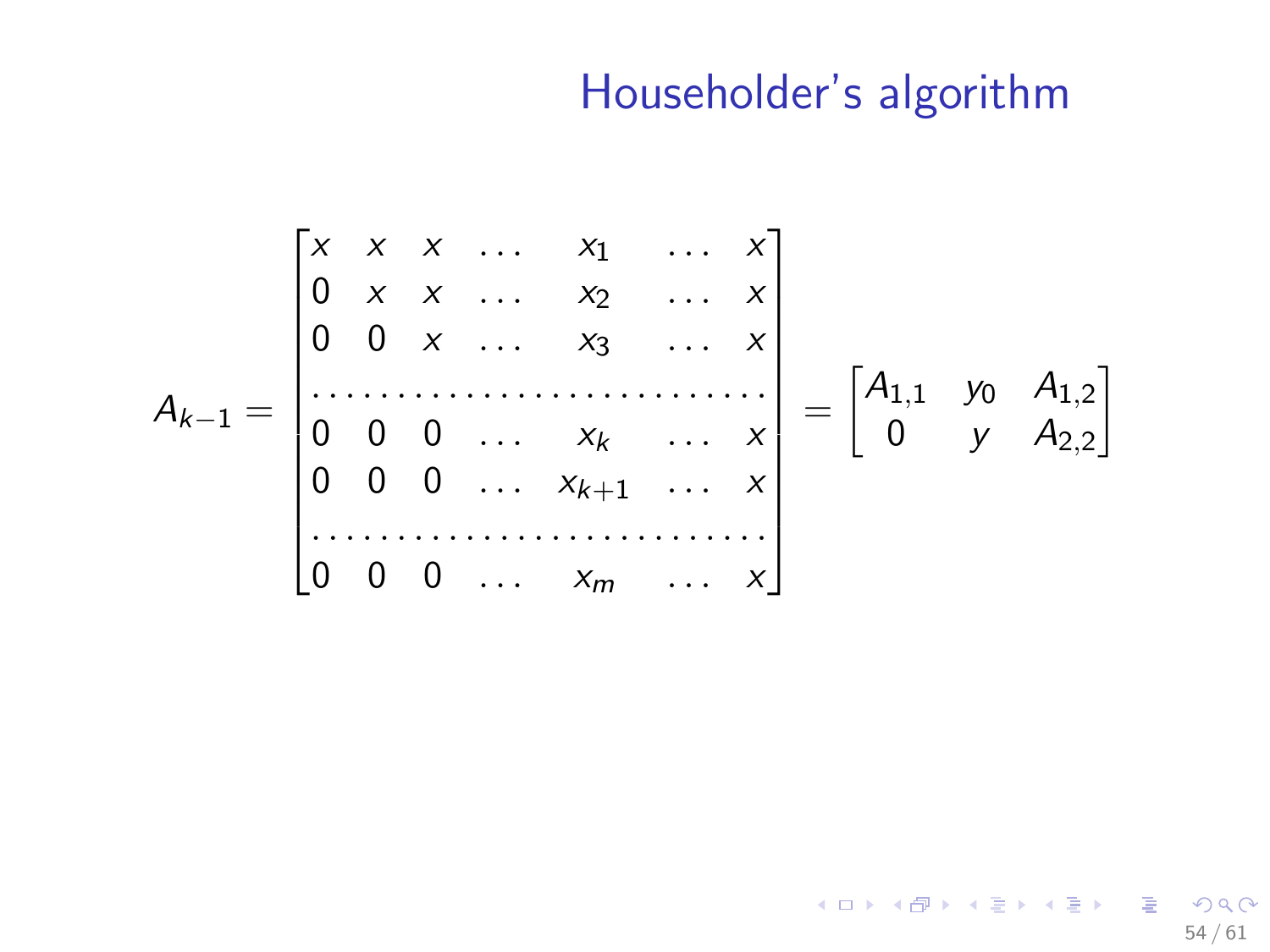54 / 61

K ロ ▶ K @ ▶ K 할 ▶ K 할 ▶ → 할 → 9 Q @

$$
A_{k-1} = \begin{bmatrix} x & x & x & \dots & x_1 & \dots & x \\ 0 & x & x & \dots & x_2 & \dots & x \\ 0 & 0 & x & \dots & x_3 & \dots & x \\ \vdots & \vdots & \vdots & \vdots & \ddots & \vdots & \vdots \\ 0 & 0 & 0 & \dots & x_k & \dots & x \\ 0 & 0 & 0 & \dots & x_{k+1} & \dots & x \\ \vdots & \vdots & \vdots & \vdots & \vdots & \vdots & \vdots \\ 0 & 0 & 0 & \dots & x_m & \dots & x \end{bmatrix} = \begin{bmatrix} A_{1,1} & y_0 & A_{1,2} \\ 0 & y & A_{2,2} \end{bmatrix}
$$

$$
y = \begin{bmatrix} x_k & x_{k+1} & \dots & x_m \end{bmatrix}^T
$$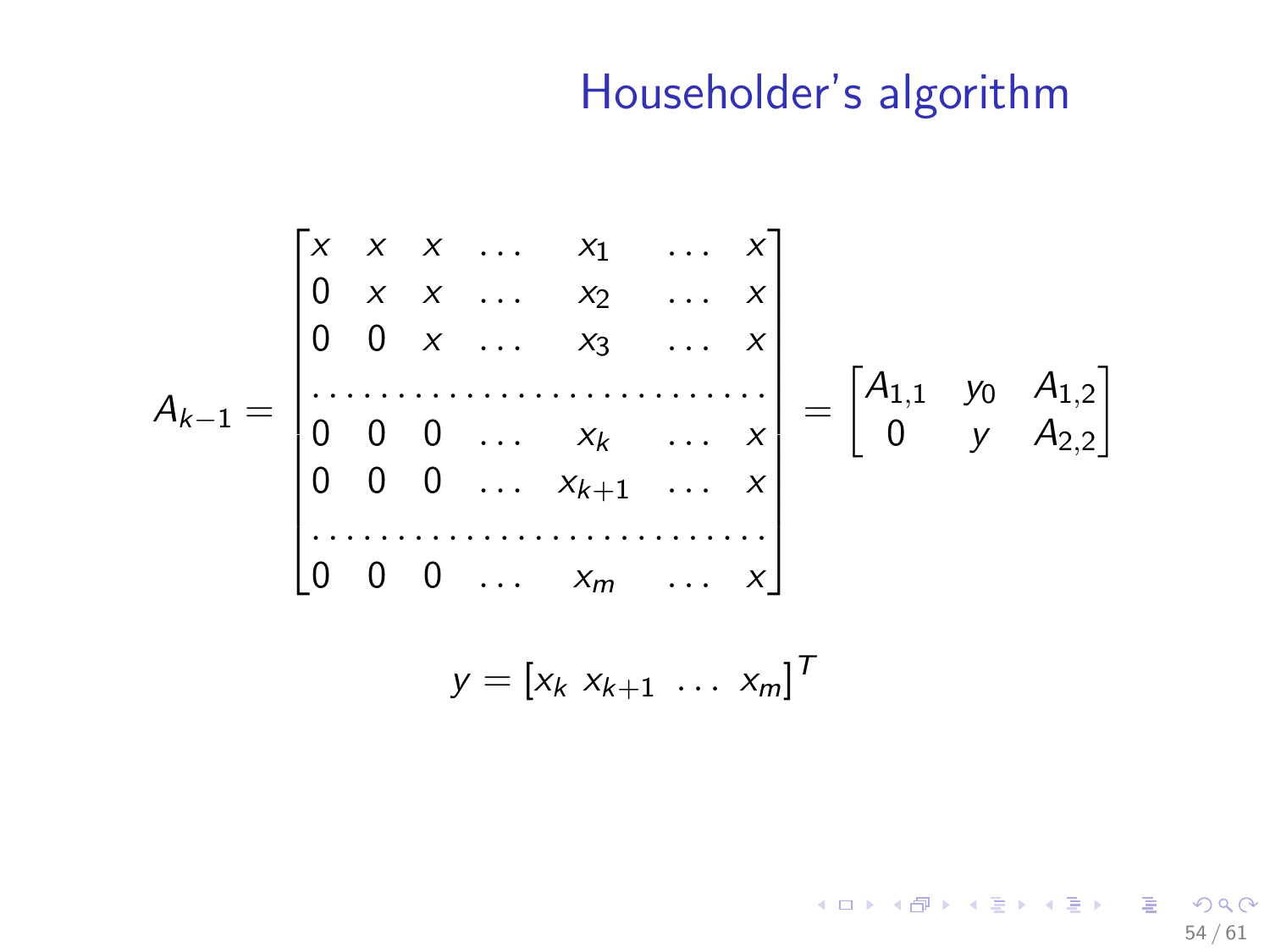$$
A_{k-1} = \begin{bmatrix} x & x & x & \dots & x_1 & \dots & x \\ 0 & x & x & \dots & x_2 & \dots & x \\ 0 & 0 & x & \dots & x_3 & \dots & x \\ \vdots & \vdots & \vdots & \ddots & \vdots & \vdots & \vdots \\ 0 & 0 & 0 & \dots & x_k & \dots & x \\ 0 & 0 & 0 & \dots & x_{m} & \dots & x \end{bmatrix} = \begin{bmatrix} A_{1,1} & y_0 & A_{1,2} \\ 0 & y & A_{2,2} \end{bmatrix}
$$

$$
y = \begin{bmatrix} x_k & x_{k+1} & \dots & x_m \end{bmatrix}^T
$$

$$
\begin{bmatrix} I & 0 \\ 0 & F \end{bmatrix} \begin{bmatrix} A_{1,1} & y_0 & A_{1,2} \\ 0 & y & A_{2,2} \end{bmatrix} = \begin{bmatrix} A_{1,1} & y_0 & A_{1,2} \\ 0 & F_y & F A_{2,2} \end{bmatrix}
$$

 $2990$ 54 / 61

重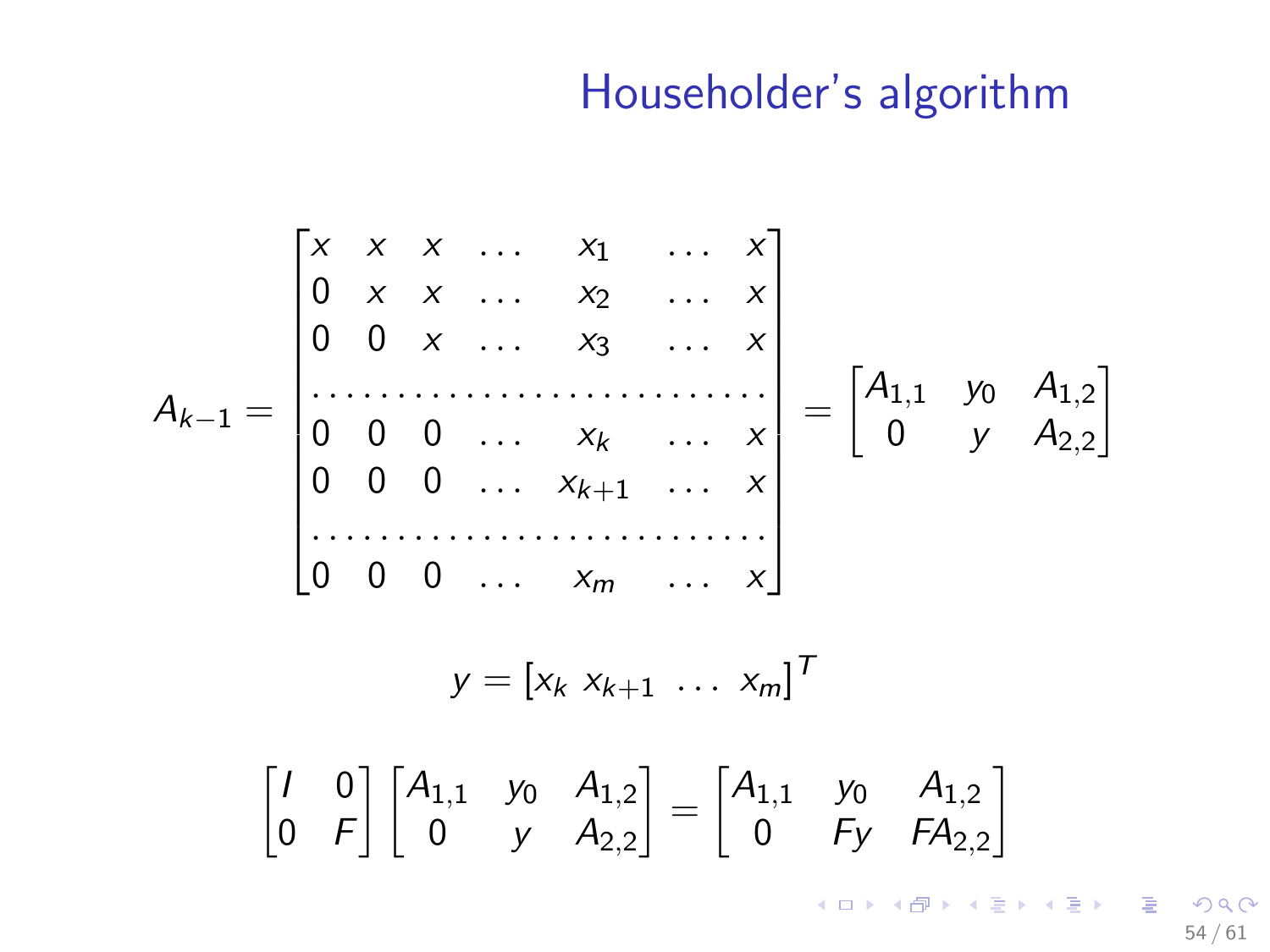$$
Fx = z||x||e_1, |z| = 1
$$

K ロ ▶ K @ ▶ K 할 ▶ K 할 ▶ → 할 → 9 Q @ 55 / 61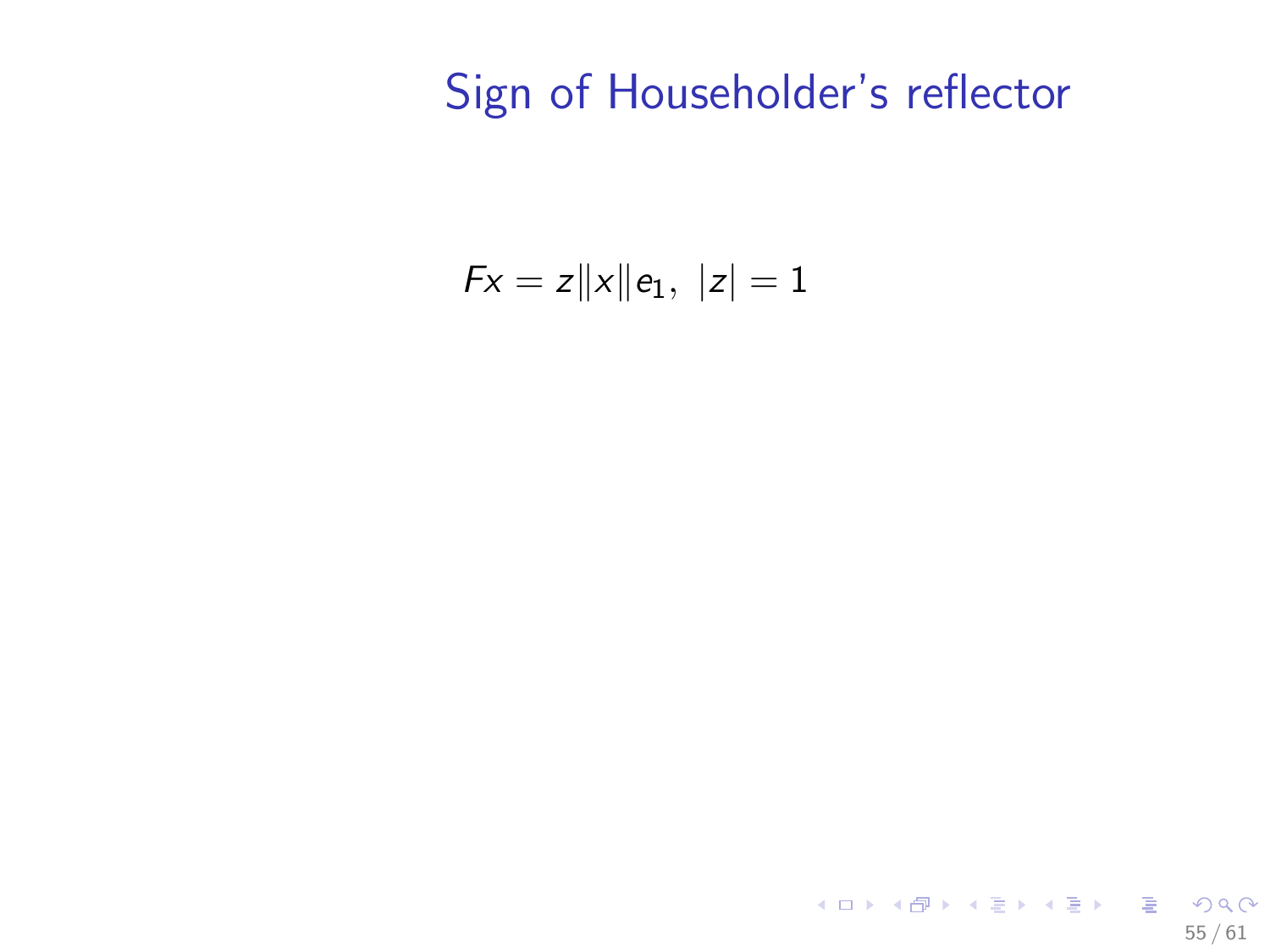55 / 61

K ロ ▶ K @ ▶ K 할 ▶ K 할 ▶ → 할 → 9 Q @

$$
Fx = z||x||e_1, |z| = 1
$$
  
Numerical stability:  $||x - z||x||e_1|| = ||v|| = max$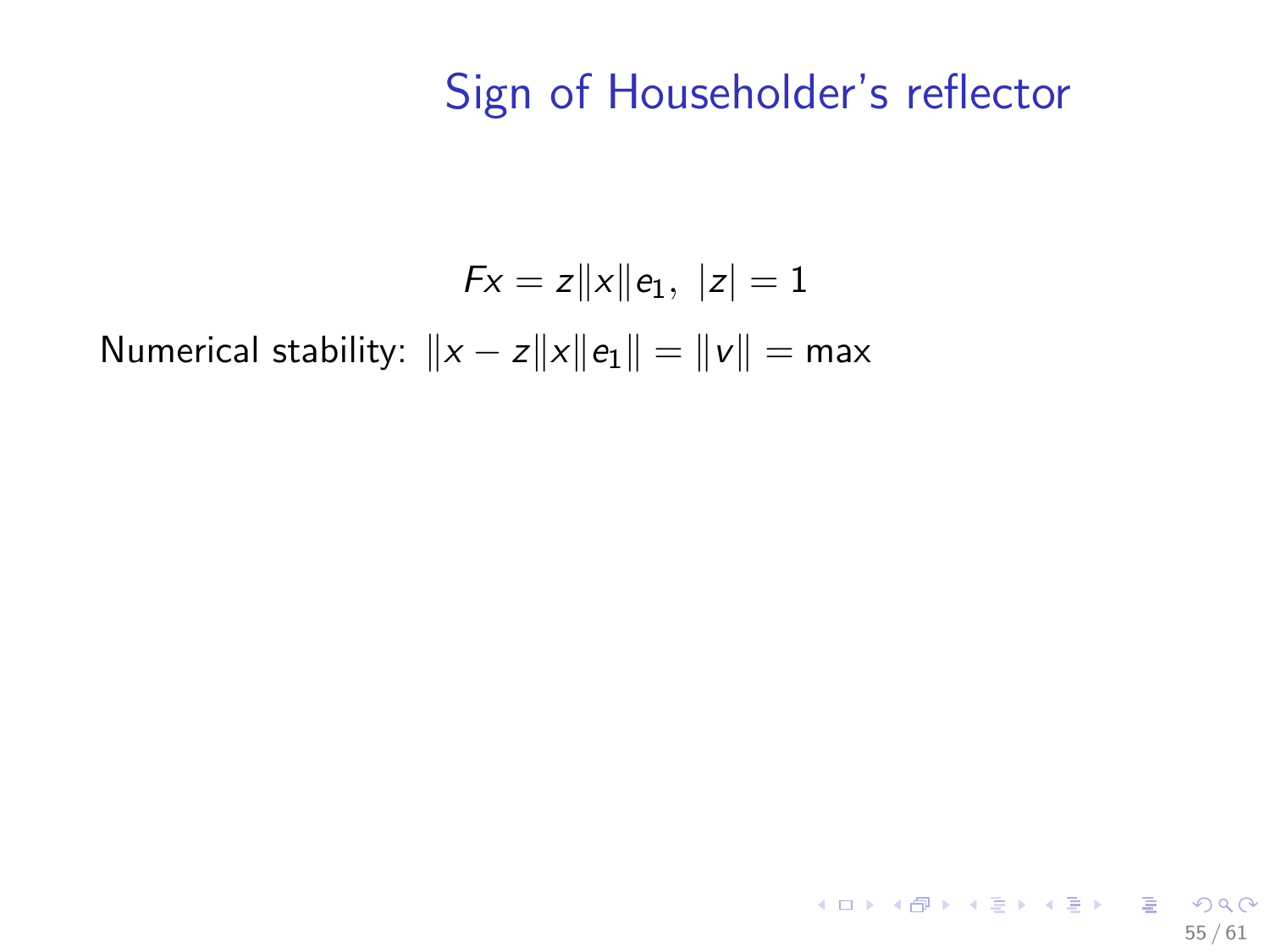55 / 61

K ロ ▶ K @ ▶ K 할 ▶ K 할 ▶ → 할 → 9 Q @

$$
Fx = z||x||e_1, |z| = 1
$$
  
Numerical stability:  $||x - z||x||e_1|| = ||v|| = max$ 

$$
x = x_k e_1 + x_0
$$

 $Fx = \alpha x$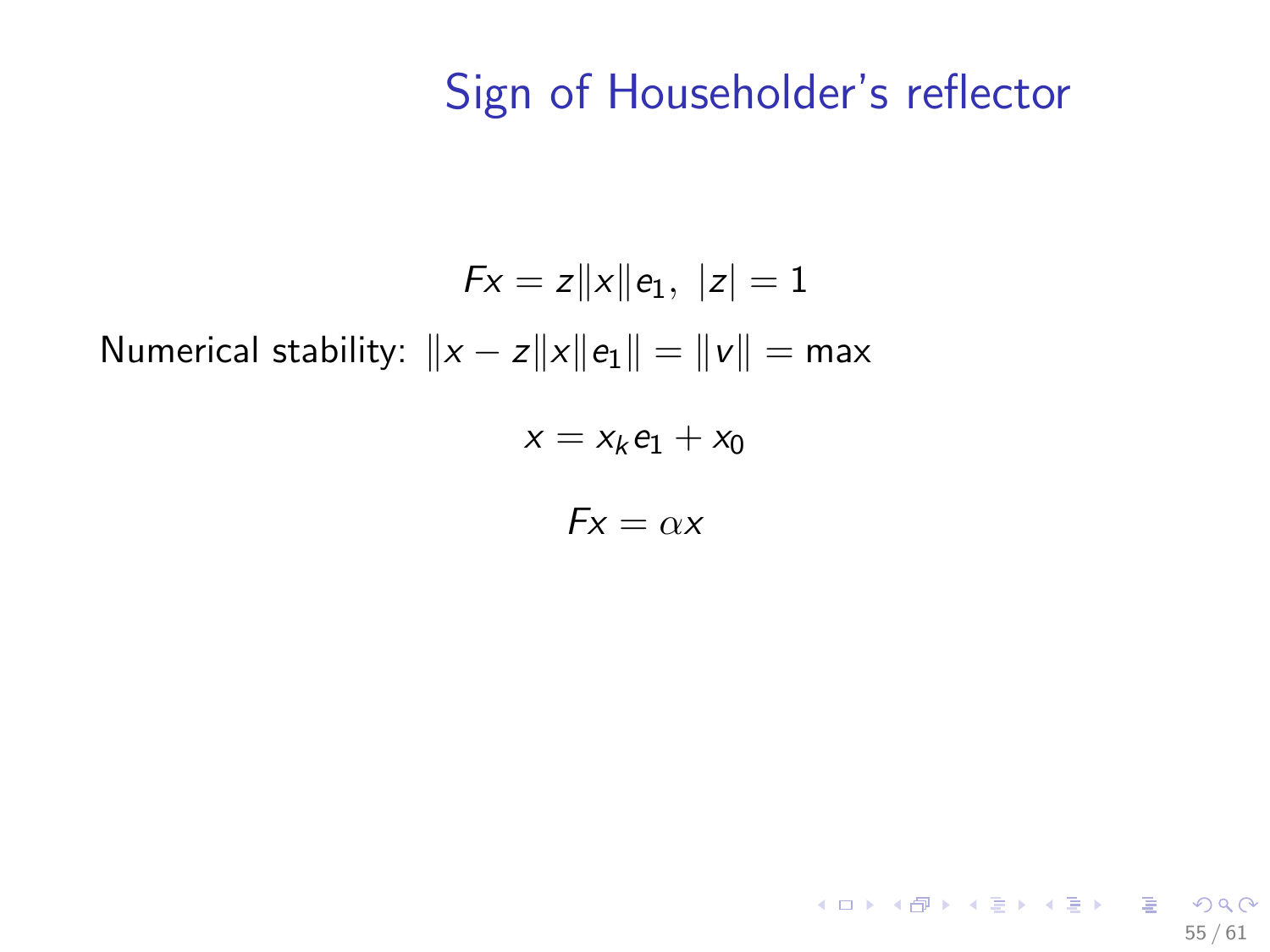55 / 61

K ロ > K @ > K 경 > K 경 > 시 경 >

$$
Fx = z||x||e_1, |z| = 1
$$
  
Numerical stability:  $||x - z||x||e_1|| = ||v|| = max$ 

$$
x = x_k e_1 + x_0
$$

$$
Fx=\alpha x
$$

 $||x - Fx||$  is maximum when  $||(x_k - \alpha)e_1 + x_0|| \le |x_k - \alpha| + ||x_0||$  is maximum  $\Rightarrow |x_k - \alpha| = |x_k| + |\alpha|$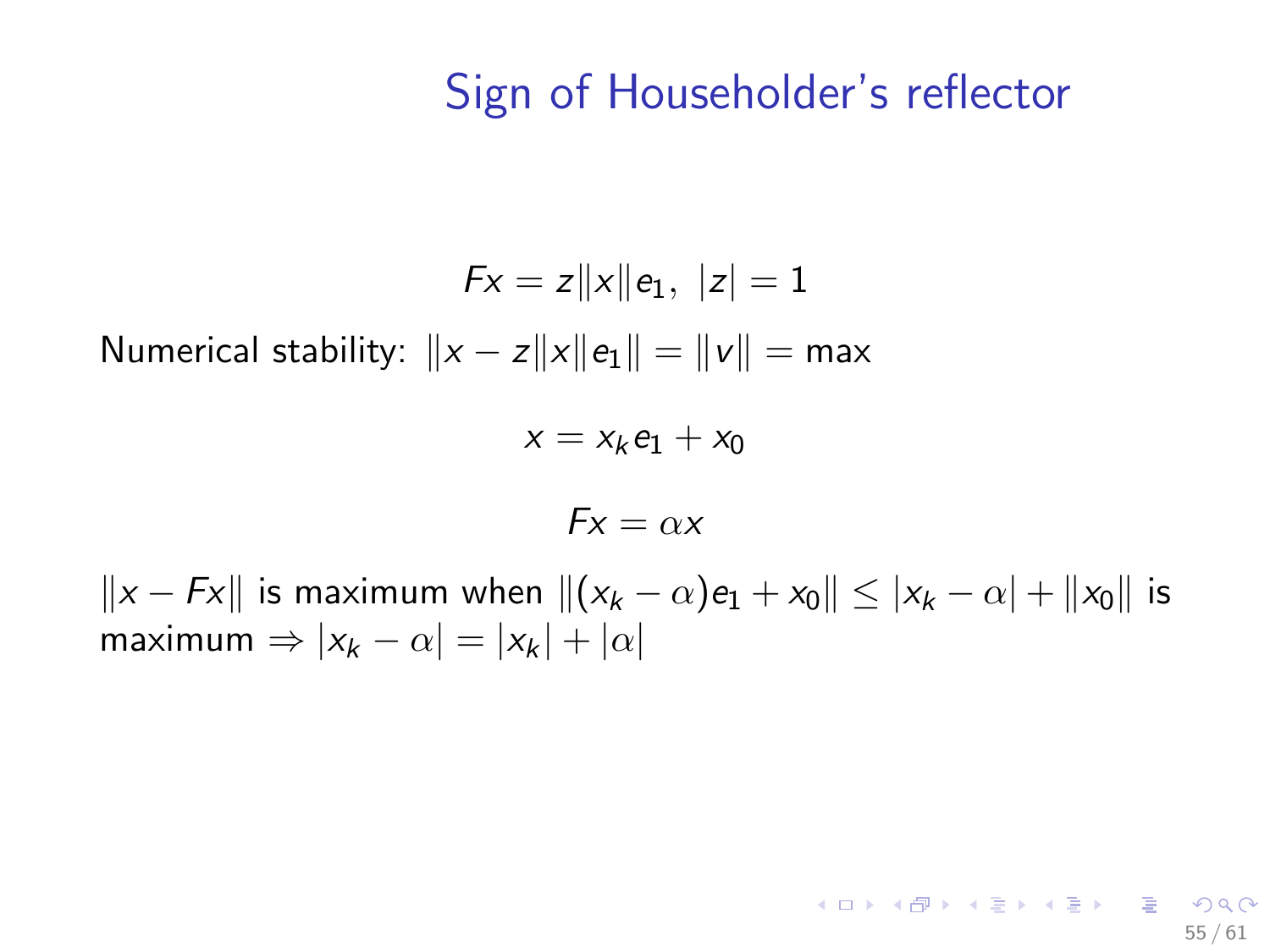$$
Fx = z||x||e_1, |z| = 1
$$
  
Numerical stability:  $||x - z||x||e_1|| = ||v|| = max$ 

$$
x = x_k e_1 + x_0
$$

$$
Fx=\alpha x
$$

 $||x - Fx||$  is maximum when  $||(x_k - \alpha)e_1 + x_0|| \le |x_k - \alpha| + ||x_0||$  is maximum  $\Rightarrow |x_k - \alpha| = |x_k| + |\alpha|$ 

$$
sgn(x_k) = sgn(-\alpha) = sgn(-z) = sgn(z) \Rightarrow z = -sgn(x_k)
$$

K ロ ▶ K @ ▶ K 할 > K 할 > → 할 → 9 Q Q 55 / 61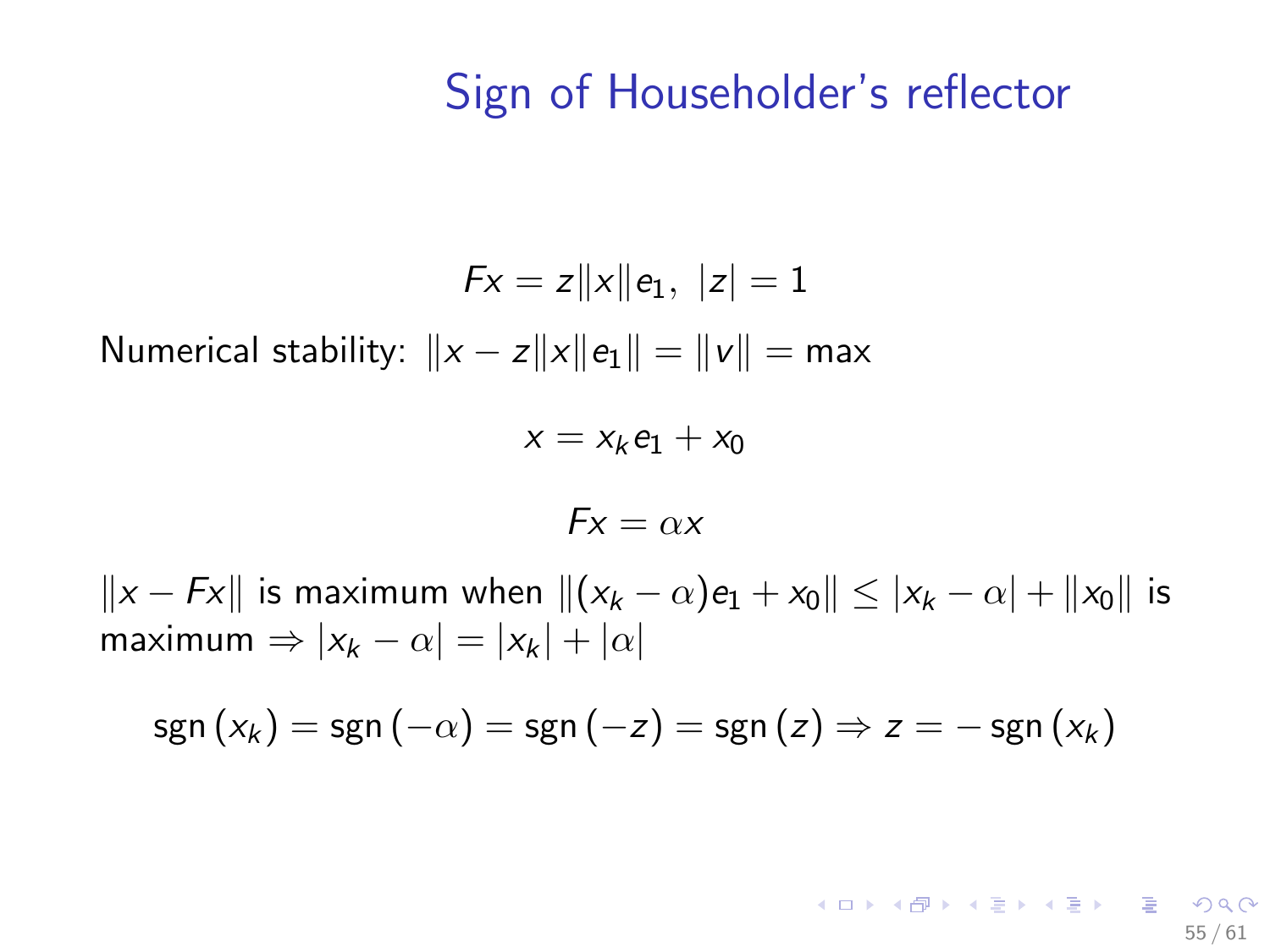$Q_nQ_{n-1} \ldots Q_1A = R$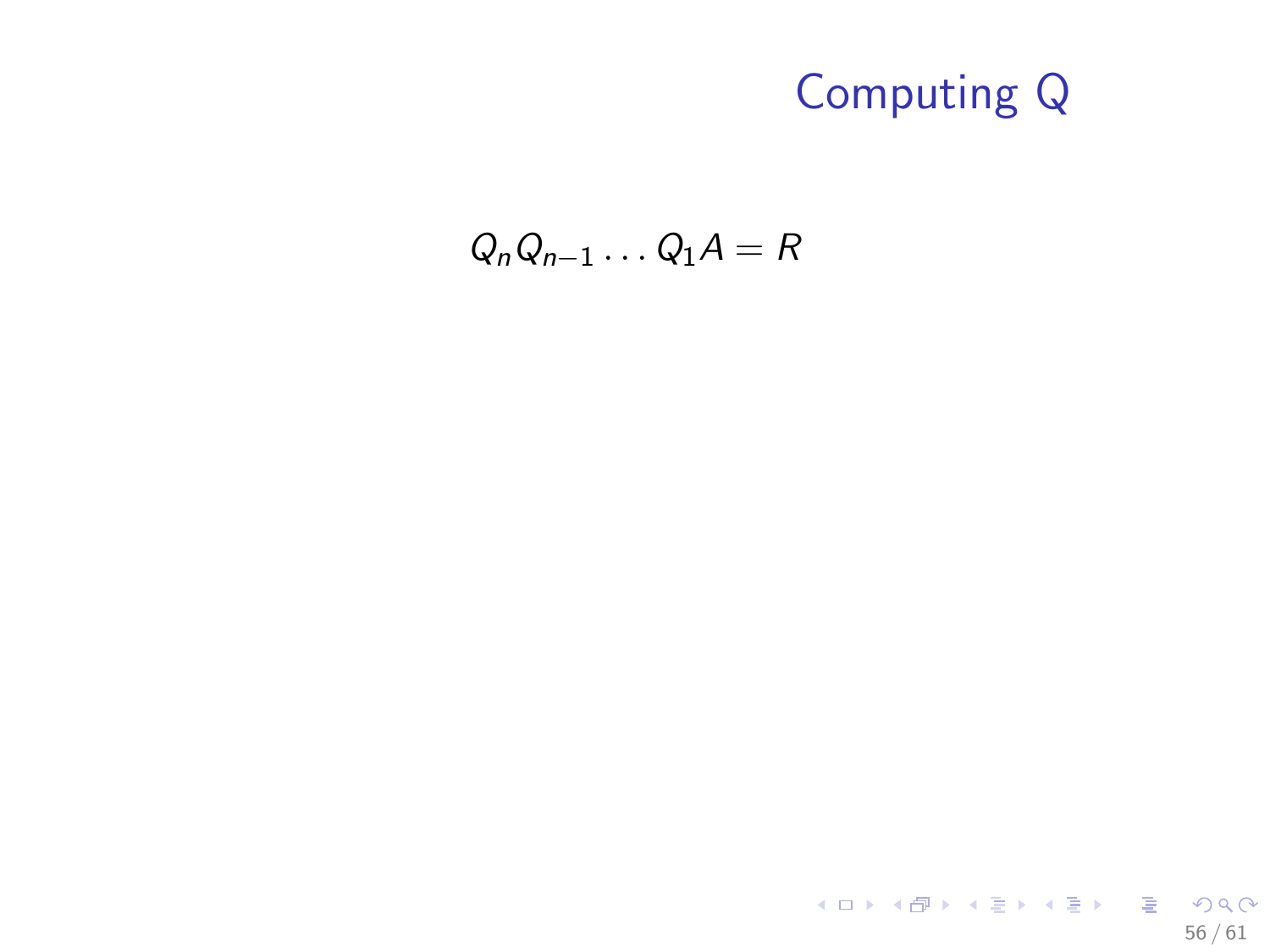$$
Q_n Q_{n-1} \ldots Q_1 A = R
$$

$$
A = Q_1^* 1 Q_2^* \dots Q_n^* R
$$
  

$$
Q_1^* Q_2^* \dots Q_n^* = Q
$$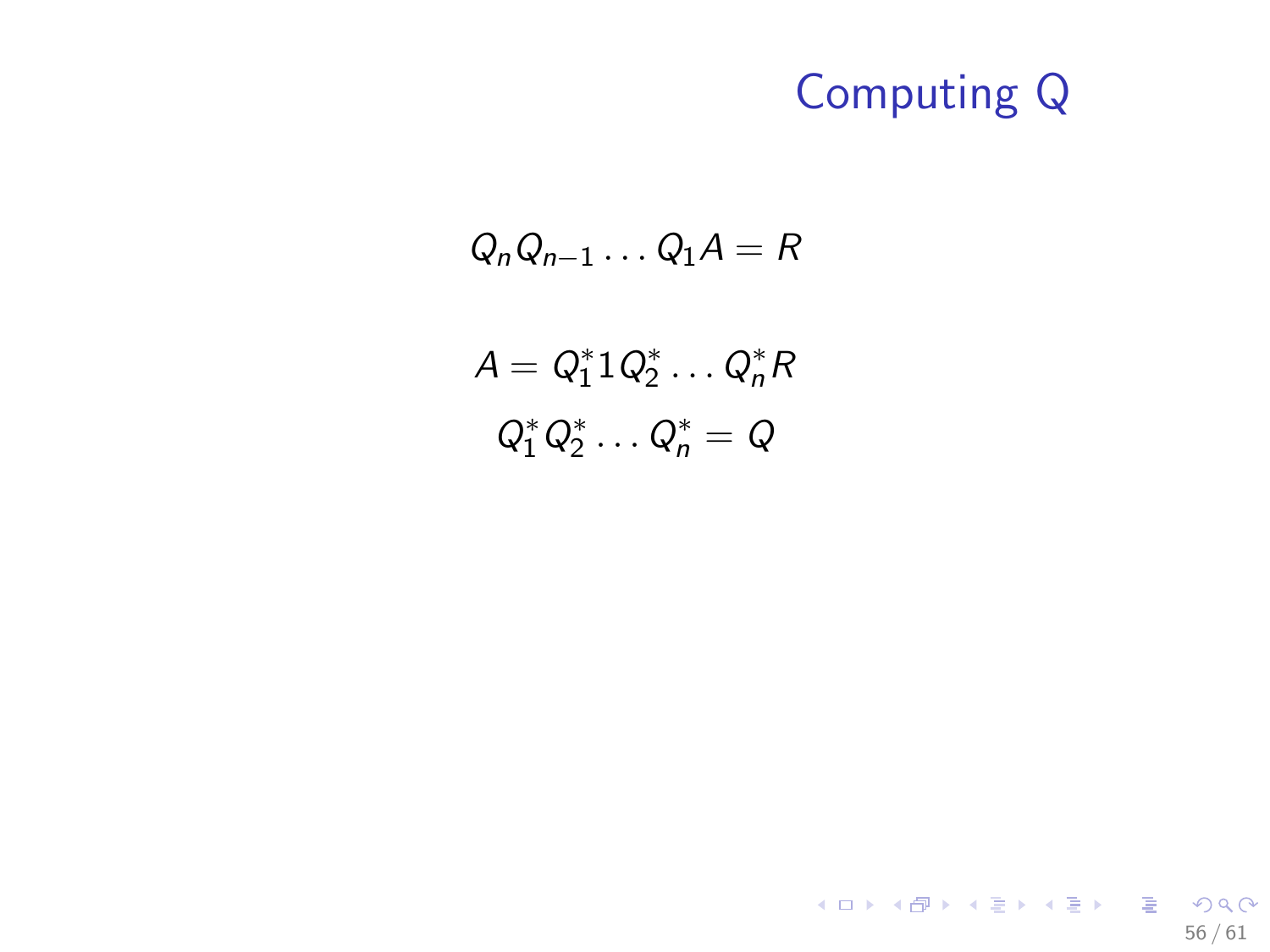$$
Q_n Q_{n-1} \ldots Q_1 A = R
$$

$$
A = Q_1^* 1 Q_2^* \dots Q_n^* R
$$
  

$$
Q_1^* Q_2^* \dots Q_n^* = Q
$$

$$
I^{(2)} = Q_1 I, I^{(3)} = Q_2 I^{(1)}, \ldots Q^* = I^{(n)} = Q_n I^{(n-1)} \Rightarrow Q = I^{(n)*}
$$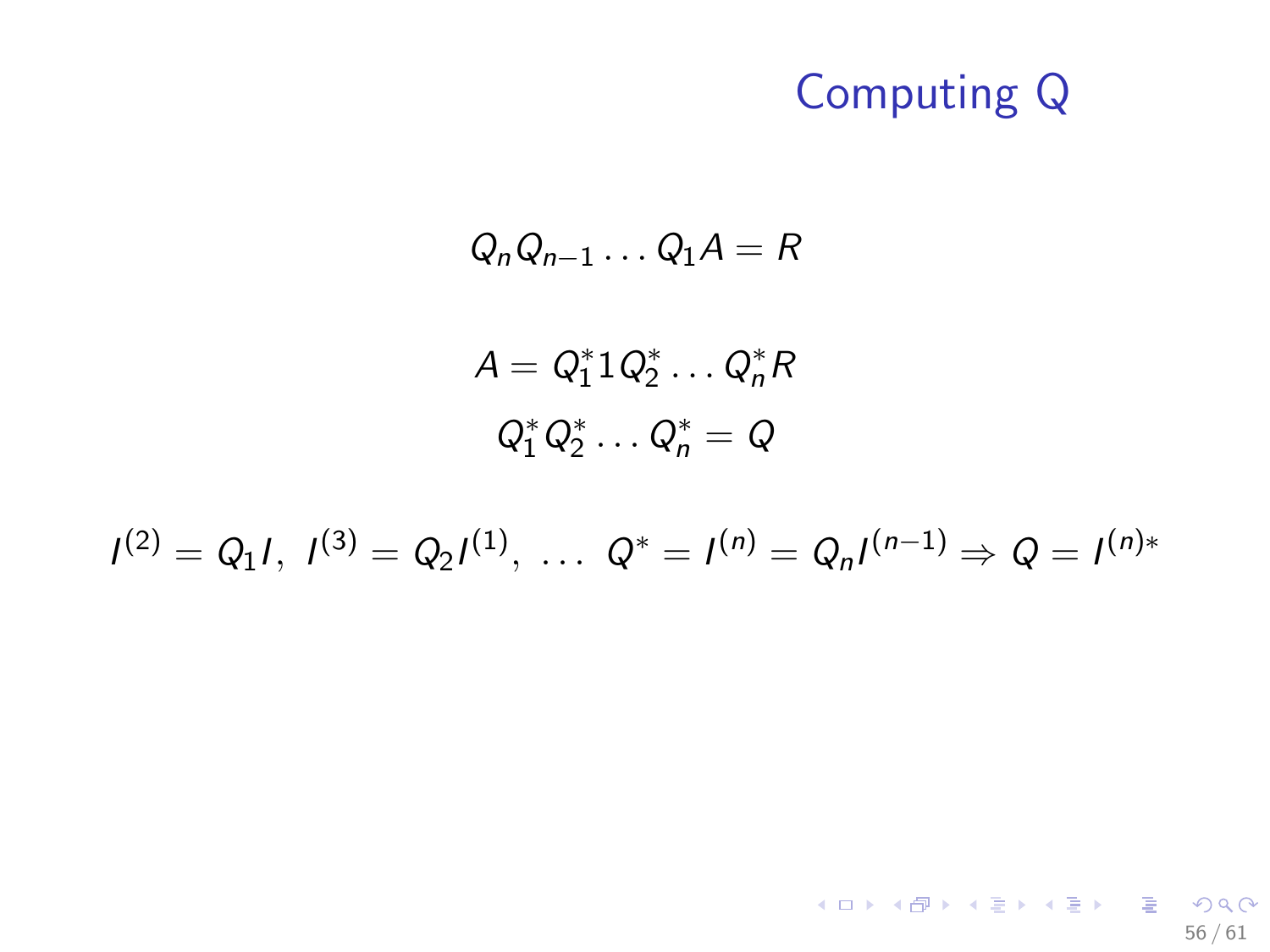$$
Q_n Q_{n-1} \ldots Q_1 A = R
$$

$$
A = Q_1^* 1 Q_2^* \dots Q_n^* R
$$
  

$$
Q_1^* Q_2^* \dots Q_n^* = Q
$$

$$
I^{(2)} = Q_1 I
$$
,  $I^{(3)} = Q_2 I^{(1)}$ , ...  $Q^* = I^{(n)} = Q_n I^{(n-1)} \Rightarrow Q = I^{(n)*}$   
Linear Systems:

$$
Ax = b \Rightarrow Q_1Ax = Q_1b \Rightarrow \dots Q^*Ax = Rx = Q*b
$$

$$
Ax = QRx = b \Rightarrow Rx = Q^*b
$$

K ロ > K 御 > K 聖 > K 聖 > 「聖 → の Q Q → 56 / 61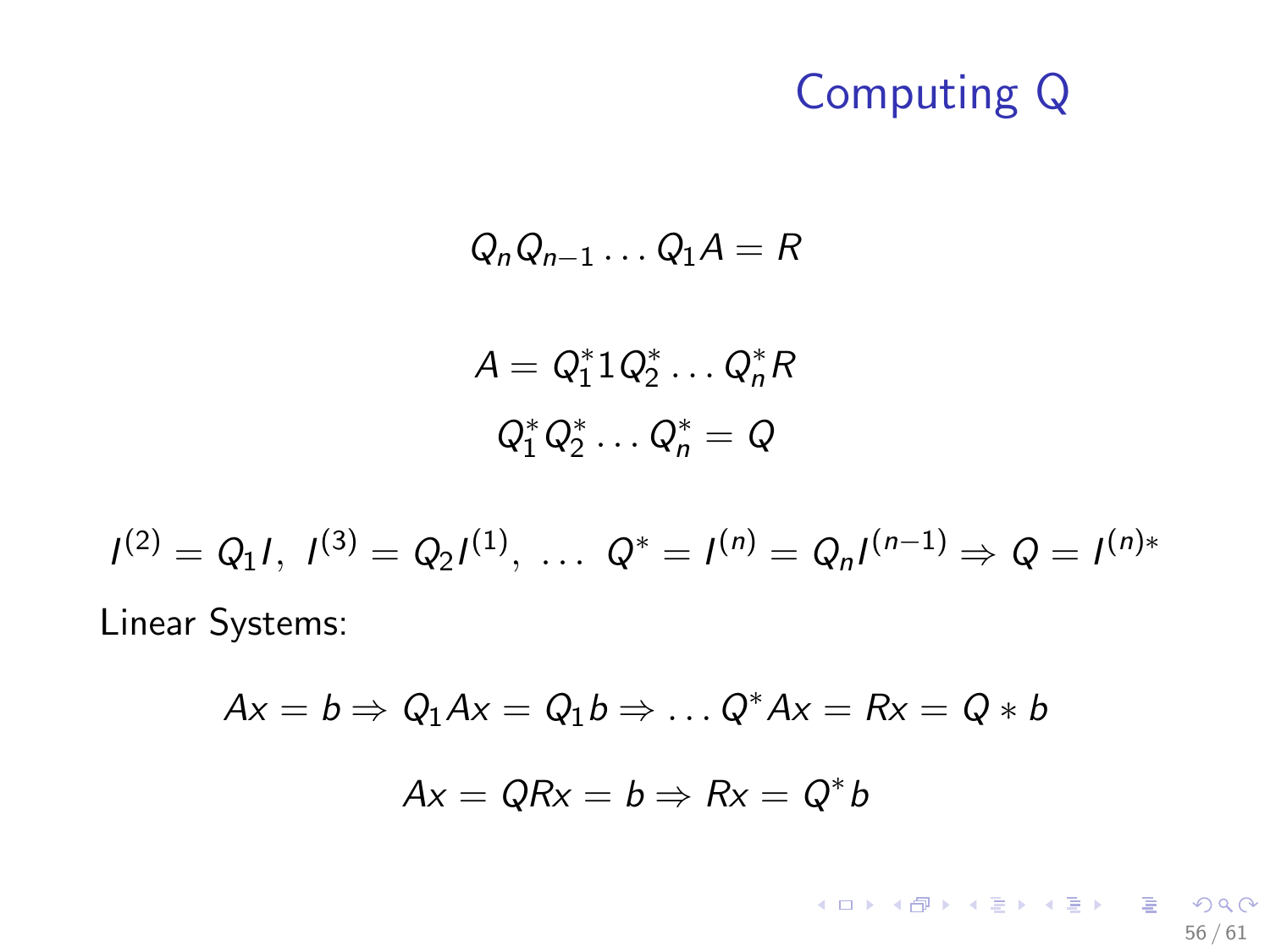We know if  $QQ^* = I$ 

$$
Qx = y \Rightarrow \widehat{y} = (Q + \delta Q)x, \ \|\delta Q\|_F = \mathcal{O}(\epsilon)
$$

K ロ > K @ > K 할 > K 할 > 1 할 : ⊙ Q Q^ 57 / 61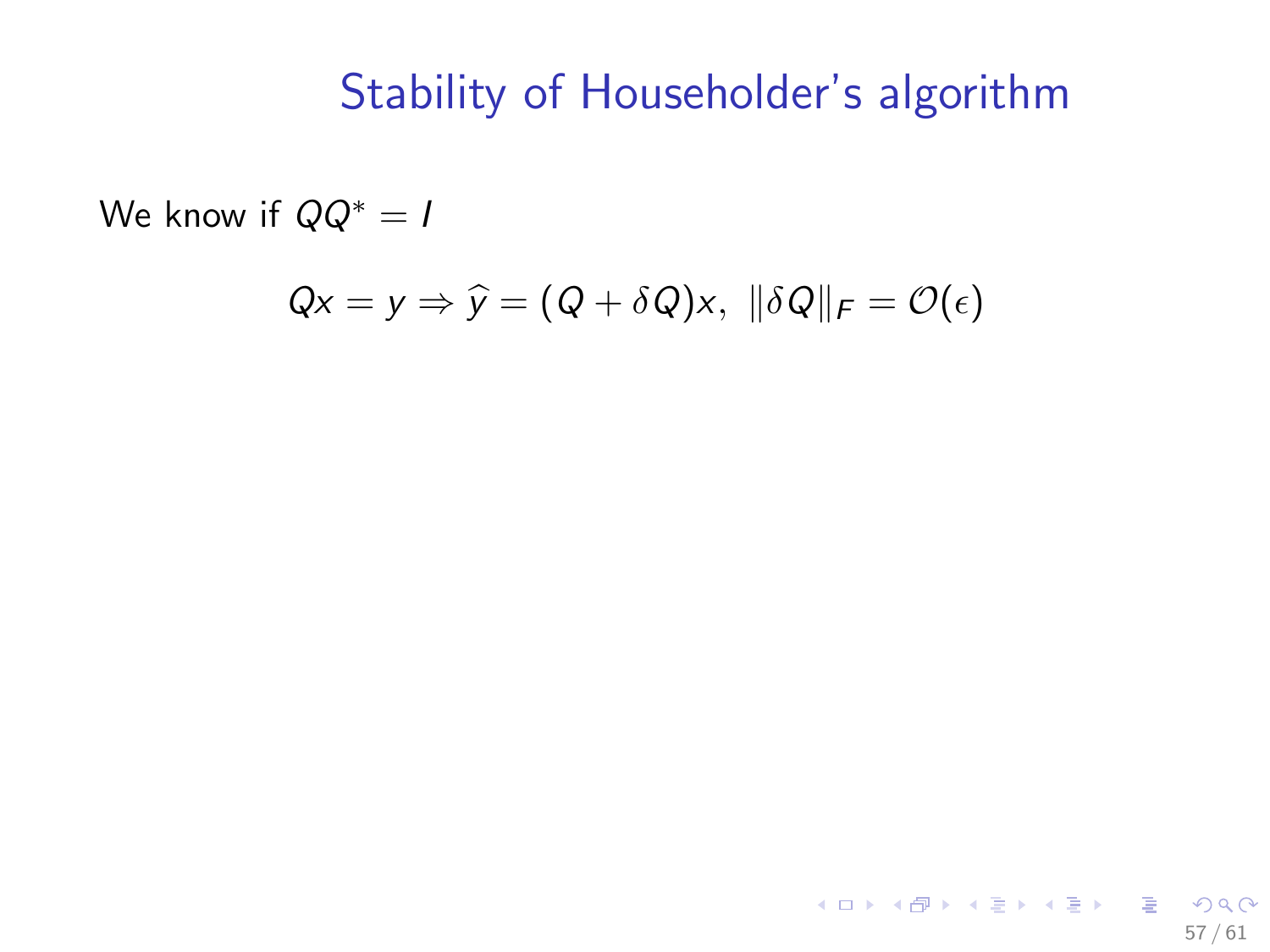We know if  $QQ^* = I$ 

$$
Qx = y \Rightarrow \widehat{y} = (Q + \delta Q)x, \ \|\delta Q\|_F = \mathcal{O}(\epsilon)
$$

$$
QA = B \Rightarrow \widehat{B} = (Q + \delta Q)x, \ \|\delta Q\|_F = \mathcal{O}(\epsilon)
$$

K ロ > K @ > K 할 > K 할 > 1 할 : ⊙ Q Q^ 57 / 61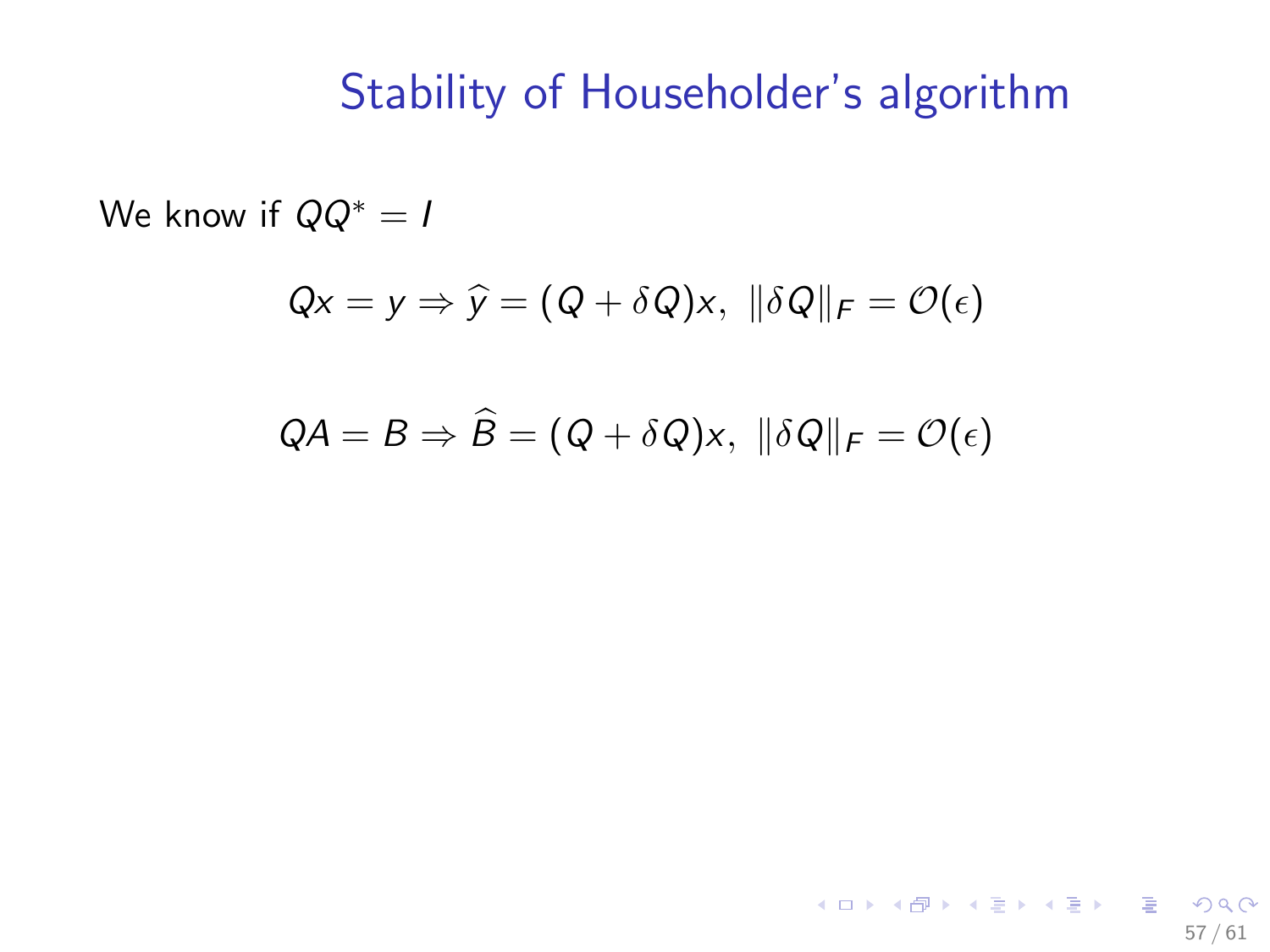We know if  $QQ^* = I$ 

$$
Qx = y \Rightarrow \widehat{y} = (Q + \delta Q)x, \ \|\delta Q\|_F = \mathcal{O}(\epsilon)
$$

$$
QA = B \Rightarrow \widehat{B} = (Q + \delta Q)x, \ \|\delta Q\|_F = \mathcal{O}(\epsilon)
$$

$$
Q_n Q_{n-1} \ldots Q_1 A = R \Rightarrow \widehat{Q^*} A = \widehat{R}, \ \|\widehat{Q^*} - Q^*\| = \mathcal{O}(\epsilon)
$$

57 / 61

K ロ > K @ > K 할 > K 할 > 1 할 : ⊙ Q Q^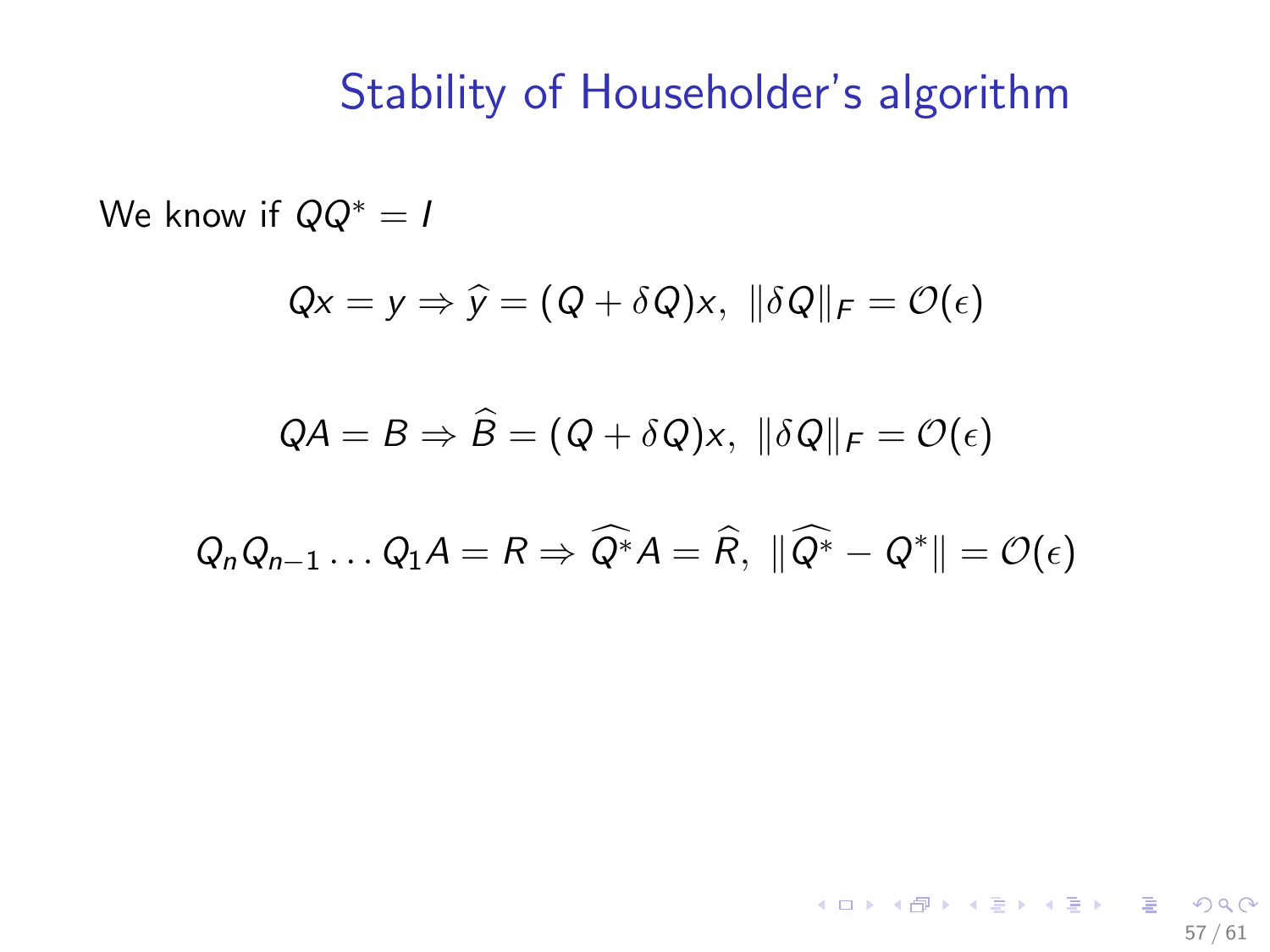We know if  $QQ^* = I$ 

$$
Qx = y \Rightarrow \widehat{y} = (Q + \delta Q)x, \ \|\delta Q\|_F = \mathcal{O}(\epsilon)
$$

$$
QA = B \Rightarrow \widehat{B} = (Q + \delta Q)x, \ \|\delta Q\|_F = \mathcal{O}(\epsilon)
$$

$$
Q_n Q_{n-1} \ldots Q_1 A = R \Rightarrow \widehat{Q^*} A = \widehat{R}, \ \|\widehat{Q^*} - Q^*\| = \mathcal{O}(\epsilon)
$$

57 / 61

K ロ ▶ K @ ▶ K 할 ▶ K 할 ▶ → 할 → 9 Q @

Householder's orthogonal triangularization is backward-stable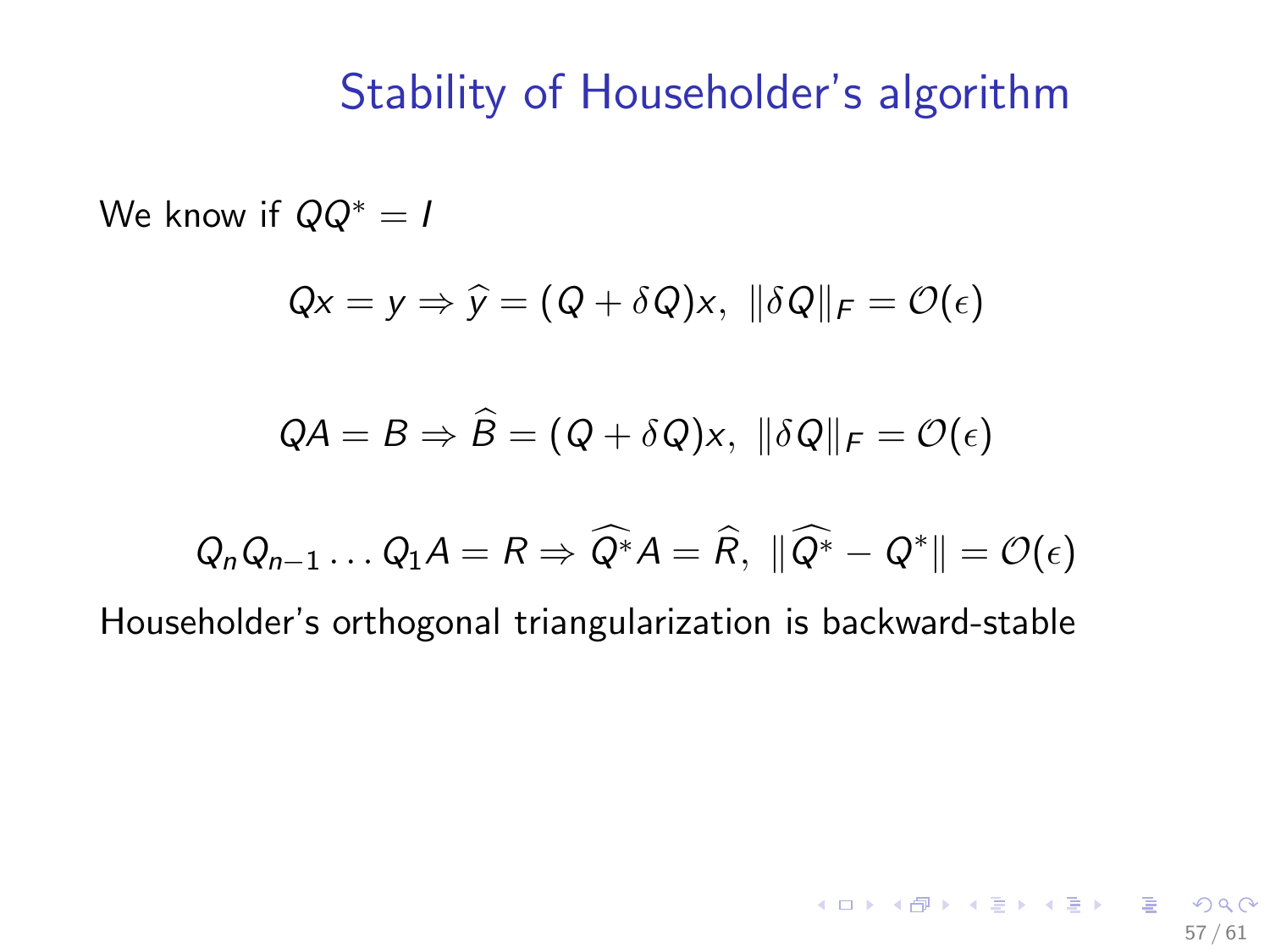We know if  $QQ^* = I$  $Qx = v \Rightarrow \hat{v} = (Q + \delta Q)x$ ,  $\|\delta Q\|_F = \mathcal{O}(\epsilon)$  $OA = B \Rightarrow \widehat{B} = (Q + \delta Q)x, ||\delta Q||_F = \mathcal{O}(\epsilon)$  $Q_n Q_{n-1} \ldots Q_1 A = R \Rightarrow \widehat{Q^*} A = \widehat{R}, \ \|\widehat{Q^*} - Q^*\| = \mathcal{O}(\epsilon)$ Householder's orthogonal triangularization is backward-stable

$$
A = QR \approx \widehat{Q}\widehat{R} \Rightarrow A + \delta A = Q\widehat{R}, \ \frac{\|\delta A\|}{\|A\|} = \mathcal{O}(n)
$$

**KORK EX KEY A BY A GAR** 57 / 61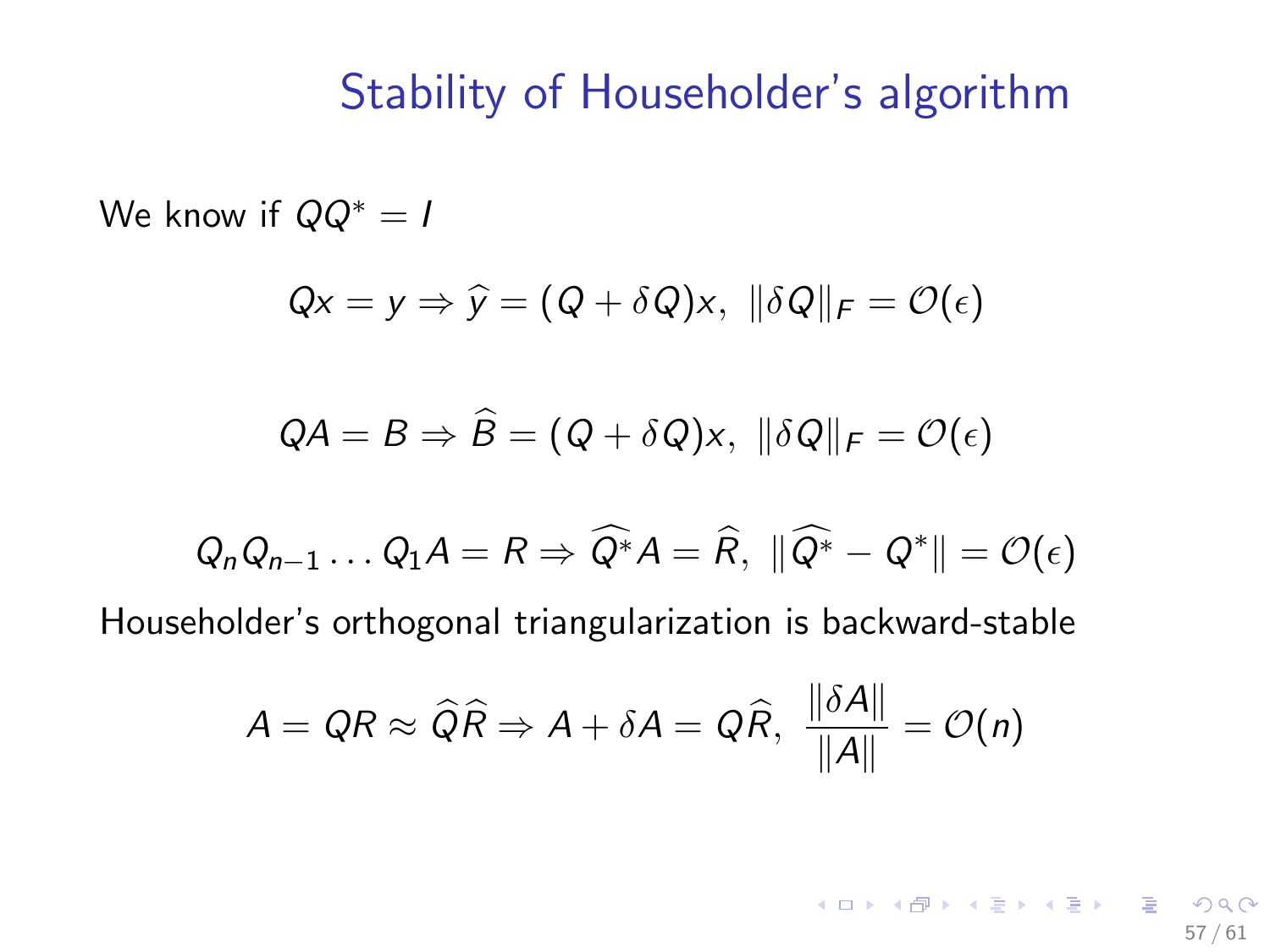#### Given's rotation

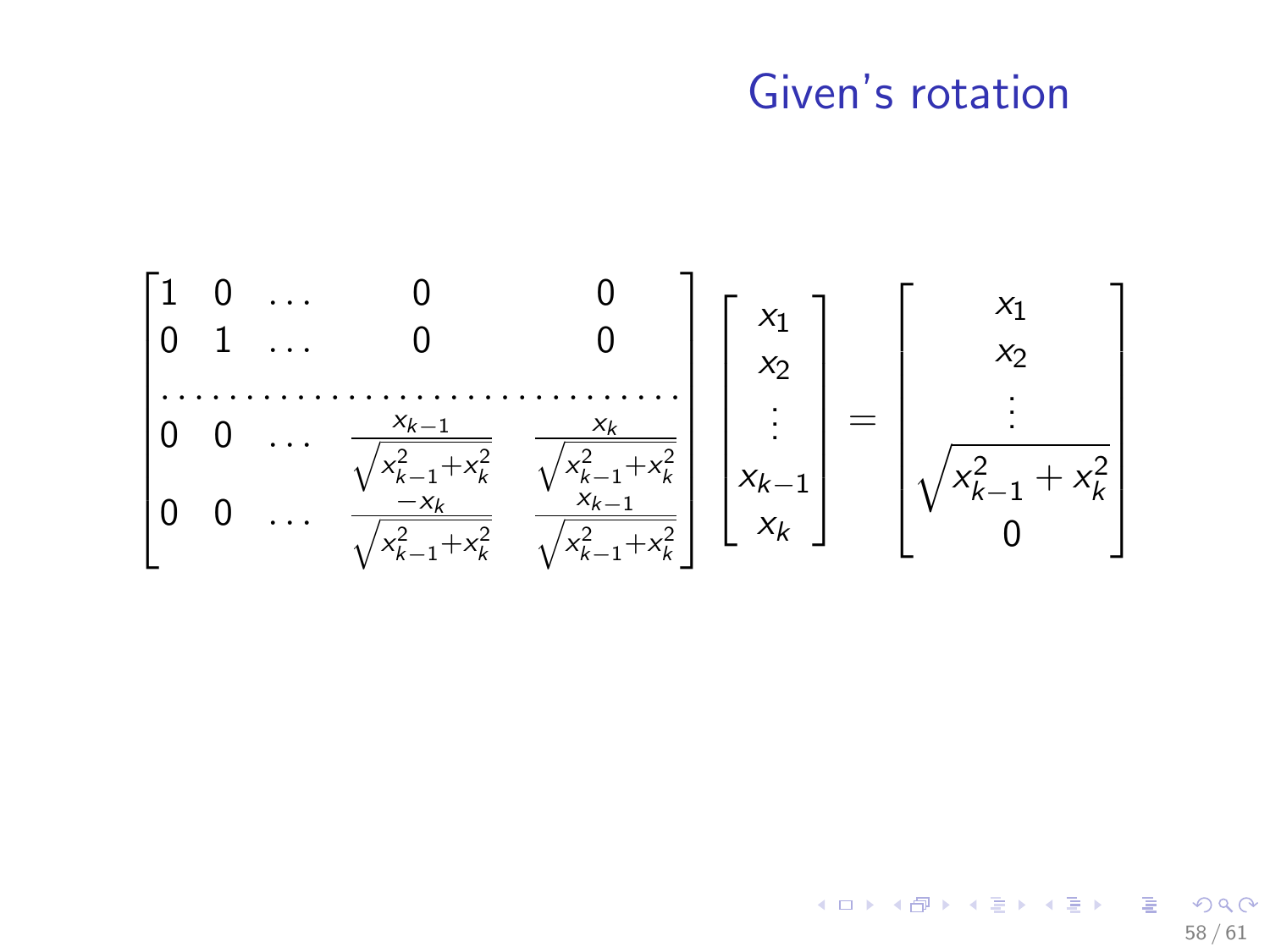#### Given's rotation



 $\langle \neg \Box \rangle$   $\rightarrow$   $\langle \Box \rangle$   $\rightarrow$   $\langle \Box \rangle$   $\rightarrow$ 58 / 61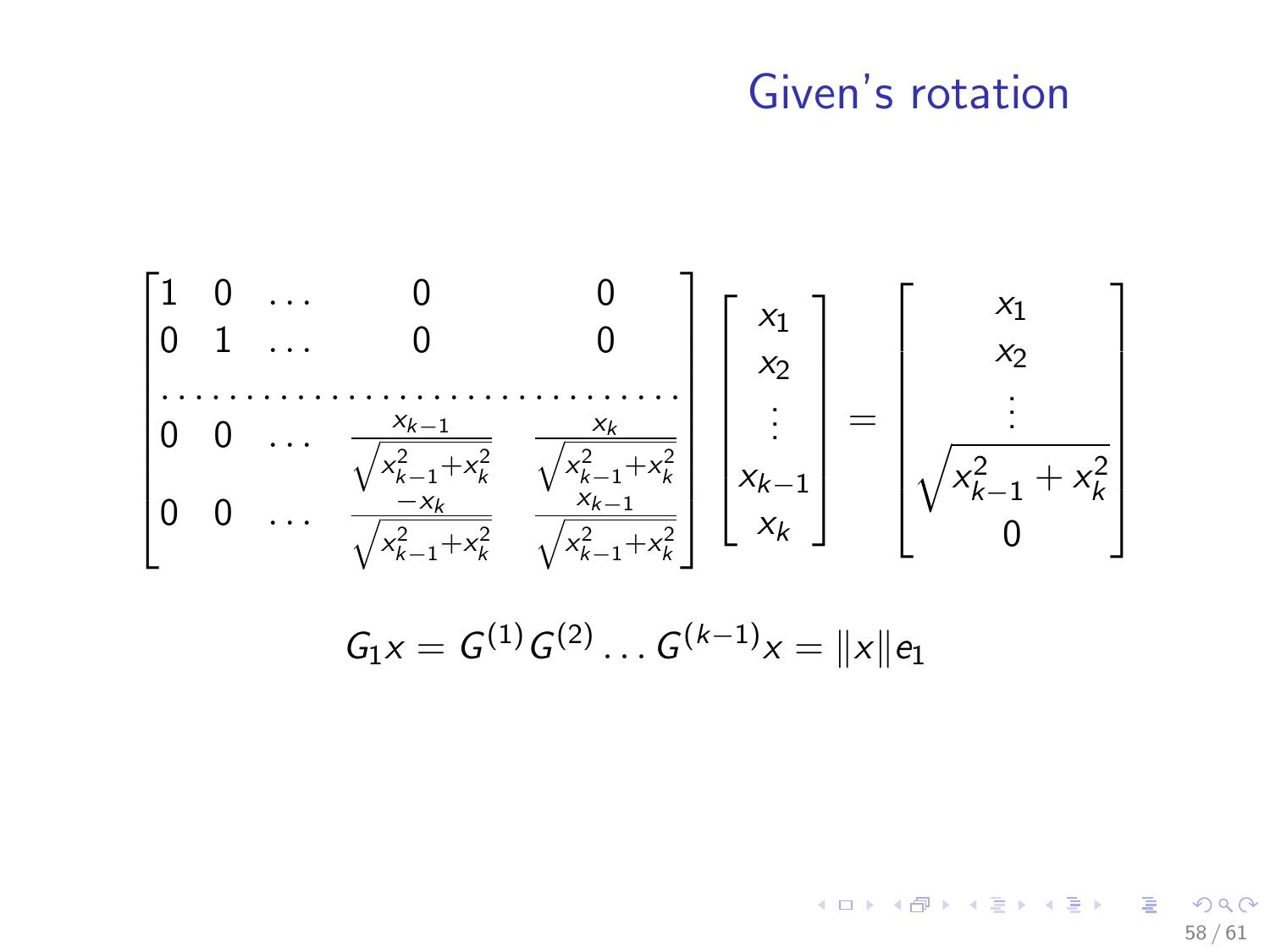#### Given's rotation

$$
\begin{bmatrix} 1 & 0 & \dots & 0 & 0 \\ 0 & 1 & \dots & 0 & 0 \\ \dots & \dots & \dots & \dots & \dots \\ 0 & 0 & \dots & \frac{x_{k-1}}{\sqrt{x_{k-1}^2 + x_k^2}} & \frac{x_k}{\sqrt{x_{k-1}^2 + x_k^2}} \\ 0 & 0 & \dots & \frac{x_{k-1}}{\sqrt{x_{k-1}^2 + x_k^2}} & \frac{x_{k-1}}{\sqrt{x_{k-1}^2 + x_k^2}} \end{bmatrix} \begin{bmatrix} x_1 \\ x_2 \\ \vdots \\ x_{k-1} \\ x_k \end{bmatrix} = \begin{bmatrix} x_1 \\ x_2 \\ \vdots \\ x_{k-1} \\ x_k \end{bmatrix}
$$

$$
G_1 x = G^{(1)} G^{(2)} \dots G^{(k-1)} x = ||x|| e_1
$$

 $G_nG_{n-1} \ldots G_1A = R$ 

K ロ > K 個 > K 差 > K 差 > → 差 → の Q Q < 58 / 61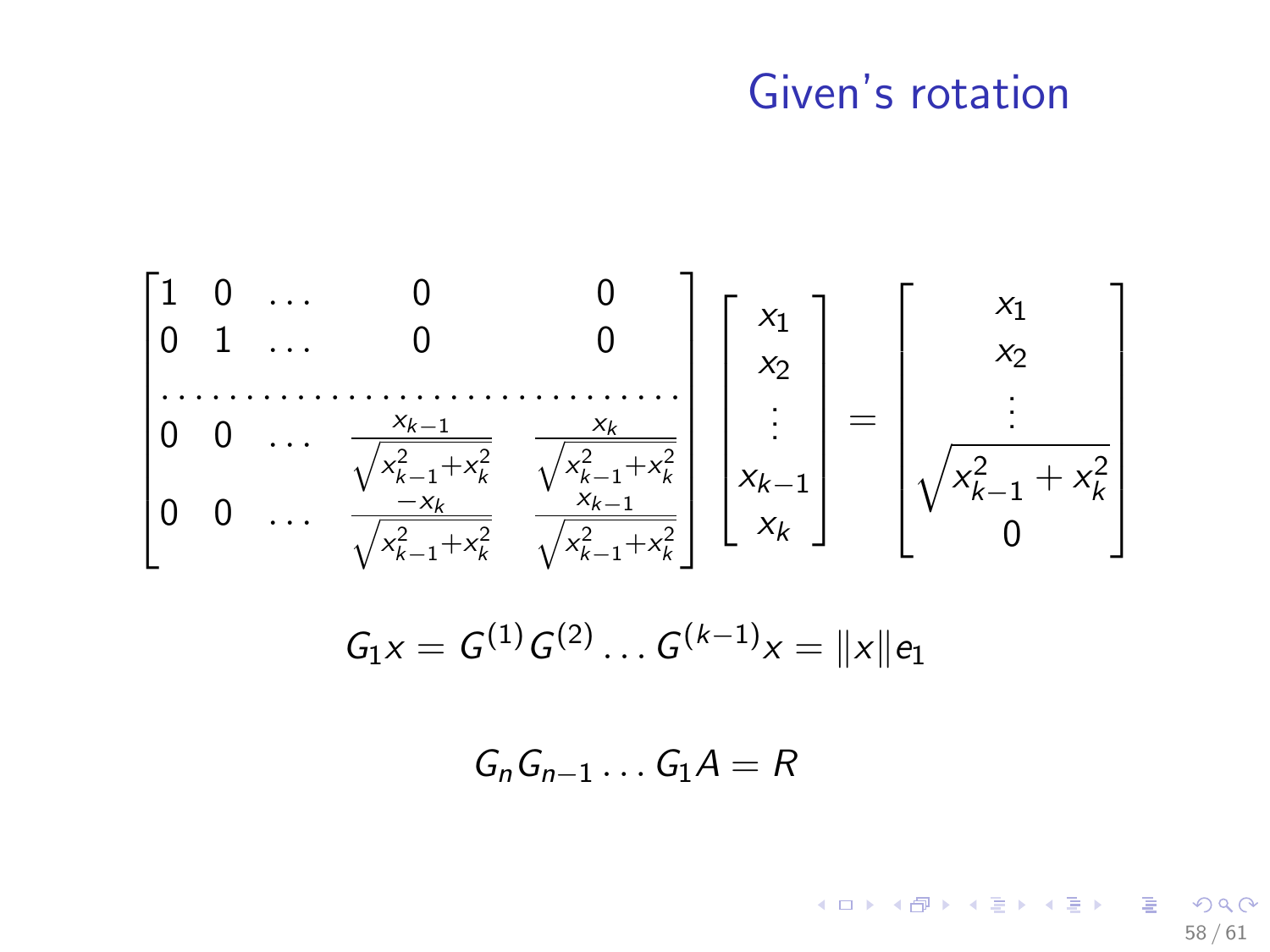## Cholesky algorithm for QR

$$
(A^*A)^* = A^*(A^*)^* = A^*A
$$

K ロ ▶ K @ ▶ K 할 ▶ K 할 ▶ → 할 → 9 Q @ 59 / 61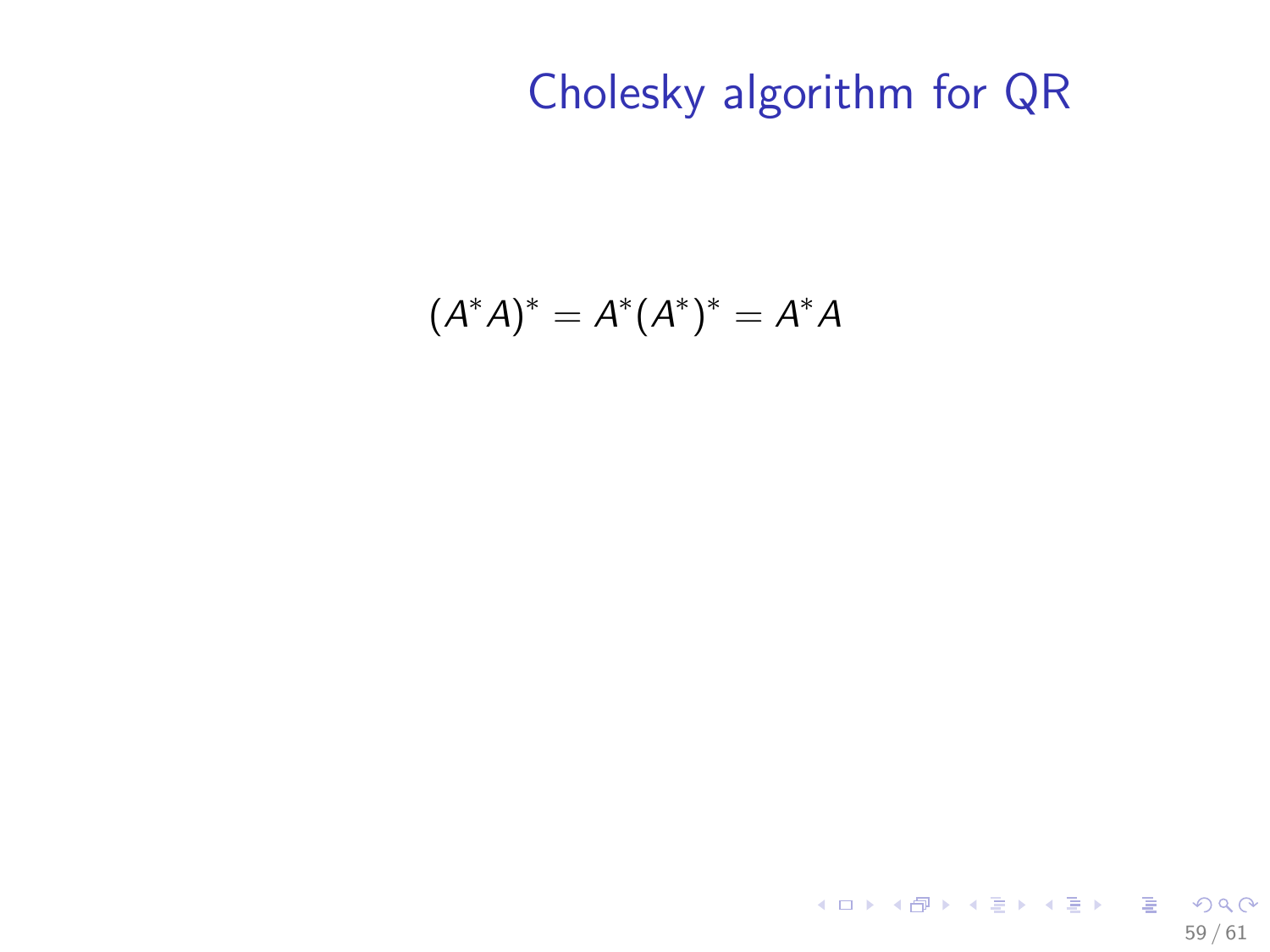## Cholesky algorithm for QR

$$
A^*A)^* = A^*(A^*)^* = A^*A
$$

$$
A^*A = LL^*
$$

$$
L^{-1}A^*A = L^*
$$

 $\overline{(\ }$ 

K ロ ▶ K @ ▶ K 할 ▶ K 할 ▶ 이 할 → 9 Q Q → 59 / 61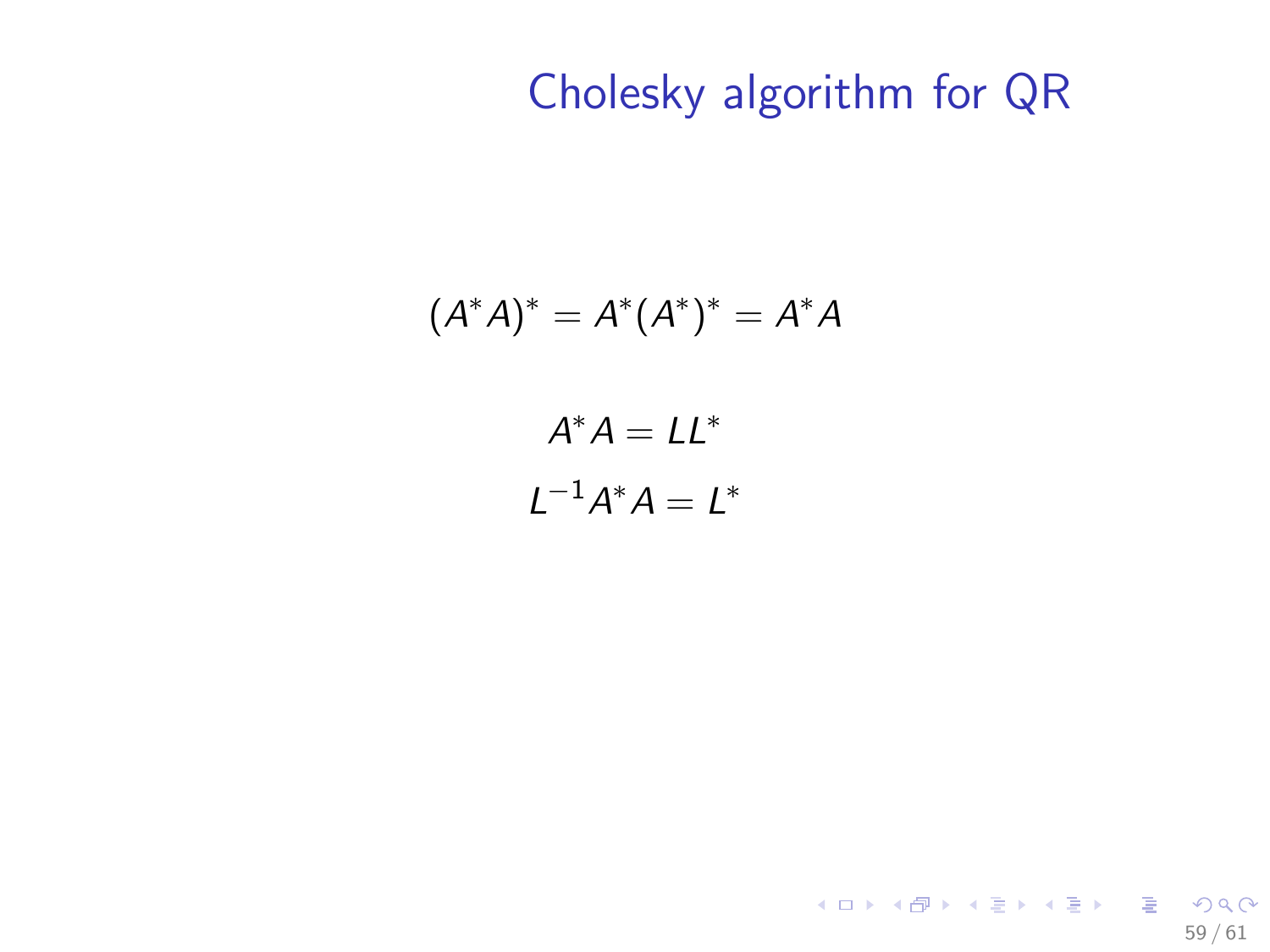## Cholesky algorithm for QR

$$
(A^*A)^* = A^*(A^*)^* = A^*A
$$

$$
A^*A = LL^*
$$

$$
L^{-1}A^*A = L^*
$$

$$
(L^{-1}A^*)(L^{-1}A^*)^* = L^{-1}A^*AL^{-*} = L^{-1}LL^*L^{-*} = I
$$

$$
A^* = LL^{-1}A^* \Rightarrow A = (L^{-1}A^*)^*L^*
$$

K ロ ▶ K @ ▶ K 할 ▶ K 할 ▶ → 할 → 9 Q @ 59 / 61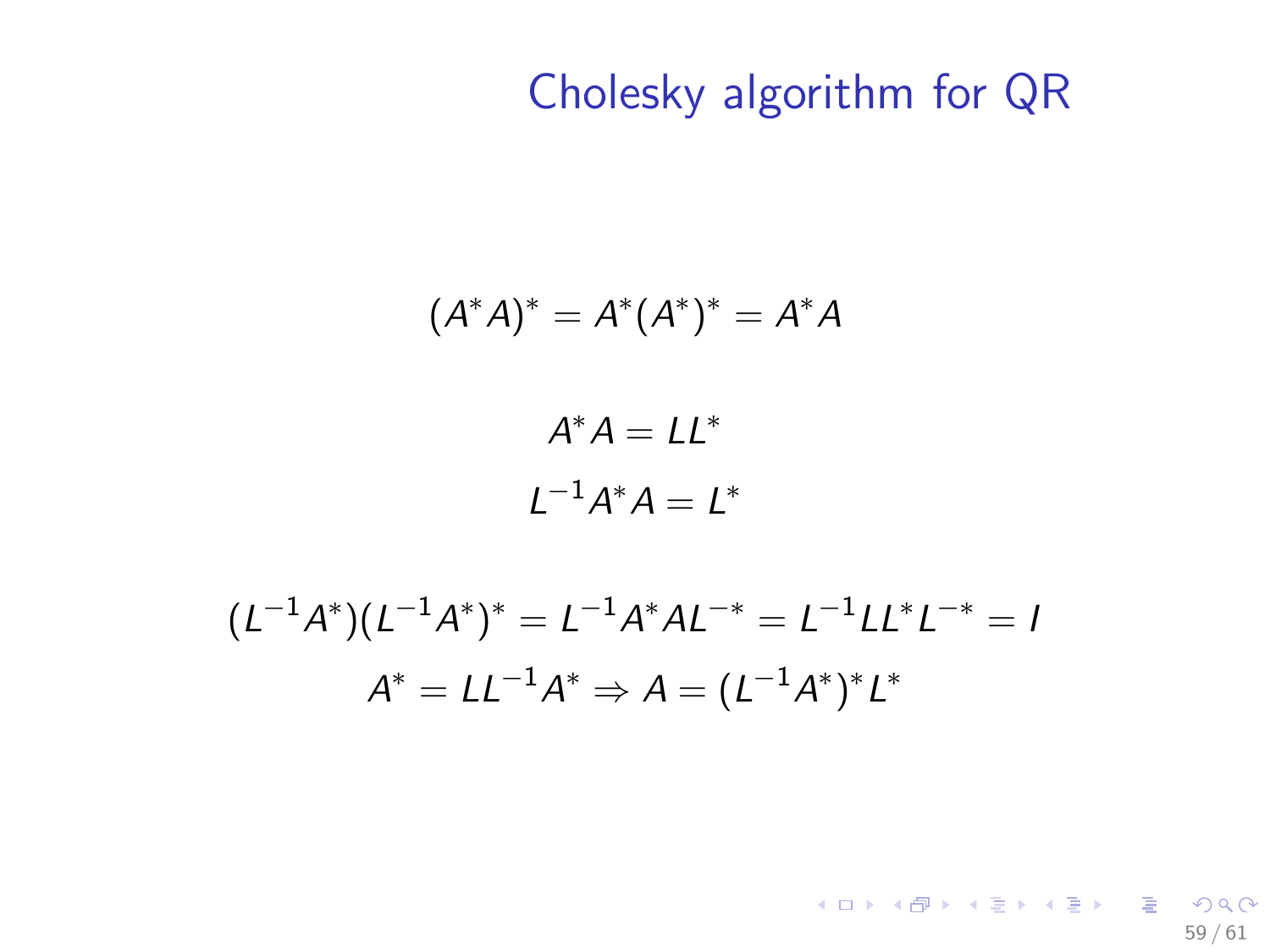## References I

- L. N. Trefethen, David Bau, Numerical linear algebra, SIAM, 歸 1997
- 量 J. Demmel, Applied numerical linear algebra, SIAM, 1997
- **P.** G. Ciarlet, Introduction to numerical linear algebra and optimization, Cambridge University Press, 1989
- S. G. W. Stewart, Matrix algorithms volumes I II, SIAM, 1998
- 譶 G. W. Stewart, Introduction to matrix computations, Academic Press, 1973
- **G. W. Stewart, Ji-guang Sun, Matrix perturbation theory,** Academic Press, 1990
- 譶 G. H. Golub, C. van Loan, Matrix computations, John Hopkins University Press, 1996